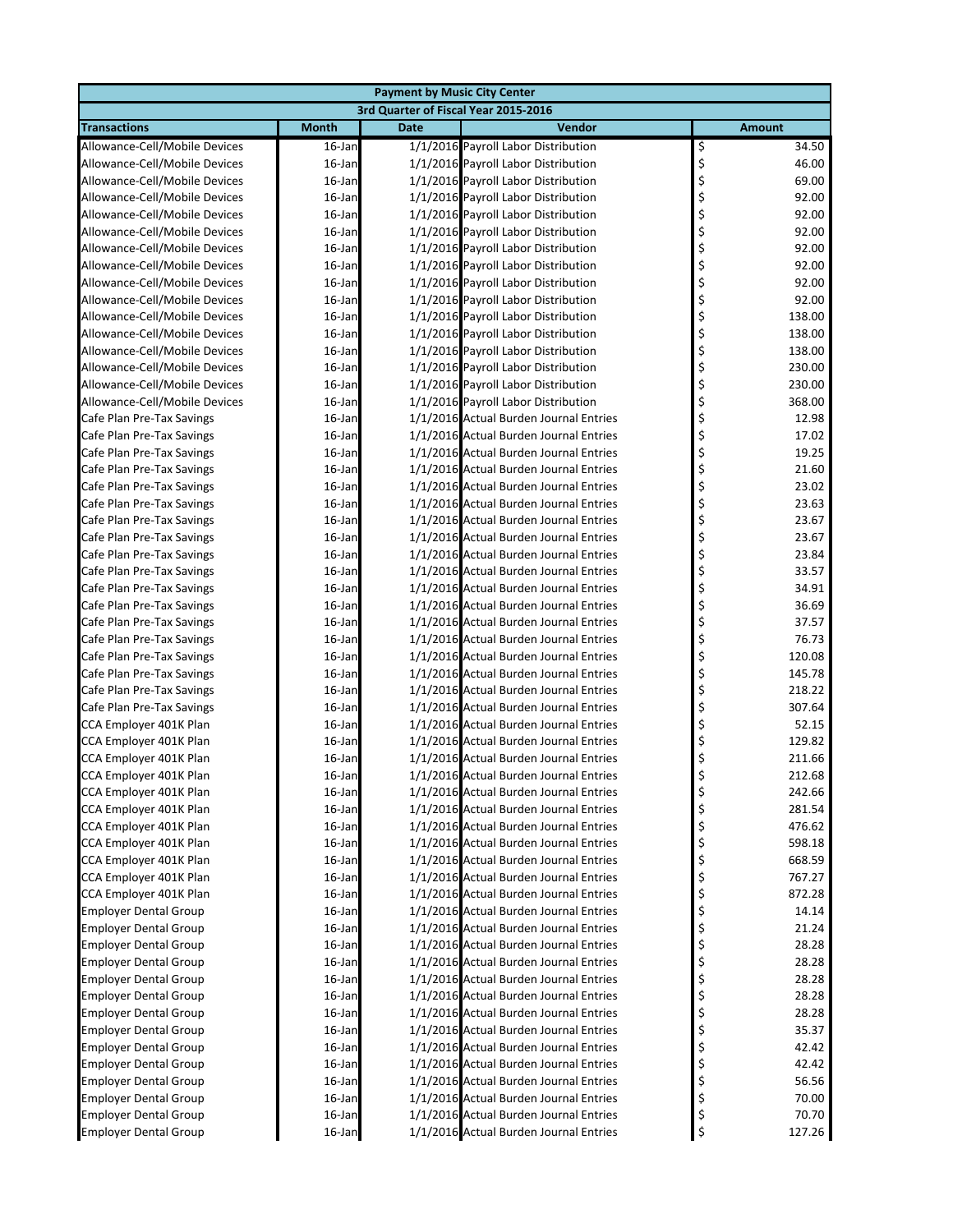| Employer Dental Group                                        | 16-Jan           | 1/1/2016 Actual Burden Journal Entries                                           | \$       | 172.50           |
|--------------------------------------------------------------|------------------|----------------------------------------------------------------------------------|----------|------------------|
| <b>Employer Dental Group</b>                                 | 16-Jan           | 1/1/2016 Actual Burden Journal Entries                                           | \$       | 225.53           |
| <b>Employer Dental Group</b>                                 | 16-Jan           | 1/1/2016 Actual Burden Journal Entries                                           | \$       | 299.80           |
| <b>Employer Dental Group</b>                                 | 16-Jan           | 1/1/2016 Actual Burden Journal Entries                                           | \$       | 490.63           |
| <b>Employer Group Health</b>                                 | 16-Jan           | 1/1/2016 Actual Burden Journal Entries                                           | \$       | 495.00           |
| <b>Employer Group Health</b>                                 | 16-Jan           | 1/1/2016 Actual Burden Journal Entries                                           | \$       | 597.00           |
| <b>Employer Group Health</b>                                 | 16-Jan           | 1/1/2016 Actual Burden Journal Entries                                           | \$       | 745.50           |
| <b>Employer Group Health</b>                                 | 16-Jan           | 1/1/2016 Actual Burden Journal Entries                                           | \$       | 840.00           |
| Employer Group Health                                        | 16-Jan           | 1/1/2016 Actual Burden Journal Entries                                           | \$       | 840.00           |
| Employer Group Health                                        | 16-Jan           | 1/1/2016 Actual Burden Journal Entries                                           | \$       | 841.50           |
| <b>Employer Group Health</b>                                 | 16-Jan<br>16-Jan | 1/1/2016 Actual Burden Journal Entries                                           | \$       | 841.50           |
| <b>Employer Group Health</b>                                 | 16-Jan           | 1/1/2016 Actual Burden Journal Entries<br>1/1/2016 Actual Burden Journal Entries | \$       | 846.00<br>892.11 |
| <b>Employer Group Health</b><br><b>Employer Group Health</b> | 16-Jan           | 1/1/2016 Actual Burden Journal Entries                                           | \$<br>\$ | 1,225.85         |
| <b>Employer Group Health</b>                                 | 16-Jan           | 1/1/2016 Actual Burden Journal Entries                                           | \$       | 1,338.00         |
| <b>Employer Group Health</b>                                 | 16-Jan           | 1/1/2016 Actual Burden Journal Entries                                           | \$       | 1,341.00         |
| <b>Employer Group Health</b>                                 | 16-Jan           | 1/1/2016 Actual Burden Journal Entries                                           | \$       | 1,833.68         |
| <b>Employer Group Health</b>                                 | 16-Jan           | 1/1/2016 Actual Burden Journal Entries                                           | \$       | 2,772.00         |
| <b>Employer Group Health</b>                                 | 16-Jan           | 1/1/2016 Actual Burden Journal Entries                                           | \$       | 4,420.80         |
| <b>Employer Group Health</b>                                 | 16-Jan           | 1/1/2016 Actual Burden Journal Entries                                           | \$       | 5,345.52         |
| <b>Employer Group Health</b>                                 | 16-Jan           | 1/1/2016 Actual Burden Journal Entries                                           | \$       | 8,130.30         |
| <b>Employer Group Health</b>                                 | 16-Jan           | 1/1/2016 Actual Burden Journal Entries                                           | \$       | 11,314.78        |
| <b>Employer Group Life</b>                                   | 16-Jan           | 1/1/2016 Actual Burden Journal Entries                                           | \$       | 14.20            |
| <b>Employer Group Life</b>                                   | 16-Jan           | 1/1/2016 Actual Burden Journal Entries                                           | \$       | 21.26            |
| <b>Employer Group Life</b>                                   | 16-Jan           | 1/1/2016 Actual Burden Journal Entries                                           | \$       | 28.40            |
| <b>Employer Group Life</b>                                   | 16-Jan           | 1/1/2016 Actual Burden Journal Entries                                           | \$       | 28.40            |
| Employer Group Life                                          | 16-Jan           | 1/1/2016 Actual Burden Journal Entries                                           | \$       | 28.40            |
| Employer Group Life                                          | 16-Jan           | 1/1/2016 Actual Burden Journal Entries                                           | \$       | 35.47            |
| Employer Group Life                                          | 16-Jan           | 1/1/2016 Actual Burden Journal Entries                                           | \$       | 42.60            |
| Employer Group Life                                          | 16-Jan           | 1/1/2016 Actual Burden Journal Entries                                           | \$       | 42.60            |
| <b>Employer Group Life</b>                                   | 16-Jan           | 1/1/2016 Actual Burden Journal Entries                                           | \$       | 42.60            |
| <b>Employer Group Life</b>                                   | 16-Jan           | 1/1/2016 Actual Burden Journal Entries                                           | \$       | 42.60            |
| <b>Employer Group Life</b>                                   | 16-Jan           | 1/1/2016 Actual Burden Journal Entries                                           | \$       | 56.80            |
| <b>Employer Group Life</b>                                   | 16-Jan           | 1/1/2016 Actual Burden Journal Entries                                           | \$       | 73.10            |
| <b>Employer Group Life</b>                                   | 16-Jan           | 1/1/2016 Actual Burden Journal Entries                                           | \$       | 85.20            |
| Employer Group Life                                          | 16-Jan           | 1/1/2016 Actual Burden Journal Entries                                           | \$       | 127.80           |
| <b>Employer Group Life</b>                                   | 16-Jan           | 1/1/2016 Actual Burden Journal Entries                                           | \$       | 190.28           |
| <b>Employer Group Life</b>                                   | 16-Jan           | 1/1/2016 Actual Burden Journal Entries                                           | \$       | 257.74           |
| <b>Employer Group Life</b>                                   | 16-Jan           | 1/1/2016 Actual Burden Journal Entries                                           | \$       | 327.31           |
| <b>Employer Group Life</b>                                   | 16-Jan           | 1/1/2016 Actual Burden Journal Entries                                           | \$       | 523.98           |
| <b>Employer OASDI</b>                                        | 16-Jan           | 1/1/2016 Actual Burden Journal Entries                                           | \$       | 144.30           |
| Employer OASDI                                               | 16-Jan           | 1/1/2016 Actual Burden Journal Entries                                           | \$       | 181.93           |
| <b>Employer OASDI</b>                                        | 16-Jan           | 1/1/2016 Actual Burden Journal Entries                                           | \$       | 195.05           |
| <b>Employer OASDI</b>                                        | 16-Jan           | 1/1/2016 Actual Burden Journal Entries                                           | \$       | 300.59           |
| <b>Employer OASDI</b>                                        | 16-Jan           | 1/1/2016 Actual Burden Journal Entries<br>1/1/2016 Actual Burden Journal Entries | \$       | 322.62<br>376.70 |
| <b>Employer OASDI</b><br>Employer OASDI                      | 16-Jan<br>16-Jan | 1/1/2016 Actual Burden Journal Entries                                           | \$<br>\$ | 425.74           |
| Employer OASDI                                               | 16-Jan           | 1/1/2016 Actual Burden Journal Entries                                           | \$       | 431.83           |
| Employer OASDI                                               | 16-Jan           | 1/1/2016 Actual Burden Journal Entries                                           | \$       | 440.94           |
| <b>Employer OASDI</b>                                        | 16-Jan           | 1/1/2016 Actual Burden Journal Entries                                           | \$       | 445.93           |
| <b>Employer OASDI</b>                                        | 16-Jan           | 1/1/2016 Actual Burden Journal Entries                                           | \$       | 467.00           |
| <b>Employer OASDI</b>                                        | 16-Jan           | 1/1/2016 Actual Burden Journal Entries                                           | \$       | 907.99           |
| Employer OASDI                                               | 16-Jan           | 1/1/2016 Actual Burden Journal Entries                                           | \$       | 927.64           |
| Employer OASDI                                               | 16-Jan           | 1/1/2016 Actual Burden Journal Entries                                           | \$       | 1,092.73         |
| <b>Employer OASDI</b>                                        | 16-Jan           | 1/1/2016 Actual Burden Journal Entries                                           | \$       | 1,260.23         |
| <b>Employer OASDI</b>                                        | 16-Jan           | 1/1/2016 Actual Burden Journal Entries                                           | \$       | 1,800.62         |
| Employer OASDI                                               | 16-Jan           | 1/1/2016 Actual Burden Journal Entries                                           | \$       | 1,908.59         |
| Employer OASDI                                               | 16-Jan           | 1/1/2016 Actual Burden Journal Entries                                           | \$       | 2,432.08         |
| <b>Employer Pension</b>                                      | 16-Jan           | 1/1/2016 Actual Burden Journal Entries                                           | \$       | 177.02           |
| <b>Employer Pension</b>                                      | 16-Jan           | 1/1/2016 Actual Burden Journal Entries                                           | \$       | 207.13           |
| <b>Employer Pension</b>                                      | 16-Jan           | 1/1/2016 Actual Burden Journal Entries                                           | \$       | 503.11           |
| <b>Employer Pension</b>                                      | 16-Jan           | 1/1/2016 Actual Burden Journal Entries                                           | \$       | 823.73           |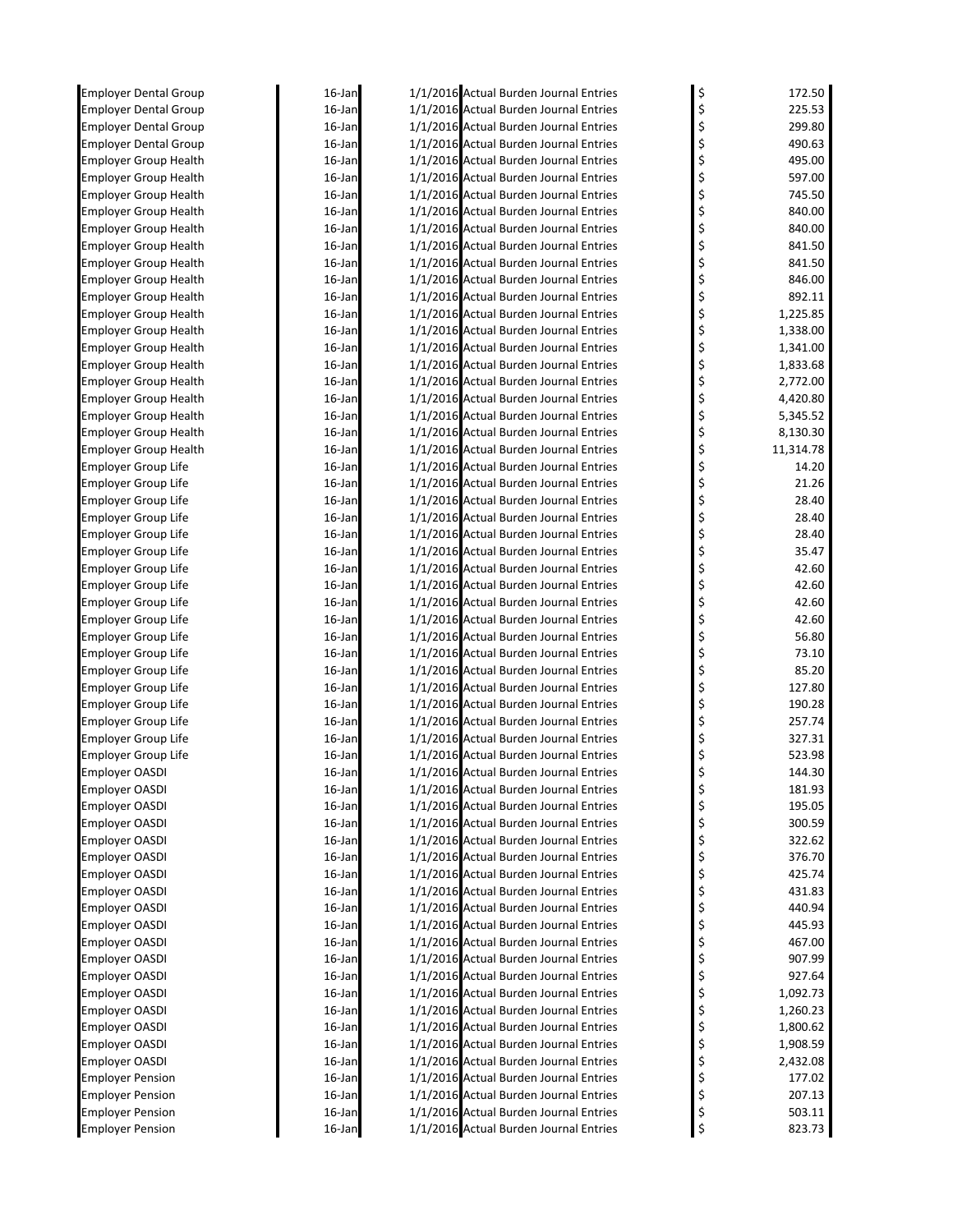| <b>Employer Pension</b>                                  | 16-Jan           | 1/1/2016 Actual Burden Journal Entries                                           | \$       | 985.70       |
|----------------------------------------------------------|------------------|----------------------------------------------------------------------------------|----------|--------------|
| <b>Employer Pension</b>                                  | 16-Jan           | 1/1/2016 Actual Burden Journal Entries                                           | \$       | 1,159.23     |
| <b>Employer Pension</b>                                  | 16-Jan           | 1/1/2016 Actual Burden Journal Entries                                           | \$       | 2,320.00     |
| <b>Employer Pension</b>                                  | 16-Jan           | 1/1/2016 Actual Burden Journal Entries                                           | \$       | 2,795.08     |
| <b>Employer SSN Medical</b>                              | 16-Jan           | 1/1/2016 Actual Burden Journal Entries                                           | \$       | 33.74        |
| <b>Employer SSN Medical</b>                              | 16-Jan           | 1/1/2016 Actual Burden Journal Entries                                           | \$       | 42.55        |
| <b>Employer SSN Medical</b>                              | 16-Jan           | 1/1/2016 Actual Burden Journal Entries                                           | \$       | 45.62        |
| <b>Employer SSN Medical</b>                              | 16-Jan           | 1/1/2016 Actual Burden Journal Entries                                           | \$       | 70.28        |
| <b>Employer SSN Medical</b>                              | 16-Jan           | 1/1/2016 Actual Burden Journal Entries                                           | \$       | 75.45        |
| <b>Employer SSN Medical</b>                              | 16-Jan           | 1/1/2016 Actual Burden Journal Entries                                           | \$       | 88.10        |
| <b>Employer SSN Medical</b>                              | 16-Jan           | 1/1/2016 Actual Burden Journal Entries                                           | \$       | 99.57        |
| <b>Employer SSN Medical</b>                              | 16-Jan           | 1/1/2016 Actual Burden Journal Entries                                           | \$       | 100.99       |
| <b>Employer SSN Medical</b>                              | 16-Jan           | 1/1/2016 Actual Burden Journal Entries                                           | \$       | 103.13       |
| <b>Employer SSN Medical</b>                              | 16-Jan           | 1/1/2016 Actual Burden Journal Entries                                           | \$       | 104.29       |
| <b>Employer SSN Medical</b>                              | 16-Jan           | 1/1/2016 Actual Burden Journal Entries                                           | \$       | 109.20       |
| <b>Employer SSN Medical</b>                              | 16-Jan           | 1/1/2016 Actual Burden Journal Entries                                           | \$       | 212.35       |
| <b>Employer SSN Medical</b>                              | 16-Jan           | 1/1/2016 Actual Burden Journal Entries                                           | \$       | 216.94       |
| <b>Employer SSN Medical</b>                              | 16-Jan           | 1/1/2016 Actual Burden Journal Entries                                           | \$       | 255.57       |
| <b>Employer SSN Medical</b>                              | 16-Jan           | 1/1/2016 Actual Burden Journal Entries                                           | \$       | 294.72       |
| <b>Employer SSN Medical</b>                              | 16-Jan           | 1/1/2016 Actual Burden Journal Entries                                           | \$       | 421.10       |
| <b>Employer SSN Medical</b>                              | 16-Jan           | 1/1/2016 Actual Burden Journal Entries<br>1/1/2016 Actual Burden Journal Entries | \$       | 446.39       |
| <b>Employer SSN Medical</b>                              | 16-Jan           | 1/1/2016 Actual Burden Journal Entries                                           | \$       | 568.76       |
| <b>FSA Pre-Tax Savings</b>                               | 16-Jan<br>16-Jan | 1/1/2016 Actual Burden Journal Entries                                           | \$       | 4.78<br>5.78 |
| <b>FSA Pre-Tax Savings</b>                               |                  | 1/1/2016 Actual Burden Journal Entries                                           | \$<br>\$ | 7.97         |
| <b>FSA Pre-Tax Savings</b>                               | 16-Jan<br>16-Jan | 1/1/2016 Actual Burden Journal Entries                                           | \$       | 10.36        |
| <b>FSA Pre-Tax Savings</b><br><b>FSA Pre-Tax Savings</b> | 16-Jan           | 1/1/2016 Actual Burden Journal Entries                                           | \$       | 22.31        |
| <b>Holiday Pay</b>                                       | 16-Jan           | 1/1/2016 Payroll Labor Distribution                                              | \$       | 321.44       |
| <b>Holiday Pay</b>                                       | 16-Jan           | 1/1/2016 Payroll Labor Distribution                                              | \$       | 791.82       |
| <b>Holiday Pay</b>                                       | 16-Jan           | 1/1/2016 Payroll Labor Distribution                                              | \$       | 1,328.96     |
| <b>Holiday Pay</b>                                       | 16-Jan           | 1/1/2016 Payroll Labor Distribution                                              | \$       | 1,365.10     |
| Holiday Pay                                              | 16-Jan           | 1/1/2016 Payroll Labor Distribution                                              | \$       | 1,414.62     |
| <b>Holiday Pay</b>                                       | 16-Jan           | 1/1/2016 Payroll Labor Distribution                                              | \$       | 2,163.00     |
| <b>Holiday Pay</b>                                       | 16-Jan           | 1/1/2016 Payroll Labor Distribution                                              | \$       | 2,174.64     |
| Holiday Pay                                              | 16-Jan           | 1/1/2016 Payroll Labor Distribution                                              | \$       | 2,210.40     |
| <b>Holiday Pay</b>                                       | 16-Jan           | 1/1/2016 Payroll Labor Distribution                                              | \$       | 2,292.08     |
| <b>Holiday Pay</b>                                       | 16-Jan           | 1/1/2016 Payroll Labor Distribution                                              | \$       | 2,612.72     |
| <b>Holiday Pay</b>                                       | 16-Jan           | 1/1/2016 Payroll Labor Distribution                                              | \$       | 3,060.13     |
| <b>Holiday Pay</b>                                       | 16-Jan           | 1/1/2016 Payroll Labor Distribution                                              | \$       | 4,697.27     |
| <b>Holiday Pay</b>                                       | 16-Jan           | 1/1/2016 Payroll Labor Distribution                                              |          | 5,843.24     |
| <b>Holiday Pay</b>                                       | 16-Jan           | 1/1/2016 Payroll Labor Distribution                                              | \$       | 6,127.76     |
| <b>Holiday Pay</b>                                       | 16-Jan           | 1/1/2016 Payroll Labor Distribution                                              | \$       | 6,776.41     |
| <b>Holiday Pay</b>                                       | 16-Jan           | 1/1/2016 Payroll Labor Distribution                                              | \$       | 6,787.83     |
| <b>Holiday Pay</b>                                       | 16-Jan           | 1/1/2016 Payroll Labor Distribution                                              | \$       | 9,459.76     |
| <b>Holiday Pay</b>                                       | 16-Jan           | 1/1/2016 Payroll Labor Distribution                                              | \$       | 13,881.84    |
| Info Systems Charge                                      | 16-Jan           | 1/1/2016 ITS 01/16 FY16 ISF BILLING                                              | \$       | 13,883.33    |
| Insurance-Liability/PropDmg                              | 16-Jan           | 1/1/2016 MCC 1/16 INSURANCE RCLS                                                 | \$       | 209.36       |
| Insurance-Liability/PropDmg                              | 16-Jan           | 1/1/2016 MCC 1/16 INSURANCE RCLS                                                 | \$       | 300.86       |
| Insurance-Liability/PropDmg                              | $16$ -Jan        | 1/1/2016 MCC 1/16 INSURANCE RCLS                                                 | \$       | 406.93       |
| Insurance-Liability/PropDmg                              | 16-Jan           | 1/1/2016 MCC 1/16 INSURANCE RCLS                                                 | \$       | 589.77       |
| Insurance-Liability/PropDmg                              | 16-Jan           | 1/1/2016 MCC 1/16 INSURANCE RCLS                                                 | \$       | 701.71       |
| Insurance-Liability/PropDmg                              | 16-Jan           | 1/1/2016 MCC 1/16 INSURANCE RCLS                                                 | \$       | 2,122.21     |
| Insurance-Liability/PropDmg                              | 16-Jan           | 1/1/2016 MCC 1/16 INSURANCE RCLS                                                 | \$       | 2,191.64     |
| Insurance-Liability/PropDmg                              | 16-Jan           | 1/1/2016 MCC 1/16 INSURANCE RCLS                                                 | \$       | 2,593.57     |
| Insurance-Liability/PropDmg                              | 16-Jan           | 1/1/2016 MCC 1/16 INSURANCE RCLS                                                 | \$       | 2,764.14     |
| Insurance-Liability/PropDmg                              | 16-Jan           | 1/1/2016 MCC 1/16 INSURANCE RCLS                                                 | \$       | 2,849.14     |
| Insurance-Liability/PropDmg                              | 16-Jan           | 1/1/2016 MCC 1/16 INSURANCE RCLS                                                 | \$       | 3,336.08     |
| Insurance-Liability/PropDmg                              | 16-Jan           | 1/1/2016 MCC 1/16 INSURANCE RCLS                                                 | \$       | 7,120.79     |
| Insurance-Liability/PropDmg                              | 16-Jan           | 1/1/2016 MCC 1/16 INSURANCE RCLS                                                 | \$       | 10,999.29    |
| Insurance-Vehicles                                       | $16$ -Jan        | 1/1/2016 MCC 1/16 INSURANCE RCLS                                                 | \$       | 1,434.42     |
| Insurance-Workman's Comp                                 | 16-Jan           | 1/1/2016 MCC 1/16 INSURANCE RCLS                                                 | \$       | 9,917.36     |
| <b>Internet Services</b>                                 | 16-Jan           | 1/1/2016 MCN INTERACTIVE LLC (ACH)                                               | \$       | 209.95       |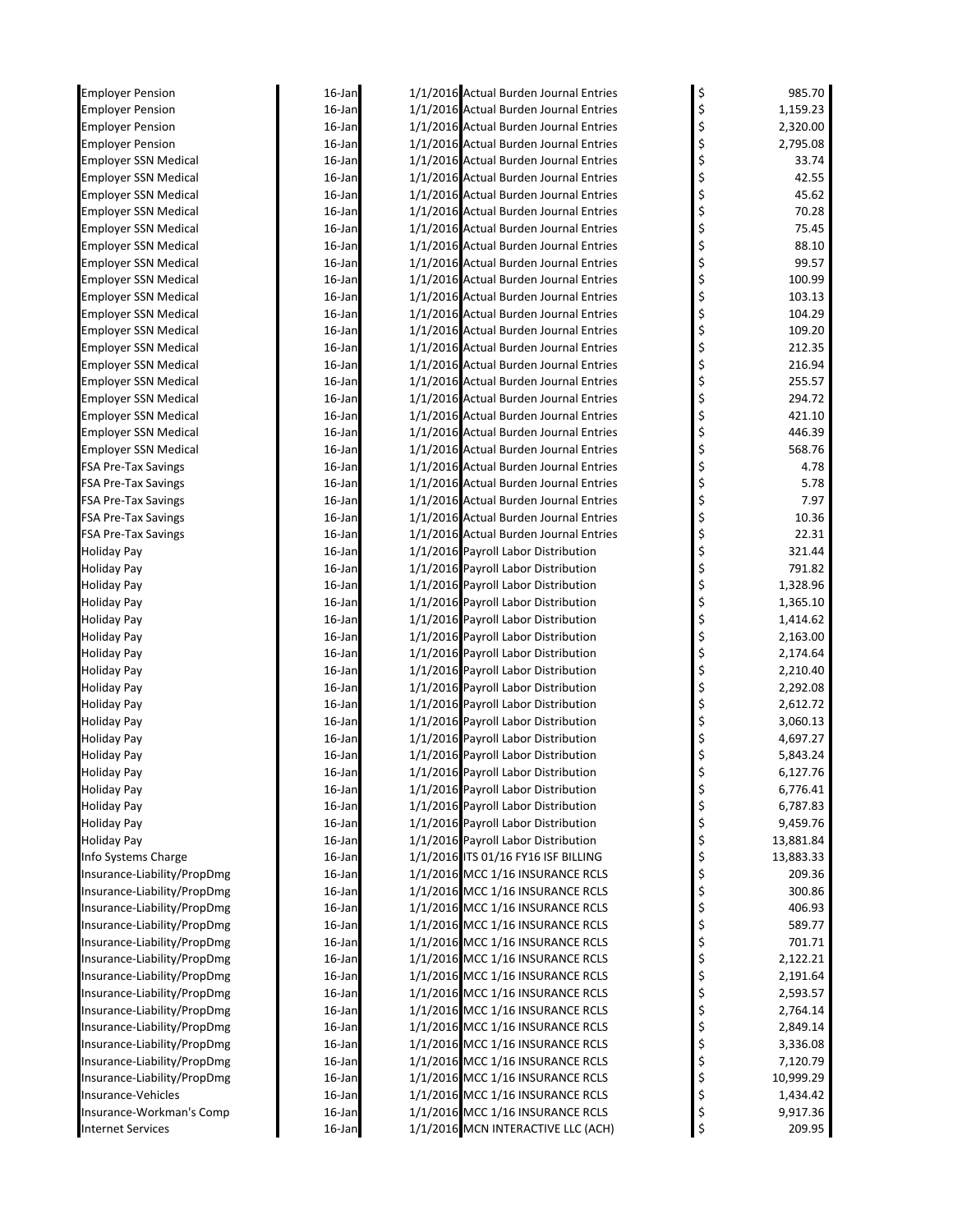| Leave Pay                       | 16-Jan    | 1/1/2016 Payroll Labor Distribution     | \$<br>160.72    |
|---------------------------------|-----------|-----------------------------------------|-----------------|
| Leave Pay                       | 16-Jan    | 1/1/2016 Payroll Labor Distribution     | \$<br>996.72    |
| Leave Pay                       | 16-Jan    | 1/1/2016 Payroll Labor Distribution     | \$<br>1,456.44  |
| Leave Pay                       | $16$ -Jan | 1/1/2016 Payroll Labor Distribution     | \$<br>1,548.44  |
| Leave Pay                       | $16$ -Jan | 1/1/2016 Payroll Labor Distribution     | \$<br>1,611.50  |
| Leave Pay                       | 16-Jan    | 1/1/2016 Payroll Labor Distribution     | \$<br>1,703.92  |
| Leave Pay                       | 16-Jan    | 1/1/2016 Payroll Labor Distribution     | \$<br>1,736.16  |
| Leave Pay                       | 16-Jan    | 1/1/2016 Payroll Labor Distribution     | \$<br>1,772.19  |
| Leave Pay                       | $16$ -Jan | 1/1/2016 Payroll Labor Distribution     | \$<br>1,910.56  |
| Leave Pay                       | $16$ -Jan | 1/1/2016 Payroll Labor Distribution     | \$<br>2,029.59  |
| Leave Pay                       | $16$ -Jan | 1/1/2016 Payroll Labor Distribution     | \$<br>2,406.56  |
| Leave Pay                       | 16-Jan    | 1/1/2016 Payroll Labor Distribution     | \$<br>3,210.48  |
| Leave Pay                       | 16-Jan    | 1/1/2016 Payroll Labor Distribution     | \$<br>4,744.03  |
| Leave Pay                       | $16$ -Jan | 1/1/2016 Payroll Labor Distribution     | \$<br>4,892.72  |
| Leave Pay                       | $16$ -Jan | 1/1/2016 Payroll Labor Distribution     | \$<br>5,421.78  |
| Leave Pay                       | $16$ -Jan | 1/1/2016 Payroll Labor Distribution     | \$<br>6,879.91  |
| Leave Pay                       | 16-Jan    | 1/1/2016 Payroll Labor Distribution     | \$<br>8,792.23  |
| Leave Pay                       | 16-Jan    | 1/1/2016 Payroll Labor Distribution     | \$<br>10,219.23 |
| <b>Membership Dues</b>          | 16-Jan    | 1/1/2016 NASHVILLE HOTEL-MOTEL ASSOC    | \$<br>100.00    |
| MIS Tech Revolving Charge       | $16$ -Jan | 1/1/2016 ITS PC REVOLVING FD 01/16      | \$<br>2,284.12  |
| Offc & Admin Supply             | $16$ -Jan | 1/1/2016 MCC JE1086526 12/15 Corr       | \$<br>24.96     |
| Offc & Admin Supply             | $16$ -Jan | 1/1/2016 MCC JE1086526 12/15 Corr       | \$<br>24.96     |
| Overtime Pay                    | 16-Jan    | 1/1/2016 Payroll Labor Distribution     | \$<br>18.94     |
| Overtime Pay                    | 16-Jan    | 1/1/2016 Payroll Labor Distribution     | \$<br>299.75    |
| <b>Procure Card Clearing</b>    | 16-Jan    | 1/1/2016 MCC JE1086526 12/15 Corr       | \$<br>(24.96)   |
| <b>Procure Card Clearing</b>    | $16$ -Jan | 1/1/2016 MCC JE1086526 12/15 Corr       | \$<br>(24.96)   |
| Regular Pay                     | $16$ -Jan | 1/1/2016 Payroll Labor Distribution     | \$<br>391.14    |
| <b>Regular Pay</b>              | 16-Jan    | 1/1/2016 Payroll Labor Distribution     | \$<br>996.72    |
| <b>Regular Pay</b>              | 16-Jan    | 1/1/2016 Payroll Labor Distribution     | \$<br>1,650.94  |
| <b>Regular Pay</b>              | 16-Jan    | 1/1/2016 Payroll Labor Distribution     | \$<br>1,656.59  |
| <b>Regular Pay</b>              | $16$ -Jan | 1/1/2016 Payroll Labor Distribution     | \$<br>1,985.82  |
| <b>Regular Pay</b>              | $16$ -Jan | 1/1/2016 Payroll Labor Distribution     | \$<br>2,340.48  |
| <b>Regular Pay</b>              | $16$ -Jan | 1/1/2016 Payroll Labor Distribution     | \$<br>2,742.70  |
| <b>Regular Pay</b>              | 16-Jan    | 1/1/2016 Payroll Labor Distribution     | \$<br>3,104.16  |
| Regular Pay                     | 16-Jan    | 1/1/2016 Payroll Labor Distribution     | \$<br>3,278.99  |
| <b>Regular Pay</b>              | 16-Jan    | 1/1/2016 Payroll Labor Distribution     | \$<br>3,468.50  |
| <b>Regular Pay</b>              | $16$ -Jan | 1/1/2016 Payroll Labor Distribution     | \$<br>3,497.05  |
| Regular Pay                     | $16$ -Jan | 1/1/2016 Payroll Labor Distribution     | \$<br>3,693.07  |
| <b>Regular Pay</b>              | 16-Jan    | 1/1/2016 Payroll Labor Distribution     | \$<br>5,948.68  |
| <b>Regular Pay</b>              | 16-Jan    | 1/1/2016 Payroll Labor Distribution     | 7,000.67        |
| <b>Regular Pay</b>              | 16-Jan    | 1/1/2016 Payroll Labor Distribution     | \$<br>9,145.95  |
| Regular Pay                     | 16-Jan    | 1/1/2016 Payroll Labor Distribution     | \$<br>14,516.03 |
| Regular Pay                     | 16-Jan    | 1/1/2016 Payroll Labor Distribution     | \$<br>19,008.86 |
| <b>Regular Pay</b>              | 16-Jan    | 1/1/2016 Payroll Labor Distribution     | \$<br>21,240.34 |
| Rpr & Maint Srvc Access Ctrl    | 16-Jan    | 1/1/2016 SIMPLEX GRINNELL LP (ACH)      | \$<br>3,166.57  |
| Rpr & Maint Srvc Air Walls      | 16-Jan    | 1/1/2016 MCC 1/16 SRVC CONTRACT RCLS    | \$<br>3,000.00  |
| Rpr & Maint Srvc Air Walls      | 16-Jan    | 1/1/2016 MCC 1/16 SRVC CONTRACT RCLS    | \$<br>3,550.00  |
| Rpr & Maint Srvc Backup SecSys  | 16-Jan    | 1/1/2016 MCC 1/16 SRVC CONTRACT RCLS    | \$<br>937.50    |
| Rpr & Maint Srvc Bld Auto       | 16-Jan    | 1/1/2016 MCC 1/16 SRVC CONTRACT RCLS    | \$<br>232.92    |
| Rpr & Maint Srvc CCTV           | 16-Jan    | 1/1/2016 SIMPLEX GRINNELL LP (ACH)      | \$<br>4,250.00  |
| Rpr & Maint Srvc Solar Panel    | 16-Jan    | 1/1/2016 MCC 1/16 SRVC CONTRACT RCLS    | \$<br>450.00    |
| Transfer LOCAP reimbursement    | 16-Jan    | 1/1/2016 ADM 01/16 FY16 LOCAP           | \$<br>33,000.00 |
| Offc & Admin Supply             | 16-Jan    | 1/3/2016 MYOFFICE PRODUCTS (ACH)        | \$<br>4.25      |
| <b>HHold &amp; Jnitr Supply</b> | 16-Jan    | 1/4/2016 W W GRAINGER (P#)              | \$<br>38.56     |
| <b>HHold &amp; Jnitr Supply</b> | 16-Jan    | 1/4/2016 KELSAN INC (ACH)               | \$<br>220.50    |
| Insurance-Unemployment Comp     | 16-Jan    | 1/4/2016 TN DEPT OF LABOR/WORKFORCE DEV | \$<br>1,516.76  |
| Postage & Delivery Srvc         | 16-Jan    | 1/4/2016 KELSAN INC (ACH)               | \$<br>7.97      |
| <b>Small Equipment Supply</b>   | 16-Jan    | 1/4/2016 PCMG INC (ACH)                 | \$<br>49.95     |
| Employee Out-of-town Travel     | 16-Jan    | 1/5/2016 7100 MCC CC Cash Receipt       | \$<br>(6.12)    |
| Host & Hostess                  | 16-Jan    | 1/5/2016 7100 MCC Cash Receipt          | \$<br>(28.59)   |
| Computer Hardware <\$10K        | 16-Jan    | 1/6/2016 GRAYBAR ELECTRIC CO INC (ACH)  | \$<br>65.60     |
| Offc & Admin Supply             | 16-Jan    | 1/6/2016 MYOFFICE PRODUCTS (ACH)        | \$<br>57.60     |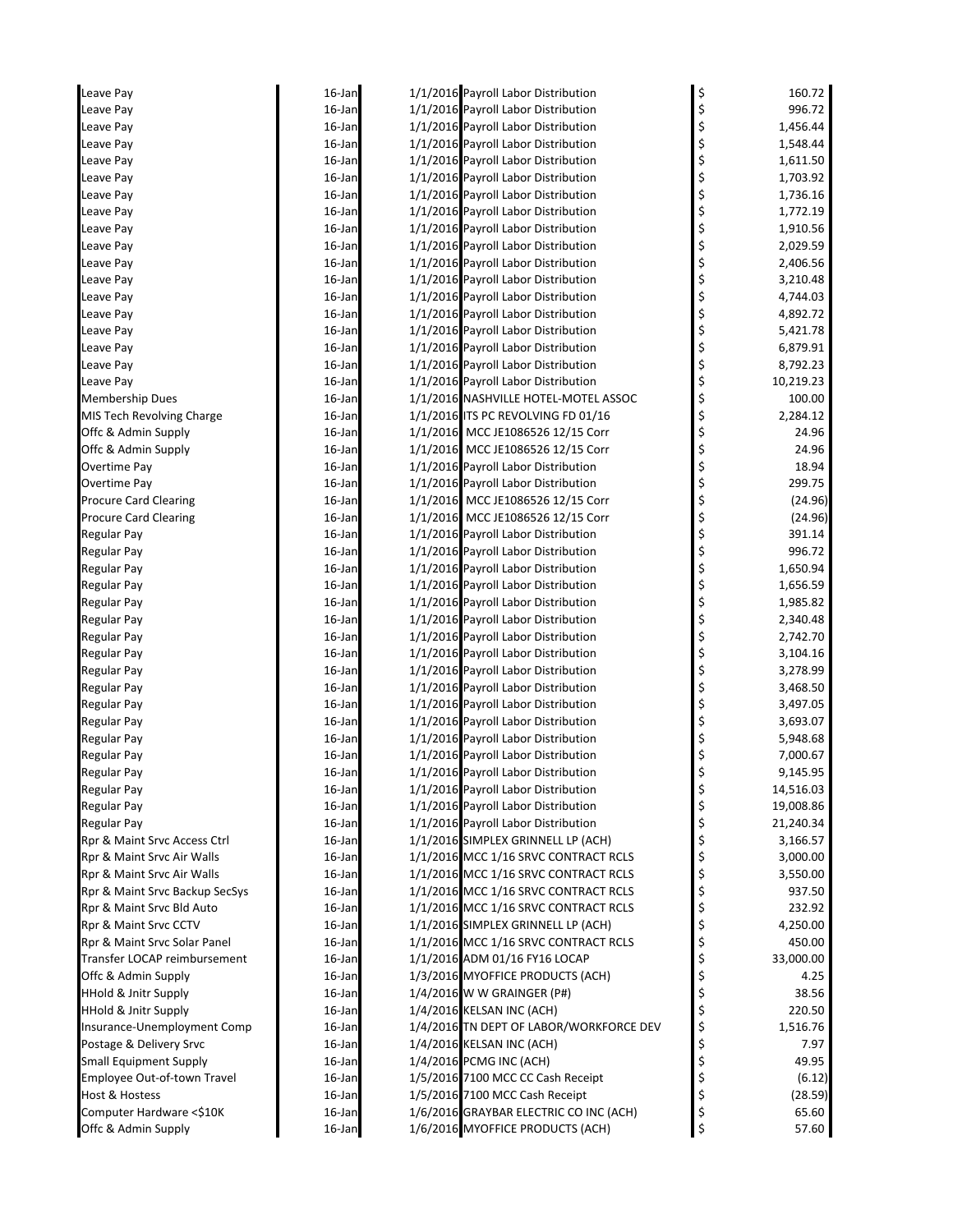| Paint Supply                    | 16-Jan | 1/6/2016 SHERWIN WILLIAMS CO INDUSTRIAL  | \$<br>(0.09)    |
|---------------------------------|--------|------------------------------------------|-----------------|
| Rpr & Maint Srvc HVAC           | 16-Jan | 1/6/2016 JOHNSON CONTROLS INC/CARDKEY (  | \$<br>3,313.25  |
| <b>HHold &amp; Jnitr Supply</b> | 16-Jan | 1/7/2016 MYOFFICE PRODUCTS (ACH)         | \$<br>114.20    |
| Landscaping Srvc-Indoor         | 16-Jan | 1/7/2016 PLANTS ALIVE (ACH)              | \$<br>510.00    |
| Offc & Admin Supply             | 16-Jan | 1/7/2016 MYOFFICE PRODUCTS (ACH)         | \$<br>(77.50)   |
| Offc & Admin Supply             | 16-Jan | 1/7/2016 MYOFFICE PRODUCTS (ACH)         | \$<br>77.50     |
| Paint Supply                    | 16-Jan | 1/7/2016 SHERWIN WILLIAMS CO INDUSTRIAL  | \$<br>(0.01)    |
| Plumbing/HVAC Maintain Srvc     | 16-Jan | 1/7/2016 JOHNSON CNTRLS INC(TN/NC)(P#)(  | \$<br>1,694.38  |
| Printing/Binding                | 16-Jan | 1/7/2016 TOLEDO TICKET CO (ACH)          | \$<br>953.60    |
| <b>Uniform Cleaning Service</b> | 16-Jan | 1/7/2016 CINTAS CORP #051 MATS & RUGS(A  | \$<br>484.59    |
| <b>HHold &amp; Jnitr Supply</b> | 16-Jan | 1/8/2016 MYOFFICE PRODUCTS (ACH)         | \$<br>190.75    |
| <b>Merchant Fees</b>            | 16-Jan | 1/8/2016 7100 MCC CC Cash Receipt        | \$<br>(207.00)  |
| Merchant Fees                   | 16-Jan | 1/8/2016 7100 MCC CC Cash Receipt        | \$<br>(44.21)   |
| <b>Merchant Fees</b>            | 16-Jan | 1/8/2016 7100 MCC CC Cash Receipt        | \$<br>(35.65)   |
| <b>Merchant Fees</b>            | 16-Jan | 1/8/2016 7100 MCC CC Cash Receipt        | \$<br>(23.58)   |
| <b>HHold &amp; Jnitr Supply</b> | 16-Jan | 1/11/2016 KELSAN INC (ACH)               | \$<br>87.16     |
| <b>HVAC Supply</b>              | 16-Jan | 1/11/2016 W W GRAINGER (P#)              | \$<br>153.20    |
| <b>HVAC Supply</b>              | 16-Jan | 1/11/2016 W W GRAINGER (P#)              | \$<br>164.60    |
| <b>HVAC Supply</b>              | 16-Jan | 1/11/2016 W W GRAINGER (P#)              | \$<br>335.00    |
| <b>HVAC Supply</b>              | 16-Jan | 1/11/2016 W W GRAINGER (P#)              | \$<br>1,668.20  |
| <b>Legal Services</b>           | 16-Jan | 1/11/2016 BONE MCALLESTER NORTON PLLC    | \$<br>10,000.00 |
| <b>Membership Dues</b>          | 16-Jan | 1/11/2016 ROTARY CLUB OF NASHVILLE       | \$<br>300.00    |
| Rpr & Maint Srvc Green Roof     | 16-Jan | 1/11/2016 GREENRISE TECHNOLOGIES (ACH)   | \$<br>4,931.18  |
| Rpr & Maint Srvc Janus          | 16-Jan | 1/11/2016 MORROW TECHNOLOGIES CORP (ACH) | \$<br>2,130.00  |
| Small Equipment Supply          | 16-Jan | 1/11/2016 W W GRAINGER (P#)              | \$<br>88.56     |
| Small Equipment Supply          | 16-Jan | 1/11/2016 W W GRAINGER (P#)              | \$<br>126.44    |
| <b>Small Equipment Supply</b>   | 16-Jan | 1/11/2016 W W GRAINGER (P#)              | \$<br>189.14    |
| <b>Small Equipment Supply</b>   | 16-Jan | 1/11/2016 W W GRAINGER (P#)              | \$<br>298.88    |
| <b>Small Equipment Supply</b>   | 16-Jan | 1/11/2016 W W GRAINGER (P#)              | \$<br>686.25    |
| <b>HHold &amp; Jnitr Supply</b> | 16-Jan | 1/12/2016 W W GRAINGER (P#)              | \$<br>19.28     |
| <b>HVAC Supply</b>              | 16-Jan | 1/12/2016 TN ELECTRIC MOTOR CO (ACH)     | \$<br>76.00     |
| Other Rpr & Maint Srvc          | 16-Jan | 1/12/2016 FORKLIFT SYSTEMS INC (ACH)     | \$<br>77.00     |
| Other Rpr & Maint Srvc          | 16-Jan | 1/12/2016 FORKLIFT SYSTEMS INC (ACH)     | \$<br>105.00    |
| Other Rpr & Maint Srvc          | 16-Jan | 1/12/2016 FORKLIFT SYSTEMS INC (ACH)     | \$<br>136.50    |
| Printing/Binding                | 16-Jan | 1/12/2016 CHROMATICS (ACH)               | \$<br>196.65    |
| Auto Oil/Lubricants             | 16-Jan | 1/13/2016 FERRELLGAS (ACH)               | \$<br>(90.48)   |
| Auto Oil/Lubricants             | 16-Jan | 1/13/2016 FERRELLGAS (ACH)               | \$<br>22.15     |
| Auto Oil/Lubricants             | 16-Jan | 1/13/2016 FERRELLGAS (ACH)               | \$<br>90.48     |
| <b>Merchant Fees</b>            | 16-Jan | 1/13/2016 7100 MCC CC Cash Receipt       | \$<br>(17.71)   |
| Offc & Admin Supply             | 16-Jan | 1/13/2016 ATHENS PAPER CO (ACH)          | \$<br>13.00     |
| Offc & Admin Supply             | 16-Jan | 1/13/2016 ATHENS PAPER CO (ACH)          | \$<br>18.00     |
| Offc & Admin Supply             | 16-Jan | 1/13/2016 ATHENS PAPER CO (ACH)          | \$<br>18.00     |
| Offc & Admin Supply             | 16-Jan | 1/13/2016 ATHENS PAPER CO (ACH)          | \$<br>54.00     |
| Offc & Admin Supply             | 16-Jan | 1/13/2016 ATHENS PAPER CO (ACH)          | \$<br>68.00     |
| Offc & Admin Supply             | 16-Jan | 1/13/2016 ATHENS PAPER CO (ACH)          | \$<br>79.00     |
| Offc & Admin Supply             | 16-Jan | 1/13/2016 ATHENS PAPER CO (ACH)          | \$<br>88.00     |
| Offc & Admin Supply             | 16-Jan | 1/13/2016 ATHENS PAPER CO (ACH)          | \$<br>113.00    |
| Offc & Admin Supply             | 16-Jan | 1/13/2016 ATHENS PAPER CO (ACH)          | \$<br>113.00    |
| Offc & Admin Supply             | 16-Jan | 1/13/2016 ATHENS PAPER CO (ACH)          | \$<br>200.75    |
| Offc & Admin Supply             | 16-Jan | 1/13/2016 ATHENS PAPER CO (ACH)          | \$<br>415.00    |
| Postage & Delivery Srvc         | 16-Jan | 1/13/2016 GRAYBAR ELECTRIC CO INC (ACH)  | \$<br>17.00     |
| Offc & Admin Supply             | 16-Jan | 1/14/2016 FIRST TN BANK (ACH) / ATTN DRE | \$<br>40.65     |
| Cafe Plan Pre-Tax Savings       | 16-Jan | 1/15/2016 Actual Burden Journal Entries  | \$<br>12.98     |
| Cafe Plan Pre-Tax Savings       | 16-Jan | 1/15/2016 Actual Burden Journal Entries  | \$<br>17.02     |
| Cafe Plan Pre-Tax Savings       | 16-Jan | 1/15/2016 Actual Burden Journal Entries  | \$<br>19.25     |
| Cafe Plan Pre-Tax Savings       | 16-Jan | 1/15/2016 Actual Burden Journal Entries  | \$<br>21.60     |
| Cafe Plan Pre-Tax Savings       | 16-Jan | 1/15/2016 Actual Burden Journal Entries  | \$<br>23.02     |
| Cafe Plan Pre-Tax Savings       | 16-Jan | 1/15/2016 Actual Burden Journal Entries  | \$<br>23.63     |
| Cafe Plan Pre-Tax Savings       | 16-Jan | 1/15/2016 Actual Burden Journal Entries  | \$<br>23.67     |
| Cafe Plan Pre-Tax Savings       | 16-Jan | 1/15/2016 Actual Burden Journal Entries  | \$<br>23.67     |
| Cafe Plan Pre-Tax Savings       | 16-Jan | 1/15/2016 Actual Burden Journal Entries  | \$<br>23.83     |
| Cafe Plan Pre-Tax Savings       | 16-Jan | 1/15/2016 Actual Burden Journal Entries  | \$<br>31.97     |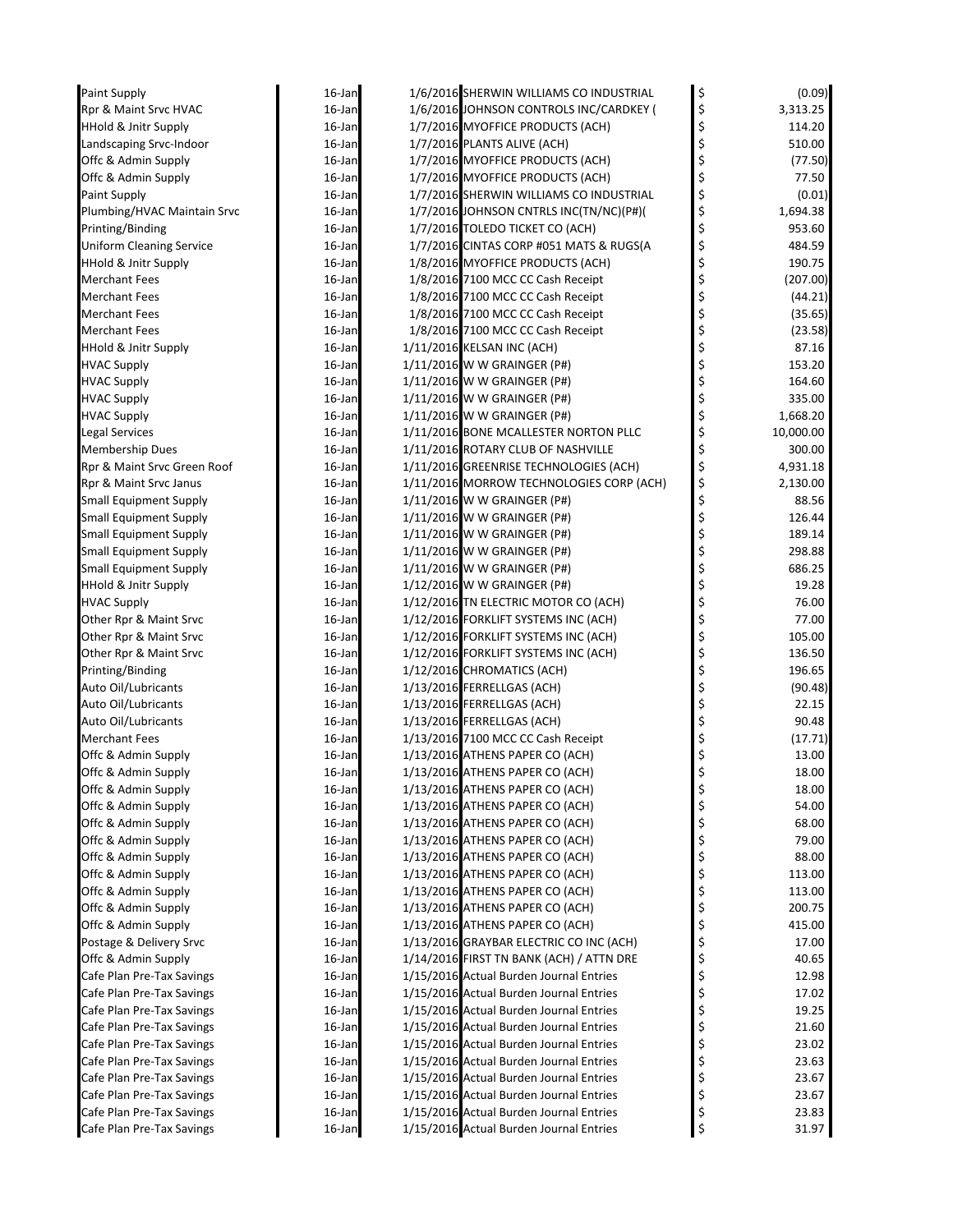| Cafe Plan Pre-Tax Savings                                    | 16-Jan           | 1/15/2016 Actual Burden Journal Entries                                            | \$       | 34.91            |
|--------------------------------------------------------------|------------------|------------------------------------------------------------------------------------|----------|------------------|
| Cafe Plan Pre-Tax Savings                                    | 16-Jan           | 1/15/2016 Actual Burden Journal Entries                                            | \$       | 36.69            |
| Cafe Plan Pre-Tax Savings                                    | 16-Jan           | 1/15/2016 Actual Burden Journal Entries                                            | \$       | 37.57            |
| Cafe Plan Pre-Tax Savings                                    | 16-Jan           | 1/15/2016 Actual Burden Journal Entries                                            | \$       | 76.83            |
| Cafe Plan Pre-Tax Savings                                    | 16-Jan           | 1/15/2016 Actual Burden Journal Entries                                            | \$       | 118.53           |
| Cafe Plan Pre-Tax Savings                                    | 16-Jan           | 1/15/2016 Actual Burden Journal Entries                                            | \$       | 137.72           |
| Cafe Plan Pre-Tax Savings                                    | 16-Jan           | 1/15/2016 Actual Burden Journal Entries                                            | \$       | 208.13           |
| Cafe Plan Pre-Tax Savings                                    | 16-Jan           | 1/15/2016 Actual Burden Journal Entries                                            | \$       | 299.62           |
| CCA Employer 401K Plan                                       | 16-Jan           | 1/15/2016 Actual Burden Journal Entries                                            | \$       | 52.40            |
| CCA Employer 401K Plan                                       | 16-Jan           | 1/15/2016 Actual Burden Journal Entries                                            | \$       | 130.08           |
| CCA Employer 401K Plan                                       | 16-Jan           | 1/15/2016 Actual Burden Journal Entries                                            | \$       | 212.68           |
| CCA Employer 401K Plan                                       | 16-Jan<br>16-Jan | 1/15/2016 Actual Burden Journal Entries<br>1/15/2016 Actual Burden Journal Entries | \$<br>\$ | 214.15<br>246.86 |
| CCA Employer 401K Plan<br>CCA Employer 401K Plan             | 16-Jan           | 1/15/2016 Actual Burden Journal Entries                                            | \$       | 281.74           |
| CCA Employer 401K Plan                                       | 16-Jan           | 1/15/2016 Actual Burden Journal Entries                                            | \$       | 518.92           |
| CCA Employer 401K Plan                                       | 16-Jan           | 1/15/2016 Actual Burden Journal Entries                                            | \$       | 627.49           |
| CCA Employer 401K Plan                                       | 16-Jan           | 1/15/2016 Actual Burden Journal Entries                                            | \$       | 654.37           |
| CCA Employer 401K Plan                                       | 16-Jan           | 1/15/2016 Actual Burden Journal Entries                                            | \$       | 696.98           |
| CCA Employer 401K Plan                                       | 16-Jan           | 1/15/2016 Actual Burden Journal Entries                                            | \$       | 855.80           |
| <b>Employer Dental Group</b>                                 | 16-Jan           | 1/15/2016 Actual Burden Journal Entries                                            | \$       | 0.18             |
| <b>Employer Dental Group</b>                                 | 16-Jan           | 1/15/2016 Actual Burden Journal Entries                                            | \$       | 14.14            |
| Employer Dental Group                                        | 16-Jan           | 1/15/2016 Actual Burden Journal Entries                                            | \$       | 21.22            |
| <b>Employer Dental Group</b>                                 | 16-Jan           | 1/15/2016 Actual Burden Journal Entries                                            | \$       | 28.28            |
| <b>Employer Dental Group</b>                                 | 16-Jan           | 1/15/2016 Actual Burden Journal Entries                                            | \$       | 28.28            |
| <b>Employer Dental Group</b>                                 | 16-Jan           | 1/15/2016 Actual Burden Journal Entries                                            | \$       | 28.28            |
| Employer Dental Group                                        | 16-Jan           | 1/15/2016 Actual Burden Journal Entries                                            | \$       | 28.28            |
| <b>Employer Dental Group</b>                                 | 16-Jan           | 1/15/2016 Actual Burden Journal Entries                                            | \$       | 28.28            |
| <b>Employer Dental Group</b>                                 | 16-Jan           | 1/15/2016 Actual Burden Journal Entries                                            | \$       | 35.36            |
| <b>Employer Dental Group</b>                                 | 16-Jan           | 1/15/2016 Actual Burden Journal Entries                                            | \$       | 42.42            |
| <b>Employer Dental Group</b>                                 | 16-Jan           | 1/15/2016 Actual Burden Journal Entries                                            | \$       | 42.42            |
| <b>Employer Dental Group</b>                                 | 16-Jan           | 1/15/2016 Actual Burden Journal Entries                                            | \$       | 56.56            |
| Employer Dental Group                                        | 16-Jan           | 1/15/2016 Actual Burden Journal Entries                                            | \$       | 67.16            |
| Employer Dental Group                                        | 16-Jan           | 1/15/2016 Actual Burden Journal Entries                                            | \$       | 70.52            |
| Employer Dental Group                                        | 16-Jan           | 1/15/2016 Actual Burden Journal Entries                                            | \$       | 127.26           |
| <b>Employer Dental Group</b>                                 | 16-Jan           | 1/15/2016 Actual Burden Journal Entries                                            | \$       | 183.82           |
| <b>Employer Dental Group</b>                                 | 16-Jan           | 1/15/2016 Actual Burden Journal Entries                                            | \$       | 208.56           |
| <b>Employer Dental Group</b>                                 | 16-Jan           | 1/15/2016 Actual Burden Journal Entries                                            | \$       | 268.66           |
| <b>Employer Dental Group</b>                                 | 16-Jan           | 1/15/2016 Actual Burden Journal Entries                                            | \$       | 473.75           |
| <b>Employer Group Health</b>                                 | 16-Jan           | 1/15/2016 Actual Burden Journal Entries                                            | \$       | 495.00           |
| <b>Employer Group Health</b>                                 | 16-Jan           | 1/15/2016 Actual Burden Journal Entries                                            | \$       | 597.00           |
| <b>Employer Group Health</b>                                 | 16-Jan           | 1/15/2016 Actual Burden Journal Entries                                            | \$       | 745.50           |
| Employer Group Health                                        | 16-Jan           | 1/15/2016 Actual Burden Journal Entries                                            | \$       | 840.00           |
| <b>Employer Group Health</b>                                 | 16-Jan           | 1/15/2016 Actual Burden Journal Entries                                            | \$       | 840.00           |
| <b>Employer Group Health</b>                                 | 16-Jan           | 1/15/2016 Actual Burden Journal Entries                                            | \$       | 841.50           |
| <b>Employer Group Health</b><br><b>Employer Group Health</b> | 16-Jan           | 1/15/2016 Actual Burden Journal Entries<br>1/15/2016 Actual Burden Journal Entries | \$       | 841.50<br>846.00 |
| <b>Employer Group Health</b>                                 | 16-Jan<br>16-Jan | 1/15/2016 Actual Burden Journal Entries                                            | \$<br>\$ | 892.06           |
| <b>Employer Group Health</b>                                 | 16-Jan           | 1/15/2016 Actual Burden Journal Entries                                            | \$       | 1,225.87         |
| <b>Employer Group Health</b>                                 | 16-Jan           | 1/15/2016 Actual Burden Journal Entries                                            | \$       | 1,338.00         |
| <b>Employer Group Health</b>                                 | 16-Jan           | 1/15/2016 Actual Burden Journal Entries                                            | \$       | 1,341.00         |
| <b>Employer Group Health</b>                                 | 16-Jan           | 1/15/2016 Actual Burden Journal Entries                                            | \$       | 1,783.87         |
| <b>Employer Group Health</b>                                 | 16-Jan           | 1/15/2016 Actual Burden Journal Entries                                            | \$       | 2,773.50         |
| <b>Employer Group Health</b>                                 | 16-Jan           | 1/15/2016 Actual Burden Journal Entries                                            | \$       | 4,620.00         |
| <b>Employer Group Health</b>                                 | 16-Jan           | 1/15/2016 Actual Burden Journal Entries                                            | \$       | 5,046.76         |
| <b>Employer Group Health</b>                                 | 16-Jan           | 1/15/2016 Actual Burden Journal Entries                                            | \$       | 7,831.50         |
| <b>Employer Group Health</b>                                 | 16-Jan           | 1/15/2016 Actual Burden Journal Entries                                            | \$       | 11,018.52        |
| Employer OASDI                                               | 16-Jan           | 1/15/2016 Actual Burden Journal Entries                                            | \$       | 2.19             |
| Employer OASDI                                               | 16-Jan           | 1/15/2016 Actual Burden Journal Entries                                            | \$       | 148.99           |
| Employer OASDI                                               | 16-Jan           | 1/15/2016 Actual Burden Journal Entries                                            | \$       | 192.19           |
| Employer OASDI                                               | 16-Jan           | 1/15/2016 Actual Burden Journal Entries                                            | \$       | 218.67           |
| <b>Employer OASDI</b>                                        | 16-Jan           | 1/15/2016 Actual Burden Journal Entries                                            | \$       | 296.69           |
| <b>Employer OASDI</b>                                        | 16-Jan           | 1/15/2016 Actual Burden Journal Entries                                            | \$       | 314.06           |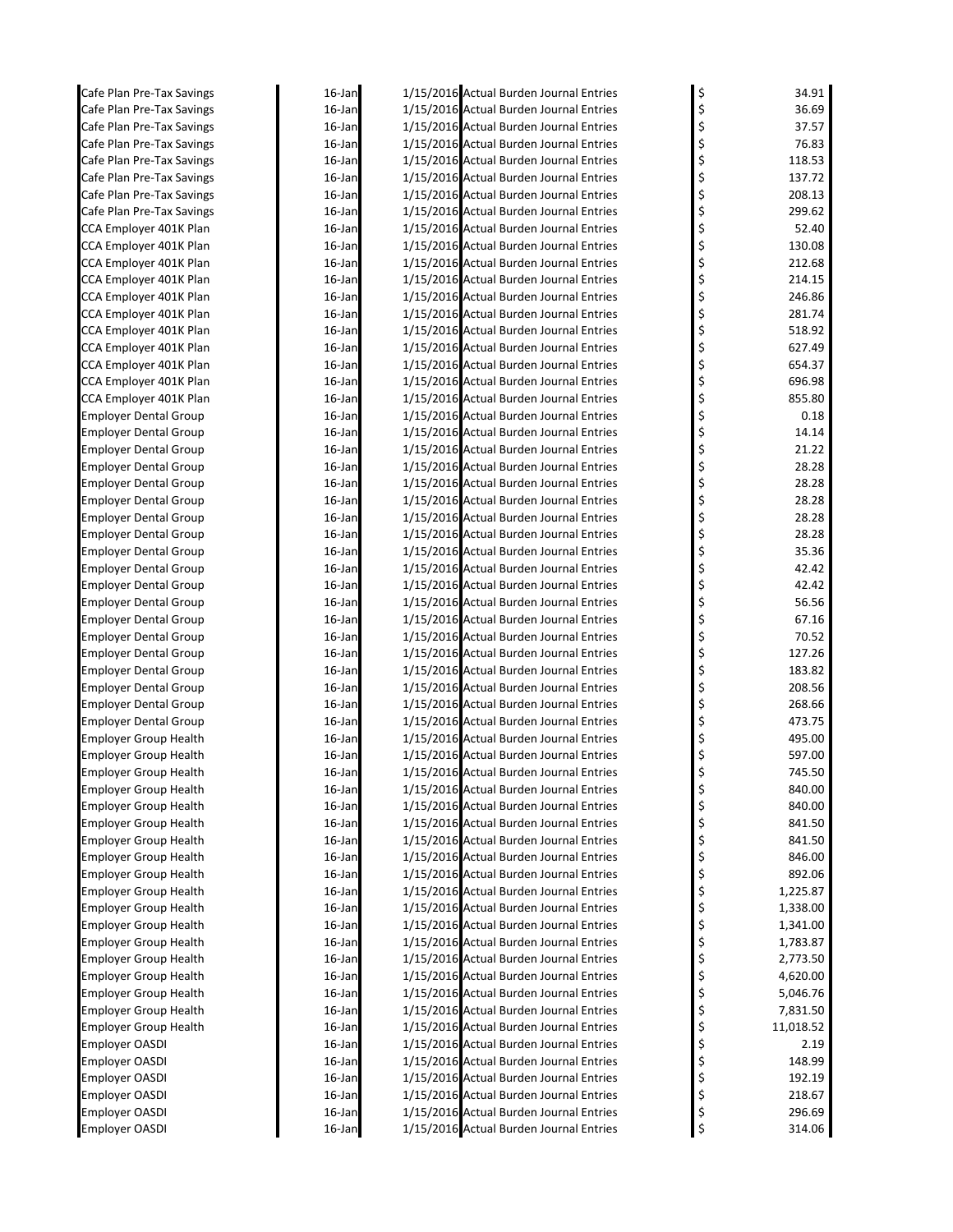| <b>Employer OASDI</b>                                              | 16-Jan              | 1/15/2016 Actual Burden Journal Entries                                      | \$       | 370.99            |
|--------------------------------------------------------------------|---------------------|------------------------------------------------------------------------------|----------|-------------------|
| <b>Employer OASDI</b>                                              | 16-Jan              | 1/15/2016 Actual Burden Journal Entries                                      | \$       | 418.00            |
| <b>Employer OASDI</b>                                              | 16-Jan              | 1/15/2016 Actual Burden Journal Entries                                      | \$       | 439.11            |
| <b>Employer OASDI</b>                                              | 16-Jan              | 1/15/2016 Actual Burden Journal Entries                                      | \$       | 440.63            |
| <b>Employer OASDI</b>                                              | 16-Jan              | 1/15/2016 Actual Burden Journal Entries                                      | \$       | 441.97            |
| <b>Employer OASDI</b>                                              | 16-Jan              | 1/15/2016 Actual Burden Journal Entries                                      | \$       | 467.20            |
| <b>Employer OASDI</b>                                              | 16-Jan              | 1/15/2016 Actual Burden Journal Entries                                      | \$       | 880.59            |
| <b>Employer OASDI</b>                                              | 16-Jan              | 1/15/2016 Actual Burden Journal Entries                                      | \$       | 1,010.40          |
| <b>Employer OASDI</b>                                              | 16-Jan              | 1/15/2016 Actual Burden Journal Entries                                      | \$       | 1,079.40          |
| Employer OASDI                                                     | 16-Jan              | 1/15/2016 Actual Burden Journal Entries                                      | \$       | 1,397.81          |
| <b>Employer OASDI</b>                                              | 16-Jan              | 1/15/2016 Actual Burden Journal Entries                                      | \$       | 1,774.28          |
| <b>Employer OASDI</b>                                              | 16-Jan              | 1/15/2016 Actual Burden Journal Entries                                      | \$       | 1,823.31          |
| <b>Employer OASDI</b>                                              | 16-Jan              | 1/15/2016 Actual Burden Journal Entries                                      | \$       | 2,437.78          |
| <b>Employer Pension</b>                                            | 16-Jan              | 1/15/2016 Actual Burden Journal Entries                                      | \$       | 5.48              |
| Employer Pension                                                   | 16-Jan              | 1/15/2016 Actual Burden Journal Entries                                      | \$       | 209.58            |
| <b>Employer Pension</b>                                            | 16-Jan              | 1/15/2016 Actual Burden Journal Entries                                      | \$       | 217.82            |
| <b>Employer Pension</b>                                            | 16-Jan              | 1/15/2016 Actual Burden Journal Entries                                      | \$       | 595.02            |
| <b>Employer Pension</b>                                            | 16-Jan              | 1/15/2016 Actual Burden Journal Entries                                      | \$       | 824.69            |
| <b>Employer Pension</b>                                            | 16-Jan              | 1/15/2016 Actual Burden Journal Entries                                      | \$       | 985.70            |
| <b>Employer Pension</b>                                            | 16-Jan              | 1/15/2016 Actual Burden Journal Entries                                      | \$       | 1,198.86          |
| Employer Pension                                                   | 16-Jan              | 1/15/2016 Actual Burden Journal Entries                                      | \$       | 2,265.72          |
| <b>Employer Pension</b>                                            | 16-Jan              | 1/15/2016 Actual Burden Journal Entries                                      | \$       | 2,797.40          |
| <b>Employer SSN Medical</b>                                        | 16-Jan              | 1/15/2016 Actual Burden Journal Entries                                      | \$       | 0.51              |
| <b>Employer SSN Medical</b>                                        | 16-Jan              | 1/15/2016 Actual Burden Journal Entries                                      | \$       | 34.84             |
| <b>Employer SSN Medical</b>                                        | 16-Jan              | 1/15/2016 Actual Burden Journal Entries                                      | \$       | 44.94             |
| Employer SSN Medical                                               | 16-Jan              | 1/15/2016 Actual Burden Journal Entries                                      | \$       | 51.14             |
| <b>Employer SSN Medical</b>                                        | 16-Jan              | 1/15/2016 Actual Burden Journal Entries                                      | \$       | 69.38             |
| <b>Employer SSN Medical</b>                                        | 16-Jan              | 1/15/2016 Actual Burden Journal Entries                                      | \$       | 73.46             |
| <b>Employer SSN Medical</b>                                        | 16-Jan              | 1/15/2016 Actual Burden Journal Entries                                      | \$       | 86.76             |
| Employer SSN Medical                                               | 16-Jan              | 1/15/2016 Actual Burden Journal Entries                                      | \$       | 97.76             |
| <b>Employer SSN Medical</b>                                        | 16-Jan              | 1/15/2016 Actual Burden Journal Entries                                      | \$       | 102.69            |
| <b>Employer SSN Medical</b>                                        | 16-Jan              | 1/15/2016 Actual Burden Journal Entries                                      | \$       | 103.05            |
| Employer SSN Medical                                               | 16-Jan              | 1/15/2016 Actual Burden Journal Entries                                      | \$       | 103.36            |
| Employer SSN Medical                                               | 16-Jan              | 1/15/2016 Actual Burden Journal Entries                                      | \$       | 109.26            |
| Employer SSN Medical                                               | 16-Jan              | 1/15/2016 Actual Burden Journal Entries                                      | \$       | 205.95            |
| <b>Employer SSN Medical</b>                                        | 16-Jan              | 1/15/2016 Actual Burden Journal Entries                                      | \$       | 236.31            |
| <b>Employer SSN Medical</b>                                        | 16-Jan              | 1/15/2016 Actual Burden Journal Entries                                      | \$       | 252.44            |
| <b>Employer SSN Medical</b>                                        | 16-Jan              | 1/15/2016 Actual Burden Journal Entries                                      | \$       | 326.90            |
| <b>Employer SSN Medical</b>                                        | 16-Jan              | 1/15/2016 Actual Burden Journal Entries                                      | \$       | 414.99            |
| <b>Employer SSN Medical</b>                                        | 16-Jan              | 1/15/2016 Actual Burden Journal Entries                                      |          | 426.42            |
| <b>Employer SSN Medical</b>                                        | 16-Jan              | 1/15/2016 Actual Burden Journal Entries                                      | \$       | 570.16            |
| FSA Pre-Tax Savings                                                | 16-Jan              | 1/15/2016 Actual Burden Journal Entries                                      |          | 4.78              |
| <b>FSA Pre-Tax Savings</b>                                         | 16-Jan              | 1/15/2016 Actual Burden Journal Entries                                      | \$<br>\$ | 5.78              |
| <b>FSA Pre-Tax Savings</b>                                         |                     | 1/15/2016 Actual Burden Journal Entries                                      | \$       | 7.97              |
| <b>FSA Pre-Tax Savings</b>                                         | 16-Jan<br>16-Jan    | 1/15/2016 Actual Burden Journal Entries                                      | \$       | 10.36             |
| <b>FSA Pre-Tax Savings</b>                                         | 16-Jan              | 1/15/2016 Actual Burden Journal Entries                                      | \$       | 22.31             |
| <b>HHold &amp; Jnitr Supply</b>                                    | 16-Jan              | 1/15/2016 W W GRAINGER (P#)                                                  | \$       | 19.28             |
| <b>HHold &amp; Jnitr Supply</b>                                    | 16-Jan              | 1/15/2016 W W GRAINGER (P#)                                                  | \$       | 19.28             |
|                                                                    |                     |                                                                              |          |                   |
| <b>HHold &amp; Jnitr Supply</b><br><b>HHold &amp; Jnitr Supply</b> | $16$ -Jan<br>16-Jan | 1/15/2016 W W GRAINGER (P#)<br>1/15/2016 W W GRAINGER (P#)                   | \$<br>\$ | 19.28<br>19.28    |
| <b>HHold &amp; Jnitr Supply</b>                                    | 16-Jan              | 1/15/2016 AMERICAN PAPER & TWINE CO (ACH                                     |          | 352.14            |
|                                                                    |                     |                                                                              | \$       |                   |
| <b>Holiday Pay</b>                                                 | 16-Jan              | 1/15/2016 Payroll Labor Distribution<br>1/15/2016 Payroll Labor Distribution | \$       | 135.68<br>160.72  |
| <b>Holiday Pay</b>                                                 | 16-Jan              | 1/15/2016 Payroll Labor Distribution                                         | \$       | 260.76            |
| Holiday Pay                                                        | 16-Jan              |                                                                              | \$<br>\$ |                   |
| Holiday Pay                                                        | 16-Jan              | 1/15/2016 Payroll Labor Distribution                                         |          | 294.98            |
| <b>Holiday Pay</b>                                                 | 16-Jan              | 1/15/2016 Payroll Labor Distribution                                         | \$       | 337.52            |
| <b>Holiday Pay</b>                                                 | 16-Jan              | 1/15/2016 Payroll Labor Distribution<br>1/15/2016 Payroll Labor Distribution | \$       | 536.04            |
| Holiday Pay<br>Injured on Duty Pay                                 | 16-Jan<br>16-Jan    | 1/15/2016 Payroll Labor Distribution                                         | \$<br>\$ | 1,564.80<br>35.31 |
|                                                                    | 16-Jan              | 1/15/2016 Payroll Labor Distribution                                         | \$       | 123.20            |
| Leave Pay                                                          | 16-Jan              | 1/15/2016 Payroll Labor Distribution                                         |          | 195.57            |
| Leave Pay                                                          |                     | 1/15/2016 Payroll Labor Distribution                                         | \$<br>\$ | 268.48            |
| Leave Pay                                                          | 16-Jan              |                                                                              |          |                   |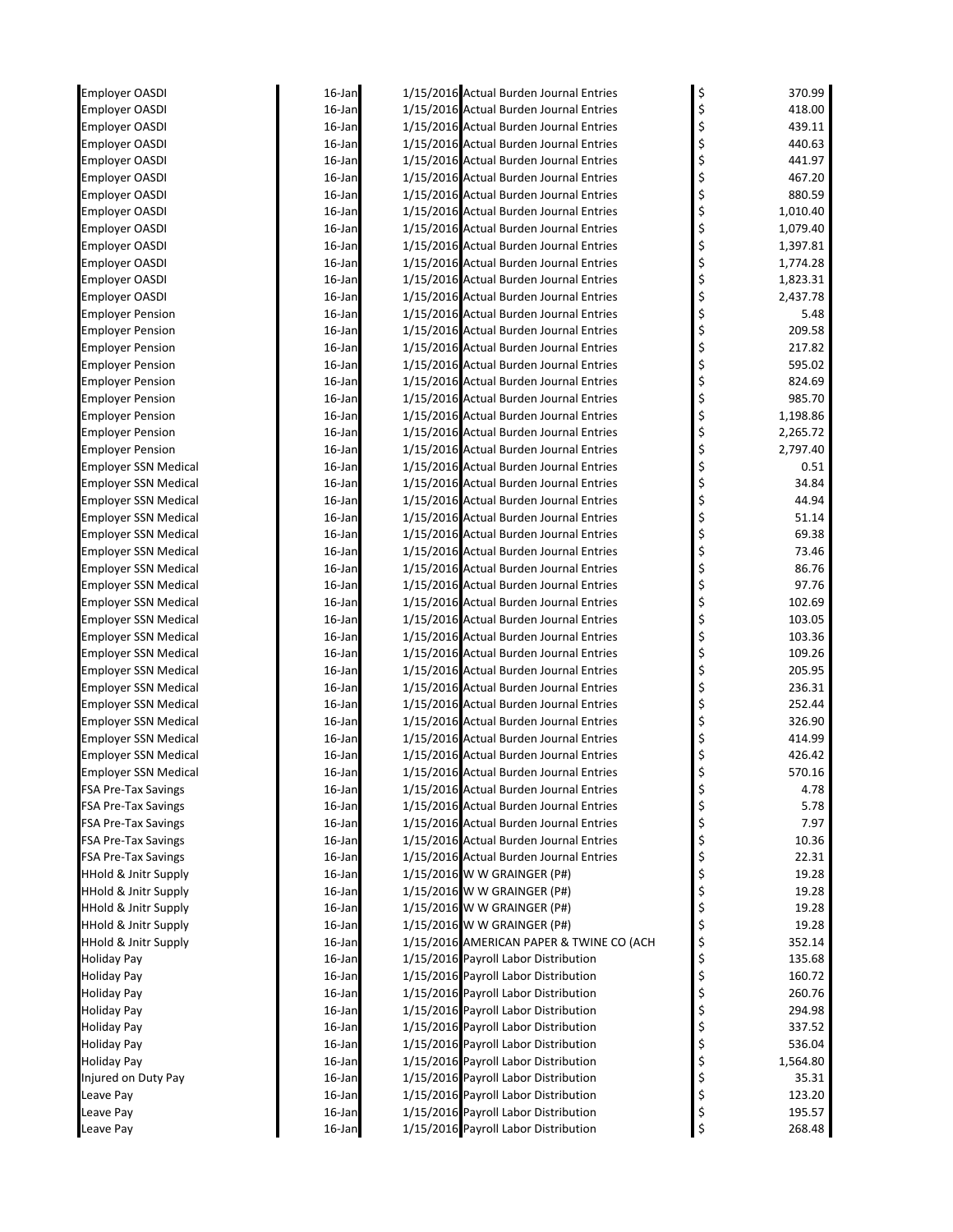| Leave Pay                       | 16-Jan | 1/15/2016 Payroll Labor Distribution     |          | 277.94    |
|---------------------------------|--------|------------------------------------------|----------|-----------|
| Leave Pay                       | 16-Jan | 1/15/2016 Payroll Labor Distribution     | \$<br>\$ | 379.68    |
| Leave Pay                       | 16-Jan | 1/15/2016 Payroll Labor Distribution     |          | 385.52    |
| Leave Pay                       | 16-Jan | 1/15/2016 Payroll Labor Distribution     |          | 526.27    |
| Leave Pay                       | 16-Jan | 1/15/2016 Payroll Labor Distribution     | \$\$\$\$ | 577.78    |
| Leave Pay                       | 16-Jan | 1/15/2016 Payroll Labor Distribution     |          | 593.78    |
| Leave Pay                       | 16-Jan | 1/15/2016 Payroll Labor Distribution     | \$       | 736.80    |
| Leave Pay                       | 16-Jan | 1/15/2016 Payroll Labor Distribution     | \$<br>\$ | 1,231.06  |
| Leave Pay                       | 16-Jan | 1/15/2016 Payroll Labor Distribution     |          | 1,490.90  |
| Leave Pay                       | 16-Jan | 1/15/2016 Payroll Labor Distribution     | \$       | 1,892.60  |
| Leave Pay                       | 16-Jan | 1/15/2016 Payroll Labor Distribution     |          | 2,542.82  |
| Leave Pay                       | 16-Jan | 1/15/2016 Payroll Labor Distribution     | \$<br>\$ | 3,589.56  |
| <b>Merchant Fees</b>            | 16-Jan | 1/15/2016 7100 MCC CC Cash Receipt       | \$       | (23.47)   |
| Offc & Admin Supply             | 16-Jan | 1/15/2016 MYOFFICE PRODUCTS (ACH)        |          | 1.10      |
| Offc & Admin Supply             | 16-Jan | 1/15/2016 MYOFFICE PRODUCTS (ACH)        |          | 2.88      |
| Offc & Admin Supply             | 16-Jan | 1/15/2016 MYOFFICE PRODUCTS (ACH)        |          | 6.08      |
| Offc & Admin Supply             | 16-Jan | 1/15/2016 MYOFFICE PRODUCTS (ACH)        | \$\$\$\$ | 10.47     |
| Offc & Admin Supply             | 16-Jan | 1/15/2016 MYOFFICE PRODUCTS (ACH)        | \$       | 10.62     |
| Offc & Admin Supply             | 16-Jan | 1/15/2016 MYOFFICE PRODUCTS (ACH)        |          | 12.10     |
| Overtime Pay                    | 16-Jan | 1/15/2016 Payroll Labor Distribution     | \$<br>\$ | 3.29      |
| Overtime Pay                    | 16-Jan | 1/15/2016 Payroll Labor Distribution     | \$       | 4.35      |
| Overtime Pay                    | 16-Jan | 1/15/2016 Payroll Labor Distribution     |          | 7.20      |
| Overtime Pay                    | 16-Jan | 1/15/2016 Payroll Labor Distribution     |          | 10.65     |
| Overtime Pay                    | 16-Jan | 1/15/2016 Payroll Labor Distribution     | \$\$\$   | 73.02     |
| Overtime Pay                    | 16-Jan | 1/15/2016 Payroll Labor Distribution     |          | 108.17    |
| Overtime Pay                    | 16-Jan | 1/15/2016 Payroll Labor Distribution     | \$<br>\$ | 109.40    |
| Overtime Pay                    | 16-Jan | 1/15/2016 Payroll Labor Distribution     | \$       | 216.40    |
| Overtime Pay                    | 16-Jan | 1/15/2016 Payroll Labor Distribution     |          | 255.11    |
| Overtime Pay                    | 16-Jan | 1/15/2016 Payroll Labor Distribution     |          | 269.17    |
| Overtime Pay                    | 16-Jan | 1/15/2016 Payroll Labor Distribution     | \$\$\$\$ | 277.47    |
| Overtime Pay                    | 16-Jan | 1/15/2016 Payroll Labor Distribution     |          | 611.88    |
| Overtime Pay                    | 16-Jan | 1/15/2016 Payroll Labor Distribution     | \$       | 709.14    |
| Regular Pay                     | 16-Jan | 1/15/2016 Payroll Labor Distribution     | \$<br>\$ | 2,185.24  |
| Regular Pay                     | 16-Jan | 1/15/2016 Payroll Labor Distribution     |          | 3,063.74  |
| Regular Pay                     | 16-Jan | 1/15/2016 Payroll Labor Distribution     | \$       | 3,322.40  |
| <b>Regular Pay</b>              | 16-Jan | 1/15/2016 Payroll Labor Distribution     | \$<br>\$ | 4,196.14  |
| <b>Regular Pay</b>              | 16-Jan | 1/15/2016 Payroll Labor Distribution     |          | 5,193.88  |
| Regular Pay                     | 16-Jan | 1/15/2016 Payroll Labor Distribution     | \$       | 5,581.90  |
| Regular Pay                     | 16-Jan | 1/15/2016 Payroll Labor Distribution     | \$<br>\$ | 5,969.71  |
| <b>Regular Pay</b>              | 16-Jan | 1/15/2016 Payroll Labor Distribution     |          | 6,648.24  |
| <b>Regular Pay</b>              | 16-Jan | 1/15/2016 Payroll Labor Distribution     | \$       | 6,869.12  |
| Regular Pay                     | 16-Jan | 1/15/2016 Payroll Labor Distribution     | \$       | 6,942.58  |
| <b>Regular Pay</b>              | 16-Jan | 1/15/2016 Payroll Labor Distribution     | \$       | 7,567.40  |
| <b>Regular Pay</b>              | 16-Jan | 1/15/2016 Payroll Labor Distribution     | \$       | 14,608.09 |
| <b>Regular Pay</b>              | 16-Jan | 1/15/2016 Payroll Labor Distribution     | \$       | 15,593.54 |
| <b>Regular Pay</b>              | 16-Jan | 1/15/2016 Payroll Labor Distribution     | \$       | 17,509.82 |
| <b>Regular Pay</b>              | 16-Jan | 1/15/2016 Payroll Labor Distribution     | \$<br>\$ | 23,095.98 |
| <b>Regular Pay</b>              | 16-Jan | 1/15/2016 Payroll Labor Distribution     |          | 27,259.63 |
| <b>Regular Pay</b>              | 16-Jan | 1/15/2016 Payroll Labor Distribution     | \$       | 28,279.20 |
| <b>Regular Pay</b>              | 16-Jan | 1/15/2016 Payroll Labor Distribution     | \$       | 39,242.07 |
|                                 |        |                                          |          |           |
| Lumber/Wood Products            | 16-Jan | 1/18/2016 SUNSET MARKETING INC           | \$       | 571.00    |
| <b>Metal Pipes/Fittings</b>     | 16-Jan | 1/18/2016 HAMILTON MACHINE CO INC (ACH)  | \$       | 2,328.00  |
| Printing/Binding                | 16-Jan | 1/18/2016 TOLEDO TICKET CO (ACH)         | \$       | 1,426.11  |
| <b>HHold &amp; Jnitr Supply</b> | 16-Jan | 1/19/2016 AMERICAN PAPER & TWINE CO (ACH | \$       | 60.72     |
| <b>HHold &amp; Jnitr Supply</b> | 16-Jan | 1/19/2016 AMERICAN PAPER & TWINE CO (ACH | \$       | 224.35    |
| <b>HHold &amp; Jnitr Supply</b> | 16-Jan | 1/19/2016 AMERICAN PAPER & TWINE CO (ACH | \$       | 264.80    |
| <b>HHold &amp; Jnitr Supply</b> | 16-Jan | 1/19/2016 AMERICAN PAPER & TWINE CO (ACH | \$       | 562.40    |
| <b>HHold &amp; Jnitr Supply</b> | 16-Jan | 1/19/2016 AMERICAN PAPER & TWINE CO (ACH | \$       | 930.00    |
| <b>HHold &amp; Jnitr Supply</b> | 16-Jan | 1/19/2016 AMERICAN PAPER & TWINE CO (ACH | \$       | 1,851.00  |
| Postage & Delivery Srvc         | 16-Jan | 1/19/2016 BAILEY CO INC, THE (P#)        | \$       | 9.45      |
| Repair & Maint Supply           | 16-Jan | 1/19/2016 BAILEY CO INC, THE (P#)        | \$       | 95.63     |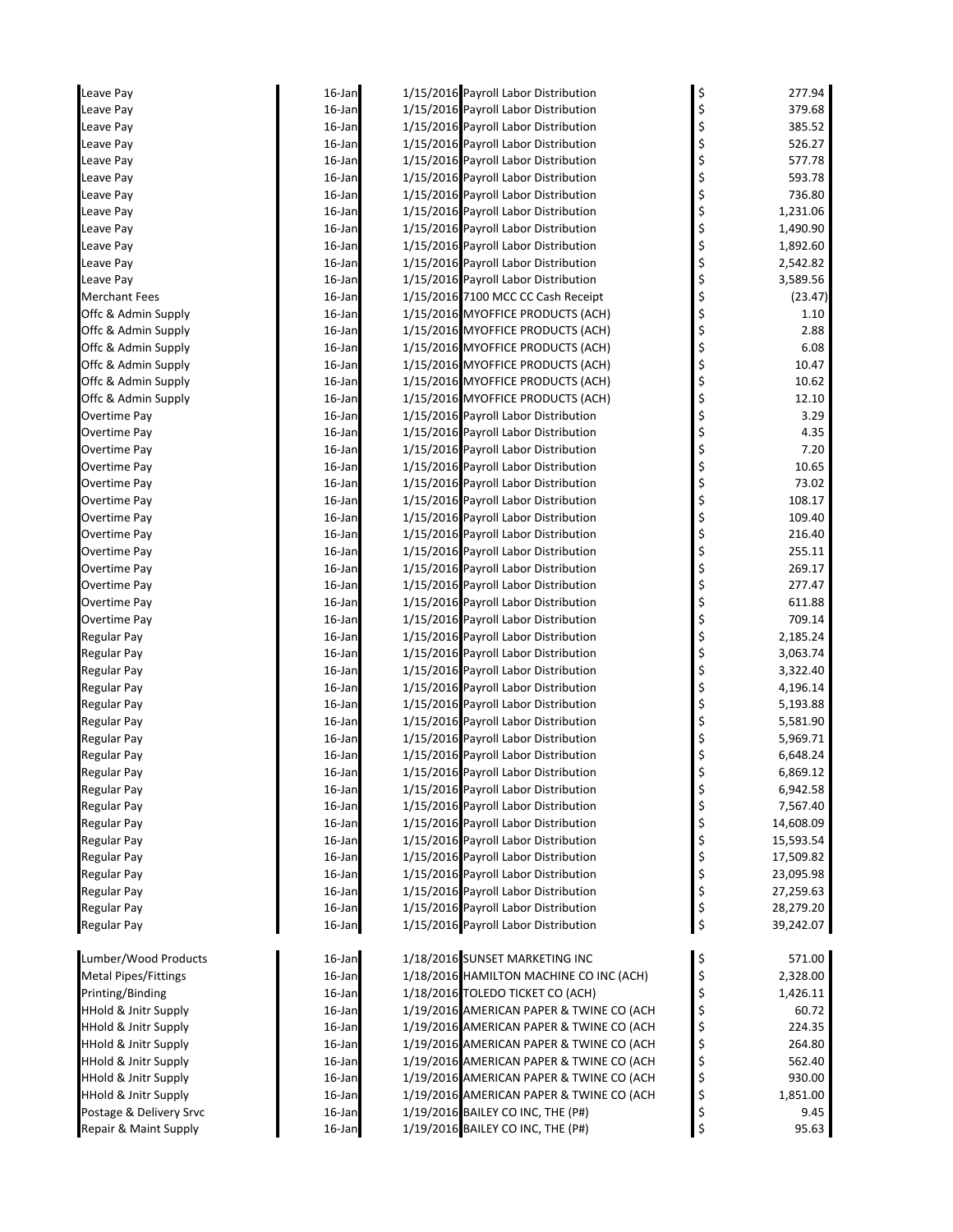| Repair & Maint Supply             | 16-Jan           | 1/19/2016 BAILEY CO INC, THE (P#)                               | \$       | 500.48     |
|-----------------------------------|------------------|-----------------------------------------------------------------|----------|------------|
| Auto Oil/Lubricants               | 16-Jan           | 1/20/2016 FERRELLGAS (ACH)                                      | \$       | 90.49      |
| <b>Building Maintenance Srvc</b>  | 16-Jan           | 1/20/2016 BAKER ROOFING CO (ACH)                                | \$       | 4,137.00   |
| Offc & Admin Supply               | $16$ -Jan        | 1/20/2016 MYOFFICE PRODUCTS (ACH)                               | \$       | 69.54      |
| <b>Merchant Fees</b>              | $16$ -Jan        | 1/21/2016 7100 MCC CC Cash Receipt                              | \$       | (27.60)    |
| <b>Merchant Fees</b>              | 16-Jan           | 1/21/2016 7100 MCC CC Cash Receipt                              | \$       | (25.42)    |
| <b>Merchant Fees</b>              | 16-Jan           | 1/21/2016 7100 MCC CC Cash Receipt                              | \$       | (21.92)    |
| <b>Merchant Fees</b>              | 16-Jan           | 1/21/2016 7100 MCC CC Cash Receipt                              | \$       | (13.80)    |
| Mngt Cnsltnt Srvc                 | 16-Jan           | 1/21/2016 MG TRUST CO LLC                                       | \$       | 150.00     |
| Signs                             | 16-Jan           | 1/22/2016 JARVIS AWARD SIGN & FLAG CO (A                        | \$       | 530.00     |
| <b>Small Equipment Supply</b>     | 16-Jan           | 1/24/2016 GRAYBAR ELECTRIC CO INC (ACH)                         | \$       | 4.38       |
| <b>Small Equipment Supply</b>     | 16-Jan           | 1/24/2016 GRAYBAR ELECTRIC CO INC (ACH)                         | \$       | 7.87       |
| <b>Small Equipment Supply</b>     | 16-Jan           | 1/24/2016 GRAYBAR ELECTRIC CO INC (ACH)                         | \$       | 7.94       |
| <b>Small Equipment Supply</b>     | $16$ -Jan        | 1/24/2016 GRAYBAR ELECTRIC CO INC (ACH)                         | \$       | 32.85      |
| <b>Small Equipment Supply</b>     | $16$ -Jan        | 1/24/2016 GRAYBAR ELECTRIC CO INC (ACH)                         | \$       | 71.85      |
| <b>Small Equipment Supply</b>     | $16$ -Jan        | 1/24/2016 GRAYBAR ELECTRIC CO INC (ACH)                         | \$       | 164.72     |
| <b>Small Equipment Supply</b>     | 16-Jan           | 1/24/2016 GRAYBAR ELECTRIC CO INC (ACH)                         | \$       | 369.25     |
| Auto Fuel                         | 16-Jan           | 1/25/2016 WEX (WRIGHT EXPRESS FINANCIAL)                        | \$       | 200.65     |
| <b>Medical Services</b>           | $16$ -Jan        | 1/25/2016 MED STAR MEDICAL STAFFING INC                         | \$       | 165.00     |
| <b>Medical Services</b>           | 16-Jan           | 1/25/2016 MED STAR MEDICAL STAFFING INC                         | \$       | 1,853.50   |
| <b>Medical Services</b>           | 16-Jan           | 1/25/2016 MED STAR MEDICAL STAFFING INC                         | \$       | 2,909.50   |
| <b>Merchant Fees</b>              | 16-Jan           | 1/25/2016 7100 MCC CC Cash Receipt                              | \$       | (460.00)   |
| <b>Merchant Fees</b>              | 16-Jan           | 1/25/2016 7100 MCC CC Cash Receipt                              | \$       | (115.00)   |
| Repair & Maint Supply             | 16-Jan           | 1/25/2016 GRAYBAR ELECTRIC CO INC (ACH)                         | \$       | 750.00     |
| District Energy System            | 16-Jan           | 1/26/2016 DES REVENUE / US BANK (ACH)                           | \$       | 198,799.65 |
| Insurance-Liability/PropDmg       | $16$ -Jan        | 1/26/2016 7100 MCC Cash Receipt                                 | \$       | (1,811.00) |
| <b>Internet Services</b>          | 16-Jan           | 1/26/2016 AT&T DATACOMM                                         | \$       | 7,040.05   |
| Other Rpr & Maint Srvc            | 16-Jan           | 1/26/2016 ATECH INC                                             | \$       | 660.03     |
|                                   |                  | 1/26/2016 ATECH INC                                             |          |            |
| Other Rpr & Maint Srvc            | 16-Jan<br>16-Jan |                                                                 | \$       | 1,377.10   |
| Printing/Binding                  |                  | 1/26/2016 RICOH USA INC (ACH)<br>1/26/2016 AT&T MOBILITY II LLC |          | 92.00      |
| Rent Equipment                    | 16-Jan           |                                                                 | \$<br>\$ | 2,000.00   |
| Telephone & Telegraph             | 16-Jan           | 1/26/2016 AT&T CIRCUITS                                         |          | 306.19     |
| Telephone & Telegraph             | 16-Jan           | 1/26/2016 AT&T DATACOMM                                         | \$       | 1,962.52   |
| <b>Temporary Service</b>          | 16-Jan           | 1/26/2016 INDUSTRIAL STAFFING OF TN (ACH                        | \$       | 91.12      |
| <b>Temporary Service</b>          | 16-Jan           | 1/26/2016 INDUSTRIAL STAFFING OF TN (ACH                        | \$       | 273.36     |
| <b>Temporary Service</b>          | 16-Jan           | 1/26/2016 INDUSTRIAL STAFFING OF TN (ACH                        | \$       | 1,030.82   |
| <b>Temporary Service</b>          | 16-Jan           | 1/26/2016 INDUSTRIAL STAFFING OF TN (ACH                        | \$       | 1,116.22   |
| <b>Temporary Service</b>          | 16-Jan           | 1/26/2016 INDUSTRIAL STAFFING OF TN (ACH                        | \$       | 1,161.78   |
| <b>Temporary Service</b>          | 16-Jan           | 1/26/2016 INDUSTRIAL STAFFING OF TN (ACH                        | \$       | 5,249.39   |
| <b>Building Maintenance Srvc</b>  | 16-Jan           | 1/27/2016 TANDEM CONSTRUCTION LLC (ACH)                         | \$       | 23,356.00  |
| <b>Building Maintenance Srvc</b>  | 16-Jan           | 1/27/2016 COMMERCIAL PAINTING INC                               | \$       | 29,098.00  |
| <b>Employee Local Travel/Park</b> | 16-Jan           | 1/27/2016 CENTRAL PARKING SYSTEMS OF TN                         | \$       | 6.00       |
| Janitorial Srvc                   | 16-Jan           | 1/27/2016 SERVICE MANAGEMENT SYSTEMS                            | \$       | 105.52     |
| Janitorial Srvc                   | 16-Jan           | 1/27/2016 SERVICE MANAGEMENT SYSTEMS                            | \$       | 16,487.50  |
| <b>Laundry Services</b>           | 16-Jan           | 1/27/2016 ALSCO                                                 | \$       | 1,250.60   |
| <b>Membership Dues</b>            | 16-Jan           | 1/27/2016 SKAL INTERNATIONAL NASHVILLE                          |          | 245.00     |
| Mngt Cnsltnt Srvc                 | 16-Jan           | 1/27/2016 EMPL & ASSESSMENT SOL INC (E&A                        |          | 186.45     |
| Mngt Cnsltnt Srvc                 | 16-Jan           | 1/27/2016 RESOURCE INFORMATION & CONTROL                        | \$       | 2,322.76   |
| Other Rpr & Maint Srvc            | 16-Jan           | 1/27/2016 FIRE PRO LLC (ACH)                                    | \$       | 350.00     |
| Other Rpr & Maint Srvc            | 16-Jan           | 1/27/2016 FIRE PRO LLC (ACH)                                    | \$       | 620.00     |
| Other Rpr & Maint Srvc            | 16-Jan           | 1/27/2016 ATECH INC                                             | \$       | 915.77     |
| Other Rpr & Maint Srvc            | 16-Jan           | 1/27/2016 CONTRACT CARPETS SALES CO                             |          | 4,320.00   |
| Refuse Disposal-Reimb             | 16-Jan           | 1/27/2016 COMPOST CO (ACH)                                      |          | 2,040.00   |
| Refuse Disposal-Reimb             | 16-Jan           | 1/27/2016 REPUBLIC SVCS NASH /ALLIED WAS                        |          | 2,632.29   |
| Rent Equipment                    | 16-Jan           | 1/27/2016 WEST END LOCK CO                                      | \$       | 450.00     |
| Rent Storage/Safety Box           | 16-Jan           | 1/27/2016 CONTRACT CARPETS SALES CO                             | \$       | 523.60     |
| Rpr & Maint Srvc Elev/Escel       | 16-Jan           | 1/27/2016 NASHVILLE MACHINE ELEVATOR CO                         |          | 219.62     |
| Rpr & Maint Srvc Elev/Escel       | 16-Jan           | 1/27/2016 NASHVILLE MACHINE ELEVATOR CO                         |          | 13,865.25  |
| <b>Security Services</b>          | 16-Jan           | 1/27/2016 UNIVERSAL PROTECTION SVCS LLC                         | \$       | 222.00     |
| <b>Security Services</b>          | 16-Jan           | 1/27/2016 UNIVERSAL PROTECTION SVCS LLC                         | \$       | 236.80     |
| <b>Security Services</b>          | 16-Jan           | 1/27/2016 UNIVERSAL PROTECTION SVCS LLC                         |          | 1,878.17   |
| Security Services                 | 16-Jan           | 1/27/2016 UNIVERSAL PROTECTION SVCS LLC                         |          | 8,110.25   |
|                                   |                  |                                                                 |          |            |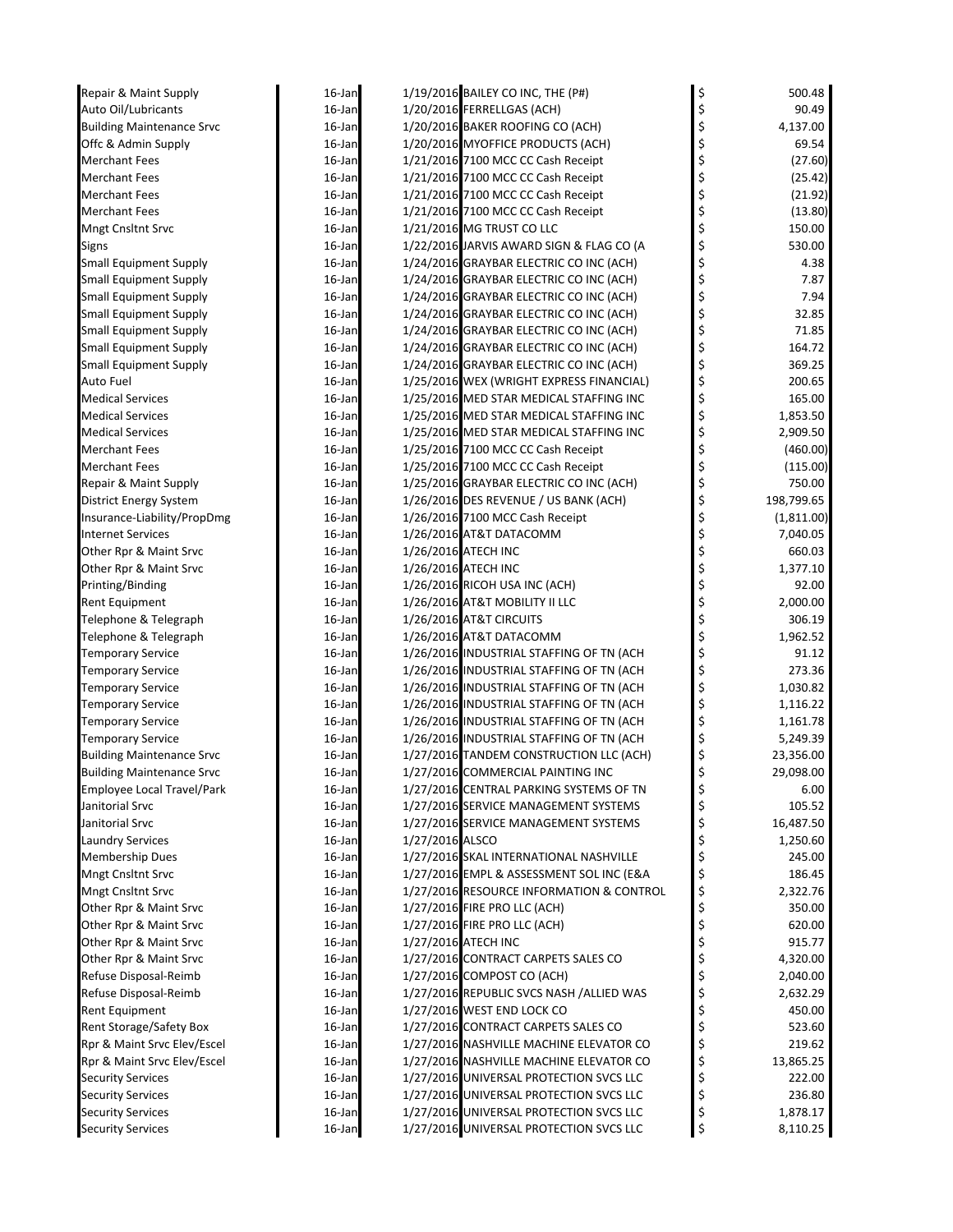| Small Equipment Supply                                  | 16-Jan           |                 | 1/27/2016 W W GRAINGER (P#)                                | \$       | 17.16             |
|---------------------------------------------------------|------------------|-----------------|------------------------------------------------------------|----------|-------------------|
| <b>Small Equipment Supply</b>                           | 16-Jan           |                 | 1/27/2016 W W GRAINGER (P#)                                | \$       | 56.85             |
| <b>Temporary Service</b>                                | 16-Jan           |                 | 1/27/2016 UNIVERSAL PROTECTION SVCS LLC                    | \$       | 118.40            |
| <b>Temporary Service</b>                                | 16-Jan           |                 | 1/27/2016 UNIVERSAL PROTECTION SVCS LLC                    | \$       | 461.85            |
| <b>Temporary Service</b>                                | 16-Jan           |                 | 1/27/2016 UNIVERSAL PROTECTION SVCS LLC                    | \$       | 659.35            |
| <b>Temporary Service</b>                                | 16-Jan           |                 | 1/27/2016 UNIVERSAL PROTECTION SVCS LLC                    | \$       | 1,173.40          |
| <b>Temporary Service</b>                                | 16-Jan           |                 | 1/27/2016 UNIVERSAL PROTECTION SVCS LLC                    | \$       | 1,409.47          |
| <b>Temporary Service</b>                                | 16-Jan           |                 | 1/27/2016 UNIVERSAL PROTECTION SVCS LLC                    | \$       | 2,362.44          |
| <b>Temporary Service</b>                                | 16-Jan           |                 | 1/27/2016 UNIVERSAL PROTECTION SVCS LLC                    | \$       | 5,129.91          |
| <b>Uniform Cleaning Service</b>                         | 16-Jan           |                 | 1/27/2016 CINTAS CORP #051 MATS & RUGS(A                   | \$       | 481.62            |
| <b>Uniform Cleaning Service</b>                         | 16-Jan           |                 | 1/27/2016 CINTAS CORP #051 MATS & RUGS(A                   | \$       | 924.33            |
| <b>Employee Out-of-town Travel</b>                      | 16-Jan           |                 | 1/28/2016 STROBL, TIMOTHY M                                | \$       | 25.70             |
| Host & Hostess                                          | 16-Jan           |                 | 1/28/2016 OMNI NASHVILLE LLC (ACH)                         | \$       | 443.58            |
| <b>Laundry Services</b>                                 | 16-Jan           | 1/28/2016 ALSCO |                                                            | \$       | 568.67            |
| <b>Laundry Services</b>                                 | 16-Jan           | 1/28/2016 ALSCO |                                                            | \$       | 708.58            |
| <b>Laundry Services</b>                                 | 16-Jan           | 1/28/2016 ALSCO |                                                            | \$       | 1,250.60          |
| <b>Medical Services</b>                                 | 16-Jan           |                 | 1/28/2016 MED STAR MEDICAL STAFFING INC                    | \$       | 555.50            |
| <b>Membership Dues</b>                                  | 16-Jan           |                 | 1/28/2016 AMERICAN CONTRACT COMPLIANCE A                   | \$       | 100.00            |
| Membership Dues                                         | 16-Jan           |                 | 1/28/2016 NASHVILLE TECHNOLOGY COUNCIL                     | \$       | 600.00            |
| <b>Merchant Fees</b>                                    | 16-Jan           |                 | 1/28/2016 7100 MCC CC Cash Receipt                         | \$       | (60.95)           |
| Offc & Admin Supply                                     | 16-Jan           |                 | 1/28/2016 MYOFFICE PRODUCTS (ACH)                          | \$       | 4.74              |
| Offc & Admin Supply                                     | 16-Jan           |                 | 1/28/2016 W W GRAINGER (P#)                                | \$       | 60.44             |
| Other Rpr & Maint Srvc                                  | $16$ -Jan        |                 | 1/28/2016 HAMILTON MACHINE CO INC (ACH)                    | \$       | 220.00            |
| Other Rpr & Maint Srvc                                  | 16-Jan           |                 | 1/28/2016 ELITTE SEPTIC TANK SVC INC                       | \$       | 330.00            |
| Postage & Delivery Srvc                                 | 16-Jan           |                 | 1/28/2016 SIMPLEX GRINNELL LP (ACH)                        | \$       | 75.44             |
| Printing/Binding                                        | 16-Jan           |                 | 1/28/2016 RICOH USA INC (ACH)                              | \$       | 46.00             |
| Safety Supply                                           | 16-Jan           |                 | 1/28/2016 SIMPLEX GRINNELL LP (ACH)                        | \$       | 203.62            |
| Safety Supply                                           | 16-Jan           |                 | 1/28/2016 SIMPLEX GRINNELL LP (ACH)                        | \$       | 2,165.94          |
| <b>Security Services</b>                                | 16-Jan           |                 | 1/28/2016 UNIVERSAL PROTECTION SVCS LLC                    | \$       | 16,417.90         |
| Signs                                                   | 16-Jan           |                 | 1/28/2016 JARVIS AWARD SIGN & FLAG CO (A                   | \$       | 212.00            |
| Signs                                                   | 16-Jan<br>16-Jan |                 | 1/28/2016 JARVIS AWARD SIGN & FLAG CO (A                   | \$       | 4,000.00<br>15.96 |
| Small Equipment Supply<br><b>Small Equipment Supply</b> | 16-Jan           |                 | 1/28/2016 W W GRAINGER (P#)<br>1/28/2016 W W GRAINGER (P#) | \$       | 27.83             |
| <b>Temporary Service</b>                                | 16-Jan           |                 | 1/28/2016 LOOMIS FARGO & CO                                | \$<br>\$ | 690.72            |
| Cafe Plan Pre-Tax Savings                               | 16-Jan           |                 | 1/29/2016 Actual Burden Journal Entries                    | \$       | 12.98             |
| Cafe Plan Pre-Tax Savings                               | 16-Jan           |                 | 1/29/2016 Actual Burden Journal Entries                    | \$       | 17.02             |
| Cafe Plan Pre-Tax Savings                               | 16-Jan           |                 | 1/29/2016 Actual Burden Journal Entries                    | \$       | 19.25             |
| Cafe Plan Pre-Tax Savings                               | 16-Jan           |                 | 1/29/2016 Actual Burden Journal Entries                    | \$       | 21.60             |
| Cafe Plan Pre-Tax Savings                               | 16-Jan           |                 | 1/29/2016 Actual Burden Journal Entries                    |          | 23.02             |
| Cafe Plan Pre-Tax Savings                               | 16-Jan           |                 | 1/29/2016 Actual Burden Journal Entries                    |          | 23.63             |
| Cafe Plan Pre-Tax Savings                               | 16-Jan           |                 | 1/29/2016 Actual Burden Journal Entries                    | \$       | 23.67             |
| Cafe Plan Pre-Tax Savings                               | 16-Jan           |                 | 1/29/2016 Actual Burden Journal Entries                    | Ş        | 23.67             |
| Cafe Plan Pre-Tax Savings                               | 16-Jan           |                 | 1/29/2016 Actual Burden Journal Entries                    | \$       | 23.82             |
| Cafe Plan Pre-Tax Savings                               | 16-Jan           |                 | 1/29/2016 Actual Burden Journal Entries                    | \$       | 34.91             |
| Cafe Plan Pre-Tax Savings                               | 16-Jan           |                 | 1/29/2016 Actual Burden Journal Entries                    | \$       | 35.14             |
| Cafe Plan Pre-Tax Savings                               | 16-Jan           |                 | 1/29/2016 Actual Burden Journal Entries                    | \$       | 36.69             |
| Cafe Plan Pre-Tax Savings                               | 16-Jan           |                 | 1/29/2016 Actual Burden Journal Entries                    | \$       | 37.57             |
| Cafe Plan Pre-Tax Savings                               | 16-Jan           |                 | 1/29/2016 Actual Burden Journal Entries                    | \$       | 76.83             |
| Cafe Plan Pre-Tax Savings                               | 16-Jan           |                 | 1/29/2016 Actual Burden Journal Entries                    | \$       | 121.67            |
| Cafe Plan Pre-Tax Savings                               | 16-Jan           |                 | 1/29/2016 Actual Burden Journal Entries                    | \$       | 140.88            |
| Cafe Plan Pre-Tax Savings                               | 16-Jan           |                 | 1/29/2016 Actual Burden Journal Entries                    | \$       | 211.30            |
| Cafe Plan Pre-Tax Savings                               | 16-Jan           |                 | 1/29/2016 Actual Burden Journal Entries                    | \$       | 302.77            |
| CCA Employer 401K Plan                                  | 16-Jan           |                 | 1/29/2016 Actual Burden Journal Entries                    | \$       | 49.92             |
| CCA Employer 401K Plan                                  | 16-Jan           |                 | 1/29/2016 Actual Burden Journal Entries                    | \$       | 130.03            |
| CCA Employer 401K Plan                                  | 16-Jan           |                 | 1/29/2016 Actual Burden Journal Entries                    | \$       | 212.68            |
| CCA Employer 401K Plan                                  | 16-Jan           |                 | 1/29/2016 Actual Burden Journal Entries                    | \$       | 214.18            |
| CCA Employer 401K Plan                                  | 16-Jan           |                 | 1/29/2016 Actual Burden Journal Entries                    | \$       | 280.78            |
| CCA Employer 401K Plan                                  | 16-Jan           |                 | 1/29/2016 Actual Burden Journal Entries                    | \$       | 291.85            |
| CCA Employer 401K Plan                                  | 16-Jan           |                 | 1/29/2016 Actual Burden Journal Entries                    | \$       | 471.64            |
| CCA Employer 401K Plan                                  | 16-Jan           |                 | 1/29/2016 Actual Burden Journal Entries                    | \$       | 642.15            |
| CCA Employer 401K Plan                                  | 16-Jan           |                 | 1/29/2016 Actual Burden Journal Entries                    | \$       | 646.70            |
| CCA Employer 401K Plan                                  | 16-Jan           |                 | 1/29/2016 Actual Burden Journal Entries                    | \$       | 779.56            |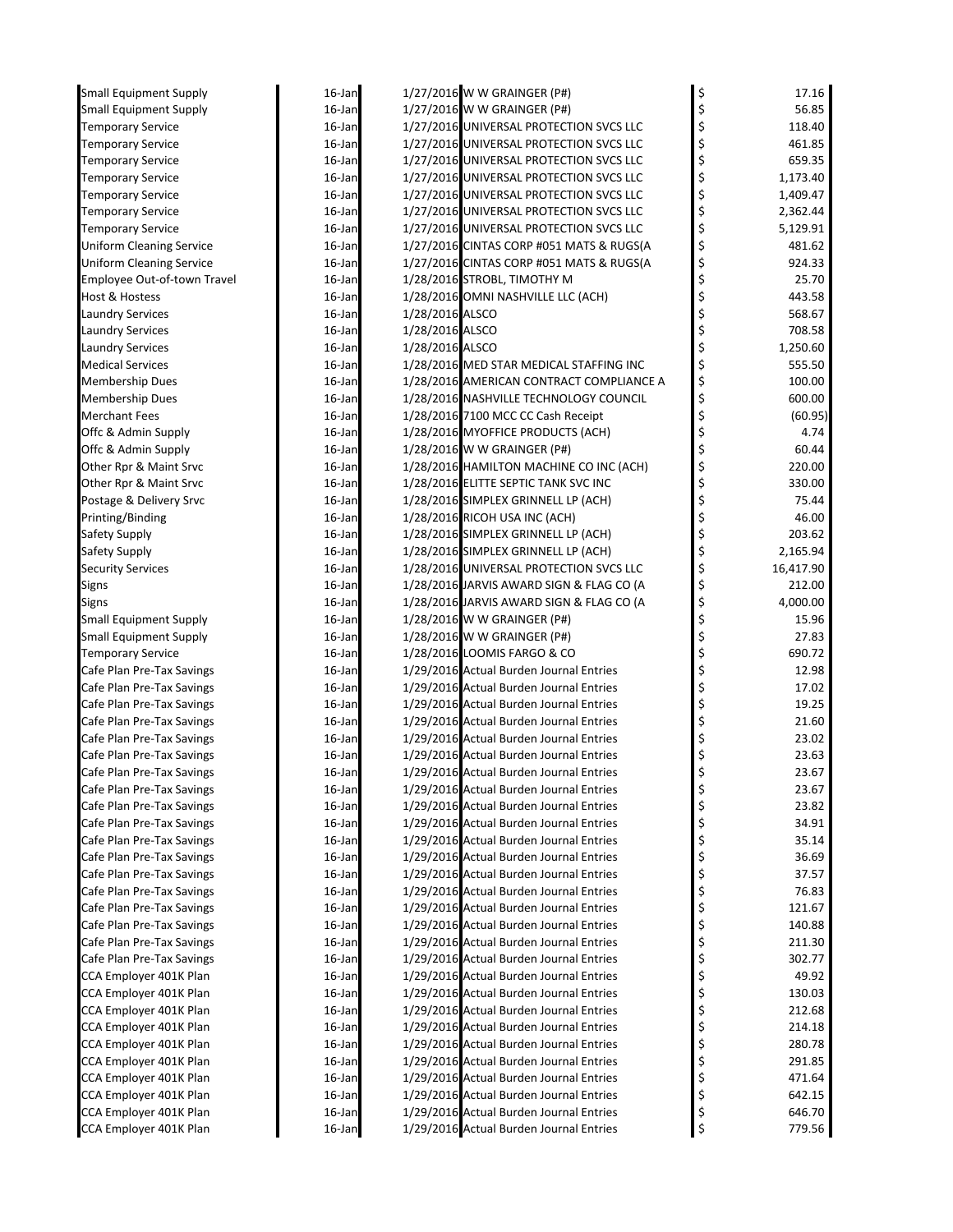| CCA Employer 401K Plan       | 16-Jan    | 1/29/2016 Actual Burden Journal Entries | \$       | 856.59    |
|------------------------------|-----------|-----------------------------------------|----------|-----------|
| <b>Employer Dental Group</b> | $16$ -Jan | 1/29/2016 Actual Burden Journal Entries | \$       | 14.14     |
| <b>Employer Dental Group</b> | $16$ -Jan | 1/29/2016 Actual Burden Journal Entries | \$       | 21.21     |
| <b>Employer Dental Group</b> | $16$ -Jan | 1/29/2016 Actual Burden Journal Entries | \$       | 28.28     |
| <b>Employer Dental Group</b> | $16$ -Jan | 1/29/2016 Actual Burden Journal Entries | \$       | 28.28     |
| <b>Employer Dental Group</b> | 16-Jan    | 1/29/2016 Actual Burden Journal Entries | \$       | 28.28     |
| <b>Employer Dental Group</b> | 16-Jan    | 1/29/2016 Actual Burden Journal Entries | \$       | 28.28     |
| <b>Employer Dental Group</b> | 16-Jan    | 1/29/2016 Actual Burden Journal Entries | \$       | 28.28     |
| <b>Employer Dental Group</b> | $16$ -Jan | 1/29/2016 Actual Burden Journal Entries | \$       | 35.34     |
| Employer Dental Group        | 16-Jan    | 1/29/2016 Actual Burden Journal Entries | \$       | 42.42     |
| <b>Employer Dental Group</b> | $16$ -Jan | 1/29/2016 Actual Burden Journal Entries | \$       | 42.42     |
| <b>Employer Dental Group</b> | 16-Jan    | 1/29/2016 Actual Burden Journal Entries | \$       | 56.56     |
| <b>Employer Dental Group</b> | $16$ -Jan | 1/29/2016 Actual Burden Journal Entries | \$       | 69.99     |
| <b>Employer Dental Group</b> | $16$ -Jan | 1/29/2016 Actual Burden Journal Entries | \$       | 70.70     |
| <b>Employer Dental Group</b> | $16$ -Jan | 1/29/2016 Actual Burden Journal Entries | \$       | 127.26    |
| <b>Employer Dental Group</b> | $16$ -Jan | 1/29/2016 Actual Burden Journal Entries | \$       | 172.51    |
| <b>Employer Dental Group</b> | 16-Jan    | 1/29/2016 Actual Burden Journal Entries | \$       | 211.39    |
| <b>Employer Dental Group</b> | 16-Jan    | 1/29/2016 Actual Burden Journal Entries | \$       | 271.48    |
| <b>Employer Dental Group</b> | $16$ -Jan | 1/29/2016 Actual Burden Journal Entries | \$       | 476.53    |
| <b>Employer Group Health</b> | $16$ -Jan | 1/29/2016 Actual Burden Journal Entries | \$       | 495.00    |
| <b>Employer Group Health</b> | $16$ -Jan | 1/29/2016 Actual Burden Journal Entries | \$       | 597.00    |
| <b>Employer Group Health</b> | 16-Jan    | 1/29/2016 Actual Burden Journal Entries | \$       | 745.50    |
| <b>Employer Group Health</b> | 16-Jan    | 1/29/2016 Actual Burden Journal Entries | \$       | 840.00    |
| <b>Employer Group Health</b> | $16$ -Jan | 1/29/2016 Actual Burden Journal Entries | \$       | 840.00    |
| <b>Employer Group Health</b> | $16$ -Jan | 1/29/2016 Actual Burden Journal Entries | \$       | 841.50    |
| <b>Employer Group Health</b> | $16$ -Jan | 1/29/2016 Actual Burden Journal Entries | \$       | 841.50    |
| <b>Employer Group Health</b> | 16-Jan    | 1/29/2016 Actual Burden Journal Entries | \$       | 846.00    |
| <b>Employer Group Health</b> | 16-Jan    | 1/29/2016 Actual Burden Journal Entries | \$       | 891.99    |
| <b>Employer Group Health</b> | 16-Jan    | 1/29/2016 Actual Burden Journal Entries | \$       | 1,225.87  |
| <b>Employer Group Health</b> | $16$ -Jan | 1/29/2016 Actual Burden Journal Entries | \$       | 1,338.00  |
| <b>Employer Group Health</b> | $16$ -Jan | 1/29/2016 Actual Burden Journal Entries | \$       | 1,341.00  |
| <b>Employer Group Health</b> | $16$ -Jan | 1/29/2016 Actual Burden Journal Entries | \$       | 1,833.67  |
| <b>Employer Group Health</b> | 16-Jan    | 1/29/2016 Actual Burden Journal Entries | \$       | 2,773.50  |
| <b>Employer Group Health</b> | 16-Jan    | 1/29/2016 Actual Burden Journal Entries |          | 4,420.80  |
|                              |           |                                         | \$<br>\$ | 5,096.55  |
| <b>Employer Group Health</b> | $16$ -Jan | 1/29/2016 Actual Burden Journal Entries |          |           |
| <b>Employer Group Health</b> | $16$ -Jan | 1/29/2016 Actual Burden Journal Entries | \$       | 7,881.30  |
| <b>Employer Group Health</b> | $16$ -Jan | 1/29/2016 Actual Burden Journal Entries | \$       | 11,067.31 |
| <b>Employer Group Life</b>   | $16$ -Jan | 1/29/2016 Actual Burden Journal Entries | \$       | 14.20     |
| <b>Employer Group Life</b>   | 16-Jan    | 1/29/2016 Actual Burden Journal Entries | \$       | 21.28     |
| Employer Group Life          | 16-Jan    | 1/29/2016 Actual Burden Journal Entries | \$       | 28.40     |
| <b>Employer Group Life</b>   | 16-Jan    | 1/29/2016 Actual Burden Journal Entries | \$       | 28.40     |
| <b>Employer Group Life</b>   | 16-Jan    | 1/29/2016 Actual Burden Journal Entries | \$       | 28.40     |
| <b>Employer Group Life</b>   | 16-Jan    | 1/29/2016 Actual Burden Journal Entries | \$       | 35.49     |
| Employer Group Life          | 16-Jan    | 1/29/2016 Actual Burden Journal Entries | \$       | 42.60     |
| Employer Group Life          | 16-Jan    | 1/29/2016 Actual Burden Journal Entries | \$       | 42.60     |
| <b>Employer Group Life</b>   | 16-Jan    | 1/29/2016 Actual Burden Journal Entries | \$       | 42.60     |
| Employer Group Life          | 16-Jan    | 1/29/2016 Actual Burden Journal Entries | \$       | 42.60     |
| <b>Employer Group Life</b>   | $16$ -Jan | 1/29/2016 Actual Burden Journal Entries | \$       | 56.80     |
| <b>Employer Group Life</b>   | $16$ -Jan | 1/29/2016 Actual Burden Journal Entries | \$       | 73.13     |
| <b>Employer Group Life</b>   | 16-Jan    | 1/29/2016 Actual Burden Journal Entries | \$       | 85.20     |
| <b>Employer Group Life</b>   | 16-Jan    | 1/29/2016 Actual Burden Journal Entries | \$       | 127.80    |
| <b>Employer Group Life</b>   | 16-Jan    | 1/29/2016 Actual Burden Journal Entries | \$       | 190.28    |
| Employer Group Life          | 16-Jan    | 1/29/2016 Actual Burden Journal Entries | \$       | 243.53    |
| <b>Employer Group Life</b>   | 16-Jan    | 1/29/2016 Actual Burden Journal Entries | \$       | 298.91    |
| <b>Employer Group Life</b>   | 16-Jan    | 1/29/2016 Actual Burden Journal Entries | \$       | 509.77    |
| Employer OASDI               | 16-Jan    | 1/29/2016 Actual Burden Journal Entries | \$       | 142.89    |
| Employer OASDI               | 16-Jan    | 1/29/2016 Actual Burden Journal Entries | \$       | 192.19    |
| Employer OASDI               | 16-Jan    | 1/29/2016 Actual Burden Journal Entries | \$       | 202.49    |
| <b>Employer OASDI</b>        | 16-Jan    | 1/29/2016 Actual Burden Journal Entries | \$       | 297.63    |
| <b>Employer OASDI</b>        | $16$ -Jan | 1/29/2016 Actual Burden Journal Entries | \$       | 314.07    |
| <b>Employer OASDI</b>        | 16-Jan    | 1/29/2016 Actual Burden Journal Entries | \$       | 371.01    |
| Employer OASDI               | 16-Jan    | 1/29/2016 Actual Burden Journal Entries | \$       | 417.84    |
|                              |           |                                         |          |           |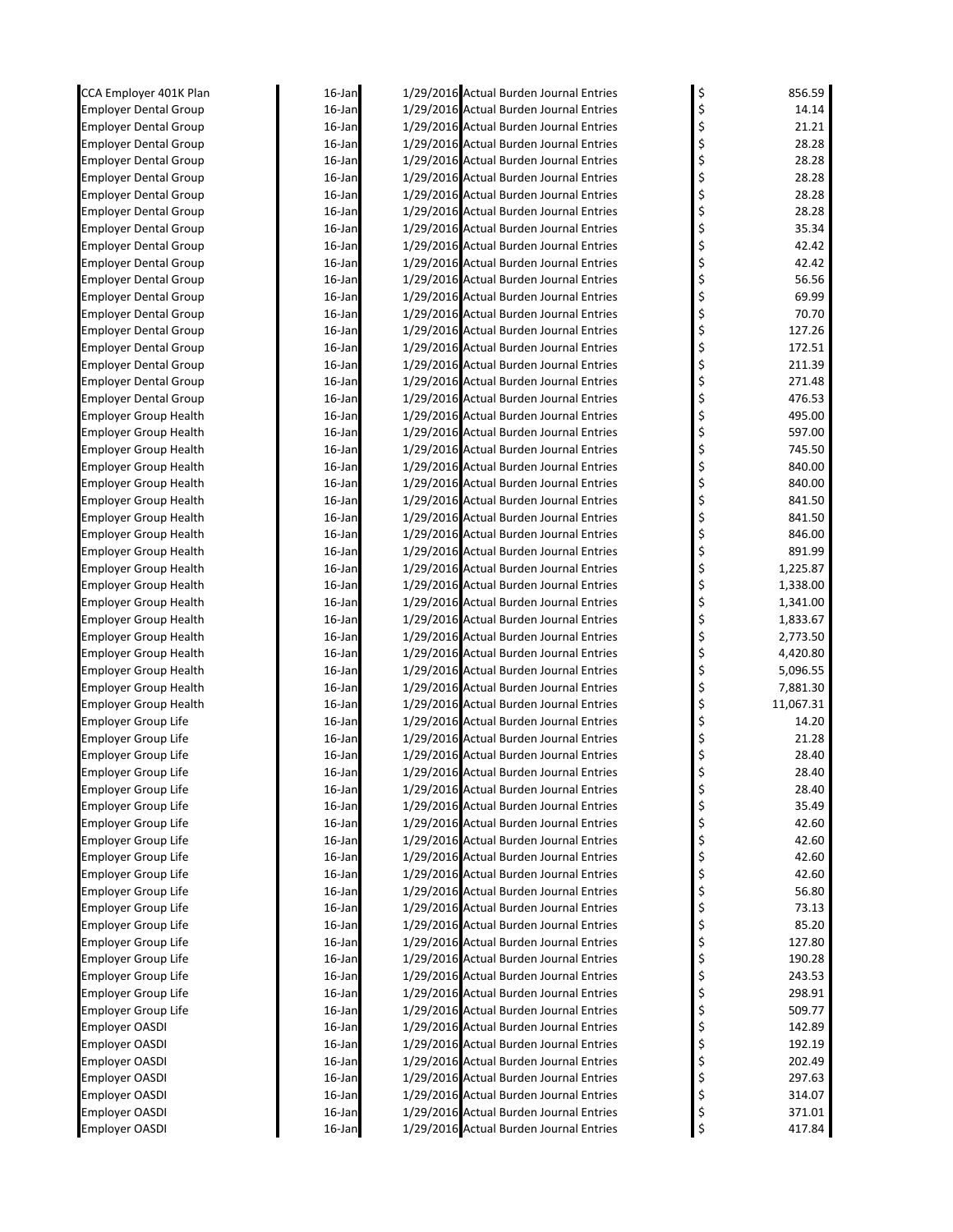| <b>Employer OASDI</b>       | 16-Jan           | 1/29/2016 Actual Burden Journal Entries                                      | \$       | 426.15               |
|-----------------------------|------------------|------------------------------------------------------------------------------|----------|----------------------|
| <b>Employer OASDI</b>       | 16-Jan           | 1/29/2016 Actual Burden Journal Entries                                      | \$       | 438.65               |
| <b>Employer OASDI</b>       | 16-Jan           | 1/29/2016 Actual Burden Journal Entries                                      | \$       | 439.15               |
| <b>Employer OASDI</b>       | 16-Jan           | 1/29/2016 Actual Burden Journal Entries                                      | \$       | 550.24               |
| <b>Employer OASDI</b>       | 16-Jan           | 1/29/2016 Actual Burden Journal Entries                                      | \$       | 880.59               |
| Employer OASDI              | 16-Jan           | 1/29/2016 Actual Burden Journal Entries                                      | \$       | 910.90               |
| <b>Employer OASDI</b>       | 16-Jan           | 1/29/2016 Actual Burden Journal Entries                                      | \$       | 1,080.58             |
| <b>Employer OASDI</b>       | 16-Jan           | 1/29/2016 Actual Burden Journal Entries                                      | \$       | 1,423.20             |
| Employer OASDI              | 16-Jan           | 1/29/2016 Actual Burden Journal Entries                                      | \$       | 1,767.32             |
| <b>Employer OASDI</b>       | 16-Jan           | 1/29/2016 Actual Burden Journal Entries                                      | \$       | 1,936.05             |
| <b>Employer OASDI</b>       | 16-Jan           | 1/29/2016 Actual Burden Journal Entries                                      | \$       | 2,440.37             |
| <b>Employer Pension</b>     | 16-Jan           | 1/29/2016 Actual Burden Journal Entries                                      | \$       | 196.61               |
| <b>Employer Pension</b>     | 16-Jan           | 1/29/2016 Actual Burden Journal Entries                                      | \$       | 212.17               |
| <b>Employer Pension</b>     | 16-Jan           | 1/29/2016 Actual Burden Journal Entries                                      | \$       | 554.54               |
| <b>Employer Pension</b>     | 16-Jan           | 1/29/2016 Actual Burden Journal Entries                                      | \$       | 827.04               |
| <b>Employer Pension</b>     | 16-Jan           | 1/29/2016 Actual Burden Journal Entries                                      | \$       | 985.70               |
| <b>Employer Pension</b>     | 16-Jan           | 1/29/2016 Actual Burden Journal Entries                                      | \$       | 1,159.29             |
| <b>Employer Pension</b>     | $16$ -Jan        | 1/29/2016 Actual Burden Journal Entries                                      | \$       | 2,265.72             |
| <b>Employer Pension</b>     | 16-Jan           | 1/29/2016 Actual Burden Journal Entries                                      | \$       | 2,800.36             |
| <b>Employer SSN Medical</b> | 16-Jan           | 1/29/2016 Actual Burden Journal Entries                                      | \$       | 33.41                |
| <b>Employer SSN Medical</b> | 16-Jan           | 1/29/2016 Actual Burden Journal Entries                                      | \$       | 44.95                |
| Employer SSN Medical        | 16-Jan           | 1/29/2016 Actual Burden Journal Entries                                      | \$       | 47.35                |
| <b>Employer SSN Medical</b> | 16-Jan           | 1/29/2016 Actual Burden Journal Entries                                      | \$       | 69.59                |
| Employer SSN Medical        | 16-Jan           | 1/29/2016 Actual Burden Journal Entries                                      | \$       | 73.44                |
| <b>Employer SSN Medical</b> | 16-Jan           | 1/29/2016 Actual Burden Journal Entries                                      | \$       | 86.77                |
| <b>Employer SSN Medical</b> | 16-Jan           | 1/29/2016 Actual Burden Journal Entries                                      | \$       | 97.72                |
| <b>Employer SSN Medical</b> | 16-Jan           | 1/29/2016 Actual Burden Journal Entries                                      | \$       | 99.67                |
| <b>Employer SSN Medical</b> | 16-Jan           | 1/29/2016 Actual Burden Journal Entries                                      | \$       | 102.60               |
| <b>Employer SSN Medical</b> | 16-Jan           | 1/29/2016 Actual Burden Journal Entries                                      | \$       | 102.71               |
| Employer SSN Medical        | 16-Jan           | 1/29/2016 Actual Burden Journal Entries                                      | \$       | 128.69               |
| <b>Employer SSN Medical</b> | 16-Jan           | 1/29/2016 Actual Burden Journal Entries                                      | \$       | 205.94               |
| Employer SSN Medical        | 16-Jan           | 1/29/2016 Actual Burden Journal Entries                                      | \$       | 213.02               |
| Employer SSN Medical        | 16-Jan           | 1/29/2016 Actual Burden Journal Entries                                      | \$       | 252.71               |
| Employer SSN Medical        | 16-Jan           | 1/29/2016 Actual Burden Journal Entries                                      | \$       | 332.87               |
| Employer SSN Medical        | 16-Jan           | 1/29/2016 Actual Burden Journal Entries                                      | \$       | 413.33               |
| <b>Employer SSN Medical</b> | 16-Jan           | 1/29/2016 Actual Burden Journal Entries                                      | \$       | 452.75               |
| <b>Employer SSN Medical</b> | 16-Jan           | 1/29/2016 Actual Burden Journal Entries                                      | \$       | 570.75               |
| Food & Bev-Inhouse          | 16-Jan           | 1/29/2016 CENTERPLATE MCC (ACH)                                              | \$       | 241.45               |
| Food & Bev-Inhouse          | 16-Jan           | 1/29/2016 CENTERPLATE MCC (ACH)                                              | \$       | 464.26               |
| Food & Ice                  | 16-Jan           | 1/29/2016 CENTERPLATE MCC (ACH)                                              |          | 28.70                |
| Food & Ice                  | 16-Jan           | 1/29/2016 CENTERPLATE MCC (ACH)                                              | \$       | 168.06               |
| Food & Ice                  | 16-Jan           | 1/29/2016 CENTERPLATE MCC (ACH)                                              | \$       | 463.70               |
| Food & Ice                  | 16-Jan           | 1/29/2016 CENTERPLATE MCC (ACH)                                              | \$       | 5,419.10             |
| FSA Pre-Tax Savings         | 16-Jan           | 1/29/2016 Actual Burden Journal Entries                                      | \$       | 4.78                 |
| FSA Pre-Tax Savings         | 16-Jan           | 1/29/2016 Actual Burden Journal Entries                                      | \$       | 5.78                 |
| FSA Pre-Tax Savings         | 16-Jan           | 1/29/2016 Actual Burden Journal Entries                                      | \$       | 7.97                 |
| <b>FSA Pre-Tax Savings</b>  | 16-Jan           | 1/29/2016 Actual Burden Journal Entries                                      | \$       | 10.36                |
| <b>FSA Pre-Tax Savings</b>  | 16-Jan           | 1/29/2016 Actual Burden Journal Entries                                      | \$       | 22.31                |
| Holiday Pay                 | 16-Jan           | 1/29/2016 Payroll Labor Distribution                                         | \$       | 166.96               |
| Holiday Pay                 | 16-Jan           | 1/29/2016 Payroll Labor Distribution                                         | \$       | 250.00               |
| Holiday Pay                 | 16-Jan           | 1/29/2016 Payroll Labor Distribution                                         | \$       | 332.24               |
| Holiday Pay                 | 16-Jan           | 1/29/2016 Payroll Labor Distribution                                         | \$       | 356.24               |
| Holiday Pay                 | 16-Jan           | 1/29/2016 Payroll Labor Distribution                                         | \$       | 370.16               |
| Holiday Pay                 | 16-Jan           | 1/29/2016 Payroll Labor Distribution                                         | \$       | 370.64               |
| Holiday Pay                 | 16-Jan           | 1/29/2016 Payroll Labor Distribution                                         | \$       | 395.60               |
| Holiday Pay                 | 16-Jan           | 1/29/2016 Payroll Labor Distribution                                         | \$       | 480.96               |
| Holiday Pay                 | 16-Jan           | 1/29/2016 Payroll Labor Distribution                                         | \$       | 564.58               |
| Holiday Pay                 | 16-Jan           | 1/29/2016 Payroll Labor Distribution                                         | \$       | 566.68               |
| Holiday Pay                 | 16-Jan<br>16-Jan | 1/29/2016 Payroll Labor Distribution<br>1/29/2016 Payroll Labor Distribution | \$<br>\$ | 724.88               |
| Holiday Pay<br>Holiday Pay  | 16-Jan           | 1/29/2016 Payroll Labor Distribution                                         |          | 1,022.88<br>1,454.37 |
| Holiday Pay                 | 16-Jan           | 1/29/2016 Payroll Labor Distribution                                         | \$<br>\$ | 1,799.92             |
|                             |                  |                                                                              |          |                      |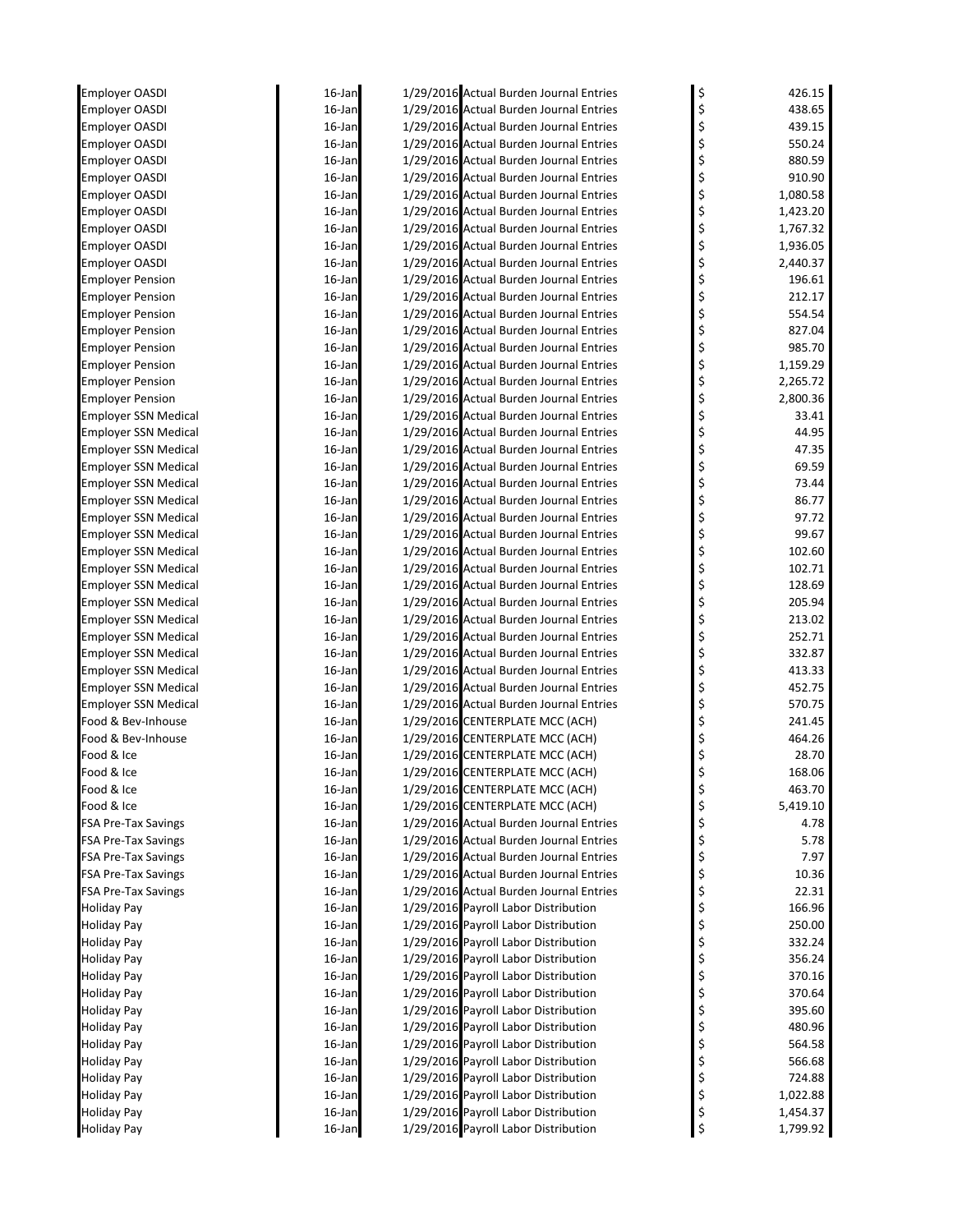| Holiday Pay          | 16-Jan    | 1/29/2016 Payroll Labor Distribution | \$<br>2,234.70  |
|----------------------|-----------|--------------------------------------|-----------------|
| <b>Holiday Pay</b>   | 16-Jan    | 1/29/2016 Payroll Labor Distribution | \$<br>2,530.40  |
| Leave Pay            | $16$ -Jan | 1/29/2016 Payroll Labor Distribution | \$<br>65.19     |
| Leave Pay            | $16$ -Jan | 1/29/2016 Payroll Labor Distribution | \$<br>143.52    |
| Leave Pay            | $16$ -Jan | 1/29/2016 Payroll Labor Distribution | \$<br>143.55    |
| Leave Pay            | 16-Jan    | 1/29/2016 Payroll Labor Distribution | \$<br>146.16    |
| Leave Pay            | 16-Jan    | 1/29/2016 Payroll Labor Distribution | 160.32          |
| Leave Pay            | 16-Jan    | 1/29/2016 Payroll Labor Distribution | \$<br>230.04    |
| Leave Pay            | $16$ -Jan | 1/29/2016 Payroll Labor Distribution | \$<br>257.77    |
| Leave Pay            | $16$ -Jan | 1/29/2016 Payroll Labor Distribution | \$<br>389.86    |
| Leave Pay            | $16$ -Jan | 1/29/2016 Payroll Labor Distribution | \$<br>1,227.32  |
| Leave Pay            | 16-Jan    | 1/29/2016 Payroll Labor Distribution | \$<br>1,566.67  |
| Leave Pay            | 16-Jan    | 1/29/2016 Payroll Labor Distribution | \$<br>2,325.85  |
| Leave Pay            | $16$ -Jan | 1/29/2016 Payroll Labor Distribution | \$<br>2,336.23  |
| Leave Pay            | $16$ -Jan | 1/29/2016 Payroll Labor Distribution | \$<br>2,423.12  |
| Leave Pay            | $16$ -Jan | 1/29/2016 Payroll Labor Distribution | \$<br>3,441.15  |
| Leave Pay            | 16-Jan    | 1/29/2016 Payroll Labor Distribution | \$<br>4,122.78  |
| <b>Merchant Fees</b> | 16-Jan    | 1/29/2016 7100 MCC CC Cash Receipt   | \$<br>(56.52)   |
| <b>Merchant Fees</b> | 16-Jan    | 1/29/2016 7100 MCC CC Cash Receipt   | \$<br>(20.05)   |
| Offc & Admin Supply  | $16$ -Jan | 1/29/2016 MYOFFICE PRODUCTS (ACH)    | \$<br>0.77      |
| Offc & Admin Supply  | $16$ -Jan | 1/29/2016 MYOFFICE PRODUCTS (ACH)    | \$<br>1.56      |
| Offc & Admin Supply  | $16$ -Jan | 1/29/2016 MYOFFICE PRODUCTS (ACH)    | \$<br>1.82      |
| Offc & Admin Supply  | 16-Jan    | 1/29/2016 MYOFFICE PRODUCTS (ACH)    | \$<br>2.08      |
| Offc & Admin Supply  | 16-Jan    | 1/29/2016 MYOFFICE PRODUCTS (ACH)    | \$<br>2.17      |
| Offc & Admin Supply  | $16$ -Jan | 1/29/2016 MYOFFICE PRODUCTS (ACH)    | \$<br>3.24      |
| Offc & Admin Supply  | $16$ -Jan | 1/29/2016 MYOFFICE PRODUCTS (ACH)    | \$<br>4.00      |
| Offc & Admin Supply  | $16$ -Jan | 1/29/2016 MYOFFICE PRODUCTS (ACH)    | \$<br>4.39      |
| Offc & Admin Supply  | $16$ -Jan | 1/29/2016 MYOFFICE PRODUCTS (ACH)    | \$<br>5.97      |
| Offc & Admin Supply  | 16-Jan    | 1/29/2016 MYOFFICE PRODUCTS (ACH)    | \$<br>6.35      |
| Offc & Admin Supply  | 16-Jan    | 1/29/2016 MYOFFICE PRODUCTS (ACH)    | \$<br>6.96      |
| Offc & Admin Supply  | $16$ -Jan | 1/29/2016 MYOFFICE PRODUCTS (ACH)    | \$<br>8.45      |
| Offc & Admin Supply  | $16$ -Jan | 1/29/2016 MYOFFICE PRODUCTS (ACH)    | \$<br>18.25     |
| Offc & Admin Supply  | $16$ -Jan | 1/29/2016 MYOFFICE PRODUCTS (ACH)    | \$<br>19.11     |
| Offc & Admin Supply  | 16-Jan    | 1/29/2016 MYOFFICE PRODUCTS (ACH)    | \$<br>20.27     |
| Offc & Admin Supply  | 16-Jan    | 1/29/2016 MYOFFICE PRODUCTS (ACH)    | \$<br>32.66     |
| Offc & Admin Supply  | 16-Jan    | 1/29/2016 MYOFFICE PRODUCTS (ACH)    | \$<br>34.95     |
| Offc & Admin Supply  | $16$ -Jan | 1/29/2016 MYOFFICE PRODUCTS (ACH)    | \$<br>35.61     |
| Offc & Admin Supply  | $16$ -Jan | 1/29/2016 MYOFFICE PRODUCTS (ACH)    | \$<br>38.99     |
| Overtime Pay         | $16$ -Jan | 1/29/2016 Payroll Labor Distribution | \$<br>21.29     |
| Overtime Pay         | 16-Jan    | 1/29/2016 Payroll Labor Distribution | 24.28           |
| Overtime Pay         | 16-Jan    | 1/29/2016 Payroll Labor Distribution | 41.52           |
| Overtime Pay         | 16-Jan    | 1/29/2016 Payroll Labor Distribution | \$<br>92.63     |
| Overtime Pay         | $16$ -Jan | 1/29/2016 Payroll Labor Distribution | \$<br>112.73    |
| Overtime Pay         | $16$ -Jan | 1/29/2016 Payroll Labor Distribution | \$<br>116.72    |
| Overtime Pay         | 16-Jan    | 1/29/2016 Payroll Labor Distribution | \$<br>123.26    |
| Overtime Pay         | 16-Jan    | 1/29/2016 Payroll Labor Distribution | \$<br>133.40    |
| Overtime Pay         | 16-Jan    | 1/29/2016 Payroll Labor Distribution | \$<br>250.12    |
| Overtime Pay         | $16$ -Jan | 1/29/2016 Payroll Labor Distribution | \$<br>1,733.25  |
| Regular Pay          | 16-Jan    | 1/29/2016 Payroll Labor Distribution | \$<br>2,509.45  |
| <b>Regular Pay</b>   | $16$ -Jan | 1/29/2016 Payroll Labor Distribution | \$<br>2,683.95  |
| <b>Regular Pay</b>   | 16-Jan    | 1/29/2016 Payroll Labor Distribution | \$<br>2,990.16  |
| <b>Regular Pay</b>   | 16-Jan    | 1/29/2016 Payroll Labor Distribution | \$<br>3,916.72  |
| Regular Pay          | $16$ -Jan | 1/29/2016 Payroll Labor Distribution | \$<br>4,362.64  |
| <b>Regular Pay</b>   | $16$ -Jan | 1/29/2016 Payroll Labor Distribution | \$<br>6,105.23  |
| <b>Regular Pay</b>   | $16$ -Jan | 1/29/2016 Payroll Labor Distribution | \$<br>6,381.78  |
| <b>Regular Pay</b>   | 16-Jan    | 1/29/2016 Payroll Labor Distribution | \$<br>6,508.84  |
| <b>Regular Pay</b>   | 16-Jan    | 1/29/2016 Payroll Labor Distribution | \$<br>6,732.87  |
| <b>Regular Pay</b>   | 16-Jan    | 1/29/2016 Payroll Labor Distribution | \$<br>6,960.34  |
| <b>Regular Pay</b>   | $16$ -Jan | 1/29/2016 Payroll Labor Distribution | \$<br>8,547.36  |
| <b>Regular Pay</b>   | $16$ -Jan | 1/29/2016 Payroll Labor Distribution | \$<br>12,551.79 |
| Regular Pay          | 16-Jan    | 1/29/2016 Payroll Labor Distribution | \$<br>13,929.42 |
| Regular Pay          | 16-Jan    | 1/29/2016 Payroll Labor Distribution | \$<br>14,608.09 |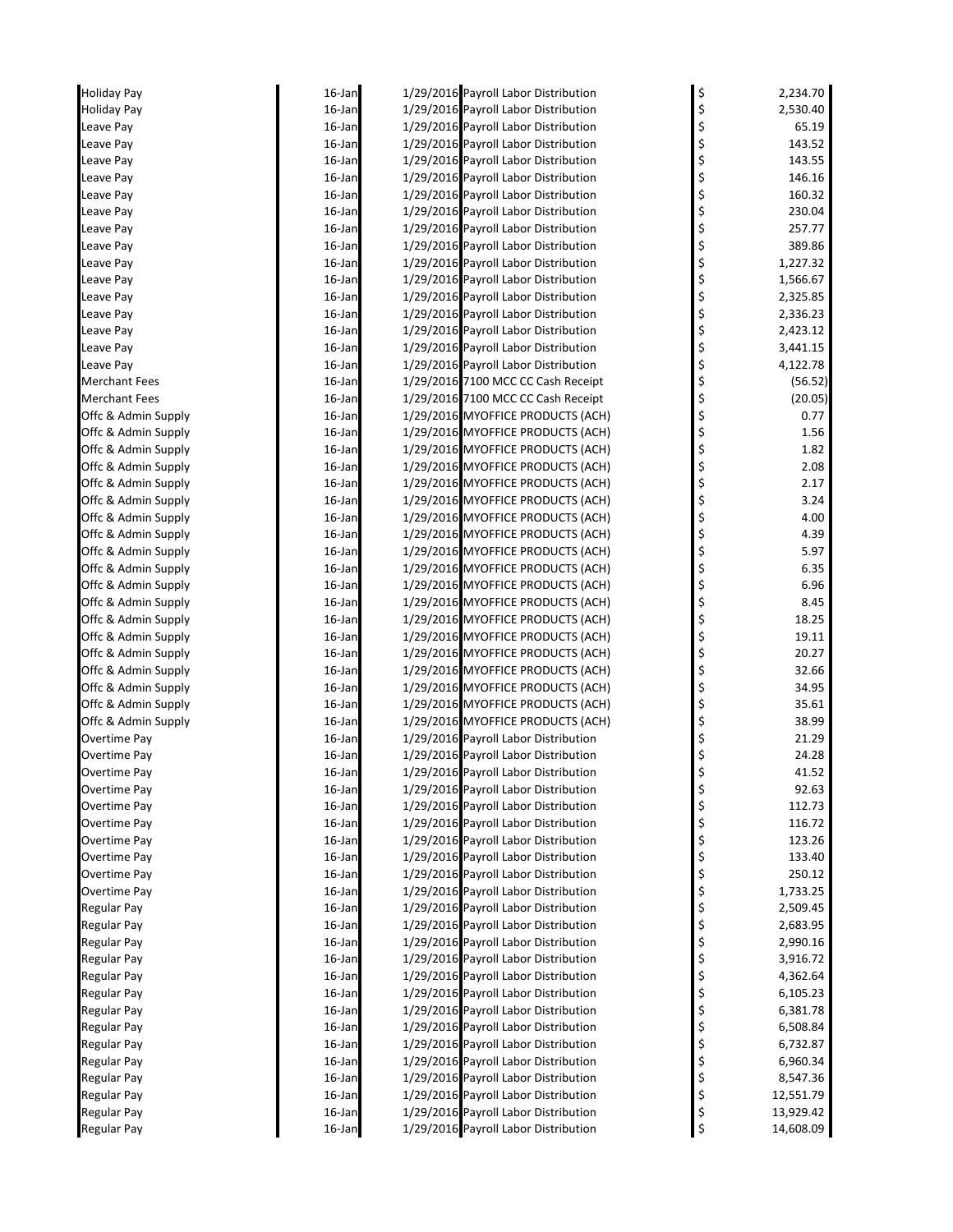| Regular Pay                      | 16-Jan    | 1/29/2016 Payroll Labor Distribution                                   | \$       | 21,094.03               |
|----------------------------------|-----------|------------------------------------------------------------------------|----------|-------------------------|
| Regular Pay                      | 16-Jan    | 1/29/2016 Payroll Labor Distribution                                   | \$       | 26,432.77               |
| Regular Pay                      | $16$ -Jan | 1/29/2016 Payroll Labor Distribution                                   | \$       | 26,957.31               |
| Regular Pay                      | 16-Jan    | 1/29/2016 Payroll Labor Distribution                                   | \$       | 36,847.95               |
| Advertising & Promot'n           | 16-Jan    | 1/31/2016 Fifth Third CCard Jan 2016                                   | \$       | (250.00)                |
| Advertising & Promot'n           | 16-Jan    | 1/31/2016 Fifth Third CCard Jan 2016                                   | \$       | 250.00                  |
| Advertising & Promot'n           | 16-Jan    | 1/31/2016 Fifth Third CCard Jan 2016                                   | \$       | 250.00                  |
| Advertising & Promot'n           | 16-Jan    | 1/31/2016 ALAN POIZNER PHOTOGRAPHY(ACH)                                | \$       | 375.00                  |
| Awrd Rwrd Royalty                | 16-Jan    | 1/31/2016 DIGIBEE INC (ACH)                                            | \$       | 2,840.00                |
| <b>Building Maintenance Srvc</b> | 16-Jan    | 1/31/2016 ISENHOUR DOOR PRODUCTS INC (AC                               | \$       | 150.00                  |
| <b>Building Maintenance Srvc</b> | 16-Jan    | 1/31/2016 ISENHOUR DOOR PRODUCTS INC (AC                               | \$       | 225.00                  |
| <b>Building Maintenance Srvc</b> | 16-Jan    | 1/31/2016 REA SERVICE INC (ACH)                                        | \$       | 1,286.06                |
| Cable Television                 | 16-Jan    | 1/31/2016 Fifth Third CCard Jan 2016                                   | \$       | 243.61                  |
| Cable Television                 | 16-Jan    | 1/31/2016 COMCAST (ACH)                                                | \$       | 409.13                  |
| Electric                         | 16-Jan    | 1/31/2016 NASHVILLE ELECTRIC SERVICE CO                                | \$       | 119,398.31              |
| Employee Air Travel              | 16-Jan    | 1/31/2016 Fifth Third CCard Jan 2016                                   | \$       | 18.42                   |
| Employee Air Travel              | 16-Jan    | 1/31/2016 Fifth Third CCard Jan 2016                                   | \$       | 18.42                   |
| Employee Air Travel              | 16-Jan    | 1/31/2016 Fifth Third CCard Jan 2016                                   | \$       | 19.00                   |
| <b>Employee Air Travel</b>       | 16-Jan    | 1/31/2016 Fifth Third CCard Jan 2016                                   | \$       | 19.00                   |
| <b>Employee Air Travel</b>       | 16-Jan    | 1/31/2016 Fifth Third CCard Jan 2016                                   | \$       | 25.00                   |
| <b>Employee Air Travel</b>       | 16-Jan    | 1/31/2016 Fifth Third CCard Jan 2016                                   | \$       | 25.00                   |
| Employee Air Travel              | 16-Jan    | 1/31/2016 Fifth Third CCard Jan 2016                                   | \$       | 25.00                   |
| <b>Employee Air Travel</b>       | 16-Jan    | 1/31/2016 Fifth Third CCard Jan 2016                                   | \$       | 25.00                   |
| <b>Employee Air Travel</b>       | 16-Jan    | 1/31/2016 Fifth Third CCard Jan 2016                                   | \$       | 197.96                  |
| Employee Air Travel              | 16-Jan    | 1/31/2016 Fifth Third CCard Jan 2016                                   | \$       | 197.96                  |
| <b>Employee Air Travel</b>       | 16-Jan    | 1/31/2016 Fifth Third CCard Jan 2016                                   | \$       | 291.97                  |
| <b>Employee Air Travel</b>       | 16-Jan    | 1/31/2016 Fifth Third CCard Jan 2016                                   | \$       | 311.96                  |
| Employee Out-of-town Travel      | 16-Jan    | 1/31/2016 Fifth Third CCard Jan 2016                                   | \$       | (169.12)                |
| Employee Out-of-town Travel      | 16-Jan    | 1/31/2016 Fifth Third CCard Jan 2016                                   | \$       | 3.00                    |
| Employee Out-of-town Travel      | 16-Jan    | 1/31/2016 Fifth Third CCard Jan 2016                                   | \$       | 3.04                    |
| Employee Out-of-town Travel      | 16-Jan    | 1/31/2016 Fifth Third CCard Jan 2016                                   | \$       | 4.21                    |
| Employee Out-of-town Travel      | 16-Jan    | 1/31/2016 Fifth Third CCard Jan 2016                                   | \$       | 5.07                    |
| Employee Out-of-town Travel      | 16-Jan    | 1/31/2016 Fifth Third CCard Jan 2016                                   | \$       | 5.21                    |
| Employee Out-of-town Travel      | 16-Jan    | 1/31/2016 Fifth Third CCard Jan 2016                                   | \$       | 5.28                    |
| Employee Out-of-town Travel      | 16-Jan    | 1/31/2016 Fifth Third CCard Jan 2016                                   | \$       | 5.64                    |
| Employee Out-of-town Travel      | 16-Jan    | 1/31/2016 Fifth Third CCard Jan 2016                                   | \$       | 7.27                    |
| Employee Out-of-town Travel      | 16-Jan    | 1/31/2016 Fifth Third CCard Jan 2016                                   | \$       | 8.30                    |
| Employee Out-of-town Travel      | 16-Jan    | 1/31/2016 Fifth Third CCard Jan 2016                                   | \$       | 15.15                   |
| Employee Out-of-town Travel      | 16-Jan    | 1/31/2016 Fifth Third CCard Jan 2016                                   | \$       | 18.76                   |
| Employee Out-of-town Travel      | 16-Jan    | 1/31/2016 Fifth Third CCard Jan 2016                                   | \$       | 21.27                   |
| Employee Out-of-town Travel      | 16-Jan    | 1/31/2016 Fifth Third CCard Jan 2016                                   | \$       | 22.21                   |
| Employee Out-of-town Travel      | 16-Jan    | 1/31/2016 Fifth Third CCard Jan 2016                                   | Ş        | 23.32                   |
| Employee Out-of-town Travel      | 16-Jan    | 1/31/2016 Fifth Third CCard Jan 2016                                   | \$       | 24.85                   |
| Employee Out-of-town Travel      | 16-Jan    | 1/31/2016 Fifth Third CCard Jan 2016                                   | \$       | 25.39                   |
| Employee Out-of-town Travel      | 16-Jan    | 1/31/2016 Fifth Third CCard Jan 2016                                   | \$       | 28.68                   |
| Employee Out-of-town Travel      | 16-Jan    | 1/31/2016 Fifth Third CCard Jan 2016                                   | \$       | 29.00                   |
| Employee Out-of-town Travel      | 16-Jan    | 1/31/2016 Fifth Third CCard Jan 2016                                   | \$       | 29.00                   |
| Employee Out-of-town Travel      | 16-Jan    | 1/31/2016 Fifth Third CCard Jan 2016                                   | \$       | 30.98                   |
| Employee Out-of-town Travel      | 16-Jan    | 1/31/2016 Fifth Third CCard Jan 2016                                   | \$       | 36.21                   |
| Employee Out-of-town Travel      | 16-Jan    | 1/31/2016 Fifth Third CCard Jan 2016                                   | \$       | 54.00                   |
| Employee Out-of-town Travel      | 16-Jan    | 1/31/2016 Fifth Third CCard Jan 2016                                   | \$       | 96.00                   |
| Employee Out-of-town Travel      | 16-Jan    | 1/31/2016 Fifth Third CCard Jan 2016                                   | \$       | 103.75                  |
| Employee Out-of-town Travel      | $16$ -Jan | 1/31/2016 Fifth Third CCard Jan 2016                                   | \$       | 685.46                  |
| Employee Out-of-town Travel      | 16-Jan    | 1/31/2016 Fifth Third CCard Jan 2016                                   | \$       | 685.46                  |
| Employee Out-of-town Travel      | 16-Jan    | 1/31/2016 Fifth Third CCard Jan 2016                                   | \$       | 821.04                  |
| Employee Out-of-town Travel      | 16-Jan    | 1/31/2016 Fifth Third CCard Jan 2016                                   | \$       | 943.68                  |
| Employee Out-of-town Travel      | 16-Jan    | 1/31/2016 STARKS, CHARLES L                                            | \$       | 1,167.76                |
| Employee Out-of-town Travel      | 16-Jan    | 1/31/2016 CENTERPLATE MCC (ACH)                                        | \$       | 2,666.75                |
| Food & Bev Capital Reserve       | 16-Jan    | 1/31/2016 MCC 1/16 F&B MAINT RCLS                                      | \$       | (1,764.15)              |
| Food & Bev Capital Reserve       | 16-Jan    | 1/31/2016 MCC 1/16 F&B MAINT RCLS<br>1/31/2016 MCC 1/16 F&B MAINT RCLS | \$       | (1,464.92)              |
| Food & Bev Capital Reserve       | 16-Jan    | 1/31/2016 MCC 1/16 F&B MAINT RCLS                                      | \$<br>\$ | (1, 377.10)<br>(915.77) |
| Food & Bev Capital Reserve       | 16-Jan    |                                                                        |          |                         |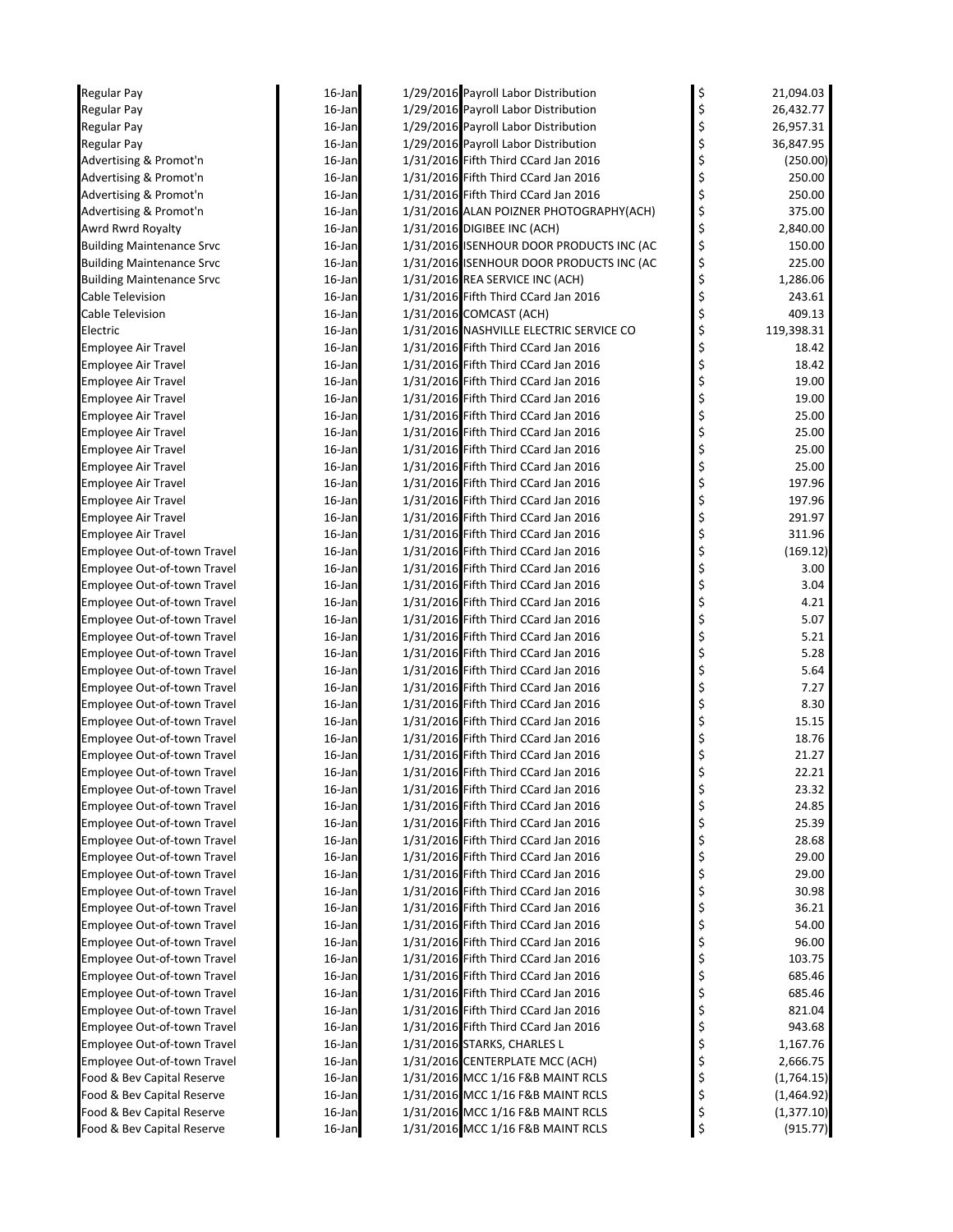| Food & Bev Capital Reserve | 16-Jan    |                 | 1/31/2016 MCC 1/16 F&B MAINT RCLS        | \$<br>(743.40) |
|----------------------------|-----------|-----------------|------------------------------------------|----------------|
| Food & Bev Capital Reserve | 16-Jan    |                 | 1/31/2016 MCC 1/16 F&B MAINT RCLS        | \$<br>(660.03) |
| Food & Bev Capital Reserve | $16$ -Jan |                 | 1/31/2016 MCC 1/16 F&B MAINT RCLS        | \$<br>(627.72) |
| Food & Bev Capital Reserve | $16$ -Jan |                 | 1/31/2016 MCC 1/16 F&B MAINT RCLS        | \$<br>(350.00) |
| Food & Bev Capital Reserve | $16$ -Jan |                 | 1/31/2016 MCC 1/16 F&B MAINT RCLS        | \$<br>(295.27) |
| Food & Bev Capital Reserve | 16-Jan    |                 | 1/31/2016 MCC 1/16 F&B MAINT RCLS        | \$<br>(97.90)  |
| Food & Bev-Inhouse         | $16$ -Jan |                 | 1/31/2016 CENTERPLATE MCC (ACH)          | \$<br>90.95    |
| Food & Bev-Inhouse         | $16$ -Jan |                 | 1/31/2016 CENTERPLATE MCC (ACH)          | \$<br>155.22   |
| Food & Bev-Inhouse         | $16$ -Jan |                 | 1/31/2016 CENTERPLATE MCC (ACH)          | \$<br>373.85   |
| Food & Bev-Inhouse         | 16-Jan    |                 | 1/31/2016 CENTERPLATE MCC (ACH)          | \$<br>2,095.30 |
| Food & Ice                 | $16$ -Jan |                 | 1/31/2016 CENTERPLATE MCC (ACH)          | \$<br>45.57    |
| Food & Ice                 | $16$ -Jan |                 | 1/31/2016 CENTERPLATE MCC (ACH)          | \$<br>153.02   |
| Gas                        | $16$ -Jan |                 | 1/31/2016 PIEDMONT NATURAL GAS CO (METRO | \$<br>4,860.57 |
| Host & Hostess             | $16$ -Jan |                 | 1/31/2016 Fifth Third CCard Jan 2016     | \$<br>37.94    |
| Host & Hostess             | $16$ -Jan |                 | 1/31/2016 OMNI NASHVILLE LLC (ACH)       | \$<br>39.42    |
| Host & Hostess             | $16$ -Jan |                 | 1/31/2016 Fifth Third CCard Jan 2016     | \$<br>59.70    |
| Host & Hostess             | $16$ -Jan |                 | 1/31/2016 Fifth Third CCard Jan 2016     | \$<br>103.40   |
| Host & Hostess             | $16$ -Jan |                 | 1/31/2016 Fifth Third CCard Jan 2016     | \$<br>122.92   |
| Host & Hostess             | $16$ -Jan |                 | 1/31/2016 OMNI NASHVILLE LLC (ACH)       | \$<br>208.49   |
| <b>Host &amp; Hostess</b>  | $16$ -Jan |                 | 1/31/2016 Fifth Third CCard Jan 2016     | \$<br>215.71   |
| <b>Internet Services</b>   | $16$ -Jan |                 | 1/31/2016 Fifth Third CCard Jan 2016     | \$<br>17.95    |
| <b>Internet Services</b>   | 16-Jan    |                 | 1/31/2016 Fifth Third CCard Jan 2016     | \$<br>30.00    |
| <b>Internet Services</b>   | $16$ -Jan |                 | 1/31/2016 COMCAST (ACH)                  | \$<br>254.85   |
| Landscaping Srvc           | $16$ -Jan |                 | 1/31/2016 REED LANDSCAPING INC (ACH)     | \$<br>2,262.00 |
| <b>Laundry Services</b>    | $16$ -Jan | 1/31/2016 ALSCO |                                          | \$<br>708.58   |
| <b>Membership Dues</b>     | $16$ -Jan |                 | 1/31/2016 MCC PCC MUSIC CITY CENTER      | \$<br>229.00   |
| <b>Membership Dues</b>     | 16-Jan    |                 | 1/31/2016 Fifth Third CCard Jan 2016     | \$<br>485.00   |
| <b>Merchant Fees</b>       | $16$ -Jan | 1/31/2016 FIS   |                                          | \$<br>9,158.98 |
| <b>Mngt Cnsltnt Srvc</b>   | 16-Jan    |                 | 1/31/2016 Fifth Third CCard Jan 2016     | \$<br>45.00    |
| <b>Mngt Cnsltnt Srvc</b>   | $16$ -Jan |                 | 1/31/2016 EMPL & ASSESSMENT SOL INC (E&A | \$<br>276.30   |
| <b>Mngt Cnsltnt Srvc</b>   | $16$ -Jan |                 | 1/31/2016 INQUIRIES INC (ACH)            | \$<br>438.00   |
| <b>Mngt Cnsltnt Srvc</b>   | 16-Jan    |                 | 1/31/2016 CUSHION EMPLOYER SER (ACH)     | \$<br>1,750.00 |
| Offc & Admin Supply        | $16$ -Jan |                 | 1/31/2016 Fifth Third CCard Jan 2016     | \$<br>(108.41) |
| Other Rpr & Maint Srvc     | $16$ -Jan |                 | 1/31/2016 MCC 1/16 MISC AR JE            | \$<br>(290.10) |
| Other Rpr & Maint Srvc     | $16$ -Jan |                 | 1/31/2016 RICOH USA INC (ACH)            | \$<br>6.22     |
| Other Rpr & Maint Srvc     | $16$ -Jan |                 | 1/31/2016 RICOH USA INC (ACH)            | \$<br>12.44    |
| Other Rpr & Maint Srvc     | $16$ -Jan |                 | 1/31/2016 RICOH USA INC (ACH)            | \$<br>31.11    |
| Other Rpr & Maint Srvc     | $16$ -Jan |                 | 1/31/2016 RICOH USA INC (ACH)            | \$<br>31.11    |
| Other Rpr & Maint Srvc     | $16$ -Jan |                 | 1/31/2016 RICOH USA INC (ACH)            | \$<br>42.00    |
| Other Rpr & Maint Srvc     | $16$ -Jan |                 | 1/31/2016 RICOH USA INC (ACH)            | 56.00          |
| Other Rpr & Maint Srvc     | 16-Jan    |                 | 1/31/2016 RICOH USA INC (ACH)            | \$<br>62.22    |
| Other Rpr & Maint Srvc     | 16-Jan    |                 | 1/31/2016 RICOH USA INC (ACH)            | \$<br>112.17   |
| Other Rpr & Maint Srvc     | $16$ -Jan |                 | 1/31/2016 RICOH USA INC (ACH)            | \$<br>116.75   |
| Other Rpr & Maint Srvc     | 16-Jan    |                 | 1/31/2016 RICOH USA INC (ACH)            | \$<br>135.88   |
| Other Rpr & Maint Srvc     | 16-Jan    |                 | 1/31/2016 RICOH USA INC (ACH)            | \$<br>161.77   |
| Other Rpr & Maint Srvc     | 16-Jan    |                 | 1/31/2016 WEST END LOCK CO               | \$<br>165.00   |
| Other Rpr & Maint Srvc     | 16-Jan    |                 | 1/31/2016 RICOH USA INC (ACH)            | \$<br>178.95   |
| Other Rpr & Maint Srvc     | 16-Jan    |                 | 1/31/2016 RICOH USA INC (ACH)            | \$<br>178.95   |
| Other Rpr & Maint Srvc     | 16-Jan    |                 | 1/31/2016 ELITTE SEPTIC TANK SVC INC     | \$<br>195.00   |
| Other Rpr & Maint Srvc     | 16-Jan    |                 | 1/31/2016 RICOH USA INC (ACH)            | \$<br>290.10   |
| Other Rpr & Maint Srvc     | 16-Jan    |                 | 1/31/2016 FIRE PRO LLC (ACH)             | \$<br>325.00   |
| Other Rpr & Maint Srvc     | 16-Jan    |                 | 1/31/2016 RICOH USA INC (ACH)            | \$<br>378.03   |
| Other Rpr & Maint Srvc     | $16$ -Jan |                 | 1/31/2016 RICOH USA INC (ACH)            | \$<br>417.86   |
| Other Rpr & Maint Srvc     | $16$ -Jan |                 | 1/31/2016 RICOH USA INC (ACH)            | \$<br>560.87   |
| Other Rpr & Maint Srvc     | 16-Jan    |                 | 1/31/2016 RICOH USA INC (ACH)            | \$<br>600.88   |
| Other Rpr & Maint Srvc     | 16-Jan    |                 | 1/31/2016 ATECH INC                      | \$<br>743.40   |
| Other Rpr & Maint Srvc     | 16-Jan    |                 | 1/31/2016 RICOH USA INC (ACH)            | \$<br>781.53   |
| Other Rpr & Maint Srvc     | 16-Jan    |                 | 1/31/2016 RICOH USA INC (ACH)            | \$<br>1,335.94 |
| Pest Control Srvc          | 16-Jan    |                 | 1/31/2016 COOKS PEST CONTROL INC COMMERC | \$<br>1,207.50 |
| Postage & Delivery Srvc    | 16-Jan    |                 | 1/31/2016 Fifth Third CCard Jan 2016     | \$<br>22.90    |
| Postage & Delivery Srvc    | 16-Jan    |                 | 1/31/2016 UPS STORE #6425 (ACH)          | \$<br>47.65    |
| Printing/Binding           | 16-Jan    |                 | 1/31/2016 CHROMATICS (ACH)               | \$<br>16.39    |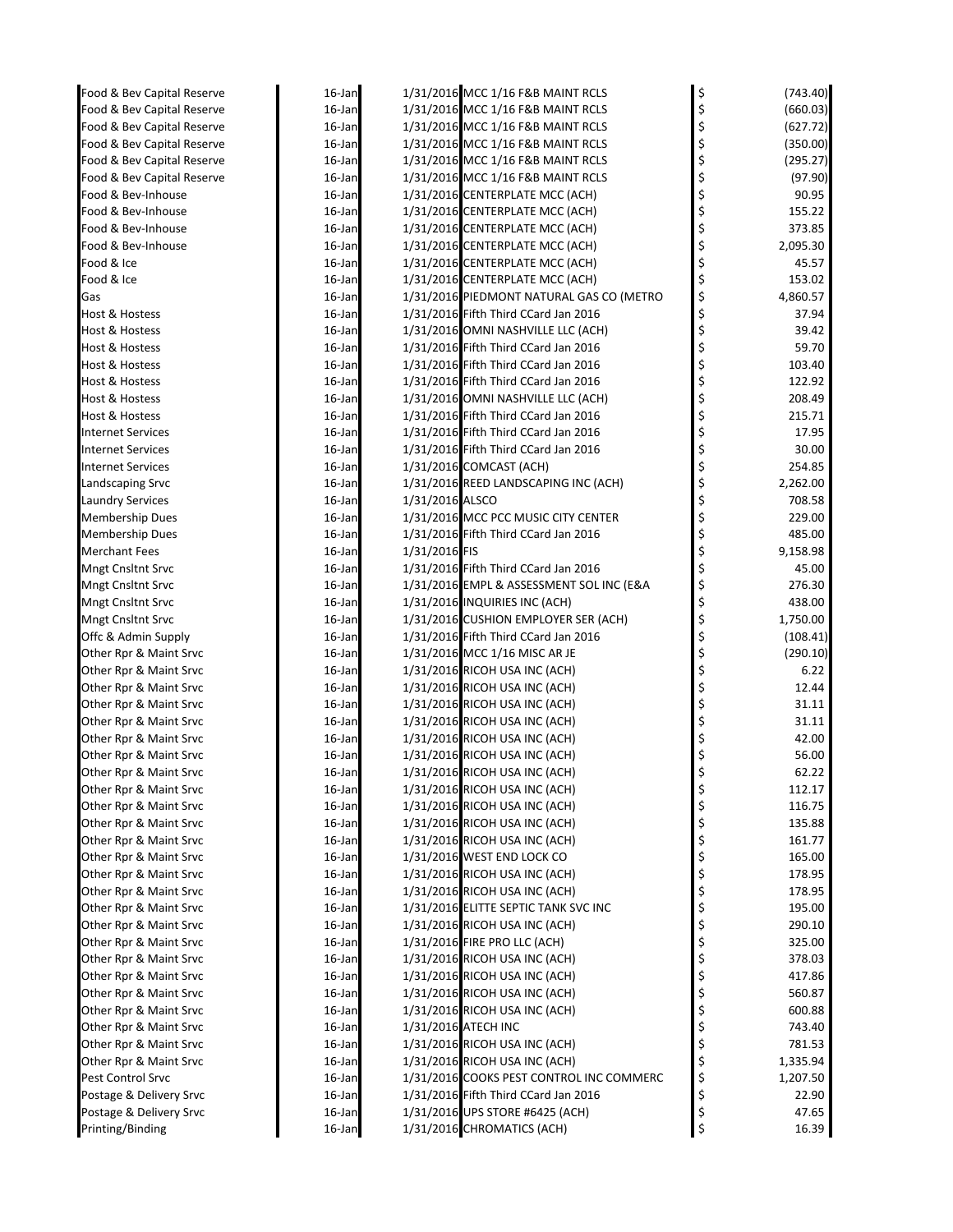| <b>Procure Card Clearing</b>               | 16-Jan           |           | 1/31/2016 Fifth Third CCard Jan 2016                                 | \$       | 4.16           |
|--------------------------------------------|------------------|-----------|----------------------------------------------------------------------|----------|----------------|
| Promotion                                  | 16-Jan           |           | 1/31/2016 Fifth Third CCard Jan 2016                                 | \$       | 300.00         |
| Promotion                                  | 16-Jan           |           | 1/31/2016 Fifth Third CCard Jan 2016                                 | \$       | 500.00         |
| Registration                               | 16-Jan           |           | 1/31/2016 Fifth Third CCard Jan 2016                                 | \$       | 35.00          |
| Registration                               | 16-Jan           |           | 1/31/2016 Fifth Third CCard Jan 2016                                 | \$       | 35.00          |
| Registration                               | 16-Jan           |           | 1/31/2016 Fifth Third CCard Jan 2016                                 | \$       | 55.00          |
| Registration                               | 16-Jan           |           | 1/31/2016 Fifth Third CCard Jan 2016                                 | \$       | 55.00          |
| Registration                               | 16-Jan           |           | 1/31/2016 Fifth Third CCard Jan 2016                                 | \$       | 75.00          |
| Registration                               | $16$ -Jan        |           | 1/31/2016 Fifth Third CCard Jan 2016                                 | \$       | 182.00         |
| Registration                               | 16-Jan           |           | 1/31/2016 Fifth Third CCard Jan 2016                                 | \$       | 400.00         |
| Registration                               | 16-Jan           |           | 1/31/2016 Fifth Third CCard Jan 2016                                 | \$       | 400.00         |
| <b>Rent Tradeshow Booth Expenses</b>       | 16-Jan           |           | 1/31/2016 Fifth Third CCard Jan 2016                                 |          | 184.19         |
| <b>Rent Tradeshow Booth Expenses</b>       | 16-Jan           |           | 1/31/2016 Fifth Third CCard Jan 2016                                 | \$       | 380.70         |
| <b>Rent Tradeshow Booth Expenses</b>       | 16-Jan           |           | 1/31/2016 Fifth Third CCard Jan 2016                                 | \$       | 1,750.00       |
| Rent Tradeshow Booth Expenses              | 16-Jan           |           | 1/31/2016 Fifth Third CCard Jan 2016                                 | \$       | 1,800.00       |
| Rpr & Maint Srvc Elev/Escel                | 16-Jan           |           | 1/31/2016 NASHVILLE MACHINE ELEVATOR CO                              | \$       | 300.00         |
| <b>Small Equipment Supply</b>              | $16$ -Jan        |           | 1/31/2016 Fifth Third CCard Jan 2016                                 | \$       | 27.80          |
| <b>Small Equipment Supply</b>              | 16-Jan           |           | 1/31/2016 Fifth Third CCard Jan 2016                                 |          | 48.99          |
| <b>Small Equipment Supply</b>              | 16-Jan           |           | 1/31/2016 Fifth Third CCard Jan 2016                                 | \$       | 102.14         |
| <b>Small Equipment Supply</b>              | 16-Jan           |           | 1/31/2016 Fifth Third CCard Jan 2016                                 | \$       | 212.10         |
| Stormwater                                 | 16-Jan           |           | 1/31/2016 WS / JAN 2016 / STORMWATER IDB                             | \$       | 660.00         |
| Telephone & Telegraph                      | 16-Jan           |           | 1/31/2016 AT&T (PO BOX 105320)(105262)(7                             | \$       | 337.50         |
| <b>Temporary Service</b>                   | 16-Jan           |           | 1/31/2016 MCC 01/16 Temp Labor Reclass                               |          | (801.59)       |
| <b>Temporary Service</b>                   | 16-Jan           |           | 1/31/2016 CONVENTION PROD RIGGING INC (A                             | \$       | 340.00         |
| <b>Temporary Service</b>                   | 16-Jan           |           | 1/31/2016 UNIVERSAL PROTECTION SVCS LLC                              | \$       | 493.24         |
| <b>Temporary Service</b>                   | 16-Jan           |           | 1/31/2016 UNIVERSAL PROTECTION SVCS LLC                              | \$       | 1,379.87       |
| <b>Temporary Service</b>                   | 16-Jan           |           | 1/31/2016 INDUSTRIAL STAFFING OF TN (ACH                             | \$       | 1,509.21       |
| <b>Temporary Service</b>                   | 16-Jan           |           | 1/31/2016 INDUSTRIAL STAFFING OF TN (ACH                             | \$       | 1,791.09       |
| <b>Temporary Service</b>                   | 16-Jan           |           | 1/31/2016 UNIVERSAL PROTECTION SVCS LLC                              | \$       | 1,978.52       |
| <b>Temporary Service</b>                   | 16-Jan           |           | 1/31/2016 INDUSTRIAL STAFFING OF TN (ACH                             | \$       | 2,660.47       |
| <b>Temporary Service</b>                   | 16-Jan           |           | 1/31/2016 INDUSTRIAL STAFFING OF TN (ACH                             | \$       | 4,151.70       |
|                                            |                  |           |                                                                      |          |                |
| <b>Temporary Service-Reimb</b>             | 16-Jan           |           | 1/31/2016 MCC 01/16 Temp Labor Reclass                               | \$       | 801.59         |
| <b>Uniform Cleaning Service</b>            | 16-Jan           |           | 1/31/2016 CINTAS CORP #051 MATS & RUGS(A                             | \$       | 362.46         |
| Water                                      | 16-Jan           |           | 1/31/2016 WS / JAN 2016 / WATER IDB                                  | \$       | 1,103.34       |
| Water                                      | 16-Jan           |           | 1/31/2016 WS / JAN 2016 / SEWER IDB                                  | \$       | 3,139.63       |
| <b>Total</b>                               |                  | $16$ -Jan |                                                                      | \$       | 1,696,613.46   |
| <b>Building Maintenance Srvc</b>           | 16-Feb           |           | 2/1/2016 BIRD X INC (ACH)                                            | \$       | 520.00         |
| <b>Building Maintenance Srvc</b>           | 16-Feb           |           | 2/1/2016 BIRD X INC (ACH)                                            | \$       | 3,120.00       |
| <b>Building Maintenance Srvc</b>           | 16-Feb           |           | 2/1/2016 BIRD X INC (ACH)                                            |          | 3,160.00       |
| <b>HVAC Supply</b>                         | 16-Feb           |           | 2/1/2016 JOHNSON CNTRLS INC(TN/NC)(P#)(                              |          | 723.40         |
| Info Systems Charge                        | 16-Feb           |           | 2/1/2016 ITS 02/16 FY16 ISF BILLING                                  | \$       | 13,883.33      |
| Insurance-Liability/PropDmg                | 16-Feb           |           | 2/1/2016 MCC 2/16 INSURANCE RCLS                                     | \$       | 209.36         |
| Insurance-Liability/PropDmg                | 16-Feb           |           | 2/1/2016 MCC 2/16 INSURANCE RCLS                                     | \$       | 300.86         |
| Insurance-Liability/PropDmg                | 16-Feb           |           | 2/1/2016 MCC 2/16 INSURANCE RCLS                                     | \$       | 406.93         |
| Insurance-Liability/PropDmg                | 16-Feb           |           | 2/1/2016 MCC 2/16 INSURANCE RCLS                                     | \$       | 589.77         |
| Insurance-Liability/PropDmg                | 16-Feb           |           | 2/1/2016 MCC 2/16 INSURANCE RCLS                                     | \$       | 701.71         |
| Insurance-Liability/PropDmg                | 16-Feb           |           | 2/1/2016 MCC 2/16 INSURANCE RCLS                                     |          | 2,122.21       |
| Insurance-Liability/PropDmg                | 16-Feb           |           | 2/1/2016 MCC 2/16 INSURANCE RCLS                                     | \$<br>\$ | 2,191.64       |
| Insurance-Liability/PropDmg                | 16-Feb           |           | 2/1/2016 MCC 2/16 INSURANCE RCLS                                     | \$       | 2,593.57       |
| Insurance-Liability/PropDmg                | 16-Feb           |           | 2/1/2016 MCC 2/16 INSURANCE RCLS                                     | \$       | 2,764.14       |
| Insurance-Liability/PropDmg                | 16-Feb           |           | 2/1/2016 MCC 2/16 INSURANCE RCLS                                     | \$       | 2,849.14       |
| Insurance-Liability/PropDmg                | 16-Feb           |           | 2/1/2016 MCC 2/16 INSURANCE RCLS                                     | \$       | 3,336.08       |
| Insurance-Liability/PropDmg                | 16-Feb           |           | 2/1/2016 MCC 2/16 INSURANCE RCLS                                     |          | 7,120.79       |
| Insurance-Liability/PropDmg                | 16-Feb           |           | 2/1/2016 MCC 2/16 INSURANCE RCLS                                     |          | 10,999.29      |
| Insurance-Vehicles                         | 16-Feb           |           | 2/1/2016 MCC 2/16 INSURANCE RCLS                                     | \$\$\$   | 1,434.42       |
| Insurance-Workman's Comp                   | 16-Feb           |           | 2/1/2016 MCC 2/16 INSURANCE RCLS                                     | \$       | 9,917.36       |
| MIS Tech Revolving Charge                  | 16-Feb           |           | 2/1/2016 ITS PC REVOLVING FD 02/16                                   | \$       | 2,284.12       |
| Offc & Admin Supply                        | 16-Feb           |           | 2/1/2016 MYOFFICE PRODUCTS (ACH)                                     |          | 6.41           |
| Offc & Admin Supply                        | 16-Feb           |           | 2/1/2016 MYOFFICE PRODUCTS (ACH)                                     | \$<br>\$ | 6.41           |
| Offc & Admin Supply                        | 16-Feb           |           | 2/1/2016 MYOFFICE PRODUCTS (ACH)                                     | \$       | 10.96          |
| Offc & Admin Supply<br>Offc & Admin Supply | 16-Feb<br>16-Feb |           | 2/1/2016 MYOFFICE PRODUCTS (ACH)<br>2/1/2016 MYOFFICE PRODUCTS (ACH) | \$<br>\$ | 12.87<br>24.33 |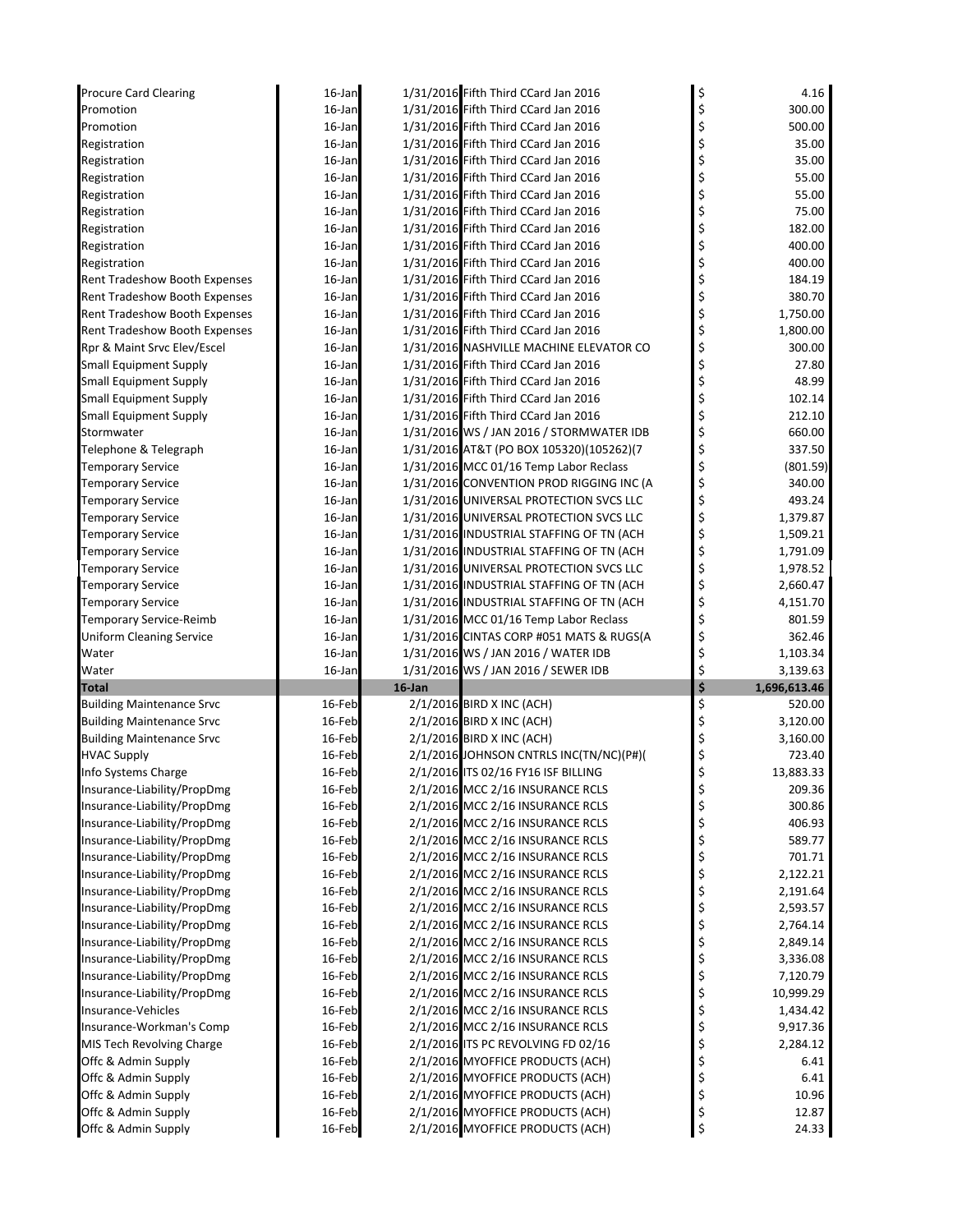| 16-Feb |  |                                                                                                                                                                                                                                                                                                                                                                                                                                                                                                                                                                                                                                                                                                                                                                                                                                                                                                                                                                                                                                                                                                                                                                                                                                                                                                                                                                                                                                                                                                                                                                                                                                                                                                                                                                                                                                                                                                                                                                                                                                                                                                                                                                                                                                                                                                                                                                                                                                                                                                            | 33.64                                                                                                                                                                                                                                                                                                          |
|--------|--|------------------------------------------------------------------------------------------------------------------------------------------------------------------------------------------------------------------------------------------------------------------------------------------------------------------------------------------------------------------------------------------------------------------------------------------------------------------------------------------------------------------------------------------------------------------------------------------------------------------------------------------------------------------------------------------------------------------------------------------------------------------------------------------------------------------------------------------------------------------------------------------------------------------------------------------------------------------------------------------------------------------------------------------------------------------------------------------------------------------------------------------------------------------------------------------------------------------------------------------------------------------------------------------------------------------------------------------------------------------------------------------------------------------------------------------------------------------------------------------------------------------------------------------------------------------------------------------------------------------------------------------------------------------------------------------------------------------------------------------------------------------------------------------------------------------------------------------------------------------------------------------------------------------------------------------------------------------------------------------------------------------------------------------------------------------------------------------------------------------------------------------------------------------------------------------------------------------------------------------------------------------------------------------------------------------------------------------------------------------------------------------------------------------------------------------------------------------------------------------------------------|----------------------------------------------------------------------------------------------------------------------------------------------------------------------------------------------------------------------------------------------------------------------------------------------------------------|
| 16-Feb |  |                                                                                                                                                                                                                                                                                                                                                                                                                                                                                                                                                                                                                                                                                                                                                                                                                                                                                                                                                                                                                                                                                                                                                                                                                                                                                                                                                                                                                                                                                                                                                                                                                                                                                                                                                                                                                                                                                                                                                                                                                                                                                                                                                                                                                                                                                                                                                                                                                                                                                                            | 86.80                                                                                                                                                                                                                                                                                                          |
| 16-Feb |  |                                                                                                                                                                                                                                                                                                                                                                                                                                                                                                                                                                                                                                                                                                                                                                                                                                                                                                                                                                                                                                                                                                                                                                                                                                                                                                                                                                                                                                                                                                                                                                                                                                                                                                                                                                                                                                                                                                                                                                                                                                                                                                                                                                                                                                                                                                                                                                                                                                                                                                            | 167.50                                                                                                                                                                                                                                                                                                         |
| 16-Feb |  |                                                                                                                                                                                                                                                                                                                                                                                                                                                                                                                                                                                                                                                                                                                                                                                                                                                                                                                                                                                                                                                                                                                                                                                                                                                                                                                                                                                                                                                                                                                                                                                                                                                                                                                                                                                                                                                                                                                                                                                                                                                                                                                                                                                                                                                                                                                                                                                                                                                                                                            | 100.00                                                                                                                                                                                                                                                                                                         |
| 16-Feb |  | \$                                                                                                                                                                                                                                                                                                                                                                                                                                                                                                                                                                                                                                                                                                                                                                                                                                                                                                                                                                                                                                                                                                                                                                                                                                                                                                                                                                                                                                                                                                                                                                                                                                                                                                                                                                                                                                                                                                                                                                                                                                                                                                                                                                                                                                                                                                                                                                                                                                                                                                         | 109.00                                                                                                                                                                                                                                                                                                         |
| 16-Feb |  |                                                                                                                                                                                                                                                                                                                                                                                                                                                                                                                                                                                                                                                                                                                                                                                                                                                                                                                                                                                                                                                                                                                                                                                                                                                                                                                                                                                                                                                                                                                                                                                                                                                                                                                                                                                                                                                                                                                                                                                                                                                                                                                                                                                                                                                                                                                                                                                                                                                                                                            | 46.00                                                                                                                                                                                                                                                                                                          |
| 16-Feb |  | \$                                                                                                                                                                                                                                                                                                                                                                                                                                                                                                                                                                                                                                                                                                                                                                                                                                                                                                                                                                                                                                                                                                                                                                                                                                                                                                                                                                                                                                                                                                                                                                                                                                                                                                                                                                                                                                                                                                                                                                                                                                                                                                                                                                                                                                                                                                                                                                                                                                                                                                         | 3,166.57                                                                                                                                                                                                                                                                                                       |
| 16-Feb |  | \$                                                                                                                                                                                                                                                                                                                                                                                                                                                                                                                                                                                                                                                                                                                                                                                                                                                                                                                                                                                                                                                                                                                                                                                                                                                                                                                                                                                                                                                                                                                                                                                                                                                                                                                                                                                                                                                                                                                                                                                                                                                                                                                                                                                                                                                                                                                                                                                                                                                                                                         | 3,000.00                                                                                                                                                                                                                                                                                                       |
| 16-Feb |  |                                                                                                                                                                                                                                                                                                                                                                                                                                                                                                                                                                                                                                                                                                                                                                                                                                                                                                                                                                                                                                                                                                                                                                                                                                                                                                                                                                                                                                                                                                                                                                                                                                                                                                                                                                                                                                                                                                                                                                                                                                                                                                                                                                                                                                                                                                                                                                                                                                                                                                            | 3,550.00                                                                                                                                                                                                                                                                                                       |
| 16-Feb |  |                                                                                                                                                                                                                                                                                                                                                                                                                                                                                                                                                                                                                                                                                                                                                                                                                                                                                                                                                                                                                                                                                                                                                                                                                                                                                                                                                                                                                                                                                                                                                                                                                                                                                                                                                                                                                                                                                                                                                                                                                                                                                                                                                                                                                                                                                                                                                                                                                                                                                                            | 937.50                                                                                                                                                                                                                                                                                                         |
| 16-Feb |  |                                                                                                                                                                                                                                                                                                                                                                                                                                                                                                                                                                                                                                                                                                                                                                                                                                                                                                                                                                                                                                                                                                                                                                                                                                                                                                                                                                                                                                                                                                                                                                                                                                                                                                                                                                                                                                                                                                                                                                                                                                                                                                                                                                                                                                                                                                                                                                                                                                                                                                            | 232.92                                                                                                                                                                                                                                                                                                         |
| 16-Feb |  |                                                                                                                                                                                                                                                                                                                                                                                                                                                                                                                                                                                                                                                                                                                                                                                                                                                                                                                                                                                                                                                                                                                                                                                                                                                                                                                                                                                                                                                                                                                                                                                                                                                                                                                                                                                                                                                                                                                                                                                                                                                                                                                                                                                                                                                                                                                                                                                                                                                                                                            | 4,250.00                                                                                                                                                                                                                                                                                                       |
| 16-Feb |  | \$                                                                                                                                                                                                                                                                                                                                                                                                                                                                                                                                                                                                                                                                                                                                                                                                                                                                                                                                                                                                                                                                                                                                                                                                                                                                                                                                                                                                                                                                                                                                                                                                                                                                                                                                                                                                                                                                                                                                                                                                                                                                                                                                                                                                                                                                                                                                                                                                                                                                                                         | 450.00                                                                                                                                                                                                                                                                                                         |
| 16-Feb |  |                                                                                                                                                                                                                                                                                                                                                                                                                                                                                                                                                                                                                                                                                                                                                                                                                                                                                                                                                                                                                                                                                                                                                                                                                                                                                                                                                                                                                                                                                                                                                                                                                                                                                                                                                                                                                                                                                                                                                                                                                                                                                                                                                                                                                                                                                                                                                                                                                                                                                                            | 33,000.00                                                                                                                                                                                                                                                                                                      |
| 16-Feb |  |                                                                                                                                                                                                                                                                                                                                                                                                                                                                                                                                                                                                                                                                                                                                                                                                                                                                                                                                                                                                                                                                                                                                                                                                                                                                                                                                                                                                                                                                                                                                                                                                                                                                                                                                                                                                                                                                                                                                                                                                                                                                                                                                                                                                                                                                                                                                                                                                                                                                                                            | (517.51)                                                                                                                                                                                                                                                                                                       |
| 16-Feb |  |                                                                                                                                                                                                                                                                                                                                                                                                                                                                                                                                                                                                                                                                                                                                                                                                                                                                                                                                                                                                                                                                                                                                                                                                                                                                                                                                                                                                                                                                                                                                                                                                                                                                                                                                                                                                                                                                                                                                                                                                                                                                                                                                                                                                                                                                                                                                                                                                                                                                                                            | (69.97)                                                                                                                                                                                                                                                                                                        |
| 16-Feb |  |                                                                                                                                                                                                                                                                                                                                                                                                                                                                                                                                                                                                                                                                                                                                                                                                                                                                                                                                                                                                                                                                                                                                                                                                                                                                                                                                                                                                                                                                                                                                                                                                                                                                                                                                                                                                                                                                                                                                                                                                                                                                                                                                                                                                                                                                                                                                                                                                                                                                                                            | (27.60)                                                                                                                                                                                                                                                                                                        |
| 16-Feb |  | \$                                                                                                                                                                                                                                                                                                                                                                                                                                                                                                                                                                                                                                                                                                                                                                                                                                                                                                                                                                                                                                                                                                                                                                                                                                                                                                                                                                                                                                                                                                                                                                                                                                                                                                                                                                                                                                                                                                                                                                                                                                                                                                                                                                                                                                                                                                                                                                                                                                                                                                         | 209.95                                                                                                                                                                                                                                                                                                         |
| 16-Feb |  | \$                                                                                                                                                                                                                                                                                                                                                                                                                                                                                                                                                                                                                                                                                                                                                                                                                                                                                                                                                                                                                                                                                                                                                                                                                                                                                                                                                                                                                                                                                                                                                                                                                                                                                                                                                                                                                                                                                                                                                                                                                                                                                                                                                                                                                                                                                                                                                                                                                                                                                                         | 2,535.50                                                                                                                                                                                                                                                                                                       |
| 16-Feb |  |                                                                                                                                                                                                                                                                                                                                                                                                                                                                                                                                                                                                                                                                                                                                                                                                                                                                                                                                                                                                                                                                                                                                                                                                                                                                                                                                                                                                                                                                                                                                                                                                                                                                                                                                                                                                                                                                                                                                                                                                                                                                                                                                                                                                                                                                                                                                                                                                                                                                                                            | 1,500.00                                                                                                                                                                                                                                                                                                       |
| 16-Feb |  |                                                                                                                                                                                                                                                                                                                                                                                                                                                                                                                                                                                                                                                                                                                                                                                                                                                                                                                                                                                                                                                                                                                                                                                                                                                                                                                                                                                                                                                                                                                                                                                                                                                                                                                                                                                                                                                                                                                                                                                                                                                                                                                                                                                                                                                                                                                                                                                                                                                                                                            | 2,130.00                                                                                                                                                                                                                                                                                                       |
| 16-Feb |  |                                                                                                                                                                                                                                                                                                                                                                                                                                                                                                                                                                                                                                                                                                                                                                                                                                                                                                                                                                                                                                                                                                                                                                                                                                                                                                                                                                                                                                                                                                                                                                                                                                                                                                                                                                                                                                                                                                                                                                                                                                                                                                                                                                                                                                                                                                                                                                                                                                                                                                            | (0.58)                                                                                                                                                                                                                                                                                                         |
| 16-Feb |  |                                                                                                                                                                                                                                                                                                                                                                                                                                                                                                                                                                                                                                                                                                                                                                                                                                                                                                                                                                                                                                                                                                                                                                                                                                                                                                                                                                                                                                                                                                                                                                                                                                                                                                                                                                                                                                                                                                                                                                                                                                                                                                                                                                                                                                                                                                                                                                                                                                                                                                            | 9,841.00                                                                                                                                                                                                                                                                                                       |
| 16-Feb |  | \$                                                                                                                                                                                                                                                                                                                                                                                                                                                                                                                                                                                                                                                                                                                                                                                                                                                                                                                                                                                                                                                                                                                                                                                                                                                                                                                                                                                                                                                                                                                                                                                                                                                                                                                                                                                                                                                                                                                                                                                                                                                                                                                                                                                                                                                                                                                                                                                                                                                                                                         | (1,564.04)                                                                                                                                                                                                                                                                                                     |
| 16-Feb |  |                                                                                                                                                                                                                                                                                                                                                                                                                                                                                                                                                                                                                                                                                                                                                                                                                                                                                                                                                                                                                                                                                                                                                                                                                                                                                                                                                                                                                                                                                                                                                                                                                                                                                                                                                                                                                                                                                                                                                                                                                                                                                                                                                                                                                                                                                                                                                                                                                                                                                                            | (2.93)                                                                                                                                                                                                                                                                                                         |
| 16-Feb |  |                                                                                                                                                                                                                                                                                                                                                                                                                                                                                                                                                                                                                                                                                                                                                                                                                                                                                                                                                                                                                                                                                                                                                                                                                                                                                                                                                                                                                                                                                                                                                                                                                                                                                                                                                                                                                                                                                                                                                                                                                                                                                                                                                                                                                                                                                                                                                                                                                                                                                                            | (0.63)                                                                                                                                                                                                                                                                                                         |
| 16-Feb |  |                                                                                                                                                                                                                                                                                                                                                                                                                                                                                                                                                                                                                                                                                                                                                                                                                                                                                                                                                                                                                                                                                                                                                                                                                                                                                                                                                                                                                                                                                                                                                                                                                                                                                                                                                                                                                                                                                                                                                                                                                                                                                                                                                                                                                                                                                                                                                                                                                                                                                                            | 120.00                                                                                                                                                                                                                                                                                                         |
| 16-Feb |  | \$                                                                                                                                                                                                                                                                                                                                                                                                                                                                                                                                                                                                                                                                                                                                                                                                                                                                                                                                                                                                                                                                                                                                                                                                                                                                                                                                                                                                                                                                                                                                                                                                                                                                                                                                                                                                                                                                                                                                                                                                                                                                                                                                                                                                                                                                                                                                                                                                                                                                                                         | 4.74                                                                                                                                                                                                                                                                                                           |
| 16-Feb |  |                                                                                                                                                                                                                                                                                                                                                                                                                                                                                                                                                                                                                                                                                                                                                                                                                                                                                                                                                                                                                                                                                                                                                                                                                                                                                                                                                                                                                                                                                                                                                                                                                                                                                                                                                                                                                                                                                                                                                                                                                                                                                                                                                                                                                                                                                                                                                                                                                                                                                                            | 6,555.00                                                                                                                                                                                                                                                                                                       |
| 16-Feb |  |                                                                                                                                                                                                                                                                                                                                                                                                                                                                                                                                                                                                                                                                                                                                                                                                                                                                                                                                                                                                                                                                                                                                                                                                                                                                                                                                                                                                                                                                                                                                                                                                                                                                                                                                                                                                                                                                                                                                                                                                                                                                                                                                                                                                                                                                                                                                                                                                                                                                                                            | 538.51                                                                                                                                                                                                                                                                                                         |
| 16-Feb |  |                                                                                                                                                                                                                                                                                                                                                                                                                                                                                                                                                                                                                                                                                                                                                                                                                                                                                                                                                                                                                                                                                                                                                                                                                                                                                                                                                                                                                                                                                                                                                                                                                                                                                                                                                                                                                                                                                                                                                                                                                                                                                                                                                                                                                                                                                                                                                                                                                                                                                                            | 58.51                                                                                                                                                                                                                                                                                                          |
| 16-Feb |  |                                                                                                                                                                                                                                                                                                                                                                                                                                                                                                                                                                                                                                                                                                                                                                                                                                                                                                                                                                                                                                                                                                                                                                                                                                                                                                                                                                                                                                                                                                                                                                                                                                                                                                                                                                                                                                                                                                                                                                                                                                                                                                                                                                                                                                                                                                                                                                                                                                                                                                            | 135.50                                                                                                                                                                                                                                                                                                         |
| 16-Feb |  |                                                                                                                                                                                                                                                                                                                                                                                                                                                                                                                                                                                                                                                                                                                                                                                                                                                                                                                                                                                                                                                                                                                                                                                                                                                                                                                                                                                                                                                                                                                                                                                                                                                                                                                                                                                                                                                                                                                                                                                                                                                                                                                                                                                                                                                                                                                                                                                                                                                                                                            | 510.00                                                                                                                                                                                                                                                                                                         |
| 16-Feb |  |                                                                                                                                                                                                                                                                                                                                                                                                                                                                                                                                                                                                                                                                                                                                                                                                                                                                                                                                                                                                                                                                                                                                                                                                                                                                                                                                                                                                                                                                                                                                                                                                                                                                                                                                                                                                                                                                                                                                                                                                                                                                                                                                                                                                                                                                                                                                                                                                                                                                                                            | 10,000.00                                                                                                                                                                                                                                                                                                      |
| 16-Feb |  | \$                                                                                                                                                                                                                                                                                                                                                                                                                                                                                                                                                                                                                                                                                                                                                                                                                                                                                                                                                                                                                                                                                                                                                                                                                                                                                                                                                                                                                                                                                                                                                                                                                                                                                                                                                                                                                                                                                                                                                                                                                                                                                                                                                                                                                                                                                                                                                                                                                                                                                                         | 4,931.30                                                                                                                                                                                                                                                                                                       |
| 16-Feb |  |                                                                                                                                                                                                                                                                                                                                                                                                                                                                                                                                                                                                                                                                                                                                                                                                                                                                                                                                                                                                                                                                                                                                                                                                                                                                                                                                                                                                                                                                                                                                                                                                                                                                                                                                                                                                                                                                                                                                                                                                                                                                                                                                                                                                                                                                                                                                                                                                                                                                                                            | 3,313.25                                                                                                                                                                                                                                                                                                       |
| 16-Feb |  |                                                                                                                                                                                                                                                                                                                                                                                                                                                                                                                                                                                                                                                                                                                                                                                                                                                                                                                                                                                                                                                                                                                                                                                                                                                                                                                                                                                                                                                                                                                                                                                                                                                                                                                                                                                                                                                                                                                                                                                                                                                                                                                                                                                                                                                                                                                                                                                                                                                                                                            | 206.35                                                                                                                                                                                                                                                                                                         |
| 16-Feb |  |                                                                                                                                                                                                                                                                                                                                                                                                                                                                                                                                                                                                                                                                                                                                                                                                                                                                                                                                                                                                                                                                                                                                                                                                                                                                                                                                                                                                                                                                                                                                                                                                                                                                                                                                                                                                                                                                                                                                                                                                                                                                                                                                                                                                                                                                                                                                                                                                                                                                                                            | 562.40                                                                                                                                                                                                                                                                                                         |
| 16-Feb |  |                                                                                                                                                                                                                                                                                                                                                                                                                                                                                                                                                                                                                                                                                                                                                                                                                                                                                                                                                                                                                                                                                                                                                                                                                                                                                                                                                                                                                                                                                                                                                                                                                                                                                                                                                                                                                                                                                                                                                                                                                                                                                                                                                                                                                                                                                                                                                                                                                                                                                                            | 930.00                                                                                                                                                                                                                                                                                                         |
| 16-Feb |  |                                                                                                                                                                                                                                                                                                                                                                                                                                                                                                                                                                                                                                                                                                                                                                                                                                                                                                                                                                                                                                                                                                                                                                                                                                                                                                                                                                                                                                                                                                                                                                                                                                                                                                                                                                                                                                                                                                                                                                                                                                                                                                                                                                                                                                                                                                                                                                                                                                                                                                            | 1,851.00                                                                                                                                                                                                                                                                                                       |
| 16-Feb |  | \$                                                                                                                                                                                                                                                                                                                                                                                                                                                                                                                                                                                                                                                                                                                                                                                                                                                                                                                                                                                                                                                                                                                                                                                                                                                                                                                                                                                                                                                                                                                                                                                                                                                                                                                                                                                                                                                                                                                                                                                                                                                                                                                                                                                                                                                                                                                                                                                                                                                                                                         | 950.00                                                                                                                                                                                                                                                                                                         |
| 16-Feb |  |                                                                                                                                                                                                                                                                                                                                                                                                                                                                                                                                                                                                                                                                                                                                                                                                                                                                                                                                                                                                                                                                                                                                                                                                                                                                                                                                                                                                                                                                                                                                                                                                                                                                                                                                                                                                                                                                                                                                                                                                                                                                                                                                                                                                                                                                                                                                                                                                                                                                                                            | 598.45                                                                                                                                                                                                                                                                                                         |
| 16-Feb |  |                                                                                                                                                                                                                                                                                                                                                                                                                                                                                                                                                                                                                                                                                                                                                                                                                                                                                                                                                                                                                                                                                                                                                                                                                                                                                                                                                                                                                                                                                                                                                                                                                                                                                                                                                                                                                                                                                                                                                                                                                                                                                                                                                                                                                                                                                                                                                                                                                                                                                                            | 262.00                                                                                                                                                                                                                                                                                                         |
| 16-Feb |  |                                                                                                                                                                                                                                                                                                                                                                                                                                                                                                                                                                                                                                                                                                                                                                                                                                                                                                                                                                                                                                                                                                                                                                                                                                                                                                                                                                                                                                                                                                                                                                                                                                                                                                                                                                                                                                                                                                                                                                                                                                                                                                                                                                                                                                                                                                                                                                                                                                                                                                            | (94.45)                                                                                                                                                                                                                                                                                                        |
| 16-Feb |  |                                                                                                                                                                                                                                                                                                                                                                                                                                                                                                                                                                                                                                                                                                                                                                                                                                                                                                                                                                                                                                                                                                                                                                                                                                                                                                                                                                                                                                                                                                                                                                                                                                                                                                                                                                                                                                                                                                                                                                                                                                                                                                                                                                                                                                                                                                                                                                                                                                                                                                            | (24.62)                                                                                                                                                                                                                                                                                                        |
| 16-Feb |  |                                                                                                                                                                                                                                                                                                                                                                                                                                                                                                                                                                                                                                                                                                                                                                                                                                                                                                                                                                                                                                                                                                                                                                                                                                                                                                                                                                                                                                                                                                                                                                                                                                                                                                                                                                                                                                                                                                                                                                                                                                                                                                                                                                                                                                                                                                                                                                                                                                                                                                            | (2.41)                                                                                                                                                                                                                                                                                                         |
| 16-Feb |  |                                                                                                                                                                                                                                                                                                                                                                                                                                                                                                                                                                                                                                                                                                                                                                                                                                                                                                                                                                                                                                                                                                                                                                                                                                                                                                                                                                                                                                                                                                                                                                                                                                                                                                                                                                                                                                                                                                                                                                                                                                                                                                                                                                                                                                                                                                                                                                                                                                                                                                            | 2.24                                                                                                                                                                                                                                                                                                           |
| 16-Feb |  |                                                                                                                                                                                                                                                                                                                                                                                                                                                                                                                                                                                                                                                                                                                                                                                                                                                                                                                                                                                                                                                                                                                                                                                                                                                                                                                                                                                                                                                                                                                                                                                                                                                                                                                                                                                                                                                                                                                                                                                                                                                                                                                                                                                                                                                                                                                                                                                                                                                                                                            | 2.80                                                                                                                                                                                                                                                                                                           |
| 16-Feb |  |                                                                                                                                                                                                                                                                                                                                                                                                                                                                                                                                                                                                                                                                                                                                                                                                                                                                                                                                                                                                                                                                                                                                                                                                                                                                                                                                                                                                                                                                                                                                                                                                                                                                                                                                                                                                                                                                                                                                                                                                                                                                                                                                                                                                                                                                                                                                                                                                                                                                                                            | 5.80                                                                                                                                                                                                                                                                                                           |
| 16-Feb |  |                                                                                                                                                                                                                                                                                                                                                                                                                                                                                                                                                                                                                                                                                                                                                                                                                                                                                                                                                                                                                                                                                                                                                                                                                                                                                                                                                                                                                                                                                                                                                                                                                                                                                                                                                                                                                                                                                                                                                                                                                                                                                                                                                                                                                                                                                                                                                                                                                                                                                                            | 307.20                                                                                                                                                                                                                                                                                                         |
| 16-Feb |  |                                                                                                                                                                                                                                                                                                                                                                                                                                                                                                                                                                                                                                                                                                                                                                                                                                                                                                                                                                                                                                                                                                                                                                                                                                                                                                                                                                                                                                                                                                                                                                                                                                                                                                                                                                                                                                                                                                                                                                                                                                                                                                                                                                                                                                                                                                                                                                                                                                                                                                            | 24.15                                                                                                                                                                                                                                                                                                          |
| 16-Feb |  |                                                                                                                                                                                                                                                                                                                                                                                                                                                                                                                                                                                                                                                                                                                                                                                                                                                                                                                                                                                                                                                                                                                                                                                                                                                                                                                                                                                                                                                                                                                                                                                                                                                                                                                                                                                                                                                                                                                                                                                                                                                                                                                                                                                                                                                                                                                                                                                                                                                                                                            | 4.75                                                                                                                                                                                                                                                                                                           |
| 16-Feb |  |                                                                                                                                                                                                                                                                                                                                                                                                                                                                                                                                                                                                                                                                                                                                                                                                                                                                                                                                                                                                                                                                                                                                                                                                                                                                                                                                                                                                                                                                                                                                                                                                                                                                                                                                                                                                                                                                                                                                                                                                                                                                                                                                                                                                                                                                                                                                                                                                                                                                                                            | 5.50                                                                                                                                                                                                                                                                                                           |
| 16-Feb |  |                                                                                                                                                                                                                                                                                                                                                                                                                                                                                                                                                                                                                                                                                                                                                                                                                                                                                                                                                                                                                                                                                                                                                                                                                                                                                                                                                                                                                                                                                                                                                                                                                                                                                                                                                                                                                                                                                                                                                                                                                                                                                                                                                                                                                                                                                                                                                                                                                                                                                                            | 7.80                                                                                                                                                                                                                                                                                                           |
| 16-Feb |  |                                                                                                                                                                                                                                                                                                                                                                                                                                                                                                                                                                                                                                                                                                                                                                                                                                                                                                                                                                                                                                                                                                                                                                                                                                                                                                                                                                                                                                                                                                                                                                                                                                                                                                                                                                                                                                                                                                                                                                                                                                                                                                                                                                                                                                                                                                                                                                                                                                                                                                            | 8.35                                                                                                                                                                                                                                                                                                           |
| 16-Feb |  |                                                                                                                                                                                                                                                                                                                                                                                                                                                                                                                                                                                                                                                                                                                                                                                                                                                                                                                                                                                                                                                                                                                                                                                                                                                                                                                                                                                                                                                                                                                                                                                                                                                                                                                                                                                                                                                                                                                                                                                                                                                                                                                                                                                                                                                                                                                                                                                                                                                                                                            | 8.55                                                                                                                                                                                                                                                                                                           |
| 16-Feb |  |                                                                                                                                                                                                                                                                                                                                                                                                                                                                                                                                                                                                                                                                                                                                                                                                                                                                                                                                                                                                                                                                                                                                                                                                                                                                                                                                                                                                                                                                                                                                                                                                                                                                                                                                                                                                                                                                                                                                                                                                                                                                                                                                                                                                                                                                                                                                                                                                                                                                                                            | 11.00                                                                                                                                                                                                                                                                                                          |
| 16-Feb |  |                                                                                                                                                                                                                                                                                                                                                                                                                                                                                                                                                                                                                                                                                                                                                                                                                                                                                                                                                                                                                                                                                                                                                                                                                                                                                                                                                                                                                                                                                                                                                                                                                                                                                                                                                                                                                                                                                                                                                                                                                                                                                                                                                                                                                                                                                                                                                                                                                                                                                                            | 16.20                                                                                                                                                                                                                                                                                                          |
| 16-Feb |  |                                                                                                                                                                                                                                                                                                                                                                                                                                                                                                                                                                                                                                                                                                                                                                                                                                                                                                                                                                                                                                                                                                                                                                                                                                                                                                                                                                                                                                                                                                                                                                                                                                                                                                                                                                                                                                                                                                                                                                                                                                                                                                                                                                                                                                                                                                                                                                                                                                                                                                            | 18.00                                                                                                                                                                                                                                                                                                          |
| 16-Feb |  |                                                                                                                                                                                                                                                                                                                                                                                                                                                                                                                                                                                                                                                                                                                                                                                                                                                                                                                                                                                                                                                                                                                                                                                                                                                                                                                                                                                                                                                                                                                                                                                                                                                                                                                                                                                                                                                                                                                                                                                                                                                                                                                                                                                                                                                                                                                                                                                                                                                                                                            | 24.50                                                                                                                                                                                                                                                                                                          |
| 16-Feb |  |                                                                                                                                                                                                                                                                                                                                                                                                                                                                                                                                                                                                                                                                                                                                                                                                                                                                                                                                                                                                                                                                                                                                                                                                                                                                                                                                                                                                                                                                                                                                                                                                                                                                                                                                                                                                                                                                                                                                                                                                                                                                                                                                                                                                                                                                                                                                                                                                                                                                                                            | 31.25                                                                                                                                                                                                                                                                                                          |
| 16-Feb |  | \$                                                                                                                                                                                                                                                                                                                                                                                                                                                                                                                                                                                                                                                                                                                                                                                                                                                                                                                                                                                                                                                                                                                                                                                                                                                                                                                                                                                                                                                                                                                                                                                                                                                                                                                                                                                                                                                                                                                                                                                                                                                                                                                                                                                                                                                                                                                                                                                                                                                                                                         | 46.00                                                                                                                                                                                                                                                                                                          |
|        |  | 2/1/2016 MYOFFICE PRODUCTS (ACH)<br>2/1/2016 MYOFFICE PRODUCTS (ACH)<br>2/1/2016 MYOFFICE PRODUCTS (ACH)<br>2/1/2016 HEA/MCC FY15 Emission Fees<br>2/1/2016 BIRD X INC (ACH)<br>2/1/2016 RICOH USA INC (ACH)<br>2/1/2016 SIMPLEX GRINNELL LP (ACH)<br>2/1/2016 MCC 2/16 SRVC CONTRACT RCLS<br>2/1/2016 MCC 2/16 SRVC CONTRACT RCLS<br>2/1/2016 MCC 2/16 SRVC CONTRACT RCLS<br>2/1/2016 MCC 2/16 SRVC CONTRACT RCLS<br>2/1/2016 SIMPLEX GRINNELL LP (ACH)<br>2/1/2016 MCC 2/16 SRVC CONTRACT RCLS<br>2/1/2016 ADM 02/16 FY16 LOCAP<br>2/2/2016 7100 MCC CC Cash Receipt<br>2/2/2016 7100 MCC CC Cash Receipt<br>2/2/2016 7100 MCC CC Cash Receipt<br>2/3/2016 MCN INTERACTIVE LLC (ACH)<br>2/3/2016 MED STAR MEDICAL STAFFING INC<br>2/3/2016 CREDO MGT CONSULTING (ACH)<br>2/3/2016 MORROW TECHNOLOGIES CORP (ACH)<br>2/3/2016 W W GRAINGER (P#)<br>2/4/2016 CRAWFORD DOOR SALES (ACH)<br>2/4/2016 7100 MCC CC Cash Receipt<br>2/4/2016 AWARD CENTER INC, THE (ACH)<br>2/4/2016 AWARD CENTER INC, THE (ACH)<br>2/4/2016 RICOH USA INC (ACH)<br>2/5/2016 MYOFFICE PRODUCTS (ACH)<br>2/5/2016 JOHN BOUCHARD & SONS CO (ACH)<br>2/5/2016 MYOFFICE PRODUCTS (ACH)<br>2/8/2016 CENTERPLATE MCC (ACH)<br>2/8/2016 NASHVILLE CONVENTION & VISITOR<br>2/8/2016 PLANTS ALIVE (ACH)<br>2/8/2016 BONE MCALLESTER NORTON PLLC<br>2/8/2016 GREENRISE TECHNOLOGIES (ACH)<br>2/8/2016 JOHNSON CONTROLS INC/CARDKEY (<br>2/9/2016 AMERICAN PAPER & TWINE CO (ACH<br>2/9/2016 AMERICAN PAPER & TWINE CO (ACH<br>2/9/2016 AMERICAN PAPER & TWINE CO (ACH<br>2/9/2016 AMERICAN PAPER & TWINE CO (ACH<br>2/10/2016 CINTAS CORP #051 MATS & RUGS(A<br>2/10/2016 MYOFFICE PRODUCTS (ACH)<br>2/10/2016 W W GRAINGER (P#)<br>2/10/2016 7100 MCC CC Cash Receipt<br>2/10/2016 7100 MCC CC Cash Receipt<br>2/10/2016 7100 MCC CC Cash Receipt<br>2/10/2016 MYOFFICE PRODUCTS (ACH)<br>2/10/2016 MYOFFICE PRODUCTS (ACH)<br>2/10/2016 MYOFFICE PRODUCTS (ACH)<br>2/10/2016 MYOFFICE PRODUCTS (ACH)<br>2/10/2016 W W GRAINGER (P#)<br>2/11/2016 WILLIAMS WHOLESALE SUPPLY OF N<br>2/11/2016 WILLIAMS WHOLESALE SUPPLY OF N<br>2/11/2016 WILLIAMS WHOLESALE SUPPLY OF N<br>2/11/2016 WILLIAMS WHOLESALE SUPPLY OF N<br>2/11/2016 WILLIAMS WHOLESALE SUPPLY OF N<br>2/11/2016 WILLIAMS WHOLESALE SUPPLY OF N<br>2/11/2016 WILLIAMS WHOLESALE SUPPLY OF N<br>2/11/2016 WILLIAMS WHOLESALE SUPPLY OF N<br>2/11/2016 WILLIAMS WHOLESALE SUPPLY OF N<br>2/11/2016 WILLIAMS WHOLESALE SUPPLY OF N<br>2/11/2016 WILLIAMS WHOLESALE SUPPLY OF N | \$<br>\$<br>\$<br>\$<br>\$<br>\$<br>\$<br>\$<br>\$<br>\$<br>\$<br>\$<br>\$<br>\$<br>\$<br>\$<br>\$<br>\$<br>\$<br>\$<br>\$<br>\$<br>\$<br>\$<br>\$<br>\$<br>\$<br>\$<br>\$<br>\$<br>\$<br>\$<br>\$<br>\$<br>\$<br>\$<br>\$<br>\$<br>\$<br>\$<br>\$<br>\$<br>\$<br>\$<br>\$<br>\$<br>\$<br>\$<br>\$<br>\$<br>\$ |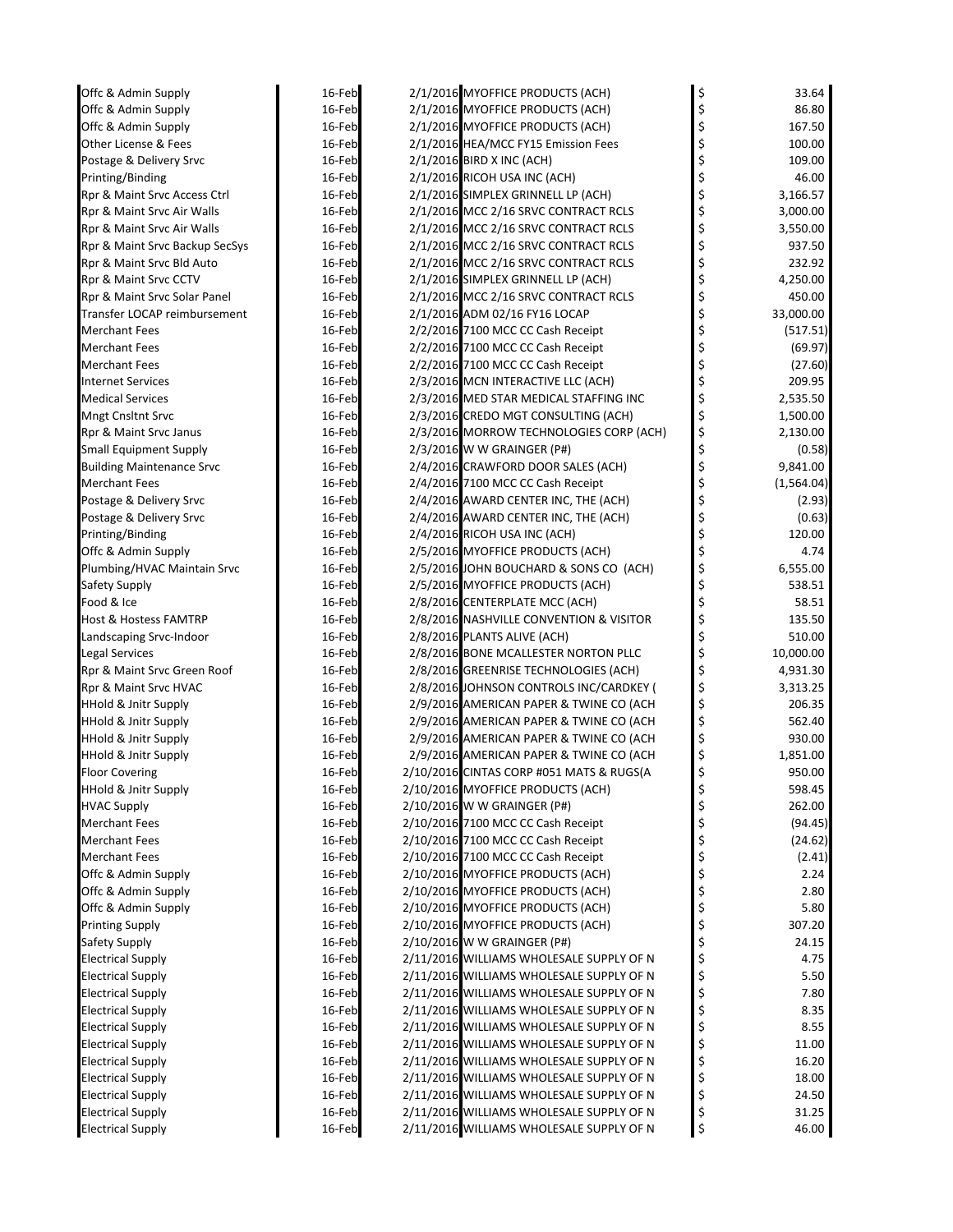| <b>Electrical Supply</b>      | 16-Feb | 2/11/2016 WILLIAMS WHOLESALE SUPPLY OF N | \$<br>46.00    |
|-------------------------------|--------|------------------------------------------|----------------|
| <b>Electrical Supply</b>      | 16-Feb | 2/11/2016 WILLIAMS WHOLESALE SUPPLY OF N | \$<br>96.25    |
| <b>Electrical Supply</b>      | 16-Feb | 2/11/2016 WILLIAMS WHOLESALE SUPPLY OF N | \$<br>159.50   |
| <b>Landscaping Srvc</b>       | 16-Feb | 2/11/2016 REED LANDSCAPING INC (ACH)     | \$<br>96.60    |
| Offc & Admin Supply           | 16-Feb | 2/11/2016 BATTERIES PLUS LLC (NASHVILLE) | \$<br>(215.90) |
| Other Rpr & Maint Srvc        | 16-Feb | 2/11/2016 ELITTE SEPTIC TANK SVC INC     | \$<br>1,550.00 |
| Promotion                     | 16-Feb | 2/11/2016 FRIENDS OF TWO RIVERS MANSION  | \$<br>1,500.00 |
| <b>Small Equipment Supply</b> | 16-Feb | 2/11/2016 W W GRAINGER (P#)              | \$<br>49.85    |
| <b>Small Equipment Supply</b> | 16-Feb | 2/11/2016 W W GRAINGER (P#)              | \$<br>107.70   |
| <b>Small Equipment Supply</b> | 16-Feb | 2/11/2016 W W GRAINGER (P#)              | \$<br>181.80   |
| <b>Small Equipment Supply</b> | 16-Feb | 2/11/2016 W W GRAINGER (P#)              | \$<br>487.00   |
| Allowance-Cell/Mobile Devices | 16-Feb | 2/12/2016 Payroll Labor Distribution     | 34.50          |
| Allowance-Cell/Mobile Devices | 16-Feb | 2/12/2016 Payroll Labor Distribution     | \$<br>46.00    |
| Allowance-Cell/Mobile Devices | 16-Feb | 2/12/2016 Payroll Labor Distribution     | \$<br>69.00    |
| Allowance-Cell/Mobile Devices | 16-Feb | 2/12/2016 Payroll Labor Distribution     | \$<br>92.00    |
| Allowance-Cell/Mobile Devices | 16-Feb | 2/12/2016 Payroll Labor Distribution     | \$<br>92.00    |
| Allowance-Cell/Mobile Devices | 16-Feb | 2/12/2016 Payroll Labor Distribution     | \$<br>92.00    |
| Allowance-Cell/Mobile Devices | 16-Feb | 2/12/2016 Payroll Labor Distribution     | \$<br>92.00    |
| Allowance-Cell/Mobile Devices | 16-Feb | 2/12/2016 Payroll Labor Distribution     | \$<br>92.00    |
| Allowance-Cell/Mobile Devices | 16-Feb | 2/12/2016 Payroll Labor Distribution     | \$<br>92.00    |
| Allowance-Cell/Mobile Devices | 16-Feb | 2/12/2016 Payroll Labor Distribution     | \$<br>92.00    |
| Allowance-Cell/Mobile Devices | 16-Feb | 2/12/2016 Payroll Labor Distribution     | \$<br>138.00   |
| Allowance-Cell/Mobile Devices | 16-Feb | 2/12/2016 Payroll Labor Distribution     | \$<br>138.00   |
| Allowance-Cell/Mobile Devices | 16-Feb | 2/12/2016 Payroll Labor Distribution     | \$<br>138.00   |
| Allowance-Cell/Mobile Devices | 16-Feb | 2/12/2016 Payroll Labor Distribution     | \$<br>230.00   |
| Allowance-Cell/Mobile Devices | 16-Feb | 2/12/2016 Payroll Labor Distribution     | \$<br>230.00   |
| Allowance-Cell/Mobile Devices | 16-Feb | 2/12/2016 Payroll Labor Distribution     | \$<br>322.00   |
| Cable Television              | 16-Feb | 2/12/2016 COMCAST (ACH)                  | 109.20         |
| Cafe Plan Pre-Tax Savings     | 16-Feb | 2/12/2016 Actual Burden Journal Entries  | \$<br>12.98    |
| Cafe Plan Pre-Tax Savings     | 16-Feb | 2/12/2016 Actual Burden Journal Entries  | \$<br>17.02    |
| Cafe Plan Pre-Tax Savings     | 16-Feb | 2/12/2016 Actual Burden Journal Entries  | \$<br>19.25    |
| Cafe Plan Pre-Tax Savings     | 16-Feb | 2/12/2016 Actual Burden Journal Entries  | \$<br>21.60    |
| Cafe Plan Pre-Tax Savings     | 16-Feb | 2/12/2016 Actual Burden Journal Entries  | \$<br>23.02    |
| Cafe Plan Pre-Tax Savings     | 16-Feb | 2/12/2016 Actual Burden Journal Entries  | \$<br>23.63    |
| Cafe Plan Pre-Tax Savings     | 16-Feb | 2/12/2016 Actual Burden Journal Entries  | \$<br>23.67    |
| Cafe Plan Pre-Tax Savings     | 16-Feb | 2/12/2016 Actual Burden Journal Entries  | \$<br>23.89    |
| Cafe Plan Pre-Tax Savings     | 16-Feb | 2/12/2016 Actual Burden Journal Entries  | \$<br>34.90    |
| Cafe Plan Pre-Tax Savings     | 16-Feb | 2/12/2016 Actual Burden Journal Entries  | \$<br>36.69    |
| Cafe Plan Pre-Tax Savings     | 16-Feb | 2/12/2016 Actual Burden Journal Entries  | 37.57          |
| Cafe Plan Pre-Tax Savings     | 16-Feb | 2/12/2016 Actual Burden Journal Entries  | 39.86          |
| Cafe Plan Pre-Tax Savings     | 16-Feb | 2/12/2016 Actual Burden Journal Entries  | \$<br>40.69    |
| Cafe Plan Pre-Tax Savings     | 16-Feb | 2/12/2016 Actual Burden Journal Entries  | \$<br>76.83    |
| Cafe Plan Pre-Tax Savings     | 16-Feb | 2/12/2016 Actual Burden Journal Entries  | \$<br>105.02   |
| Cafe Plan Pre-Tax Savings     | 16-Feb | 2/12/2016 Actual Burden Journal Entries  | \$<br>139.29   |
| Cafe Plan Pre-Tax Savings     | 16-Feb | 2/12/2016 Actual Burden Journal Entries  | \$<br>199.18   |
| Cafe Plan Pre-Tax Savings     | 16-Feb | 2/12/2016 Actual Burden Journal Entries  | \$<br>328.53   |
| CCA Employer 401K Plan        | 16-Feb | 2/12/2016 Actual Burden Journal Entries  | \$<br>54.08    |
| CCA Employer 401K Plan        | 16-Feb | 2/12/2016 Actual Burden Journal Entries  | \$<br>130.20   |
| CCA Employer 401K Plan        | 16-Feb | 2/12/2016 Actual Burden Journal Entries  | \$<br>209.40   |
| CCA Employer 401K Plan        | 16-Feb | 2/12/2016 Actual Burden Journal Entries  | \$<br>214.42   |
| CCA Employer 401K Plan        | 16-Feb | 2/12/2016 Actual Burden Journal Entries  | \$<br>281.61   |
| CCA Employer 401K Plan        | 16-Feb | 2/12/2016 Actual Burden Journal Entries  | \$<br>297.74   |
| CCA Employer 401K Plan        | 16-Feb | 2/12/2016 Actual Burden Journal Entries  | \$<br>472.74   |
| CCA Employer 401K Plan        | 16-Feb | 2/12/2016 Actual Burden Journal Entries  | \$<br>544.15   |
| CCA Employer 401K Plan        | 16-Feb | 2/12/2016 Actual Burden Journal Entries  | \$<br>637.94   |
| CCA Employer 401K Plan        | 16-Feb | 2/12/2016 Actual Burden Journal Entries  | \$<br>797.38   |
| CCA Employer 401K Plan        | 16-Feb | 2/12/2016 Actual Burden Journal Entries  | \$<br>859.00   |
| <b>Electrical Supply</b>      | 16-Feb | 2/12/2016 BSE/HARRIS ELECTRIC (ACH)      | \$<br>1,100.00 |
| <b>Employer Dental Group</b>  | 16-Feb | 2/12/2016 Actual Burden Journal Entries  | \$<br>0.26     |
| <b>Employer Dental Group</b>  | 16-Feb | 2/12/2016 Actual Burden Journal Entries  | \$<br>14.14    |
| <b>Employer Dental Group</b>  | 16-Feb | 2/12/2016 Actual Burden Journal Entries  | \$<br>21.27    |
| <b>Employer Dental Group</b>  | 16-Feb | 2/12/2016 Actual Burden Journal Entries  | \$<br>28.28    |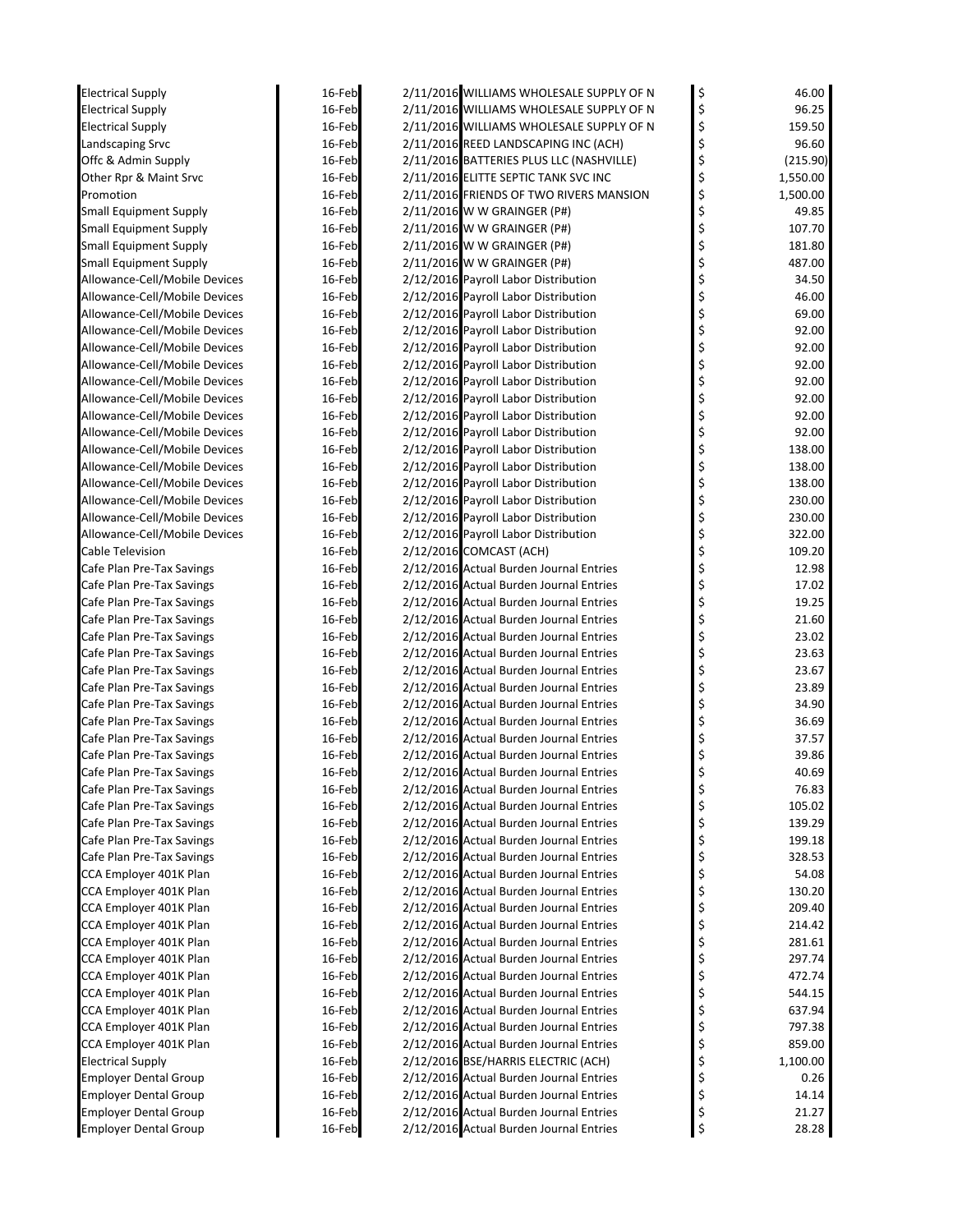| <b>Employer Dental Group</b>                                 | 16-Feb           | 2/12/2016 Actual Burden Journal Entries                                            | \$       | 28.28            |
|--------------------------------------------------------------|------------------|------------------------------------------------------------------------------------|----------|------------------|
| <b>Employer Dental Group</b>                                 | 16-Feb           | 2/12/2016 Actual Burden Journal Entries                                            | \$       | 28.28            |
| <b>Employer Dental Group</b>                                 | 16-Feb           | 2/12/2016 Actual Burden Journal Entries                                            | \$       | 28.28            |
| <b>Employer Dental Group</b>                                 | 16-Feb           | 2/12/2016 Actual Burden Journal Entries                                            | \$       | 35.34            |
| <b>Employer Dental Group</b>                                 | 16-Feb           | 2/12/2016 Actual Burden Journal Entries                                            | \$       | 42.42            |
| <b>Employer Dental Group</b>                                 | 16-Feb           | 2/12/2016 Actual Burden Journal Entries                                            | \$       | 42.42            |
| <b>Employer Dental Group</b>                                 | 16-Feb           | 2/12/2016 Actual Burden Journal Entries                                            | \$       | 42.42            |
| <b>Employer Dental Group</b>                                 | 16-Feb           | 2/12/2016 Actual Burden Journal Entries                                            | \$       | 56.56            |
| <b>Employer Dental Group</b>                                 | 16-Feb           | 2/12/2016 Actual Burden Journal Entries                                            | \$       | 70.44            |
| <b>Employer Dental Group</b>                                 | 16-Feb           | 2/12/2016 Actual Burden Journal Entries                                            | \$       | 84.13            |
| <b>Employer Dental Group</b>                                 | 16-Feb           | 2/12/2016 Actual Burden Journal Entries                                            | \$       | 127.26           |
| <b>Employer Dental Group</b>                                 | 16-Feb           | 2/12/2016 Actual Burden Journal Entries                                            | \$       | 158.37           |
| <b>Employer Dental Group</b>                                 | 16-Feb           | 2/12/2016 Actual Burden Journal Entries                                            | \$       | 211.39           |
| <b>Employer Dental Group</b>                                 | 16-Feb           | 2/12/2016 Actual Burden Journal Entries                                            | \$       | 271.48           |
| <b>Employer Dental Group</b>                                 | 16-Feb           | 2/12/2016 Actual Burden Journal Entries                                            | \$       | 490.66           |
| <b>Employer Group Health</b>                                 | 16-Feb<br>16-Feb | 2/12/2016 Actual Burden Journal Entries                                            | \$       | 495.00<br>597.00 |
| <b>Employer Group Health</b><br><b>Employer Group Health</b> | 16-Feb           | 2/12/2016 Actual Burden Journal Entries<br>2/12/2016 Actual Burden Journal Entries | \$<br>\$ | 745.50           |
| <b>Employer Group Health</b>                                 | 16-Feb           | 2/12/2016 Actual Burden Journal Entries                                            | \$       | 840.00           |
| <b>Employer Group Health</b>                                 | 16-Feb           | 2/12/2016 Actual Burden Journal Entries                                            | \$       | 840.00           |
| <b>Employer Group Health</b>                                 | 16-Feb           | 2/12/2016 Actual Burden Journal Entries                                            | \$       | 841.50           |
| <b>Employer Group Health</b>                                 | 16-Feb           | 2/12/2016 Actual Burden Journal Entries                                            | \$       | 846.00           |
| <b>Employer Group Health</b>                                 | 16-Feb           | 2/12/2016 Actual Burden Journal Entries                                            | \$       | 894.88           |
| <b>Employer Group Health</b>                                 | 16-Feb           | 2/12/2016 Actual Burden Journal Entries                                            | \$       | 1,225.87         |
| <b>Employer Group Health</b>                                 | 16-Feb           | 2/12/2016 Actual Burden Journal Entries                                            | \$       | 1,338.00         |
| <b>Employer Group Health</b>                                 | 16-Feb           | 2/12/2016 Actual Burden Journal Entries                                            | \$       | 1,341.00         |
| <b>Employer Group Health</b>                                 | 16-Feb           | 2/12/2016 Actual Burden Journal Entries                                            | \$       | 1,438.50         |
| <b>Employer Group Health</b>                                 | 16-Feb           | 2/12/2016 Actual Burden Journal Entries                                            | \$       | 2,081.18         |
| <b>Employer Group Health</b>                                 | 16-Feb           | 2/12/2016 Actual Burden Journal Entries                                            | \$       | 2,773.50         |
| <b>Employer Group Health</b>                                 | 16-Feb           | 2/12/2016 Actual Burden Journal Entries                                            | \$       | 3,826.81         |
| <b>Employer Group Health</b>                                 | 16-Feb           | 2/12/2016 Actual Burden Journal Entries                                            | \$       | 5,096.55         |
| <b>Employer Group Health</b>                                 | 16-Feb           | 2/12/2016 Actual Burden Journal Entries                                            | \$       | 7,531.76         |
| <b>Employer Group Health</b>                                 | 16-Feb           | 2/12/2016 Actual Burden Journal Entries                                            | \$       | 12,003.30        |
| <b>Employer OASDI</b>                                        | 16-Feb           | 2/12/2016 Actual Burden Journal Entries                                            | \$       | 3.28             |
| <b>Employer OASDI</b>                                        | 16-Feb           | 2/12/2016 Actual Burden Journal Entries                                            | \$       | 151.26           |
| Employer OASDI                                               | 16-Feb           | 2/12/2016 Actual Burden Journal Entries                                            | \$       | 195.05           |
| <b>Employer OASDI</b>                                        | 16-Feb           | 2/12/2016 Actual Burden Journal Entries                                            | \$       | 282.00           |
| <b>Employer OASDI</b>                                        | 16-Feb           | 2/12/2016 Actual Burden Journal Entries                                            | \$       | 304.89           |
| <b>Employer OASDI</b>                                        | 16-Feb           | 2/12/2016 Actual Burden Journal Entries                                            | \$       | 314.56           |
| <b>Employer OASDI</b>                                        | 16-Feb<br>16-Feb | 2/12/2016 Actual Burden Journal Entries                                            |          | 376.69<br>426.92 |
| <b>Employer OASDI</b><br><b>Employer OASDI</b>               | 16-Feb           | 2/12/2016 Actual Burden Journal Entries<br>2/12/2016 Actual Burden Journal Entries | \$       | 446.07           |
| <b>Employer OASDI</b>                                        | 16-Feb           | 2/12/2016 Actual Burden Journal Entries                                            | \$<br>\$ | 446.11           |
| <b>Employer OASDI</b>                                        | 16-Feb           | 2/12/2016 Actual Burden Journal Entries                                            | \$       | 513.42           |
| <b>Employer OASDI</b>                                        | 16-Feb           | 2/12/2016 Actual Burden Journal Entries                                            | \$       | 561.22           |
| <b>Employer OASDI</b>                                        | 16-Feb           | 2/12/2016 Actual Burden Journal Entries                                            | \$       | 908.00           |
| <b>Employer OASDI</b>                                        | 16-Feb           | 2/12/2016 Actual Burden Journal Entries                                            | \$       | 919.16           |
| <b>Employer OASDI</b>                                        | 16-Feb           | 2/12/2016 Actual Burden Journal Entries                                            | \$       | 1,092.76         |
| <b>Employer OASDI</b>                                        | 16-Feb           | 2/12/2016 Actual Burden Journal Entries                                            | \$       | 1,302.32         |
| <b>Employer OASDI</b>                                        | 16-Feb           | 2/12/2016 Actual Burden Journal Entries                                            | \$       | 1,759.60         |
| <b>Employer OASDI</b>                                        | 16-Feb           | 2/12/2016 Actual Burden Journal Entries                                            | \$       | 1,866.44         |
| <b>Employer OASDI</b>                                        | 16-Feb           | 2/12/2016 Actual Burden Journal Entries                                            | \$       | 2,520.07         |
| <b>Employer Pension</b>                                      | 16-Feb           | 2/12/2016 Actual Burden Journal Entries                                            | \$<br>\$ | 8.21             |
| <b>Employer Pension</b>                                      | 16-Feb           | 2/12/2016 Actual Burden Journal Entries                                            |          | 217.18           |
| <b>Employer Pension</b>                                      | 16-Feb           | 2/12/2016 Actual Burden Journal Entries                                            | \$       | 787.96           |
| <b>Employer Pension</b>                                      | 16-Feb           | 2/12/2016 Actual Burden Journal Entries                                            | \$       | 834.48           |
| <b>Employer Pension</b>                                      | 16-Feb           | 2/12/2016 Actual Burden Journal Entries                                            | \$       | 985.70           |
| <b>Employer Pension</b>                                      | 16-Feb           | 2/12/2016 Actual Burden Journal Entries                                            | \$       | 1,194.96         |
| <b>Employer Pension</b>                                      | 16-Feb           | 2/12/2016 Actual Burden Journal Entries                                            | \$       | 2,320.00         |
| <b>Employer Pension</b>                                      | 16-Feb           | 2/12/2016 Actual Burden Journal Entries                                            | \$       | 2,795.16         |
| <b>Employer SSN Medical</b>                                  | 16-Feb           | 2/12/2016 Actual Burden Journal Entries                                            | \$<br>\$ | 0.77             |
| <b>Employer SSN Medical</b>                                  | 16-Feb           | 2/12/2016 Actual Burden Journal Entries                                            |          | 35.38            |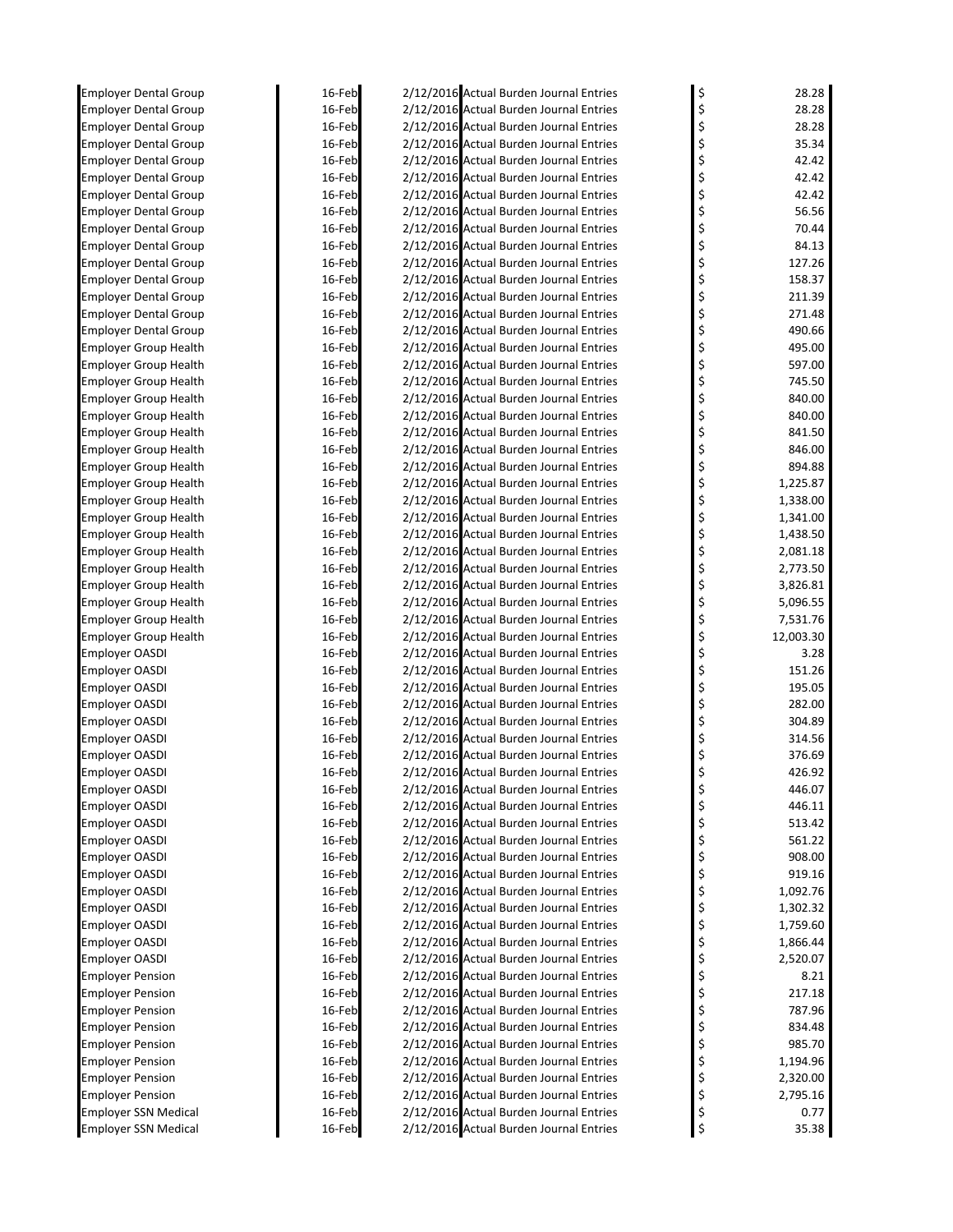| Employer SSN Medical                         | 16-Feb           |                 | 2/12/2016 Actual Burden Journal Entries                                            | \$       | 45.62                |
|----------------------------------------------|------------------|-----------------|------------------------------------------------------------------------------------|----------|----------------------|
| <b>Employer SSN Medical</b>                  | 16-Feb           |                 | 2/12/2016 Actual Burden Journal Entries                                            | \$       | 65.96                |
| <b>Employer SSN Medical</b>                  | 16-Feb           |                 | 2/12/2016 Actual Burden Journal Entries                                            | \$       | 71.32                |
| <b>Employer SSN Medical</b>                  | 16-Feb           |                 | 2/12/2016 Actual Burden Journal Entries                                            | \$       | 73.57                |
| Employer SSN Medical                         | 16-Feb           |                 | 2/12/2016 Actual Burden Journal Entries                                            | \$       | 88.09                |
| Employer SSN Medical                         | 16-Feb           |                 | 2/12/2016 Actual Burden Journal Entries                                            | \$       | 99.84                |
| Employer SSN Medical                         | 16-Feb           |                 | 2/12/2016 Actual Burden Journal Entries                                            | \$       | 104.32               |
| <b>Employer SSN Medical</b>                  | 16-Feb           |                 | 2/12/2016 Actual Burden Journal Entries                                            | \$       | 104.33               |
| Employer SSN Medical                         | 16-Feb           |                 | 2/12/2016 Actual Burden Journal Entries                                            | \$       | 120.06               |
| Employer SSN Medical                         | 16-Feb           |                 | 2/12/2016 Actual Burden Journal Entries                                            | \$       | 131.23               |
| <b>Employer SSN Medical</b>                  | 16-Feb           |                 | 2/12/2016 Actual Burden Journal Entries                                            | \$       | 212.35               |
| <b>Employer SSN Medical</b>                  | 16-Feb           |                 | 2/12/2016 Actual Burden Journal Entries                                            | \$       | 214.97               |
| <b>Employer SSN Medical</b>                  | 16-Feb           |                 | 2/12/2016 Actual Burden Journal Entries                                            | \$       | 255.56               |
| <b>Employer SSN Medical</b>                  | 16-Feb           |                 | 2/12/2016 Actual Burden Journal Entries                                            | \$<br>\$ | 304.57               |
| <b>Employer SSN Medical</b>                  | 16-Feb<br>16-Feb |                 | 2/12/2016 Actual Burden Journal Entries<br>2/12/2016 Actual Burden Journal Entries | \$       | 411.52<br>436.57     |
| Employer SSN Medical<br>Employer SSN Medical | 16-Feb           |                 | 2/12/2016 Actual Burden Journal Entries                                            | \$       | 589.37               |
| Food & Bev-Inhouse                           | 16-Feb           |                 | 2/12/2016 CENTERPLATE MCC (ACH)                                                    | \$       | 108.33               |
| <b>Food Serving Supply</b>                   | 16-Feb           |                 | 2/12/2016 CENTERPLATE MCC (ACH)                                                    | \$       | 45,177.54            |
| FSA Pre-Tax Savings                          | 16-Feb           |                 | 2/12/2016 Actual Burden Journal Entries                                            | \$       | 4.78                 |
| FSA Pre-Tax Savings                          | 16-Feb           |                 | 2/12/2016 Actual Burden Journal Entries                                            | \$       | 5.78                 |
| FSA Pre-Tax Savings                          | 16-Feb           |                 | 2/12/2016 Actual Burden Journal Entries                                            | \$       | 7.97                 |
| <b>FSA Pre-Tax Savings</b>                   | 16-Feb           |                 | 2/12/2016 Actual Burden Journal Entries                                            | \$       | 10.36                |
| FSA Pre-Tax Savings                          | 16-Feb           |                 | 2/12/2016 Actual Burden Journal Entries                                            | \$       | 22.31                |
| Holiday Pay                                  | 16-Feb           |                 | 2/12/2016 Payroll Labor Distribution                                               | \$       | 133.56               |
| Holiday Pay                                  | 16-Feb           |                 | 2/12/2016 Payroll Labor Distribution                                               | \$       | 248.16               |
| Holiday Pay                                  | 16-Feb           |                 | 2/12/2016 Payroll Labor Distribution                                               | \$       | 274.24               |
| Holiday Pay                                  | 16-Feb           |                 | 2/12/2016 Payroll Labor Distribution                                               | \$       | 385.52               |
| Holiday Pay                                  | 16-Feb           |                 | 2/12/2016 Payroll Labor Distribution                                               | \$       | 603.26               |
| Holiday Pay                                  | 16-Feb           |                 | 2/12/2016 Payroll Labor Distribution                                               | \$       | 756.24               |
| Holiday Pay                                  | 16-Feb           |                 | 2/12/2016 Payroll Labor Distribution                                               | \$       | 1,306.72             |
| Holiday Pay                                  | 16-Feb           |                 | 2/12/2016 Payroll Labor Distribution                                               | \$       | 2,431.13             |
| Injured on Duty Pay                          | 16-Feb           |                 | 2/12/2016 Payroll Labor Distribution                                               | \$       | 52.97                |
| <b>Internet Services</b>                     | 16-Feb           |                 | 2/12/2016 MCN INTERACTIVE LLC (ACH)                                                | \$       | 150.00               |
| <b>Internet Services</b>                     | 16-Feb           |                 | 2/12/2016 AT&T DATACOMM                                                            | \$       | 4,891.00             |
| <b>Laundry Services</b>                      | 16-Feb           | 2/12/2016 ALSCO |                                                                                    | \$       | 142.50               |
| <b>Laundry Services</b>                      | 16-Feb           | 2/12/2016 ALSCO |                                                                                    | \$       | 142.50               |
| <b>Laundry Services</b>                      | 16-Feb           | 2/12/2016 ALSCO |                                                                                    | \$       | 568.67               |
| Leave Pay                                    | 16-Feb           |                 | 2/12/2016 Payroll Labor Distribution                                               | \$       | 52.18                |
| Leave Pay                                    | 16-Feb           |                 | 2/12/2016 Payroll Labor Distribution                                               |          | 145.90               |
| Leave Pay                                    | 16-Feb           |                 | 2/12/2016 Payroll Labor Distribution                                               | \$       | 154.32               |
| Leave Pay                                    | 16-Feb           |                 | 2/12/2016 Payroll Labor Distribution                                               | \$       | 369.61               |
| Leave Pay                                    | 16-Feb           |                 | 2/12/2016 Payroll Labor Distribution                                               | \$       | 370.16               |
| Leave Pay                                    | 16-Feb           |                 | 2/12/2016 Payroll Labor Distribution                                               | \$       | 434.96               |
| Leave Pay                                    | 16-Feb           |                 | 2/12/2016 Payroll Labor Distribution                                               | \$       | 843.96               |
| Leave Pay                                    | 16-Feb           |                 | 2/12/2016 Payroll Labor Distribution                                               | \$       | 1,010.48             |
| Leave Pay                                    | 16-Feb           |                 | 2/12/2016 Payroll Labor Distribution<br>2/12/2016 Payroll Labor Distribution       | \$<br>\$ | 1,030.06             |
| Leave Pay                                    | 16-Feb<br>16-Feb |                 | 2/12/2016 Payroll Labor Distribution                                               | \$       | 1,040.37             |
| Leave Pay<br>Leave Pay                       | 16-Feb           |                 | 2/12/2016 Payroll Labor Distribution                                               | \$       | 1,098.92<br>1,700.69 |
| Medical Services                             | 16-Feb           |                 | 2/12/2016 MED STAR MEDICAL STAFFING INC                                            | \$       | 792.00               |
| <b>Medical Services</b>                      | 16-Feb           |                 | 2/12/2016 MED STAR MEDICAL STAFFING INC                                            | \$       | 935.00               |
| Merchant Fees                                | 16-Feb           |                 | 2/12/2016 7100 MCC CC Cash Receipt                                                 | \$       | (460.00)             |
| <b>Merchant Fees</b>                         | 16-Feb           |                 | 2/12/2016 7100 MCC CC Cash Receipt                                                 | \$       | (52.89)              |
| Mngt Cnsltnt Srvc                            | 16-Feb           |                 | 2/12/2016 INQUIRIES INC (ACH)                                                      | \$       | 437.00               |
| Offc & Admin Supply                          | 16-Feb           |                 | 2/12/2016 MYOFFICE PRODUCTS (ACH)                                                  | \$       | 1.56                 |
| Offc & Admin Supply                          | 16-Feb           |                 | 2/12/2016 MYOFFICE PRODUCTS (ACH)                                                  | \$       | 8.50                 |
| Offc & Admin Supply                          | 16-Feb           |                 | 2/12/2016 MYOFFICE PRODUCTS (ACH)                                                  | \$       | 8.91                 |
| Overtime Pay                                 | 16-Feb           |                 | 2/12/2016 Payroll Labor Distribution                                               | \$       | 0.51                 |
| Overtime Pay                                 | 16-Feb           |                 | 2/12/2016 Payroll Labor Distribution                                               | \$       | 17.68                |
| Overtime Pay                                 | 16-Feb           |                 | 2/12/2016 Payroll Labor Distribution                                               | \$       | 30.39                |
| Overtime Pay                                 | 16-Feb           |                 | 2/12/2016 Payroll Labor Distribution                                               | \$       | 36.94                |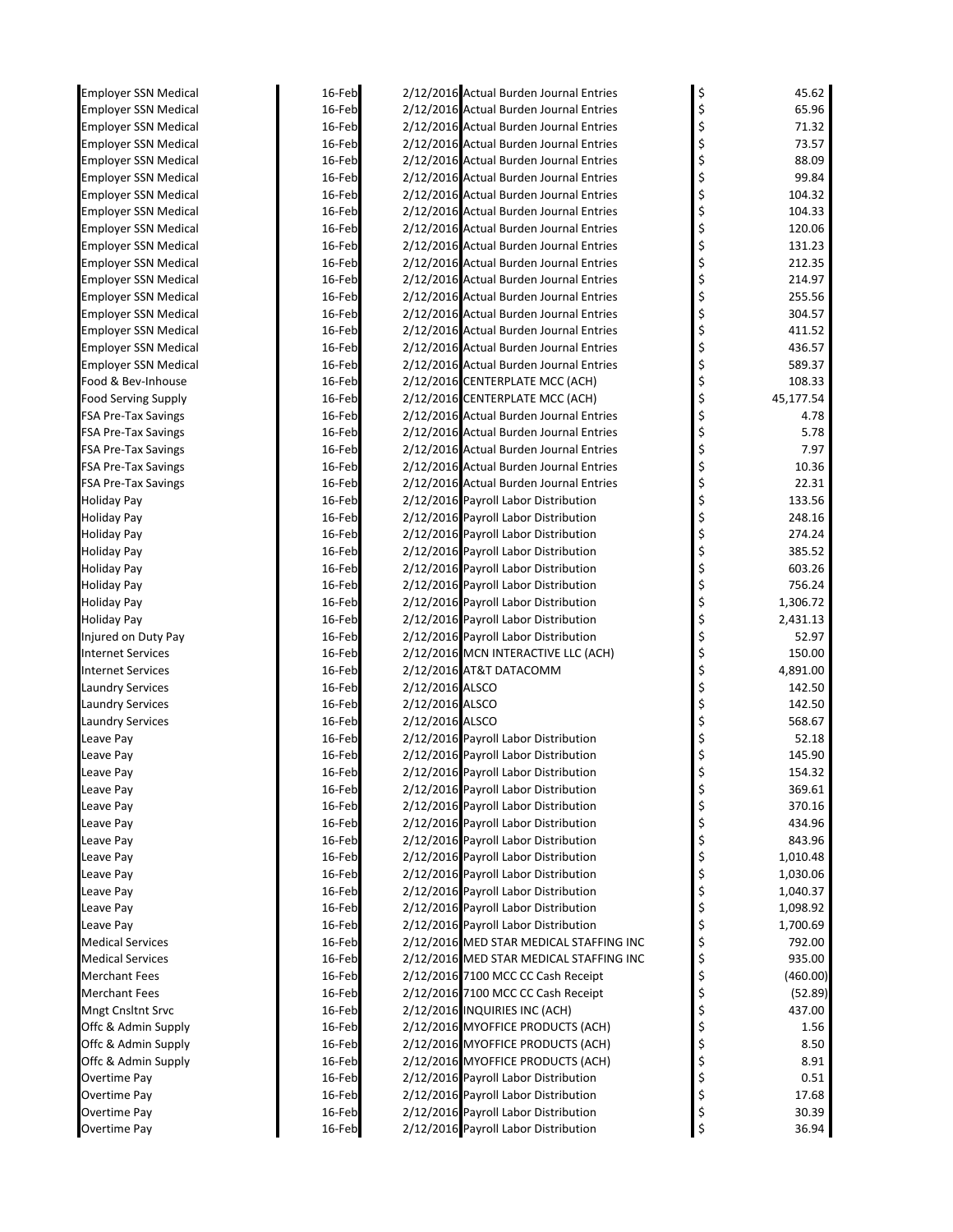| Overtime Pay                     | 16-Feb |                 | 2/12/2016 Payroll Labor Distribution     | \$<br>49.34      |
|----------------------------------|--------|-----------------|------------------------------------------|------------------|
| Overtime Pay                     | 16-Feb |                 | 2/12/2016 Payroll Labor Distribution     | \$<br>50.24      |
| Overtime Pay                     | 16-Feb |                 | 2/12/2016 Payroll Labor Distribution     | \$<br>75.37      |
| Overtime Pay                     | 16-Feb |                 | 2/12/2016 Payroll Labor Distribution     | \$<br>161.00     |
| Overtime Pay                     | 16-Feb |                 | 2/12/2016 Payroll Labor Distribution     | \$<br>182.54     |
| Overtime Pay                     | 16-Feb |                 | 2/12/2016 Payroll Labor Distribution     | \$<br>202.66     |
| Overtime Pay                     | 16-Feb |                 | 2/12/2016 Payroll Labor Distribution     | \$<br>230.89     |
| Overtime Pay                     | 16-Feb |                 | 2/12/2016 Payroll Labor Distribution     | \$<br>319.95     |
| Overtime Pay                     | 16-Feb |                 | 2/12/2016 Payroll Labor Distribution     | \$<br>718.35     |
| Overtime Pay                     | 16-Feb |                 | 2/12/2016 Payroll Labor Distribution     | \$<br>1,659.90   |
| Pest Control Srvc                | 16-Feb |                 | 2/12/2016 COOKS PEST CONTROL INC COMMERC | \$<br>1,207.50   |
| Refuse Disposal-Reimb            | 16-Feb |                 | 2/12/2016 REPUBLIC SVCS NASH /ALLIED WAS | \$<br>5,383.47   |
| Regular Pay                      | 16-Feb |                 | 2/12/2016 Payroll Labor Distribution     | \$<br>2,568.50   |
| <b>Regular Pay</b>               | 16-Feb |                 | 2/12/2016 Payroll Labor Distribution     | \$<br>3,322.40   |
| <b>Regular Pay</b>               | 16-Feb |                 | 2/12/2016 Payroll Labor Distribution     | \$<br>3,652.80   |
| Regular Pay                      | 16-Feb |                 | 2/12/2016 Payroll Labor Distribution     | \$<br>4,817.38   |
| <b>Regular Pay</b>               | 16-Feb |                 | 2/12/2016 Payroll Labor Distribution     | \$<br>5,291.17   |
| Regular Pay                      | 16-Feb |                 | 2/12/2016 Payroll Labor Distribution     | \$<br>5,969.71   |
| <b>Regular Pay</b>               | 16-Feb |                 | 2/12/2016 Payroll Labor Distribution     | \$<br>7,014.37   |
| <b>Regular Pay</b>               | 16-Feb |                 | 2/12/2016 Payroll Labor Distribution     | \$<br>7,055.68   |
| <b>Regular Pay</b>               | 16-Feb |                 | 2/12/2016 Payroll Labor Distribution     | \$<br>7,473.60   |
| <b>Regular Pay</b>               | 16-Feb |                 | 2/12/2016 Payroll Labor Distribution     | \$<br>8,328.43   |
| <b>Regular Pay</b>               | 16-Feb |                 | 2/12/2016 Payroll Labor Distribution     | \$<br>9,343.41   |
| <b>Regular Pay</b>               | 16-Feb |                 | 2/12/2016 Payroll Labor Distribution     | \$<br>14,442.89  |
| <b>Regular Pay</b>               | 16-Feb |                 | 2/12/2016 Payroll Labor Distribution     | \$<br>14,958.09  |
| <b>Regular Pay</b>               | 16-Feb |                 | 2/12/2016 Payroll Labor Distribution     | \$<br>16,905.86  |
| <b>Regular Pay</b>               | 16-Feb |                 | 2/12/2016 Payroll Labor Distribution     | \$<br>20,259.93  |
| <b>Regular Pay</b>               | 16-Feb |                 | 2/12/2016 Payroll Labor Distribution     | \$<br>26,418.14  |
| <b>Regular Pay</b>               | 16-Feb |                 | 2/12/2016 Payroll Labor Distribution     | \$<br>28,136.17  |
| <b>Regular Pay</b>               | 16-Feb |                 | 2/12/2016 Payroll Labor Distribution     | \$<br>42,025.04  |
| <b>Rent Equipment</b>            | 16-Feb |                 | 2/12/2016 WEST END LOCK CO               | \$<br>450.00     |
| Telephone & Telegraph            | 16-Feb |                 | 2/12/2016 AT&T DATACOMM                  | \$<br>1,962.52   |
| <b>Uniform Cleaning Service</b>  | 16-Feb |                 | 2/12/2016 CINTAS CORP #051 MATS & RUGS(A | \$<br>512.96     |
| <b>HVAC Supply</b>               | 16-Feb |                 | 2/15/2016 JOHNSON CNTRLS INC(TN/NC)(P#)( | \$<br>1,060.00   |
| <b>Laundry Services</b>          | 16-Feb | 2/15/2016 ALSCO |                                          | \$<br>142.50     |
| Other Rpr & Maint Srvc           | 16-Feb |                 | 2/15/2016 EQUIPMENT DEPOT                | \$<br>913.00     |
| Postage & Delivery Srvc          | 16-Feb |                 | 2/15/2016 JOHNSON CNTRLS INC(TN/NC)(P#)( | \$<br>(100.00)   |
| Postage & Delivery Srvc          | 16-Feb |                 | 2/15/2016 JOHNSON CNTRLS INC(TN/NC)(P#)( | \$<br>100.00     |
| Rent Equipment                   | 16-Feb |                 | 2/15/2016 AT&T MOBILITY II LLC           | \$<br>2,000.00   |
| <b>Temporary Service</b>         | 16-Feb |                 | 2/15/2016 UNIVERSAL PROTECTION SVCS LLC  | \$<br>978.87     |
| <b>Temporary Service</b>         | 16-Feb |                 | 2/15/2016 UNIVERSAL PROTECTION SVCS LLC  | \$<br>1,050.96   |
| <b>Temporary Service</b>         | 16-Feb |                 | 2/15/2016 UNIVERSAL PROTECTION SVCS LLC  | \$<br>4,793.86   |
| <b>Uniform Cleaning Service</b>  | 16-Feb |                 | 2/15/2016 CINTAS CORP #051 MATS & RUGS(A | \$<br>710.01     |
| <b>Building Maintenance Srvc</b> | 16-Feb |                 | 2/16/2016 CRAWFORD DOOR SALES (ACH)      | \$<br>1,645.00   |
| Computer Hardware <\$10K         | 16-Feb |                 | 2/16/2016 DELL MARKETING LP(ROUNDROCK TX | \$<br>795.54     |
| <b>HVAC Supply</b>               | 16-Feb |                 | 2/16/2016 JOHNSON CNTRLS INC(TN/NC)(P#)( | \$<br>79.40      |
| <b>HVAC Supply</b>               | 16-Feb |                 | 2/16/2016 JOHNSON CNTRLS INC(TN/NC)(P#)( | \$<br>520.85     |
| <b>HVAC Supply</b>               | 16-Feb |                 | 2/16/2016 TN ELECTRIC MOTOR CO (ACH)     | \$<br>887.00     |
| <b>Merchant Fees</b>             | 16-Feb |                 | 2/16/2016 7100 MCC CC Cash Receipt       | \$<br>(74.00)    |
| Other Rpr & Maint Srvc           | 16-Feb |                 | 2/16/2016 ATECH INC                      | \$<br>713.55     |
| Other Rpr & Maint Srvc           | 16-Feb |                 | 2/16/2016 ATECH INC                      | \$<br>1,337.15   |
| Plumbing/HVAC Maintain Srvc      | 16-Feb |                 | 2/16/2016 DILLINGHAM & SMITH MECH & SHT  | \$<br>3,601.00   |
| <b>Rent Equipment</b>            | 16-Feb |                 | 2/16/2016 LASER ONE INC (ACH)            | \$<br>537.00     |
| Repair & Maint Supply            | 16-Feb |                 | 2/16/2016 BAILEY CO INC, THE (P#)        | \$<br>(500.48)   |
| <b>Temporary Service</b>         | 16-Feb |                 | 2/16/2016 UNIVERSAL PROTECTION SVCS LLC  | \$<br>969.40     |
| <b>Temporary Service</b>         | 16-Feb |                 | 2/16/2016 UNIVERSAL PROTECTION SVCS LLC  | \$<br>1,531.80   |
| <b>Auto Fuel</b>                 | 16-Feb |                 | 2/17/2016 WEX (WRIGHT EXPRESS FINANCIAL) | \$<br>213.46     |
| <b>District Energy System</b>    | 16-Feb |                 | 2/17/2016 DES REVENUE / US BANK (ACH)    | \$<br>205,573.81 |
| Employee Local Travel/Park       | 16-Feb |                 | 2/17/2016 CENTRAL PARKING SYSTEMS OF TN  | \$<br>2.00       |
| <b>HHold &amp; Jnitr Supply</b>  | 16-Feb |                 | 2/17/2016 MYOFFICE PRODUCTS (ACH)        | \$<br>289.08     |
| <b>HVAC Supply</b>               | 16-Feb |                 | 2/17/2016 W W GRAINGER (P#)              | \$<br>(39.32)    |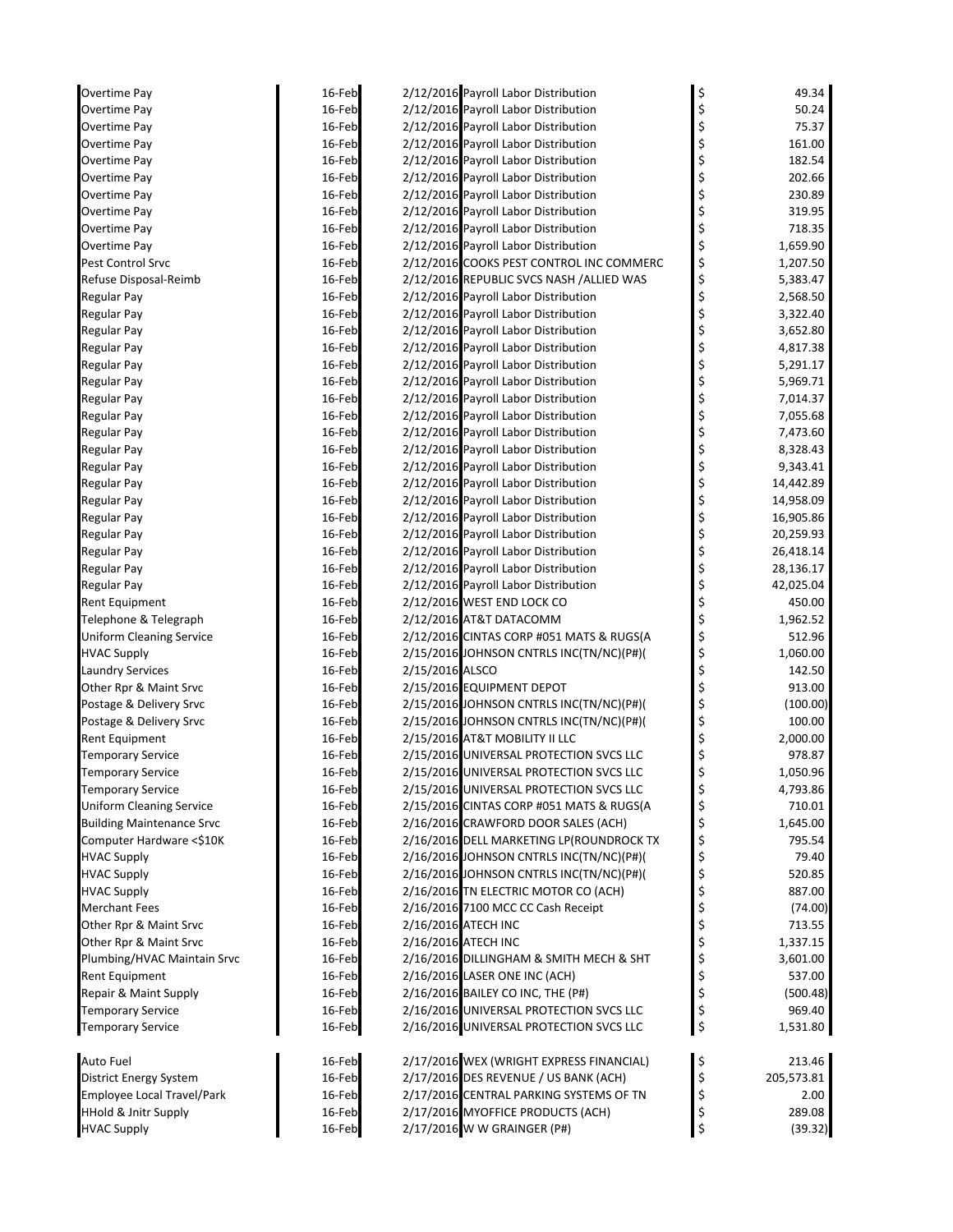| <b>Internet Services</b>         | 16-Feb |                 | 2/17/2016 MCN INTERACTIVE LLC (ACH)      | \$ | 50.00     |
|----------------------------------|--------|-----------------|------------------------------------------|----|-----------|
| <b>Laundry Services</b>          | 16-Feb | 2/17/2016 ALSCO |                                          | \$ | 568.67    |
| <b>Merchant Fees</b>             | 16-Feb | 2/17/2016 FIS   |                                          | \$ | 14,274.43 |
| Offc & Admin Supply              | 16-Feb |                 | 2/17/2016 MYOFFICE PRODUCTS (ACH)        | \$ | 242.00    |
| Other Rpr & Maint Srvc           | 16-Feb |                 | 2/17/2016 WIRELESS PLUS INC (ACH)        | \$ | 284.00    |
| Other Rpr & Maint Srvc           | 16-Feb |                 | 2/17/2016 SM LAWRENCE / DILLINGHAM & SMI | \$ | 879.05    |
| Other Rpr & Maint Srvc           | 16-Feb |                 | 2/17/2016 CENTERPLATE MCC (ACH)          | \$ | 5,435.00  |
| Postage & Delivery Srvc          | 16-Feb |                 | 2/17/2016 MYOFFICE PRODUCTS (ACH)        | \$ | 24.00     |
| Rent Storage/Safety Box          | 16-Feb |                 | 2/17/2016 CONTRACT CARPETS SALES CO      | \$ | 523.60    |
| Rpr & Maint Srvc Elev/Escel      | 16-Feb |                 | 2/17/2016 NASHVILLE MACHINE ELEVATOR CO  | \$ | 300.00    |
| Rpr & Maint Srvc Elev/Escel      | 16-Feb |                 | 2/17/2016 NASHVILLE MACHINE ELEVATOR CO  | \$ | 13,865.25 |
| Rpr & Maint Srvc Generators      | 16-Feb |                 | 2/17/2016 CUMMINS CROSSPOINT LLC (ACH)   | \$ | 450.40    |
| Rpr & Maint Srvc Generators      | 16-Feb |                 | 2/17/2016 CUMMINS CROSSPOINT LLC (ACH)   | \$ | 450.40    |
| Safety Supply                    | 16-Feb |                 | 2/17/2016 W W GRAINGER (P#)              | \$ | (5.45)    |
| <b>Security Services</b>         | 16-Feb |                 | 2/17/2016 UNIVERSAL PROTECTION SVCS LLC  | \$ | 690.48    |
| <b>Security Services</b>         | 16-Feb |                 | 2/17/2016 UNIVERSAL PROTECTION SVCS LLC  | \$ | 8,804.25  |
| <b>Small Equipment Supply</b>    | 16-Feb |                 | 2/17/2016 W W GRAINGER (P#)              | \$ | (97.40)   |
| <b>Small Equipment Supply</b>    | 16-Feb |                 | 2/17/2016 W W GRAINGER (P#)              | Ś  | (45.44)   |
| <b>Small Equipment Supply</b>    | 16-Feb |                 | 2/17/2016 W W GRAINGER (P#)              |    | (26.92)   |
| <b>Small Equipment Supply</b>    | 16-Feb |                 | 2/17/2016 W W GRAINGER (P#)              | \$ | (12.46)   |
| <b>Temporary Service</b>         | 16-Feb |                 | 2/17/2016 UNIVERSAL PROTECTION SVCS LLC  | \$ | 503.20    |
| <b>Temporary Service</b>         | 16-Feb |                 | 2/17/2016 LOOMIS FARGO & CO              | \$ | 690.72    |
| <b>Temporary Service</b>         | 16-Feb |                 | 2/17/2016 UNIVERSAL PROTECTION SVCS LLC  | \$ | 2,740.40  |
| Employee Award/Gift              | 16-Feb |                 | 2/18/2016 PROGRAPHICS BLUEPRINT CO INC ( | \$ | 48.00     |
| Employee Award/Gift              | 16-Feb |                 | 2/18/2016 PROGRAPHICS BLUEPRINT CO INC ( | \$ | 48.00     |
| <b>HHold &amp; Jnitr Supply</b>  | 16-Feb |                 | 2/18/2016 W W GRAINGER (P#)              | \$ | 4.42      |
| <b>HHold &amp; Jnitr Supply</b>  | 16-Feb |                 | 2/18/2016 W W GRAINGER (P#)              | \$ | 41.24     |
| <b>HVAC Supply-Filter</b>        | 16-Feb |                 | 2/18/2016 LLOVET FILTRATION CO           | \$ | 121.50    |
| <b>Medical Services</b>          | 16-Feb |                 | 2/18/2016 MED STAR MEDICAL STAFFING INC  |    | 550.00    |
| <b>Medical Services</b>          | 16-Feb |                 | 2/18/2016 MED STAR MEDICAL STAFFING INC  | \$ | 737.00    |
| Postage & Delivery Srvc          | 16-Feb |                 | 2/18/2016 WIRELESS PLUS INC (ACH)        | \$ | 20.00     |
| Repair & Maint Supply            | 16-Feb |                 | 2/18/2016 WIRELESS PLUS INC (ACH)        | \$ | 2,000.00  |
| <b>Small Equipment Supply</b>    | 16-Feb |                 | 2/18/2016 W W GRAINGER (P#)              | \$ | 7.88      |
| <b>Small Equipment Supply</b>    | 16-Feb |                 | 2/18/2016 W W GRAINGER (P#)              | \$ | 52.20     |
| Offc & Admin Supply              | 16-Feb |                 | 2/19/2016 MYOFFICE PRODUCTS (ACH)        |    | 2.02      |
| Offc & Admin Supply              | 16-Feb |                 | 2/19/2016 MYOFFICE PRODUCTS (ACH)        |    | 2.97      |
| Offc & Admin Supply              | 16-Feb |                 | 2/19/2016 MYOFFICE PRODUCTS (ACH)        | \$ | 3.72      |
| Offc & Admin Supply              | 16-Feb |                 | 2/19/2016 MYOFFICE PRODUCTS (ACH)        | \$ | 6.01      |
| Offc & Admin Supply              | 16-Feb |                 | 2/19/2016 MYOFFICE PRODUCTS (ACH)        | \$ | 8.45      |
| Offc & Admin Supply              | 16-Feb |                 | 2/19/2016 MYOFFICE PRODUCTS (ACH)        |    | 9.45      |
| Offc & Admin Supply              | 16-Feb |                 | 2/19/2016 MYOFFICE PRODUCTS (ACH)        | \$ | 17.52     |
| Offc & Admin Supply              | 16-Feb |                 | 2/19/2016 MYOFFICE PRODUCTS (ACH)        | \$ | 19.04     |
| Other Rpr & Maint Srvc           | 16-Feb |                 | 2/19/2016 WIRELESS PLUS INC (ACH)        | \$ | 95.00     |
| Other Rpr & Maint Srvc           | 16-Feb |                 | 2/19/2016 WIRELESS PLUS INC (ACH)        | \$ | 112.75    |
| <b>Small Equipment Supply</b>    | 16-Feb |                 | 2/19/2016 W W GRAINGER (P#)              | \$ | 65.37     |
| Small Equipment Supply           | 16-Feb |                 | 2/19/2016 CAN DO NATIONAL TAPE (ACH)     | \$ | 163.20    |
| Computer Hardware <\$10K         | 16-Feb |                 | 2/22/2016 DELL MARKETING LP(ROUNDROCK TX | \$ | 5,490.76  |
| <b>Electrical Supply-Lamps</b>   | 16-Feb |                 | 2/22/2016 BSE/HARRIS ELECTRIC (ACH)      | \$ | 1,650.00  |
| Janitorial Srvc                  | 16-Feb |                 | 2/22/2016 SERVICE MANAGEMENT SYSTEMS     | \$ | 34,412.05 |
| <b>Merchant Fees</b>             | 16-Feb |                 | 2/22/2016 7100 MCC CC Cash Receipt       | \$ | (189.78)  |
| Refuse Disposal-Reimb            | 16-Feb |                 | 2/22/2016 COMPOST CO (ACH)               | \$ | 2,475.00  |
| <b>Building Maintenance Srvc</b> | 16-Feb |                 | 2/23/2016 NASHVILLE GLASS CO             | \$ | 1,050.00  |
| Food & Ice                       | 16-Feb |                 | 2/23/2016 CENTERPLATE MCC (ACH)          | \$ | 61.61     |
| <b>Medical Services</b>          | 16-Feb |                 | 2/23/2016 MED STAR MEDICAL STAFFING INC  | \$ | 1,276.00  |
| Medical Services                 | 16-Feb |                 | 2/23/2016 MED STAR MEDICAL STAFFING INC  | \$ | 1,875.50  |
| <b>Medical Services</b>          | 16-Feb |                 | 2/23/2016 MED STAR MEDICAL STAFFING INC  | \$ | 3,212.00  |
| Other Rpr & Maint Srvc           | 16-Feb |                 | 2/23/2016 FIRE PRO LLC (ACH)             | \$ | 250.00    |
| Other Rpr & Maint Srvc           | 16-Feb |                 | 2/23/2016 FIRE PRO LLC (ACH)             | \$ | 325.00    |
| Other Rpr & Maint Srvc           | 16-Feb |                 | 2/23/2016 FIRE PRO LLC (ACH)             | \$ | 939.00    |
| Printing/Binding                 | 16-Feb |                 | 2/23/2016 RICOH USA INC (ACH)            | \$ | 46.00     |
| Printing/Binding                 | 16-Feb |                 | 2/23/2016 RICOH USA INC (ACH)            | \$ | 46.00     |
| Printing/Binding                 | 16-Feb |                 | 2/23/2016 RICOH USA INC (ACH)            | \$ | 46.00     |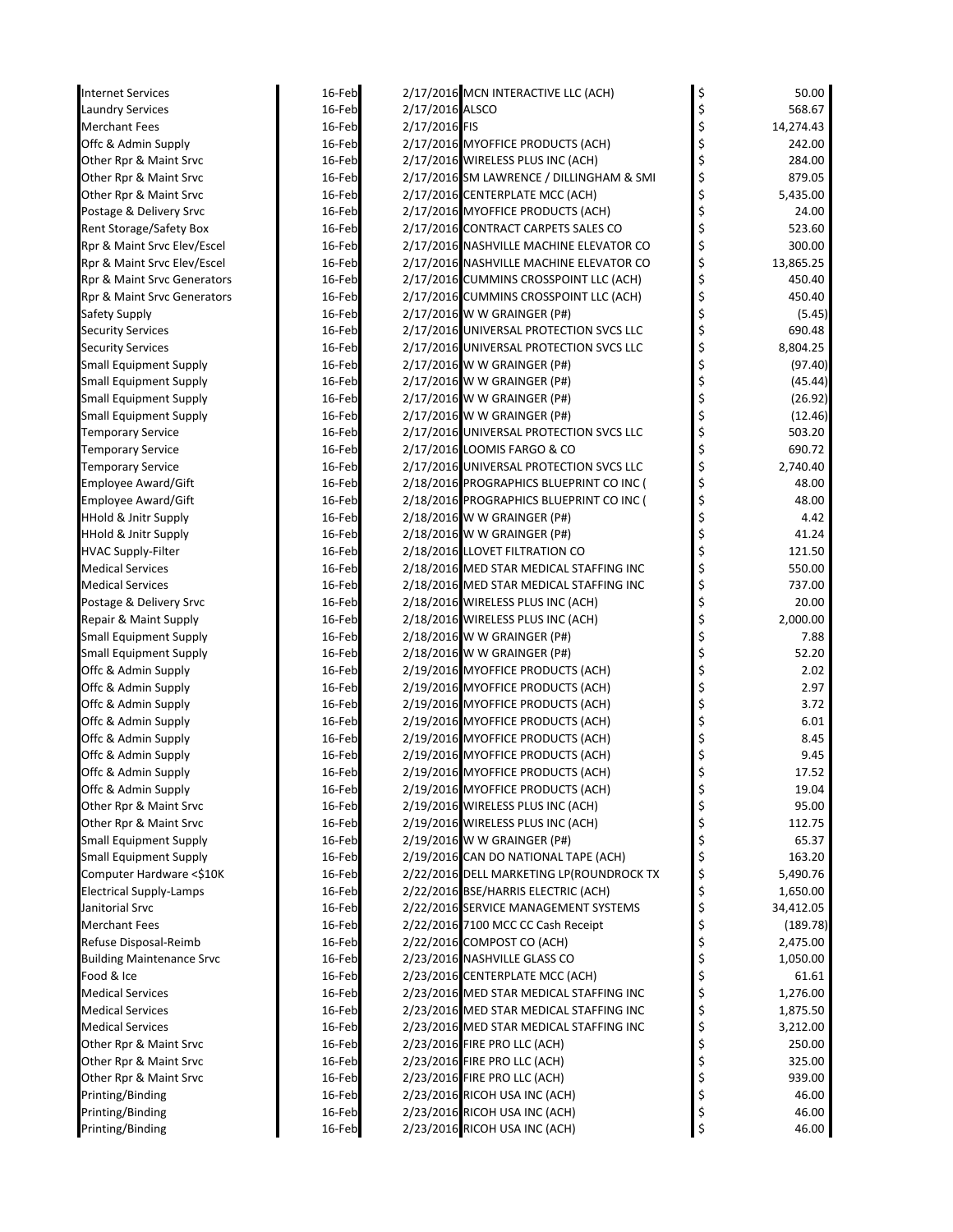| Repair & Maint Supply           |
|---------------------------------|
| Repair & Maint Supply           |
| Repair & Maint Supply           |
| Repair & Maint Supply           |
| Security Services               |
| <b>Small Equipment Supply</b>   |
| <b>Temporary Service</b>        |
| Medical Services                |
| Rent Equipment                  |
| Rpr & Maint Srvc Elev/Escel     |
| <b>Security Services</b>        |
| Telephone & Telegraph           |
| <b>Temporary Service</b>        |
| <b>Temporary Service</b>        |
| Temporary Service               |
| <b>Temporary Service</b>        |
|                                 |
| <b>Temporary Service</b>        |
| <b>Uniform Cleaning Service</b> |
| Computer Hardware <\$10K        |
| HHold & Jnitr Supply            |
| <b>HVAC Supply</b>              |
| <b>HVAC Supply</b>              |
| <b>Medical Services</b>         |
| Offc & Admin Supply             |
| Offc & Admin Supply             |
| Offc & Admin Supply             |
| Offc & Admin Supply             |
| Offc & Admin Supply             |
| Postage & Delivery Srvc         |
| <b>Security Services</b>        |
| <b>Security Services</b>        |
| Security Services               |
| Small Equipment Supply          |
| <b>Temporary Service</b>        |
| Cafe Plan Pre-Tax Savings       |
| Cafe Plan Pre-Tax Savings       |
| Cafe Plan Pre-Tax Savings       |
| Cafe Plan Pre-Tax Savings       |
| Cafe Plan Pre-Tax Savings       |
| Cafe Plan Pre-Tax Savings       |
| Cafe Plan Pre-Tax Savings       |
| Cafe Plan Pre-Tax Savings       |
| Cafe Plan Pre-Tax Savings       |
| Cafe Plan Pre-Tax Savings       |
|                                 |
| Cafe Plan Pre-Tax Savings       |
| Cafe Plan Pre-Tax Savings       |
| Cafe Plan Pre-Tax Savings       |
| Cafe Plan Pre-Tax Savings       |
| Cafe Plan Pre-Tax Savings       |
| Cafe Plan Pre-Tax Savings       |
| Cafe Plan Pre-Tax Savings       |
| Cafe Plan Pre-Tax Savings       |
| CCA Employer 401K Plan          |
| CCA Employer 401K Plan          |
| CCA Employer 401K Plan          |
| CCA Employer 401K Plan          |
| CCA Employer 401K Plan          |
| CCA Employer 401K Plan          |
| CCA Employer 401K Plan          |
| CCA Employer 401K Plan          |
| CCA Employer 401K Plan          |
| CCA Employer 401K Plan          |
|                                 |

| Repair & Maint Supply                                  | 16-Feb           | 2/23/2016 KENNY PIPE & SUPPLY INC (ACH)                                            | \$                    | 325.80         |
|--------------------------------------------------------|------------------|------------------------------------------------------------------------------------|-----------------------|----------------|
| Repair & Maint Supply                                  | 16-Feb           | 2/23/2016 KENNY PIPE & SUPPLY INC (ACH)                                            | \$                    | 366.40         |
| Repair & Maint Supply                                  | 16-Feb           | 2/23/2016 KENNY PIPE & SUPPLY INC (ACH)                                            | \$                    | 2,848.70       |
| Repair & Maint Supply                                  | 16-Feb           | 2/23/2016 KENNY PIPE & SUPPLY INC (ACH)                                            | \$                    | 2,848.70       |
| <b>Security Services</b>                               | 16-Feb           | 2/23/2016 UNIVERSAL PROTECTION SVCS LLC                                            | \$                    | 547.31         |
| <b>Small Equipment Supply</b>                          | 16-Feb           | 2/23/2016 SUNSET MARKETING INC                                                     | \$                    | 93.00          |
| <b>Temporary Service</b>                               | 16-Feb           | 2/23/2016 INDUSTRIAL STAFFING OF TN (ACH                                           | \$                    | 2,615.74       |
| <b>Medical Services</b>                                | 16-Feb           | 2/24/2016 MED STAR MEDICAL STAFFING INC                                            | \$                    | 1,622.50       |
| Rent Equipment                                         | 16-Feb           | 2/24/2016 SUNBELT RENTALS INC                                                      | \$                    | 1,416.18       |
| Rpr & Maint Srvc Elev/Escel                            | 16-Feb           | 2/24/2016 NASHVILLE MACHINE ELEVATOR CO                                            | \$                    | 182.00         |
| <b>Security Services</b>                               | 16-Feb           | 2/24/2016 UNIVERSAL PROTECTION SVCS LLC                                            | \$                    | 436.60         |
| Telephone & Telegraph                                  | 16-Feb           | 2/24/2016 AT&T CIRCUITS                                                            | \$                    | 513.25         |
| <b>Temporary Service</b>                               | 16-Feb           | 2/24/2016 UNIVERSAL PROTECTION SVCS LLC                                            | \$                    | 310.80         |
| <b>Temporary Service</b>                               | 16-Feb           | 2/24/2016 UNIVERSAL PROTECTION SVCS LLC                                            | \$                    | 325.60         |
| <b>Temporary Service</b>                               | 16-Feb           | 2/24/2016 UNIVERSAL PROTECTION SVCS LLC                                            | \$                    | 1,117.56       |
| <b>Temporary Service</b>                               | 16-Feb           | 2/24/2016 UNIVERSAL PROTECTION SVCS LLC                                            | \$                    | 1,422.89       |
| <b>Temporary Service</b>                               | 16-Feb           | 2/24/2016 UNIVERSAL PROTECTION SVCS LLC                                            | \$                    | 1,758.54       |
| <b>Uniform Cleaning Service</b>                        | 16-Feb           | 2/24/2016 CINTAS CORP #051 MATS & RUGS(A                                           | \$                    | 475.05         |
| Computer Hardware <\$10K                               | 16-Feb           | 2/25/2016 QUADBRIDGE INC (ACH)                                                     | \$                    | 425.00         |
| <b>HHold &amp; Jnitr Supply</b>                        | 16-Feb           | 2/25/2016 KELSAN INC (ACH)                                                         | \$                    | 195.15         |
| <b>HVAC Supply</b>                                     | 16-Feb           | 2/25/2016 JOHNSON CNTRLS INC(TN/NC)(P#)(                                           | \$                    | 75.00          |
| <b>HVAC Supply</b>                                     | 16-Feb           | 2/25/2016 JOHNSON CNTRLS INC(TN/NC)(P#)(                                           | \$                    | 1,086.60       |
| <b>Medical Services</b>                                | 16-Feb           | 2/25/2016 MED STAR MEDICAL STAFFING INC                                            | \$                    | 1,408.00       |
| Offc & Admin Supply                                    | 16-Feb           | 2/25/2016 MYOFFICE PRODUCTS (ACH)                                                  | \$                    | 4.94           |
| Offc & Admin Supply                                    | 16-Feb           | 2/25/2016 MYOFFICE PRODUCTS (ACH)                                                  | \$                    | 8.45           |
| Offc & Admin Supply                                    | 16-Feb           | 2/25/2016 MYOFFICE PRODUCTS (ACH)                                                  | \$                    | 8.45           |
| Offc & Admin Supply                                    | 16-Feb           | 2/25/2016 MYOFFICE PRODUCTS (ACH)                                                  | \$                    | 8.45           |
| Offc & Admin Supply                                    | 16-Feb           | 2/25/2016 MYOFFICE PRODUCTS (ACH)                                                  | \$                    | 86.80          |
| Postage & Delivery Srvc                                | 16-Feb           | 2/25/2016 KELSAN INC (ACH)                                                         | \$                    | 7.05           |
| <b>Security Services</b>                               | 16-Feb           | 2/25/2016 UNIVERSAL PROTECTION SVCS LLC                                            | \$                    | 445.24         |
| <b>Security Services</b>                               | 16-Feb           | 2/25/2016 UNIVERSAL PROTECTION SVCS LLC                                            | \$                    | 6,057.71       |
| <b>Security Services</b>                               | 16-Feb           | 2/25/2016 UNIVERSAL PROTECTION SVCS LLC                                            | \$                    | 19,144.09      |
| <b>Small Equipment Supply</b>                          | 16-Feb           | 2/25/2016 PCMG INC (ACH)                                                           | \$                    | 42.99          |
| <b>Temporary Service</b>                               | 16-Feb           | 2/25/2016 INDUSTRIAL STAFFING OF TN (ACH                                           | \$                    | 2,665.27       |
| Cafe Plan Pre-Tax Savings                              | 16-Feb           | 2/26/2016 Actual Burden Journal Entries                                            | \$                    | 12.98          |
| Cafe Plan Pre-Tax Savings                              | 16-Feb           | 2/26/2016 Actual Burden Journal Entries                                            | \$                    | 17.02          |
| Cafe Plan Pre-Tax Savings                              | 16-Feb           | 2/26/2016 Actual Burden Journal Entries                                            | \$                    | 19.25          |
| Cafe Plan Pre-Tax Savings                              | 16-Feb           | 2/26/2016 Actual Burden Journal Entries                                            | \$                    | 21.60          |
| Cafe Plan Pre-Tax Savings                              | 16-Feb           | 2/26/2016 Actual Burden Journal Entries                                            | \$                    | 23.02          |
| Cafe Plan Pre-Tax Savings                              | 16-Feb           | 2/26/2016 Actual Burden Journal Entries                                            | \$                    | 23.63          |
| Cafe Plan Pre-Tax Savings                              | 16-Feb           | 2/26/2016 Actual Burden Journal Entries                                            | \$                    | 23.67          |
| Cafe Plan Pre-Tax Savings                              | 16-Feb           | 2/26/2016 Actual Burden Journal Entries<br>2/26/2016 Actual Burden Journal Entries |                       | 23.95          |
| Cafe Plan Pre-Tax Savings                              | 16-Feb<br>16-Feb | 2/26/2016 Actual Burden Journal Entries                                            |                       | 34.90          |
| Cafe Plan Pre-Tax Savings                              |                  | 2/26/2016 Actual Burden Journal Entries                                            |                       | 36.69          |
| Cafe Plan Pre-Tax Savings<br>Cafe Plan Pre-Tax Savings | 16-Feb<br>16-Feb | 2/26/2016 Actual Burden Journal Entries                                            |                       | 37.57<br>39.86 |
| Cafe Plan Pre-Tax Savings                              | 16-Feb           | 2/26/2016 Actual Burden Journal Entries                                            |                       | 40.69          |
| Cafe Plan Pre-Tax Savings                              | 16-Feb           | 2/26/2016 Actual Burden Journal Entries                                            |                       | 76.83          |
| Cafe Plan Pre-Tax Savings                              | 16-Feb           | 2/26/2016 Actual Burden Journal Entries                                            |                       | 105.02         |
| Cafe Plan Pre-Tax Savings                              | 16-Feb           | 2/26/2016 Actual Burden Journal Entries                                            |                       | 139.18         |
| Cafe Plan Pre-Tax Savings                              | 16-Feb           | 2/26/2016 Actual Burden Journal Entries                                            |                       | 199.18         |
| Cafe Plan Pre-Tax Savings                              | 16-Feb           | 2/26/2016 Actual Burden Journal Entries                                            |                       | 264.61         |
| CCA Employer 401K Plan                                 | 16-Feb           | 2/26/2016 Actual Burden Journal Entries                                            |                       | 54.15          |
| CCA Employer 401K Plan                                 | 16-Feb           | 2/26/2016 Actual Burden Journal Entries                                            |                       | 129.92         |
| CCA Employer 401K Plan                                 | 16-Feb           | 2/26/2016 Actual Burden Journal Entries                                            | ひょうそうそう こうこうかんそう こうこう | 209.40         |
| CCA Employer 401K Plan                                 | 16-Feb           | 2/26/2016 Actual Burden Journal Entries                                            |                       | 214.30         |
| CCA Employer 401K Plan                                 | 16-Feb           | 2/26/2016 Actual Burden Journal Entries                                            |                       | 281.78         |
| CCA Employer 401K Plan                                 | 16-Feb           | 2/26/2016 Actual Burden Journal Entries                                            |                       | 298.51         |
| CCA Employer 401K Plan                                 | 16-Feb           | 2/26/2016 Actual Burden Journal Entries                                            |                       | 472.71         |
| CCA Employer 401K Plan                                 | 16-Feb           | 2/26/2016 Actual Burden Journal Entries                                            |                       | 553.99         |
| CCA Employer 401K Plan                                 | 16-Feb           | 2/26/2016 Actual Burden Journal Entries                                            |                       | 658.58         |
| CCA Employer 401K Plan                                 | 16-Feb           | 2/26/2016 Actual Burden Journal Entries                                            |                       | 788.10         |
|                                                        |                  |                                                                                    |                       |                |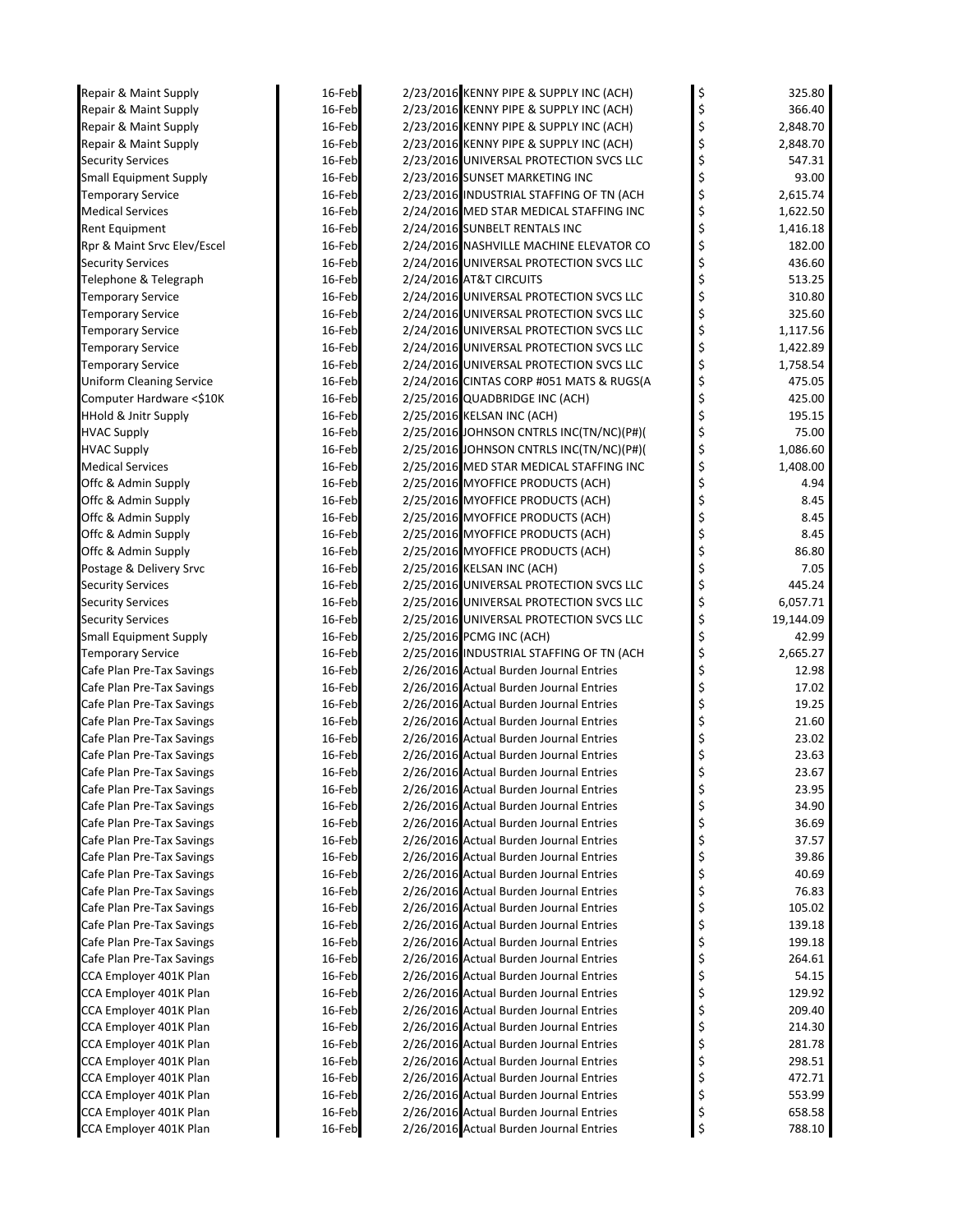| CCA Employer 401K Plan                                       | 16-Feb           | 2/26/2016 Actual Burden Journal Entries                                            | \$       | 889.21         |
|--------------------------------------------------------------|------------------|------------------------------------------------------------------------------------|----------|----------------|
| <b>Employer Dental Group</b>                                 | 16-Feb           | 2/26/2016 Actual Burden Journal Entries                                            | \$       | 14.14          |
| <b>Employer Dental Group</b>                                 | 16-Feb           | 2/26/2016 Actual Burden Journal Entries                                            | \$       | 21.47          |
| <b>Employer Dental Group</b>                                 | 16-Feb           | 2/26/2016 Actual Burden Journal Entries                                            | \$       | 28.28          |
| <b>Employer Dental Group</b>                                 | 16-Feb           | 2/26/2016 Actual Burden Journal Entries                                            | \$       | 28.28          |
| <b>Employer Dental Group</b>                                 | 16-Feb           | 2/26/2016 Actual Burden Journal Entries                                            | \$       | 28.28          |
| <b>Employer Dental Group</b>                                 | 16-Feb           | 2/26/2016 Actual Burden Journal Entries                                            | \$       | 28.28          |
| <b>Employer Dental Group</b>                                 | 16-Feb           | 2/26/2016 Actual Burden Journal Entries                                            | \$       | 35.34          |
| <b>Employer Dental Group</b>                                 | 16-Feb           | 2/26/2016 Actual Burden Journal Entries                                            | \$       | 42.42          |
| <b>Employer Dental Group</b>                                 | 16-Feb           | 2/26/2016 Actual Burden Journal Entries                                            | \$       | 42.42          |
| <b>Employer Dental Group</b>                                 | 16-Feb<br>16-Feb | 2/26/2016 Actual Burden Journal Entries<br>2/26/2016 Actual Burden Journal Entries | \$       | 42.42<br>56.56 |
| <b>Employer Dental Group</b><br><b>Employer Dental Group</b> | 16-Feb           | 2/26/2016 Actual Burden Journal Entries                                            | \$<br>\$ | 70.70          |
| <b>Employer Dental Group</b>                                 | 16-Feb           | 2/26/2016 Actual Burden Journal Entries                                            | \$       | 84.14          |
| <b>Employer Dental Group</b>                                 | 16-Feb           | 2/26/2016 Actual Burden Journal Entries                                            | \$       | 127.26         |
| <b>Employer Dental Group</b>                                 | 16-Feb           | 2/26/2016 Actual Burden Journal Entries                                            | \$       | 158.37         |
| <b>Employer Dental Group</b>                                 | 16-Feb           | 2/26/2016 Actual Burden Journal Entries                                            | \$       | 211.13         |
| <b>Employer Dental Group</b>                                 | 16-Feb           | 2/26/2016 Actual Burden Journal Entries                                            | \$       | 271.48         |
| <b>Employer Dental Group</b>                                 | 16-Feb           | 2/26/2016 Actual Burden Journal Entries                                            | \$       | 462.38         |
| <b>Employer Group Health</b>                                 | 16-Feb           | 2/26/2016 Actual Burden Journal Entries                                            | \$       | 495.00         |
| <b>Employer Group Health</b>                                 | 16-Feb           | 2/26/2016 Actual Burden Journal Entries                                            | \$       | 597.00         |
| <b>Employer Group Health</b>                                 | 16-Feb           | 2/26/2016 Actual Burden Journal Entries                                            | \$       | 745.50         |
| <b>Employer Group Health</b>                                 | 16-Feb           | 2/26/2016 Actual Burden Journal Entries                                            | \$       | 840.00         |
| <b>Employer Group Health</b>                                 | 16-Feb           | 2/26/2016 Actual Burden Journal Entries                                            | \$       | 840.00         |
| <b>Employer Group Health</b>                                 | 16-Feb           | 2/26/2016 Actual Burden Journal Entries                                            | \$       | 841.50         |
| <b>Employer Group Health</b>                                 | 16-Feb           | 2/26/2016 Actual Burden Journal Entries                                            | \$       | 846.00         |
| <b>Employer Group Health</b>                                 | 16-Feb           | 2/26/2016 Actual Burden Journal Entries                                            | \$       | 896.61         |
| <b>Employer Group Health</b>                                 | 16-Feb           | 2/26/2016 Actual Burden Journal Entries                                            | \$       | 1,225.87       |
| <b>Employer Group Health</b>                                 | 16-Feb           | 2/26/2016 Actual Burden Journal Entries                                            | \$       | 1,338.00       |
| <b>Employer Group Health</b>                                 | 16-Feb           | 2/26/2016 Actual Burden Journal Entries                                            | \$       | 1,341.00       |
| <b>Employer Group Health</b>                                 | 16-Feb           | 2/26/2016 Actual Burden Journal Entries                                            | \$       | 1,438.50       |
| <b>Employer Group Health</b>                                 | 16-Feb           | 2/26/2016 Actual Burden Journal Entries                                            | \$       | 2,081.17       |
| Employer Group Health                                        | 16-Feb           | 2/26/2016 Actual Burden Journal Entries                                            | \$       | 2,773.50       |
| <b>Employer Group Health</b>                                 | 16-Feb           | 2/26/2016 Actual Burden Journal Entries                                            | \$       | 3,826.80       |
| <b>Employer Group Health</b>                                 | 16-Feb           | 2/26/2016 Actual Burden Journal Entries                                            | \$       | 5,092.02       |
| <b>Employer Group Health</b>                                 | 16-Feb           | 2/26/2016 Actual Burden Journal Entries                                            | \$       | 7,531.80       |
| <b>Employer Group Health</b>                                 | 16-Feb           | 2/26/2016 Actual Burden Journal Entries                                            | \$       | 9,624.22       |
| <b>Employer Group Life</b>                                   | 16-Feb           | 2/26/2016 Actual Burden Journal Entries                                            | \$       | 14.20          |
| <b>Employer Group Life</b>                                   | 16-Feb           | 2/26/2016 Actual Burden Journal Entries                                            | \$       | 21.56          |
| <b>Employer Group Life</b>                                   | 16-Feb           | 2/26/2016 Actual Burden Journal Entries                                            |          | 28.40          |
| Employer Group Life                                          | 16-Feb           | 2/26/2016 Actual Burden Journal Entries                                            | \$       | 28.40          |
| Employer Group Life                                          | 16-Feb           | 2/26/2016 Actual Burden Journal Entries                                            | Ş        | 35.50          |
| <b>Employer Group Life</b>                                   | 16-Feb           | 2/26/2016 Actual Burden Journal Entries                                            | \$       | 42.60          |
| <b>Employer Group Life</b>                                   | 16-Feb           | 2/26/2016 Actual Burden Journal Entries<br>2/26/2016 Actual Burden Journal Entries | \$       | 42.60<br>42.60 |
| <b>Employer Group Life</b><br><b>Employer Group Life</b>     | 16-Feb<br>16-Feb | 2/26/2016 Actual Burden Journal Entries                                            | \$       | 42.60          |
| <b>Employer Group Life</b>                                   | 16-Feb           | 2/26/2016 Actual Burden Journal Entries                                            | \$<br>\$ | 42.60          |
| <b>Employer Group Life</b>                                   | 16-Feb           | 2/26/2016 Actual Burden Journal Entries                                            | \$       | 56.80          |
| <b>Employer Group Life</b>                                   | 16-Feb           | 2/26/2016 Actual Burden Journal Entries                                            | \$       | 85.20          |
| <b>Employer Group Life</b>                                   | 16-Feb           | 2/26/2016 Actual Burden Journal Entries                                            | \$       | 87.32          |
| <b>Employer Group Life</b>                                   | 16-Feb           | 2/26/2016 Actual Burden Journal Entries                                            | \$       | 127.80         |
| <b>Employer Group Life</b>                                   | 16-Feb           | 2/26/2016 Actual Burden Journal Entries                                            | \$       | 176.08         |
| <b>Employer Group Life</b>                                   | 16-Feb           | 2/26/2016 Actual Burden Journal Entries                                            | \$       | 243.27         |
| <b>Employer Group Life</b>                                   | 16-Feb           | 2/26/2016 Actual Burden Journal Entries                                            | \$       | 298.91         |
| <b>Employer Group Life</b>                                   | 16-Feb           | 2/26/2016 Actual Burden Journal Entries                                            | \$       | 509.78         |
| <b>Employer OASDI</b>                                        | 16-Feb           | 2/26/2016 Actual Burden Journal Entries                                            | \$       | 154.24         |
| Employer OASDI                                               | 16-Feb           | 2/26/2016 Actual Burden Journal Entries                                            | \$       | 192.19         |
| <b>Employer OASDI</b>                                        | 16-Feb           | 2/26/2016 Actual Burden Journal Entries                                            | \$       | 260.14         |
| <b>Employer OASDI</b>                                        | 16-Feb           | 2/26/2016 Actual Burden Journal Entries                                            | \$       | 295.24         |
| <b>Employer OASDI</b>                                        | 16-Feb           | 2/26/2016 Actual Burden Journal Entries                                            | \$       | 305.99         |
| <b>Employer OASDI</b>                                        | 16-Feb           | 2/26/2016 Actual Burden Journal Entries                                            | \$       | 371.00         |
| Employer OASDI                                               | 16-Feb           | 2/26/2016 Actual Burden Journal Entries                                            | \$       | 417.53         |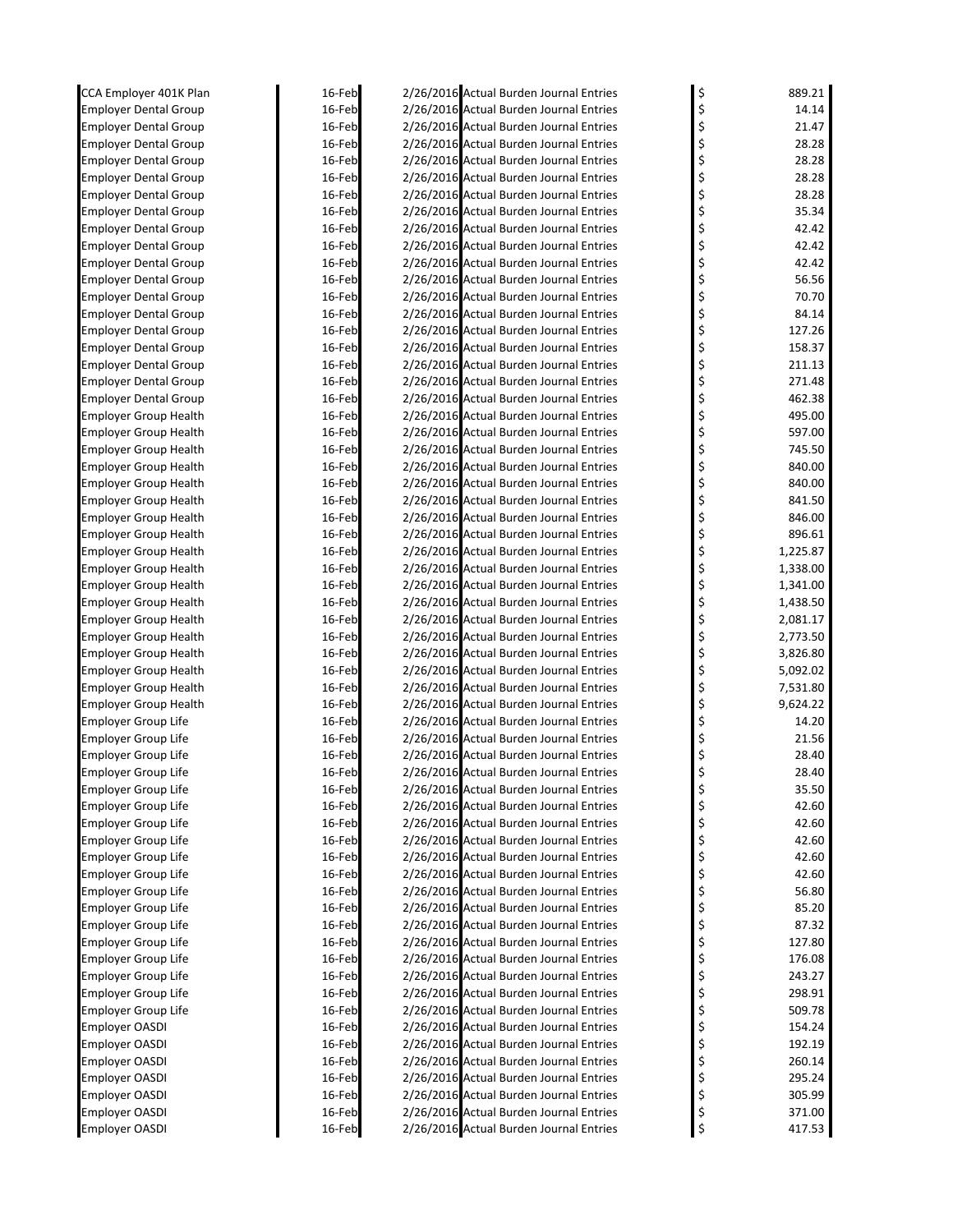| <b>Employer OASDI</b>       | 16-Feb | 2/26/2016 Actual Burden Journal Entries | \$<br>440.73   |
|-----------------------------|--------|-----------------------------------------|----------------|
| <b>Employer OASDI</b>       | 16-Feb | 2/26/2016 Actual Burden Journal Entries | \$<br>448.63   |
| <b>Employer OASDI</b>       | 16-Feb | 2/26/2016 Actual Burden Journal Entries | \$<br>560.43   |
| <b>Employer OASDI</b>       | 16-Feb | 2/26/2016 Actual Burden Journal Entries | \$<br>573.44   |
| <b>Employer OASDI</b>       | 16-Feb | 2/26/2016 Actual Burden Journal Entries | \$<br>880.59   |
| Employer OASDI              | 16-Feb | 2/26/2016 Actual Burden Journal Entries | 915.43         |
| Employer OASDI              | 16-Feb | 2/26/2016 Actual Burden Journal Entries | \$<br>1,080.76 |
| <b>Employer OASDI</b>       | 16-Feb | 2/26/2016 Actual Burden Journal Entries | \$<br>1,244.73 |
| <b>Employer OASDI</b>       | 16-Feb | 2/26/2016 Actual Burden Journal Entries | \$<br>1,800.48 |
| <b>Employer OASDI</b>       | 16-Feb | 2/26/2016 Actual Burden Journal Entries | \$<br>1,862.73 |
| <b>Employer OASDI</b>       | 16-Feb | 2/26/2016 Actual Burden Journal Entries | \$<br>2,557.47 |
| <b>Employer Pension</b>     | 16-Feb | 2/26/2016 Actual Burden Journal Entries | \$<br>217.86   |
| <b>Employer Pension</b>     | 16-Feb | 2/26/2016 Actual Burden Journal Entries | \$<br>733.28   |
| <b>Employer Pension</b>     | 16-Feb | 2/26/2016 Actual Burden Journal Entries | \$<br>821.05   |
| <b>Employer Pension</b>     | 16-Feb | 2/26/2016 Actual Burden Journal Entries | \$<br>985.70   |
| <b>Employer Pension</b>     | 16-Feb | 2/26/2016 Actual Burden Journal Entries | \$<br>1,215.50 |
| <b>Employer Pension</b>     | 16-Feb | 2/26/2016 Actual Burden Journal Entries | \$<br>2,265.72 |
| <b>Employer Pension</b>     | 16-Feb | 2/26/2016 Actual Burden Journal Entries | \$<br>2,800.84 |
| <b>Employer SSN Medical</b> | 16-Feb | 2/26/2016 Actual Burden Journal Entries | \$<br>36.07    |
| <b>Employer SSN Medical</b> | 16-Feb | 2/26/2016 Actual Burden Journal Entries | 44.95          |
| <b>Employer SSN Medical</b> | 16-Feb | 2/26/2016 Actual Burden Journal Entries | \$<br>60.84    |
| <b>Employer SSN Medical</b> | 16-Feb | 2/26/2016 Actual Burden Journal Entries | \$<br>69.04    |
| <b>Employer SSN Medical</b> | 16-Feb | 2/26/2016 Actual Burden Journal Entries | \$<br>71.56    |
| <b>Employer SSN Medical</b> | 16-Feb | 2/26/2016 Actual Burden Journal Entries | \$<br>86.78    |
| <b>Employer SSN Medical</b> | 16-Feb | 2/26/2016 Actual Burden Journal Entries | \$<br>97.64    |
| <b>Employer SSN Medical</b> | 16-Feb | 2/26/2016 Actual Burden Journal Entries | \$<br>103.07   |
| <b>Employer SSN Medical</b> | 16-Feb | 2/26/2016 Actual Burden Journal Entries | \$<br>104.92   |
| <b>Employer SSN Medical</b> | 16-Feb | 2/26/2016 Actual Burden Journal Entries | \$<br>131.07   |
| <b>Employer SSN Medical</b> | 16-Feb | 2/26/2016 Actual Burden Journal Entries | 134.11         |
| <b>Employer SSN Medical</b> | 16-Feb | 2/26/2016 Actual Burden Journal Entries | \$<br>205.95   |
| <b>Employer SSN Medical</b> | 16-Feb | 2/26/2016 Actual Burden Journal Entries | 214.11         |
| Employer SSN Medical        | 16-Feb | 2/26/2016 Actual Burden Journal Entries | \$<br>252.76   |
| <b>Employer SSN Medical</b> | 16-Feb | 2/26/2016 Actual Burden Journal Entries | \$<br>291.08   |
| <b>Employer SSN Medical</b> | 16-Feb | 2/26/2016 Actual Burden Journal Entries | \$<br>421.06   |
| <b>Employer SSN Medical</b> | 16-Feb | 2/26/2016 Actual Burden Journal Entries | \$<br>435.61   |
| <b>Employer SSN Medical</b> | 16-Feb | 2/26/2016 Actual Burden Journal Entries | \$<br>598.12   |
| <b>FSA Pre-Tax Savings</b>  | 16-Feb | 2/26/2016 Actual Burden Journal Entries | \$<br>4.78     |
| <b>FSA Pre-Tax Savings</b>  | 16-Feb | 2/26/2016 Actual Burden Journal Entries | \$<br>5.78     |
| <b>FSA Pre-Tax Savings</b>  | 16-Feb | 2/26/2016 Actual Burden Journal Entries | \$<br>7.97     |
| <b>FSA Pre-Tax Savings</b>  | 16-Feb | 2/26/2016 Actual Burden Journal Entries | 10.36          |
| <b>FSA Pre-Tax Savings</b>  | 16-Feb | 2/26/2016 Actual Burden Journal Entries | \$<br>22.31    |
| <b>Holiday Pay</b>          | 16-Feb | 2/26/2016 Payroll Labor Distribution    | \$<br>127.66   |
| <b>Holiday Pay</b>          | 16-Feb | 2/26/2016 Payroll Labor Distribution    | \$<br>136.32   |
| Holiday Pay                 | 16-Feb | 2/26/2016 Payroll Labor Distribution    | \$<br>154.32   |
| Holiday Pay                 | 16-Feb | 2/26/2016 Payroll Labor Distribution    | \$<br>160.32   |
| Holiday Pay                 | 16-Feb | 2/26/2016 Payroll Labor Distribution    | \$<br>199.66   |
| Holiday Pay                 | 16-Feb | 2/26/2016 Payroll Labor Distribution    | \$<br>199.66   |
| Holiday Pay                 | 16-Feb | 2/26/2016 Payroll Labor Distribution    | \$<br>250.00   |
| Holiday Pay                 | 16-Feb | 2/26/2016 Payroll Labor Distribution    | \$<br>376.72   |
| Holiday Pay                 | 16-Feb | 2/26/2016 Payroll Labor Distribution    | \$<br>564.96   |
| Holiday Pay                 | 16-Feb | 2/26/2016 Payroll Labor Distribution    | \$<br>731.58   |
| Holiday Pay                 | 16-Feb | 2/26/2016 Payroll Labor Distribution    | \$<br>1,528.16 |
| Leave Pay                   | 16-Feb | 2/26/2016 Payroll Labor Distribution    | \$<br>143.55   |
| Leave Pay                   | 16-Feb | 2/26/2016 Payroll Labor Distribution    | \$<br>217.70   |
| Leave Pay                   | 16-Feb | 2/26/2016 Payroll Labor Distribution    | \$<br>246.41   |
| Leave Pay                   | 16-Feb | 2/26/2016 Payroll Labor Distribution    | \$<br>260.76   |
| Leave Pay                   | 16-Feb | 2/26/2016 Payroll Labor Distribution    | \$<br>325.74   |
| Leave Pay                   | 16-Feb | 2/26/2016 Payroll Labor Distribution    | \$<br>332.64   |
| Leave Pay                   | 16-Feb | 2/26/2016 Payroll Labor Distribution    | \$<br>334.81   |
| Leave Pay                   | 16-Feb | 2/26/2016 Payroll Labor Distribution    | \$<br>379.68   |
| Leave Pay                   | 16-Feb | 2/26/2016 Payroll Labor Distribution    | \$<br>483.56   |
| Leave Pay                   | 16-Feb | 2/26/2016 Payroll Labor Distribution    | \$<br>545.19   |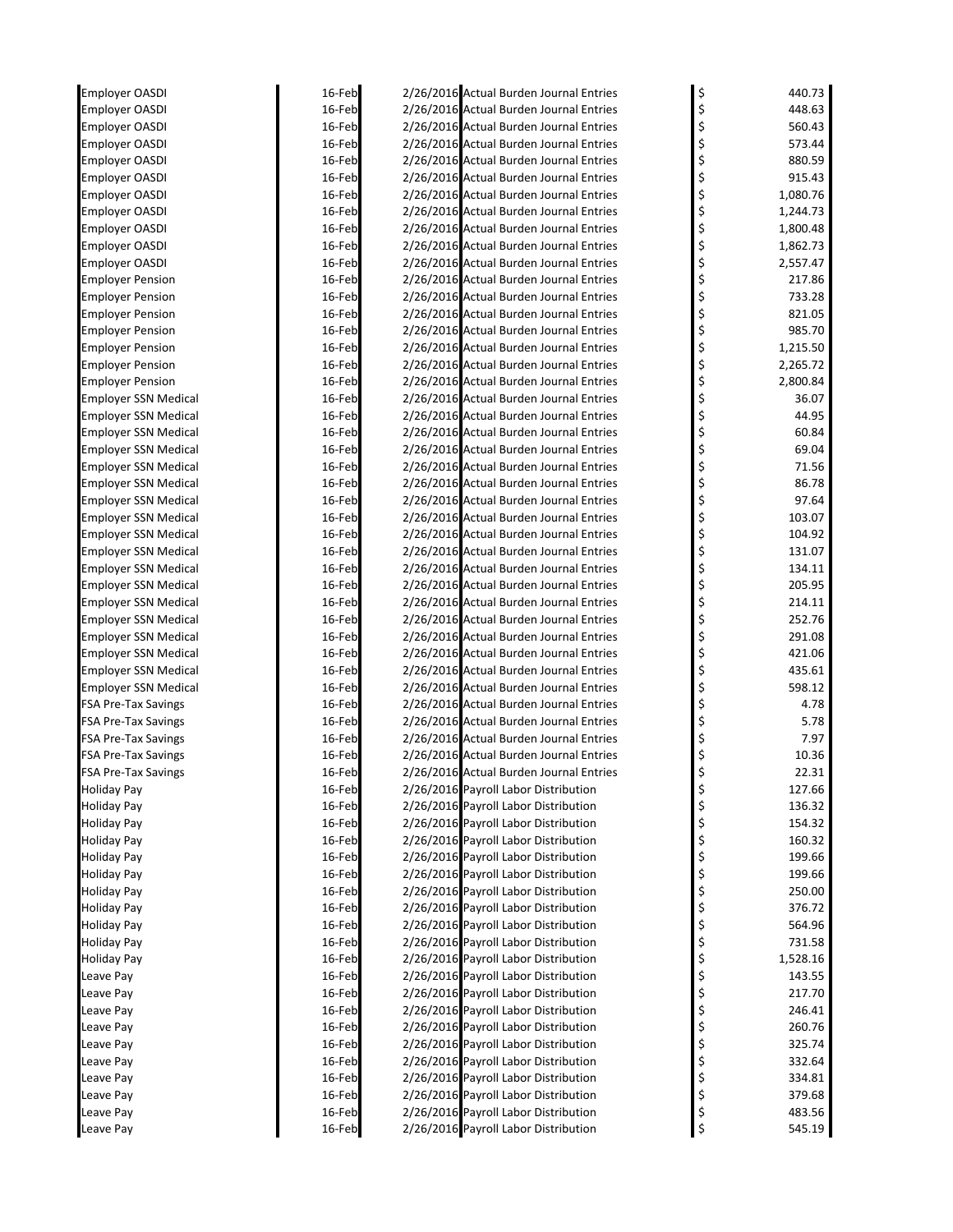| Leave Pay                        | 16-Feb | 2/26/2016 Payroll Labor Distribution     | 648.35           |
|----------------------------------|--------|------------------------------------------|------------------|
| Leave Pay                        | 16-Feb | 2/26/2016 Payroll Labor Distribution     | \$<br>821.53     |
| Leave Pay                        | 16-Feb | 2/26/2016 Payroll Labor Distribution     | \$<br>1,628.28   |
| Leave Pay                        | 16-Feb | 2/26/2016 Payroll Labor Distribution     | \$<br>2,327.51   |
| <b>Merchant Fees</b>             | 16-Feb | 2/26/2016 7100 MCC CC Cash Receipt       | \$<br>(20.65)    |
| Other Rpr & Maint Srvc           | 16-Feb | 2/26/2016 AMERICAS MOTOR SPORTS          | \$<br>9.20       |
| Other Rpr & Maint Srvc           | 16-Feb | 2/26/2016 AMERICAS MOTOR SPORTS          | \$<br>70.00      |
| Other Rpr & Maint Srvc           | 16-Feb | 2/26/2016 AMERICAS MOTOR SPORTS          | \$<br>216.95     |
| Overtime Pay                     | 16-Feb | 2/26/2016 Payroll Labor Distribution     | \$<br>10.09      |
| Overtime Pay                     | 16-Feb | 2/26/2016 Payroll Labor Distribution     | \$<br>23.77      |
| Overtime Pay                     | 16-Feb | 2/26/2016 Payroll Labor Distribution     | \$<br>25.85      |
| Overtime Pay                     | 16-Feb | 2/26/2016 Payroll Labor Distribution     | \$<br>34.01      |
| Overtime Pay                     | 16-Feb | 2/26/2016 Payroll Labor Distribution     | \$<br>59.07      |
| Overtime Pay                     | 16-Feb | 2/26/2016 Payroll Labor Distribution     | \$<br>234.64     |
| Overtime Pay                     | 16-Feb | 2/26/2016 Payroll Labor Distribution     | \$<br>237.86     |
| Overtime Pay                     | 16-Feb | 2/26/2016 Payroll Labor Distribution     | \$<br>308.69     |
| Overtime Pay                     | 16-Feb | 2/26/2016 Payroll Labor Distribution     | \$<br>328.51     |
| Overtime Pay                     | 16-Feb | 2/26/2016 Payroll Labor Distribution     | \$<br>363.29     |
| Overtime Pay                     | 16-Feb | 2/26/2016 Payroll Labor Distribution     | \$<br>459.67     |
| Overtime Pay                     | 16-Feb | 2/26/2016 Payroll Labor Distribution     | \$<br>1,729.55   |
| Regular Pay                      | 16-Feb | 2/26/2016 Payroll Labor Distribution     | \$<br>2,513.89   |
| <b>Regular Pay</b>               | 16-Feb | 2/26/2016 Payroll Labor Distribution     | \$<br>3,322.40   |
| <b>Regular Pay</b>               | 16-Feb | 2/26/2016 Payroll Labor Distribution     | \$<br>3,926.16   |
| <b>Regular Pay</b>               | 16-Feb | 2/26/2016 Payroll Labor Distribution     | \$<br>4,748.49   |
| <b>Regular Pay</b>               | 16-Feb | 2/26/2016 Payroll Labor Distribution     | \$<br>4,940.58   |
| Regular Pay                      | 16-Feb | 2/26/2016 Payroll Labor Distribution     | \$<br>6,105.23   |
| <b>Regular Pay</b>               | 16-Feb | 2/26/2016 Payroll Labor Distribution     | \$<br>6,747.27   |
| <b>Regular Pay</b>               | 16-Feb | 2/26/2016 Payroll Labor Distribution     | \$<br>6,915.91   |
| <b>Regular Pay</b>               | 16-Feb | 2/26/2016 Payroll Labor Distribution     | 7,096.88         |
| <b>Regular Pay</b>               | 16-Feb | 2/26/2016 Payroll Labor Distribution     | \$<br>8,678.64   |
| <b>Regular Pay</b>               | 16-Feb | 2/26/2016 Payroll Labor Distribution     | \$<br>9,029.12   |
| Regular Pay                      | 16-Feb | 2/26/2016 Payroll Labor Distribution     | \$<br>14,608.09  |
| <b>Regular Pay</b>               | 16-Feb | 2/26/2016 Payroll Labor Distribution     | \$<br>15,313.71  |
| <b>Regular Pay</b>               | 16-Feb | 2/26/2016 Payroll Labor Distribution     | \$<br>17,099.43  |
| <b>Regular Pay</b>               | 16-Feb | 2/26/2016 Payroll Labor Distribution     | \$<br>20,760.79  |
| <b>Regular Pay</b>               | 16-Feb | 2/26/2016 Payroll Labor Distribution     | \$<br>28,571.91  |
| <b>Regular Pay</b>               | 16-Feb | 2/26/2016 Payroll Labor Distribution     | \$<br>29,019.25  |
| Regular Pay                      | 16-Feb | 2/26/2016 Payroll Labor Distribution     | \$<br>40,524.34  |
| Advertising & Promot'n           | 16-Feb | 2/29/2016 2/16 MCC IMPREST CHECK RCLS    | \$<br>2,500.00   |
| Advertising & Promot'n           | 16-Feb | 2/29/2016 JOURNAL COMMUNICATIONS INC     | 6,240.00         |
| <b>Building Maintenance Srvc</b> | 16-Feb | 2/29/2016 ISENHOUR DOOR PRODUCTS INC (AC | \$<br>275.00     |
| <b>Building Maintenance Srvc</b> | 16-Feb | 2/29/2016 CRAWFORD DOOR SALES (ACH)      | \$<br>655.00     |
| Cable Television                 | 16-Feb | 2/29/2016 Fifth Third CCard Feb 2016     | \$<br>119.78     |
| <b>Cable Television</b>          | 16-Feb | 2/29/2016 AT&T CIRCUITS                  | \$<br>128.78     |
| Cable Television                 | 16-Feb | 2/29/2016 COMCAST (ACH)                  | \$<br>408.29     |
| Electric                         | 16-Feb | 2/29/2016 NASHVILLE ELECTRIC SERVICE CO  | \$<br>114,327.80 |
| <b>Employee Air Travel</b>       | 16-Feb | 2/29/2016 Fifth Third CCard Feb 2016     | \$<br>106.98     |
| <b>Employee Air Travel</b>       | 16-Feb | 2/29/2016 Fifth Third CCard Feb 2016     | \$<br>135.98     |
| <b>Employee Air Travel</b>       | 16-Feb | 2/29/2016 Fifth Third CCard Feb 2016     | \$<br>163.98     |
| <b>Employee Air Travel</b>       | 16-Feb | 2/29/2016 Fifth Third CCard Feb 2016     | \$<br>171.10     |
| <b>Employee Air Travel</b>       | 16-Feb | 2/29/2016 Fifth Third CCard Feb 2016     | \$<br>268.96     |
| <b>Employee Air Travel</b>       | 16-Feb | 2/29/2016 Fifth Third CCard Feb 2016     | \$<br>290.96     |
| <b>Employee Air Travel</b>       | 16-Feb | 2/29/2016 Fifth Third CCard Feb 2016     | \$<br>749.92     |
| Employee Award/Gift              | 16-Feb | 2/29/2016 2/16 MCC IMPREST CHECK RCLS    | \$<br>500.00     |
| Employee Local Travel/Park       | 16-Feb | 2/29/2016 Fifth Third CCard Feb 2016     | \$<br>4.00       |
| Employee Local Travel/Park       | 16-Feb | 2/29/2016 Fifth Third CCard Feb 2016     | \$<br>26.22      |
| Employee Out-of-town Travel      | 16-Feb | 2/29/2016 Fifth Third CCard Feb 2016     | \$<br>(11.28)    |
| Employee Out-of-town Travel      | 16-Feb | 2/29/2016 Fifth Third CCard Feb 2016     | \$<br>5.00       |
| Employee Out-of-town Travel      | 16-Feb | 2/29/2016 Fifth Third CCard Feb 2016     | \$<br>5.78       |
| Employee Out-of-town Travel      | 16-Feb | 2/29/2016 Fifth Third CCard Feb 2016     | \$<br>6.49       |
| Employee Out-of-town Travel      | 16-Feb | 2/29/2016 Fifth Third CCard Feb 2016     | \$<br>7.13       |
| Employee Out-of-town Travel      | 16-Feb | 2/29/2016 Fifth Third CCard Feb 2016     | \$<br>7.79       |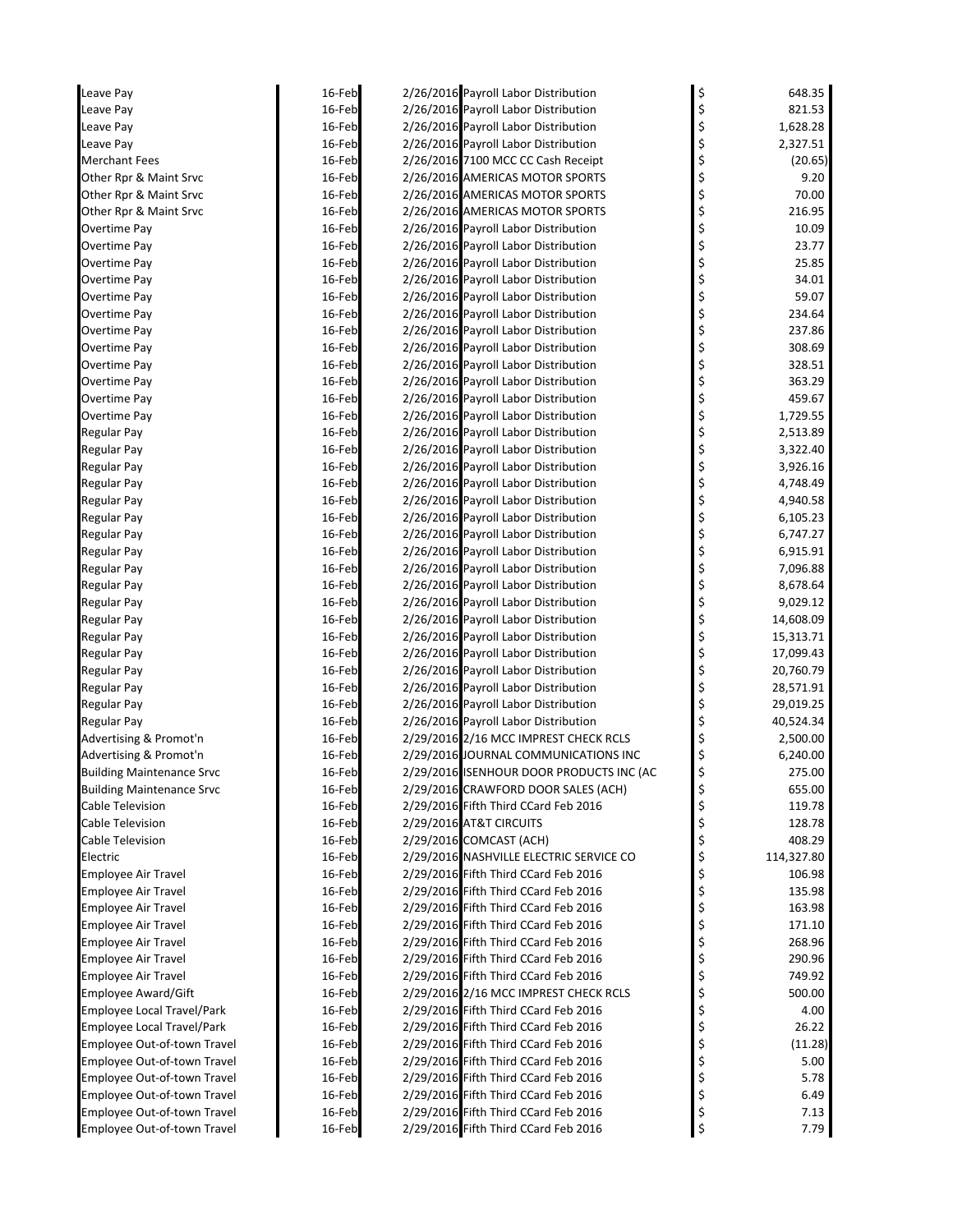| Employee Out-of-town Travel        | 16-Feb |                 | 2/29/2016 Fifth Third CCard Feb 2016     | \$<br>11.01      |
|------------------------------------|--------|-----------------|------------------------------------------|------------------|
| <b>Employee Out-of-town Travel</b> | 16-Feb |                 | 2/29/2016 Fifth Third CCard Feb 2016     | \$<br>11.55      |
| <b>Employee Out-of-town Travel</b> | 16-Feb |                 | 2/29/2016 Fifth Third CCard Feb 2016     | \$<br>13.45      |
| Employee Out-of-town Travel        | 16-Feb |                 | 2/29/2016 Fifth Third CCard Feb 2016     | \$<br>13.45      |
| Employee Out-of-town Travel        | 16-Feb |                 | 2/29/2016 Fifth Third CCard Feb 2016     | \$<br>19.79      |
| Employee Out-of-town Travel        | 16-Feb |                 | 2/29/2016 Fifth Third CCard Feb 2016     | \$<br>22.02      |
| Employee Out-of-town Travel        | 16-Feb |                 | 2/29/2016 Fifth Third CCard Feb 2016     | \$<br>22.61      |
| Employee Out-of-town Travel        | 16-Feb |                 | 2/29/2016 Fifth Third CCard Feb 2016     | \$<br>25.02      |
| Employee Out-of-town Travel        | 16-Feb |                 | 2/29/2016 Fifth Third CCard Feb 2016     | \$<br>27.00      |
| Employee Out-of-town Travel        | 16-Feb |                 | 2/29/2016 Fifth Third CCard Feb 2016     | \$<br>28.61      |
| <b>Employee Out-of-town Travel</b> | 16-Feb |                 | 2/29/2016 STROBL, TIMOTHY M              | \$<br>33.11      |
| Employee Out-of-town Travel        | 16-Feb |                 | 2/29/2016 Fifth Third CCard Feb 2016     | \$<br>33.60      |
| Employee Out-of-town Travel        | 16-Feb |                 | 2/29/2016 Fifth Third CCard Feb 2016     | \$<br>34.89      |
| Employee Out-of-town Travel        | 16-Feb |                 | 2/29/2016 Fifth Third CCard Feb 2016     | \$<br>44.50      |
| Employee Out-of-town Travel        | 16-Feb |                 | 2/29/2016 FIELDS, CRYSTAL A              | \$<br>48.27      |
| Employee Out-of-town Travel        | 16-Feb |                 | 2/29/2016 Fifth Third CCard Feb 2016     | \$<br>66.00      |
| Employee Out-of-town Travel        | 16-Feb |                 | 2/29/2016 Fifth Third CCard Feb 2016     | 68.00            |
| Employee Out-of-town Travel        | 16-Feb |                 | 2/29/2016 MCALISTER, TERI A              | 110.72           |
| Employee Out-of-town Travel        | 16-Feb |                 | 2/29/2016 Fifth Third CCard Feb 2016     | \$<br>311.06     |
| Employee Out-of-town Travel        | 16-Feb |                 | 2/29/2016 STARKS, CHARLES L              | 522.68           |
| <b>Employee Out-of-town Travel</b> | 16-Feb |                 | 2/29/2016 Fifth Third CCard Feb 2016     | \$<br>634.44     |
| Employee Out-of-town Travel        | 16-Feb |                 | 2/29/2016 Fifth Third CCard Feb 2016     | \$<br>657.42     |
| Food & Bev Capital Reserve         | 16-Feb |                 | 2/29/2016 MCC 2/16 F&B MAINT RCLS        | \$<br>(2,666.75) |
| Food & Bev-Inhouse                 | 16-Feb |                 | 2/29/2016 CENTERPLATE MCC (ACH)          | \$<br>106.78     |
| Food & Bev-Inhouse                 | 16-Feb |                 | 2/29/2016 CENTERPLATE MCC (ACH)          | \$<br>425.62     |
| Food & Ice                         | 16-Feb |                 | 2/29/2016 CENTERPLATE MCC (ACH)          | \$<br>37.86      |
| Food & Ice                         | 16-Feb |                 | 2/29/2016 2/16 MCC IMPREST CHECK RCLS    | \$<br>53.49      |
| Gas                                | 16-Feb |                 | 2/29/2016 PIEDMONT NATURAL GAS CO (METRO | \$<br>6,863.01   |
| <b>HHold &amp; Jnitr Supply</b>    | 16-Feb |                 | 2/29/2016 MCC 2/16 Misc AR JE            | \$<br>(114.20)   |
| Host & Hostess                     | 16-Feb |                 | 2/29/2016 Fifth Third CCard Feb 2016     | \$<br>29.64      |
| Host & Hostess                     | 16-Feb |                 | 2/29/2016 Fifth Third CCard Feb 2016     | \$<br>37.85      |
| Host & Hostess                     | 16-Feb |                 | 2/29/2016 Fifth Third CCard Feb 2016     | \$<br>47.08      |
| Host & Hostess                     | 16-Feb |                 | 2/29/2016 Fifth Third CCard Feb 2016     | \$<br>47.69      |
| Host & Hostess                     | 16-Feb |                 | 2/29/2016 Fifth Third CCard Feb 2016     | \$<br>54.00      |
| Host & Hostess                     | 16-Feb |                 | 2/29/2016 Fifth Third CCard Feb 2016     | \$<br>95.50      |
| Host & Hostess                     | 16-Feb |                 | 2/29/2016 Fifth Third CCard Feb 2016     | \$<br>166.00     |
| Host & Hostess                     | 16-Feb |                 | 2/29/2016 OMNI NASHVILLE LLC (ACH)       | \$<br>5,665.19   |
| Imprest Shortages                  | 16-Feb |                 | 2/29/2016 MCC PCC MUSIC CITY CENTER      | \$<br>0.01       |
| <b>Internet Services</b>           | 16-Feb |                 | 2/29/2016 Fifth Third CCard Feb 2016     | \$<br>30.00      |
| <b>Internet Services</b>           | 16-Feb |                 | 2/29/2016 COMCAST (ACH)                  | 254.85           |
| <b>Internet Services</b>           | 16-Feb |                 | 2/29/2016 AT&T DATACOMM                  | \$<br>4,891.00   |
| Landscaping Srvc                   | 16-Feb |                 | 2/29/2016 REED LANDSCAPING INC (ACH)     | \$<br>2,262.00   |
| Laundry Services                   | 16-Feb | 2/29/2016 ALSCO |                                          | \$<br>142.50     |
| <b>Laundry Services</b>            | 16-Feb | 2/29/2016 ALSCO |                                          | \$<br>568.67     |
| <b>Laundry Services</b>            | 16-Feb | 2/29/2016 ALSCO |                                          | \$<br>1,110.69   |
| <b>Laundry Services</b>            | 16-Feb | 2/29/2016 ALSCO |                                          | \$<br>1,110.69   |
| <b>Mngt Cnsltnt Srvc</b>           | 16-Feb |                 | 2/29/2016 Fifth Third CCard Feb 2016     | \$<br>49.16      |
| <b>Mngt Cnsltnt Srvc</b>           | 16-Feb |                 | 2/29/2016 EMPL & ASSESSMENT SOL INC (E&A | \$<br>168.00     |
| Mngt Cnsltnt Srvc                  | 16-Feb |                 | 2/29/2016 CUSHION EMPLOYER SER (ACH)     | \$<br>875.00     |
| Offc & Admin Supply                | 16-Feb |                 | 2/29/2016 MCC 2/16 Misc AR JE            | \$<br>(414.70)   |
| Offc & Admin Supply                | 16-Feb |                 | 2/29/2016 MYOFFICE PRODUCTS (ACH)        | \$<br>3.86       |
| Offc & Admin Supply                | 16-Feb |                 | 2/29/2016 MYOFFICE PRODUCTS (ACH)        | \$<br>16.97      |
| Offc & Admin Supply                | 16-Feb |                 | 2/29/2016 MYOFFICE PRODUCTS (ACH)        | \$<br>19.47      |
| Offc & Admin Supply                | 16-Feb |                 | 2/29/2016 Fifth Third CCard Feb 2016     | \$<br>335.19     |
| Other Rpr & Maint Srvc             | 16-Feb |                 | 2/29/2016 MCC 2/16 Misc AR JE            | \$<br>(1,626.04) |
| Other Rpr & Maint Srvc             | 16-Feb |                 | 2/29/2016 FORKLIFT SYSTEMS INC (ACH)     | \$<br>182.00     |
| Other Rpr & Maint Srvc             | 16-Feb |                 | 2/29/2016 WEST END LOCK CO               | \$<br>195.00     |
| Other Rpr & Maint Srvc             | 16-Feb |                 | 2/29/2016 FORKLIFT SYSTEMS INC (ACH)     | \$<br>504.36     |
| Other Rpr & Maint Srvc             | 16-Feb |                 | 2/29/2016 ATECH INC                      | \$<br>528.17     |
| Other Rpr & Maint Srvc             | 16-Feb |                 | 2/29/2016 FORKLIFT SYSTEMS INC (ACH)     | \$<br>604.61     |
| Other Rpr & Maint Srvc             | 16-Feb |                 | 2/29/2016 SUSTAINABLE FLOORING SOLUTIONS | \$<br>705.00     |
| Other Rpr & Maint Srvc             | 16-Feb |                 | 2/29/2016 SUSTAINABLE FLOORING SOLUTIONS | \$<br>962.00     |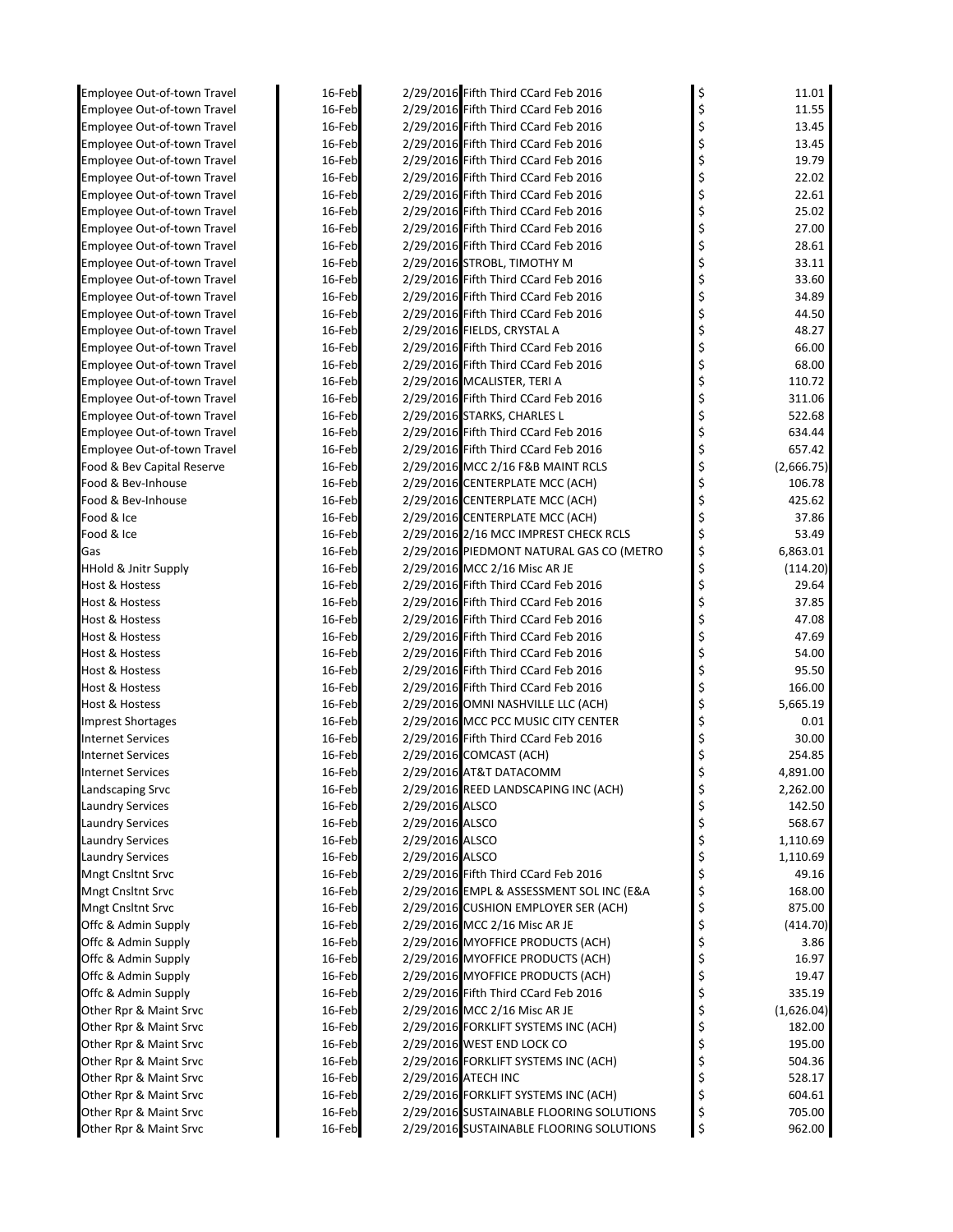| Other Rpr & Maint Srvc          | 16-Feb | 2/29/2016 SUSTAINABLE FLOORING SOLUTIONS | \$<br>1,064.00  |
|---------------------------------|--------|------------------------------------------|-----------------|
| Other Rpr & Maint Srvc          | 16-Feb | 2/29/2016 FORKLIFT SYSTEMS INC (ACH)     | \$<br>1,303.07  |
| Other Rpr & Maint Srvc          | 16-Feb | 2/29/2016 SUSTAINABLE FLOORING SOLUTIONS | \$<br>1,796.00  |
| Other Rpr & Maint Srvc          | 16-Feb | 2/29/2016 SUSTAINABLE FLOORING SOLUTIONS | \$<br>1,867.00  |
| Other Rpr & Maint Srvc          | 16-Feb | 2/29/2016 SUSTAINABLE FLOORING SOLUTIONS | \$<br>3,162.00  |
| Postage & Delivery Srvc         | 16-Feb | 2/29/2016 UPS STORE #6425 (ACH)          | \$<br>40.00     |
| Postage & Delivery Srvc         | 16-Feb | 2/29/2016 BLINK MARKETING INC (ACH)      | \$<br>125.00    |
| <b>Printing Supply</b>          | 16-Feb | 2/29/2016 MYOFFICE PRODUCTS (ACH)        | \$<br>172.00    |
| <b>Printing Supply</b>          | 16-Feb | 2/29/2016 MYOFFICE PRODUCTS (ACH)        | \$<br>204.80    |
| Printing Supply                 | 16-Feb | 2/29/2016 MYOFFICE PRODUCTS (ACH)        | \$<br>303.88    |
| Printing/Binding                | 16-Feb | 2/29/2016 MCC 02/16 MISC AR JE           | \$<br>(138.00)  |
| <b>Procure Card Clearing</b>    | 16-Feb | 2/29/2016 Fifth Third CCard Feb 2016     | \$<br>(4.16)    |
| Promotion                       | 16-Feb | 2/29/2016 Fifth Third CCard Feb 2016     | \$<br>534.90    |
| Promotion                       | 16-Feb | 2/29/2016 Fifth Third CCard Feb 2016     | \$<br>534.90    |
| Promotion-Goods                 | 16-Feb | 2/29/2016 BLINK MARKETING INC (ACH)      | \$<br>190.00    |
| <b>Promotion-Goods</b>          | 16-Feb | 2/29/2016 BLINK MARKETING INC (ACH)      | \$<br>208.50    |
| <b>Promotion-Goods</b>          | 16-Feb | 2/29/2016 BLINK MARKETING INC (ACH)      | \$<br>2,412.00  |
| Registration                    | 16-Feb | 2/29/2016 Fifth Third CCard Feb 2016     | \$<br>(400.00)  |
| Registration                    | 16-Feb | 2/29/2016 Fifth Third CCard Feb 2016     | \$<br>85.00     |
| Registration                    | 16-Feb | 2/29/2016 Fifth Third CCard Feb 2016     | \$<br>200.00    |
| Registration                    | 16-Feb | 2/29/2016 Fifth Third CCard Feb 2016     | \$<br>275.00    |
| Registration                    | 16-Feb | 2/29/2016 Fifth Third CCard Feb 2016     | \$<br>375.00    |
| Registration                    | 16-Feb | 2/29/2016 2/16 MCC IMPREST CHECK RCLS    | \$<br>6,355.00  |
| Rent Equipment                  | 16-Feb | 2/29/2016 DEX IMAGING INC                | \$<br>108.62    |
| Rent Tradeshow Booth Expenses   | 16-Feb | 2/29/2016 Fifth Third CCard Feb 2016     | \$<br>24.37     |
| Rent Tradeshow Booth Expenses   | 16-Feb | 2/29/2016 Fifth Third CCard Feb 2016     | \$<br>103.00    |
| Rent Tradeshow Booth Expenses   | 16-Feb | 2/29/2016 Fifth Third CCard Feb 2016     | \$<br>233.19    |
| Rent Tradeshow Booth Expenses   | 16-Feb | 2/29/2016 Fifth Third CCard Feb 2016     | \$<br>575.28    |
| Rent Tradeshow Booth Expenses   | 16-Feb | 2/29/2016 Fifth Third CCard Feb 2016     | \$<br>1,695.00  |
| Rpr & Maint Srvc Elev/Escel     | 16-Feb | 2/29/2016 NASHVILLE MACHINE ELEVATOR CO  | \$<br>300.00    |
| Rpr & Maint Srvc Elev/Escel     | 16-Feb | 2/29/2016 NASHVILLE MACHINE ELEVATOR CO  | \$<br>300.00    |
| Rpr & Maint Srvc Elev/Escel     | 16-Feb | 2/29/2016 NASHVILLE MACHINE ELEVATOR CO  | \$<br>450.00    |
| Rpr & Maint Srvc Elev/Escel     | 16-Feb | 2/29/2016 NASHVILLE MACHINE ELEVATOR CO  | \$<br>450.00    |
| Rpr & Maint Srvc Elev/Escel     | 16-Feb | 2/29/2016 NASHVILLE MACHINE ELEVATOR CO  | \$<br>1,358.00  |
| Rpr & Maint Srvc Sprinkler      | 16-Feb | 2/29/2016 FIRE PRO LLC (ACH)             | \$<br>325.00    |
| Rpr & Maint Srvc Sprinkler      | 16-Feb | 2/29/2016 FIRE PRO LLC (ACH)             | \$<br>475.00    |
| Rpr & Maint Srvc Sprinkler      | 16-Feb | 2/29/2016 FIRE PRO LLC (ACH)             | \$<br>714.00    |
| <b>Security Services</b>        | 16-Feb | 2/29/2016 UNIVERSAL PROTECTION SVCS LLC  | \$<br>1,827.80  |
| <b>Security Services</b>        | 16-Feb | 2/29/2016 UNIVERSAL PROTECTION SVCS LLC  | \$<br>3,722.11  |
| <b>Security Services</b>        | 16-Feb | 2/29/2016 UNIVERSAL PROTECTION SVCS LLC  | \$<br>4,134.46  |
| <b>Security Services</b>        | 16-Feb | 2/29/2016 UNIVERSAL PROTECTION SVCS LLC  | \$<br>6,782.56  |
| <b>Security Services</b>        | 16-Feb | 2/29/2016 UNIVERSAL PROTECTION SVCS LLC  | \$<br>41,152.83 |
| <b>Small Equipment Supply</b>   | 16-Feb | 2/29/2016 MCC PCC MUSIC CITY CENTER      | \$<br>9.37      |
| <b>Small Equipment Supply</b>   | 16-Feb | 2/29/2016 MCC PCC MUSIC CITY CENTER      | \$<br>24.04     |
| Telephone & Telegraph           | 16-Feb | 2/29/2016 AT&T (PO BOX 105320)(105262)(7 | \$<br>324.50    |
| Telephone & Telegraph           | 16-Feb | 2/29/2016 AT&T DATACOMM                  | \$<br>1,962.89  |
| <b>Temporary Service</b>        | 16-Feb | 2/29/2016 MCC 02/16 Temp Labor RCLS      | \$<br>(575.79)  |
| <b>Temporary Service</b>        | 16-Feb | 2/29/2016 UNIVERSAL PROTECTION SVCS LLC  | \$<br>349.07    |
| <b>Temporary Service</b>        | 16-Feb | 2/29/2016 UNIVERSAL PROTECTION SVCS LLC  | \$<br>369.48    |
| <b>Temporary Service</b>        | 16-Feb | 2/29/2016 UNIVERSAL PROTECTION SVCS LLC  | \$<br>563.67    |
| <b>Temporary Service</b>        | 16-Feb | 2/29/2016 UNIVERSAL PROTECTION SVCS LLC  | \$<br>993.80    |
| <b>Temporary Service</b>        | 16-Feb | 2/29/2016 UNIVERSAL PROTECTION SVCS LLC  | \$<br>1,117.56  |
| <b>Temporary Service</b>        | 16-Feb | 2/29/2016 UNIVERSAL PROTECTION SVCS LLC  | \$<br>3,686.83  |
| <b>Temporary Service</b>        | 16-Feb | 2/29/2016 UNIVERSAL PROTECTION SVCS LLC  | \$<br>3,870.11  |
| <b>Temporary Service</b>        | 16-Feb | 2/29/2016 UNIVERSAL PROTECTION SVCS LLC  | \$<br>4,268.05  |
| <b>Temporary Service</b>        | 16-Feb | 2/29/2016 INDUSTRIAL STAFFING OF TN (ACH | \$<br>4,553.20  |
| <b>Temporary Service</b>        | 16-Feb | 2/29/2016 INDUSTRIAL STAFFING OF TN (ACH | \$<br>6,617.62  |
| Temporary Service-Reimb         | 16-Feb | 2/29/2016 MCC 02/16 Temp Labor RCLS      | \$<br>575.79    |
| Tuition                         | 16-Feb | 2/29/2016 Fifth Third CCard Feb 2016     | \$<br>(250.00)  |
| Tuition                         | 16-Feb | 2/29/2016 Fifth Third CCard Feb 2016     | \$<br>250.00    |
| <b>Uniform Cleaning Service</b> | 16-Feb | 2/29/2016 MCC PCC MUSIC CITY CENTER      | \$<br>9.29      |
| <b>Uniform Cleaning Service</b> | 16-Feb | 2/29/2016 CINTAS CORP #051 MATS & RUGS(A | \$<br>112.81    |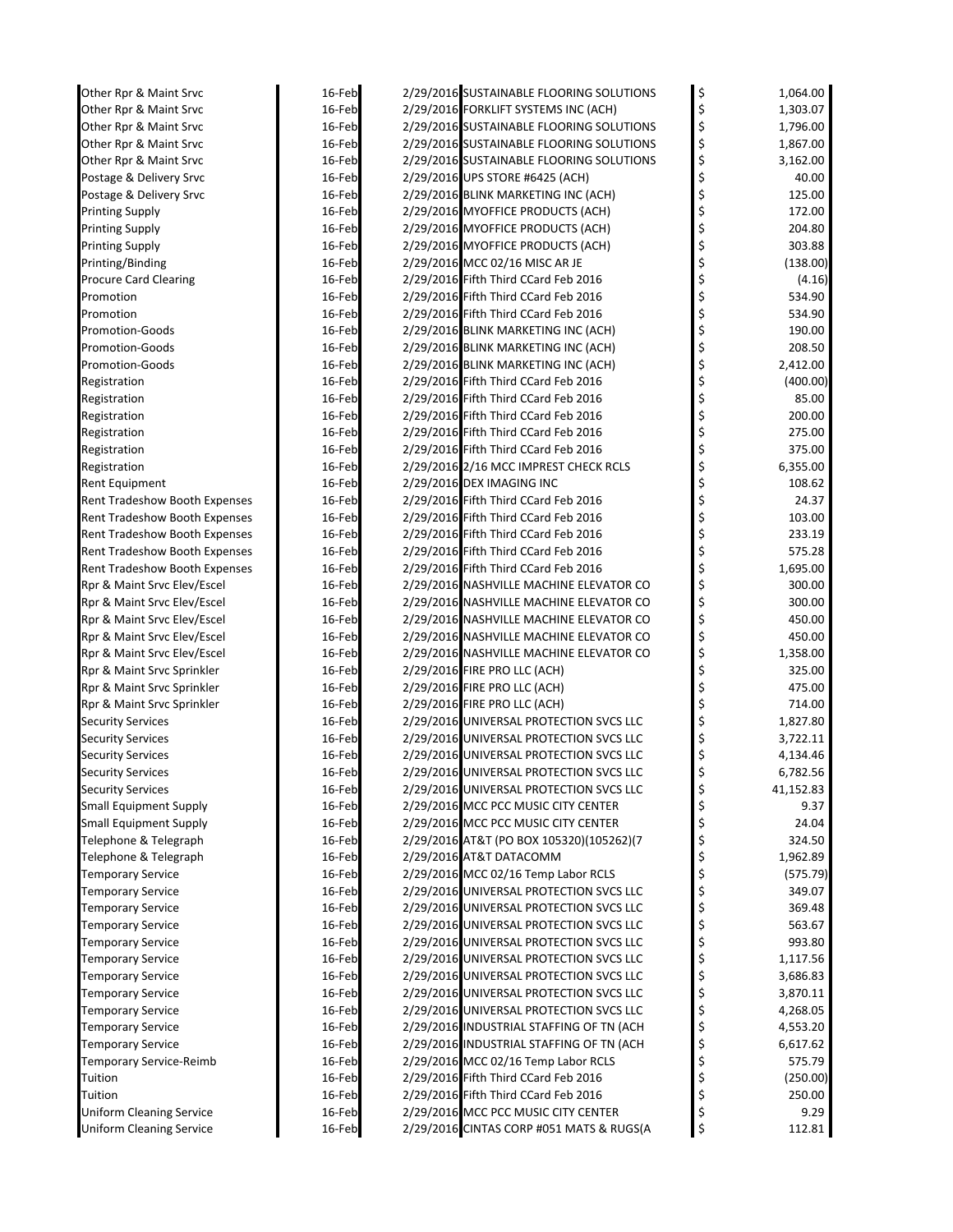| <b>Uniform Cleaning Service</b>                              | 16-Feb           |        | 2/29/2016 CINTAS CORP #051 MATS & RUGS(A                                     | \$       | 659.39             |
|--------------------------------------------------------------|------------------|--------|------------------------------------------------------------------------------|----------|--------------------|
| <b>Valet Services</b>                                        | 16-Feb           |        | 2/29/2016 TOWNE PARK LLC (ACH)                                               | \$       | 5,360.04           |
| Water                                                        | 16-Feb           |        | 2/29/2016 WS/FEB 2016/WATER IDB                                              | \$       | 1,264.90           |
| Water                                                        | 16-Feb           |        | 2/29/2016 WS/FEB 2016/SEWER IDB                                              | \$       | 3,519.79           |
| <b>Total</b>                                                 |                  | 16-Feb |                                                                              | \$       | 1,554,583.10       |
| Computer Hardware <\$10K                                     | 16-Mar           |        | 3/1/2016 MCC PV4752001 3/16 Corr                                             | \$       | 900.00             |
| Computer Hardware <\$10K                                     | 16-Mar           |        | 3/1/2016 MCC PV4752001 3/16 Corr                                             | \$       | 4,454.10           |
| Computer Hardware <\$10K                                     | 16-Mar           |        | 3/1/2016 MCC PV4752001 3/16 Corr                                             | \$       | 57,587.25          |
| <b>Employee Air Travel</b>                                   | 16-Mar           |        | 3/1/2016 MCC JE1094828 3/16 RCLS                                             | \$       | (749.92)           |
| <b>Employee Air Travel</b>                                   | 16-Mar           |        | 3/1/2016 MCC JE1094828 3/16 RCLS                                             | \$       | (268.96)           |
| <b>Employee Air Travel</b>                                   | 16-Mar           |        | 3/1/2016 MCC JE1094828 3/16 RCLS                                             | \$       | 268.96             |
| <b>Employee Air Travel</b>                                   | 16-Mar           |        | 3/1/2016 MCC JE1094828 3/16 RCLS                                             | \$       | 749.92             |
| Info Systems Charge                                          | 16-Mar           |        | 3/1/2016 ITS 03/16 FY16 ISF BILLING                                          | \$       | 13,883.33          |
| Insurance-Liability/PropDmg                                  | 16-Mar           |        | 3/1/2016 MCC 3/16 INSURANCE RCLS                                             | \$       | 209.36             |
| Insurance-Liability/PropDmg                                  | 16-Mar           |        | 3/1/2016 MCC 3/16 INSURANCE RCLS                                             | \$       | 300.86             |
| Insurance-Liability/PropDmg                                  | 16-Mar           |        | 3/1/2016 MCC 3/16 INSURANCE RCLS                                             | \$       | 406.93             |
| Insurance-Liability/PropDmg                                  | 16-Mar           |        | 3/1/2016 MCC 3/16 INSURANCE RCLS                                             | \$       | 589.77             |
| Insurance-Liability/PropDmg                                  | 16-Mar           |        | 3/1/2016 MCC 3/16 INSURANCE RCLS                                             | \$       | 701.71             |
| Insurance-Liability/PropDmg                                  | 16-Mar           |        | 3/1/2016 MCC 3/16 INSURANCE RCLS                                             | \$       | 2,122.21           |
| Insurance-Liability/PropDmg                                  | 16-Mar           |        | 3/1/2016 MCC 3/16 INSURANCE RCLS                                             | \$       | 2,191.64           |
| Insurance-Liability/PropDmg                                  | 16-Mar           |        | 3/1/2016 MCC 3/16 INSURANCE RCLS                                             | \$       | 2,593.57           |
| Insurance-Liability/PropDmg                                  | 16-Mar           |        | 3/1/2016 MCC 3/16 INSURANCE RCLS                                             | \$       | 2,764.14           |
| Insurance-Liability/PropDmg                                  | 16-Mar           |        | 3/1/2016 MCC 3/16 INSURANCE RCLS                                             | \$       | 2,849.14           |
| Insurance-Liability/PropDmg                                  | 16-Mar           |        | 3/1/2016 MCC 3/16 INSURANCE RCLS                                             | \$       | 3,336.08           |
| Insurance-Liability/PropDmg                                  | 16-Mar           |        | 3/1/2016 MCC 3/16 INSURANCE RCLS                                             | \$       | 7,120.79           |
| Insurance-Liability/PropDmg                                  | 16-Mar           |        | 3/1/2016 MCC 3/16 INSURANCE RCLS                                             | \$       | 10,999.29          |
| Insurance-Vehicles                                           | 16-Mar           |        | 3/1/2016 MCC 3/16 INSURANCE RCLS                                             | \$       | 1,434.42           |
| Insurance-Workman's Comp                                     | 16-Mar           |        | 3/1/2016 MCC 3/16 INSURANCE RCLS                                             | \$       | 9,917.36           |
| <b>Internet Services</b>                                     | 16-Mar           |        | 3/1/2016 MCN INTERACTIVE LLC (ACH)                                           | \$       | 209.95             |
| <b>Medical Supply</b>                                        | 16-Mar           |        | 3/1/2016 HEA/MCC 1/16 Civil Service                                          | \$       | 93.00              |
| <b>Merchant Fees</b>                                         | 16-Mar           |        | 3/1/2016 7100 MCC CC Cash Receipt                                            | \$       | (103.50)           |
| <b>Merchant Fees</b>                                         | 16-Mar           |        | 3/1/2016 7100 MCC CC Cash Receipt                                            | \$       | (28.75)            |
| <b>Merchant Fees</b>                                         | 16-Mar           |        | 3/1/2016 7100 MCC CC Cash Receipt                                            | \$       | (25.07)            |
| MIS Tech Revolving Charge                                    | 16-Mar           |        | 3/1/2016 ITS PC REVOLVING FD 03/16                                           | \$       | 2,284.12           |
| Other License & Fees                                         | 16-Mar           |        | 3/1/2016 HEA/MCC JE1092598 2/1/16 Corr.                                      | \$       | 5.28               |
| Repair & Maint Supply                                        | 16-Mar           |        | 3/1/2016 KENNY PIPE & SUPPLY INC (ACH)                                       | \$       | 746.54             |
| Rpr & Maint Srvc Access Ctrl                                 | 16-Mar           |        | 3/1/2016 SIMPLEX GRINNELL LP (ACH)                                           | \$       | 3,166.57           |
| Rpr & Maint Srvc Air Walls                                   | 16-Mar           |        | 3/1/2016 MCC 3/16 SRVC CONTRACT RCLS<br>3/1/2016 MCC 3/16 SRVC CONTRACT RCLS | \$       | 3,000.00           |
| Rpr & Maint Srvc Air Walls<br>Rpr & Maint Srvc Backup SecSys | 16-Mar<br>16-Mar |        | 3/1/2016 MCC 3/16 SRVC CONTRACT RCLS                                         | \$<br>\$ | 3,550.00<br>937.50 |
| Rpr & Maint Srvc Bld Auto                                    | 16-Mar           |        | 3/1/2016 MCC 3/16 SRVC CONTRACT RCLS                                         | \$       | 232.92             |
| Rpr & Maint Srvc CCTV                                        | 16-Mar           |        | 3/1/2016 SIMPLEX GRINNELL LP (ACH)                                           | \$       | 4,250.00           |
| Rpr & Maint Srvc Janus                                       | 16-Mar           |        | 3/1/2016 MORROW TECHNOLOGIES CORP (ACH)                                      | \$       | 2,130.00           |
| Rpr & Maint Srvc Solar Panel                                 | 16-Mar           |        | 3/1/2016 MCC 3/16 SRVC CONTRACT RCLS                                         | \$       | 450.00             |
| Transfer LOCAP reimbursement                                 | 16-Mar           |        | 3/1/2016 ADM 03/16 FY16 LOCAP                                                | \$       | 33,000.00          |
| <b>Merchant Fees</b>                                         | 16-Mar           |        | 3/2/2016 7100 MCC CC Cash Receipt                                            | \$       | (140.30)           |
| <b>Merchant Fees</b>                                         | 16-Mar           |        | 3/2/2016 7100 MCC CC Cash Receipt                                            | \$       | (49.59)            |
| <b>Mngt Cnsltnt Srvc</b>                                     | 16-Mar           |        | 3/2/2016 PRESIDIO NETWORKED SOLUTIONS I                                      | \$       | 640.00             |
| Signs                                                        | 16-Mar           |        | 3/2/2016 JARVIS AWARD SIGN & FLAG CO (A                                      | \$       | 360.00             |
| <b>Electrical Supply</b>                                     | 16-Mar           |        | 3/3/2016 WILLIAMS WHOLESALE SUPPLY OF N                                      | \$       | 261.50             |
| <b>Electrical Supply</b>                                     | 16-Mar           |        | 3/3/2016 WILLIAMS WHOLESALE SUPPLY OF N                                      | \$       | 267.50             |
| <b>Electrical Supply</b>                                     | 16-Mar           |        | 3/3/2016 WILLIAMS WHOLESALE SUPPLY OF N                                      | \$       | 809.50             |
| <b>Electrical Supply</b>                                     | 16-Mar           |        | 3/3/2016 WILLIAMS WHOLESALE SUPPLY OF N                                      | \$       | 821.50             |
| <b>HHold &amp; Jnitr Supply</b>                              | 16-Mar           |        | 3/3/2016 AMERICAN PAPER & TWINE CO (ACH                                      | \$       | 387.50             |
| <b>HHold &amp; Jnitr Supply</b>                              | 16-Mar           |        | 3/3/2016 AMERICAN PAPER & TWINE CO (ACH                                      | \$       | 533.00             |
| <b>HHold &amp; Jnitr Supply</b>                              | 16-Mar           |        | 3/3/2016 AMERICAN PAPER & TWINE CO (ACH                                      | \$       | 843.60             |
| <b>HHold &amp; Jnitr Supply</b>                              | 16-Mar           |        | 3/3/2016 AMERICAN PAPER & TWINE CO (ACH                                      | \$       | 2,313.75           |
| Landscaping Srvc-Indoor                                      | 16-Mar           |        | 3/3/2016 PLANTS ALIVE (ACH)                                                  | \$       | 510.00             |
| <b>Merchant Fees</b>                                         | 16-Mar           |        | 3/3/2016 7100 MCC CC Cash Receipt                                            | \$       | (402.50)           |
| Rpr & Maint Srvc Green Roof                                  | 16-Mar           |        | 3/3/2016 GREENRISE TECHNOLOGIES (ACH)                                        | \$       | 4,931.30           |
| <b>Merchant Fees</b>                                         | 16-Mar           |        | 3/4/2016 7100 MCC CC Cash Receipt                                            | \$       | (50.37)            |
| Offc & Admin Supply                                          | 16-Mar           |        | 3/4/2016 MYOFFICE PRODUCTS (ACH)                                             | \$       | 84.15              |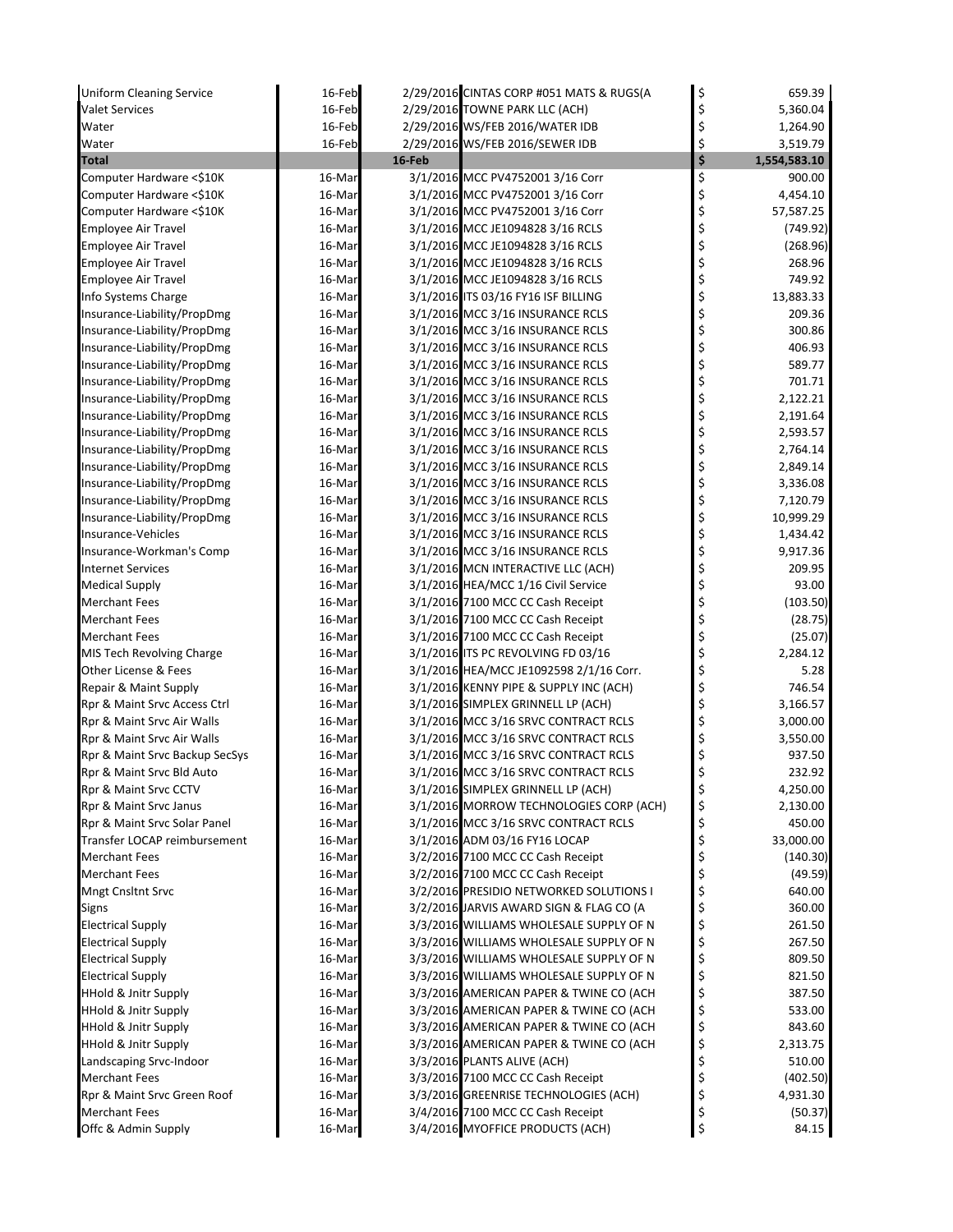| Offc & Admin Supply             | 16-Mar           | 3/4/2016 MYOFFICE PRODUCTS (ACH)                                         |          | 182.90           |
|---------------------------------|------------------|--------------------------------------------------------------------------|----------|------------------|
| Postage & Delivery Srvc         | 16-Mar           | 3/4/2016 SUNSET MARKETING INC                                            | \$<br>\$ | 20.00            |
| Postage & Delivery Srvc         | 16-Mar           | 3/4/2016 BLINK MARKETING INC (ACH)                                       | \$       | 150.00           |
| <b>Promotion-Goods</b>          | 16-Mar           | 3/4/2016 BLINK MARKETING INC (ACH)                                       | \$       | 2,953.92         |
| Repair & Maint Supply           | 16-Mar           | 3/4/2016 SUNSET MARKETING INC                                            | \$       | 148.00           |
| Clothing                        | 16-Mar           | 3/7/2016 BLINK MARKETING INC (ACH)                                       | \$       | 91.38            |
| Clothing                        | 16-Mar           | 3/7/2016 BLINK MARKETING INC (ACH)                                       | \$       | 91.38            |
| Clothing                        | 16-Mar           | 3/7/2016 BLINK MARKETING INC (ACH)                                       | \$       | 91.38            |
| Clothing                        | 16-Mar           | 3/7/2016 BLINK MARKETING INC (ACH)                                       | \$       | 91.38            |
| Clothing                        | 16-Mar           | 3/7/2016 BLINK MARKETING INC (ACH)                                       | \$       | 91.38            |
| Clothing                        | 16-Mar           | 3/7/2016 BLINK MARKETING INC (ACH)                                       | \$       | 182.76           |
|                                 |                  | 3/7/2016 BLINK MARKETING INC (ACH)                                       | \$       | 274.14           |
| Clothing                        | 16-Mar           | 3/7/2016 BLINK MARKETING INC (ACH)                                       | \$       | 456.90           |
| Clothing                        | 16-Mar<br>16-Mar |                                                                          |          |                  |
| Clothing                        |                  | 3/7/2016 BLINK MARKETING INC (ACH)<br>3/7/2016 BLINK MARKETING INC (ACH) |          | 548.28<br>913.80 |
| Clothing                        | 16-Mar           |                                                                          | \$       |                  |
| Clothing                        | 16-Mar           | 3/7/2016 BLINK MARKETING INC (ACH)                                       | \$       | 913.80           |
| <b>Electrical Supply</b>        | 16-Mar           | 3/7/2016 BSE/HARRIS ELECTRIC (ACH)                                       | \$       | 185.00           |
| Employee Award/Gift             | 16-Mar           | 3/7/2016 PROGRAPHICS BLUEPRINT CO INC (                                  | \$       | (21.00)          |
| <b>Employee Award/Gift</b>      | 16-Mar           | 3/7/2016 PROGRAPHICS BLUEPRINT CO INC (                                  | \$       | (21.00)          |
| <b>Medical Services</b>         | 16-Mar           | 3/7/2016 MED STAR MEDICAL STAFFING INC                                   | \$       | 555.50           |
| <b>Medical Services</b>         | 16-Mar           | 3/7/2016 MED STAR MEDICAL STAFFING INC                                   | \$       | 2,090.00         |
| <b>Medical Services</b>         | 16-Mar           | 3/7/2016 MED STAR MEDICAL STAFFING INC                                   | \$       | 2,442.00         |
| Other Rpr & Maint Srvc          | 16-Mar           | 3/7/2016 CENTERPLATE MCC (ACH)                                           | \$       | 5,435.00         |
| Rpr & Maint Srvc HVAC           | 16-Mar           | 3/7/2016 JOHNSON CONTROLS INC/CARDKEY (                                  | \$       | 3,313.25         |
| Signs                           | 16-Mar           | 3/7/2016 JARVIS AWARD SIGN & FLAG CO (A                                  | \$       | 560.00           |
| <b>Small Equipment Supply</b>   | 16-Mar           | 3/7/2016 W W GRAINGER (P#)                                               | \$       | 78.48            |
| <b>Uniform Cleaning Service</b> | 16-Mar           | 3/7/2016 CINTAS CORP #051 MATS & RUGS(A                                  | \$       | 450.91           |
| <b>Electrical Supply</b>        | 16-Mar           | 3/8/2016 WILLIAMS WHOLESALE SUPPLY OF N                                  | \$       | 55.00            |
| <b>Electrical Supply</b>        | 16-Mar           | 3/8/2016 WILLIAMS WHOLESALE SUPPLY OF N                                  | \$       | 239.00           |
| <b>Electrical Supply-Lamps</b>  | 16-Mar           | 3/8/2016 WILLIAMS WHOLESALE SUPPLY OF N                                  | \$       | 160.00           |
| <b>Electrical Supply-Lamps</b>  | 16-Mar           | 3/8/2016 WILLIAMS WHOLESALE SUPPLY OF N                                  | \$       | 182.25           |
| <b>Electrical Supply-Lamps</b>  | 16-Mar           | 3/8/2016 WILLIAMS WHOLESALE SUPPLY OF N                                  | \$       | 197.50           |
| <b>Electrical Supply-Lamps</b>  | 16-Mar           | 3/8/2016 WILLIAMS WHOLESALE SUPPLY OF N                                  | \$       | 225.00           |
| Electrical Supply-Lamps         | 16-Mar           | 3/8/2016 WILLIAMS WHOLESALE SUPPLY OF N                                  | \$       | 260.00           |
| <b>Electrical Supply-Lamps</b>  | 16-Mar           | 3/8/2016 WILLIAMS WHOLESALE SUPPLY OF N                                  | \$       | 364.50           |
| <b>Electrical Supply-Lamps</b>  | 16-Mar           | 3/8/2016 WILLIAMS WHOLESALE SUPPLY OF N                                  | \$       | 423.50           |
| <b>Electrical Supply-Lamps</b>  | 16-Mar           | 3/8/2016 WILLIAMS WHOLESALE SUPPLY OF N                                  | \$       | 437.00           |
| <b>Electrical Supply-Lamps</b>  | 16-Mar           | 3/8/2016 WILLIAMS WHOLESALE SUPPLY OF N                                  | \$       | 1,255.20         |
| <b>Elevator Permit</b>          | 16-Mar           | 3/8/2016 TN DEPT OF LABOR DIV BOIL & EL                                  | \$       | 55.00            |
| <b>Elevator Permit</b>          | 16-Mar           | 3/8/2016 TN DEPT OF LABOR DIV BOIL & EL                                  | \$       | 55.00            |
| Elevator Permit                 | 16-Mar           | 3/8/2016 TN DEPT OF LABOR DIV BOIL & EL                                  | Ş        | 55.00            |
| Elevator Permit                 | 16-Mar           | 3/8/2016 TN DEPT OF LABOR DIV BOIL & EL                                  |          | 55.00            |
| Elevator Permit                 | 16-Mar           | 3/8/2016 TN DEPT OF LABOR DIV BOIL & EL                                  | \$       | 55.00            |
| Elevator Permit                 | 16-Mar           | 3/8/2016 TN DEPT OF LABOR DIV BOIL & EL                                  | \$       | 55.00            |
| Elevator Permit                 | 16-Mar           | 3/8/2016 TN DEPT OF LABOR DIV BOIL & EL                                  | \$       | 55.00            |
| Elevator Permit                 | 16-Mar           | 3/8/2016 TN DEPT OF LABOR DIV BOIL & EL                                  | \$       | 55.00            |
| Elevator Permit                 | 16-Mar           | 3/8/2016 TN DEPT OF LABOR DIV BOIL & EL                                  | \$       | 55.00            |
| <b>Elevator Permit</b>          | 16-Mar           | 3/8/2016 TN DEPT OF LABOR DIV BOIL & EL                                  |          | 55.00            |
| <b>Elevator Permit</b>          | 16-Mar           | 3/8/2016 TN DEPT OF LABOR DIV BOIL & EL                                  | \$       | 55.00            |
| Elevator Permit                 | 16-Mar           | 3/8/2016 TN DEPT OF LABOR DIV BOIL & EL                                  | \$       | 55.00            |
| Elevator Permit                 | 16-Mar           | 3/8/2016 TN DEPT OF LABOR DIV BOIL & EL                                  | \$       | 55.00            |
| Elevator Permit                 | 16-Mar           | 3/8/2016 TN DEPT OF LABOR DIV BOIL & EL                                  | \$       | 55.00            |
| Elevator Permit                 | 16-Mar           | 3/8/2016 TN DEPT OF LABOR DIV BOIL & EL                                  | \$       | 55.00            |
| Elevator Permit                 | 16-Mar           | 3/8/2016 TN DEPT OF LABOR DIV BOIL & EL                                  | \$       | 55.00            |
| Elevator Permit                 | 16-Mar           | 3/8/2016 TN DEPT OF LABOR DIV BOIL & EL                                  | \$       | 55.00            |
| Elevator Permit                 | 16-Mar           | 3/8/2016 TN DEPT OF LABOR DIV BOIL & EL                                  | \$       | 55.00            |
| Elevator Permit                 | 16-Mar           | 3/8/2016 TN DEPT OF LABOR DIV BOIL & EL                                  | \$       | 55.00            |
| Elevator Permit                 | 16-Mar           | 3/8/2016 TN DEPT OF LABOR DIV BOIL & EL                                  | \$       | 55.00            |
| Elevator Permit                 | 16-Mar           | 3/8/2016 TN DEPT OF LABOR DIV BOIL & EL                                  |          | 55.00            |
| Elevator Permit                 | 16-Mar           | 3/8/2016 TN DEPT OF LABOR DIV BOIL & EL                                  | \$       | 55.00            |
| <b>Elevator Permit</b>          | 16-Mar           | 3/8/2016 TN DEPT OF LABOR DIV BOIL & EL                                  | Ş        | 55.00            |
| <b>Elevator Permit</b>          | 16-Mar           | 3/8/2016 TN DEPT OF LABOR DIV BOIL & EL                                  | \$       | 55.00            |
|                                 |                  |                                                                          |          |                  |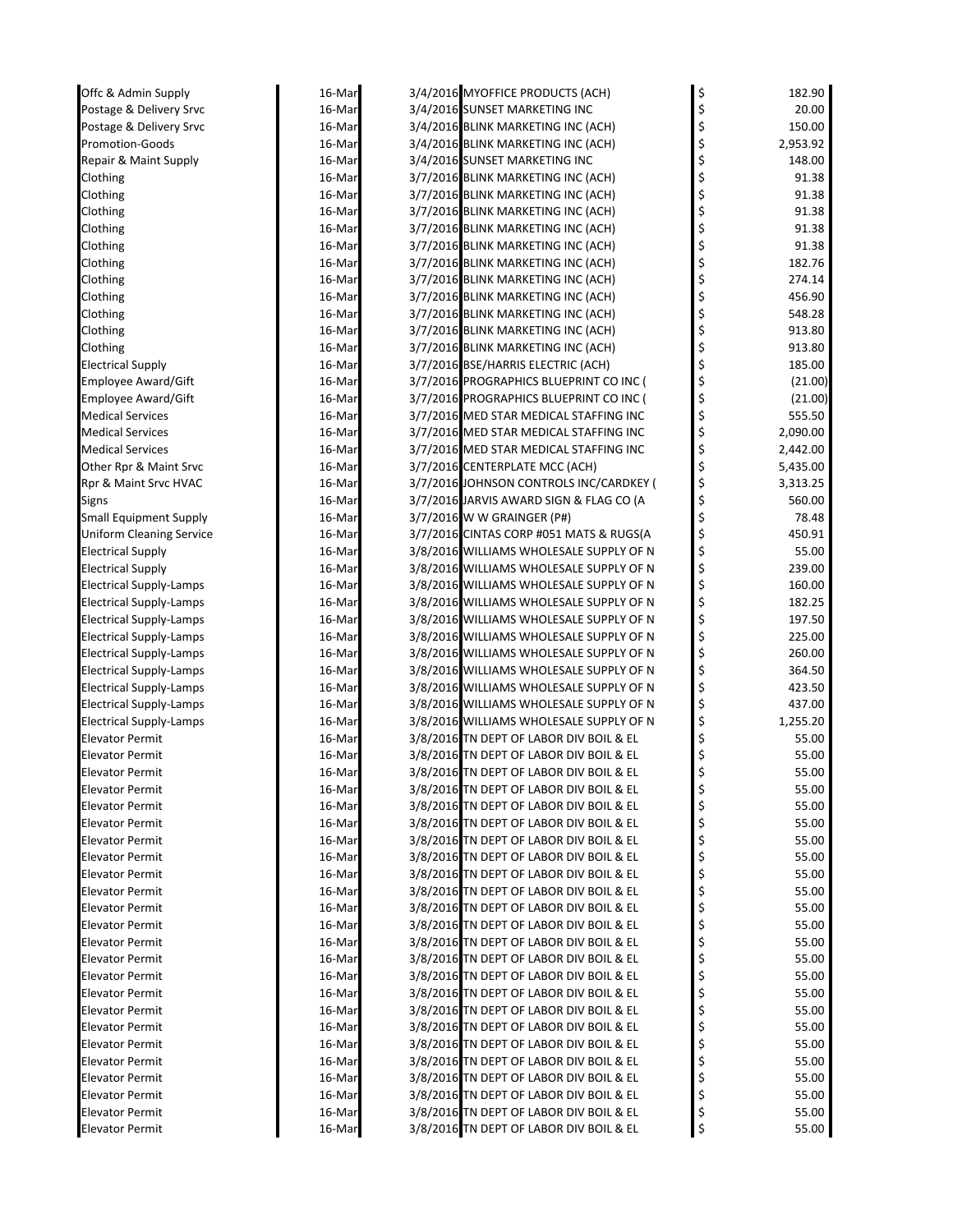| <b>Elevator Permit</b>        | 16-Mar |                | 3/8/2016 TN DEPT OF LABOR DIV BOIL & EL | \$<br>55.00     |
|-------------------------------|--------|----------------|-----------------------------------------|-----------------|
| <b>Elevator Permit</b>        | 16-Mar |                | 3/8/2016 TN DEPT OF LABOR DIV BOIL & EL | \$<br>55.00     |
| <b>Elevator Permit</b>        | 16-Mar |                | 3/8/2016 TN DEPT OF LABOR DIV BOIL & EL | \$<br>55.00     |
| <b>Elevator Permit</b>        | 16-Mar |                | 3/8/2016 TN DEPT OF LABOR DIV BOIL & EL | \$<br>55.00     |
| <b>Elevator Permit</b>        | 16-Mar |                | 3/8/2016 TN DEPT OF LABOR DIV BOIL & EL | \$<br>55.00     |
| <b>Elevator Permit</b>        | 16-Mar |                | 3/8/2016 TN DEPT OF LABOR DIV BOIL & EL | \$<br>55.00     |
| <b>Elevator Permit</b>        | 16-Mar |                | 3/8/2016 TN DEPT OF LABOR DIV BOIL & EL | \$<br>55.00     |
| <b>Elevator Permit</b>        | 16-Mar |                | 3/8/2016 TN DEPT OF LABOR DIV BOIL & EL | \$<br>55.00     |
| <b>Elevator Permit</b>        | 16-Mar |                | 3/8/2016 TN DEPT OF LABOR DIV BOIL & EL | \$<br>55.00     |
| <b>Elevator Permit</b>        | 16-Mar |                | 3/8/2016 TN DEPT OF LABOR DIV BOIL & EL | \$<br>55.00     |
| <b>Elevator Permit</b>        | 16-Mar |                | 3/8/2016 TN DEPT OF LABOR DIV BOIL & EL | \$<br>55.00     |
| <b>Elevator Permit</b>        | 16-Mar |                | 3/8/2016 TN DEPT OF LABOR DIV BOIL & EL | \$<br>55.00     |
| <b>Elevator Permit</b>        | 16-Mar |                | 3/8/2016 TN DEPT OF LABOR DIV BOIL & EL | \$<br>55.00     |
| <b>Elevator Permit</b>        | 16-Mar |                | 3/8/2016 TN DEPT OF LABOR DIV BOIL & EL | \$<br>55.00     |
| <b>Elevator Permit</b>        | 16-Mar |                | 3/8/2016 TN DEPT OF LABOR DIV BOIL & EL | \$<br>55.00     |
| <b>Elevator Permit</b>        | 16-Mar |                | 3/8/2016 TN DEPT OF LABOR DIV BOIL & EL | \$<br>55.00     |
| <b>Elevator Permit</b>        | 16-Mar |                | 3/8/2016 TN DEPT OF LABOR DIV BOIL & EL | \$<br>55.00     |
| <b>Elevator Permit</b>        | 16-Mar |                | 3/8/2016 TN DEPT OF LABOR DIV BOIL & EL | 55.00           |
| <b>Elevator Permit</b>        | 16-Mar |                | 3/8/2016 TN DEPT OF LABOR DIV BOIL & EL | \$<br>55.00     |
| <b>Floor Covering</b>         | 16-Mar |                | 3/8/2016 CINTAS CORP DOCUMENT SHREADING | \$<br>2,300.00  |
| <b>Electrical Supply</b>      | 16-Mar |                | 3/9/2016 BSE/HARRIS ELECTRIC (ACH)      | \$<br>152.50    |
| <b>Electrical Supply</b>      | 16-Mar |                | 3/9/2016 BSE/HARRIS ELECTRIC (ACH)      | \$<br>867.50    |
| <b>HVAC Supply</b>            | 16-Mar |                | 3/9/2016 KENNY PIPE & SUPPLY INC (ACH)  | 687.88          |
| <b>Laundry Services</b>       | 16-Mar | 3/9/2016 ALSCO |                                         | 34.42           |
| <b>Laundry Services</b>       | 16-Mar | 3/9/2016 ALSCO |                                         | \$<br>1,110.69  |
| <b>Legal Services</b>         | 16-Mar |                | 3/9/2016 BONE MCALLESTER NORTON PLLC    | \$<br>10,000.00 |
| <b>Pest Control Srvc</b>      | 16-Mar |                | 3/9/2016 COOKS PEST CONTROL INC COMMERC | \$<br>1,207.50  |
| Postage & Delivery Srvc       | 16-Mar |                | 3/9/2016 COMBINED UTILITIES BOX SYS INC | \$<br>32.00     |
| Repair & Maint Supply         | 16-Mar |                | 3/9/2016 KENNY PIPE & SUPPLY INC (ACH)  | \$<br>376.00    |
| <b>Security Services</b>      | 16-Mar |                | 3/9/2016 UNIVERSAL PROTECTION SVCS LLC  | \$<br>236.80    |
| <b>Small Equipment Supply</b> | 16-Mar |                | 3/9/2016 COMBINED UTILITIES BOX SYS INC | \$<br>149.40    |
| <b>Temporary Service</b>      | 16-Mar |                | 3/9/2016 LOOMIS FARGO & CO              | \$<br>699.72    |
| <b>Temporary Service</b>      | 16-Mar |                | 3/9/2016 UNIVERSAL PROTECTION SVCS LLC  | \$<br>1,006.69  |
| <b>Merchant Fees</b>          | 16-Mar |                | 3/10/2016 7100 MCC CC Cash Receipt      | \$<br>(37.95)   |
| Offc & Admin Supply           | 16-Mar |                | 3/10/2016 MYOFFICE PRODUCTS (ACH)       | \$<br>6.98      |
| Allowance-Cell/Mobile Devices | 16-Mar |                | 3/11/2016 Payroll Labor Distribution    | \$<br>34.50     |
| Allowance-Cell/Mobile Devices | 16-Mar |                | 3/11/2016 Payroll Labor Distribution    | 46.00           |
| Allowance-Cell/Mobile Devices | 16-Mar |                | 3/11/2016 Payroll Labor Distribution    | \$<br>69.00     |
| Allowance-Cell/Mobile Devices | 16-Mar |                | 3/11/2016 Payroll Labor Distribution    | 92.00           |
| Allowance-Cell/Mobile Devices | 16-Mar |                | 3/11/2016 Payroll Labor Distribution    | 92.00           |
| Allowance-Cell/Mobile Devices | 16-Mar |                | 3/11/2016 Payroll Labor Distribution    | 92.00           |
| Allowance-Cell/Mobile Devices | 16-Mar |                | 3/11/2016 Payroll Labor Distribution    | \$<br>92.00     |
| Allowance-Cell/Mobile Devices | 16-Mar |                | 3/11/2016 Payroll Labor Distribution    | \$<br>92.00     |
| Allowance-Cell/Mobile Devices | 16-Mar |                | 3/11/2016 Payroll Labor Distribution    | \$<br>92.00     |
| Allowance-Cell/Mobile Devices | 16-Mar |                | 3/11/2016 Payroll Labor Distribution    | \$<br>92.00     |
| Allowance-Cell/Mobile Devices | 16-Mar |                | 3/11/2016 Payroll Labor Distribution    | \$<br>138.00    |
| Allowance-Cell/Mobile Devices | 16-Mar |                | 3/11/2016 Payroll Labor Distribution    | \$<br>138.00    |
| Allowance-Cell/Mobile Devices | 16-Mar |                | 3/11/2016 Payroll Labor Distribution    | \$<br>138.00    |
| Allowance-Cell/Mobile Devices | 16-Mar |                | 3/11/2016 Payroll Labor Distribution    | \$<br>230.00    |
| Allowance-Cell/Mobile Devices | 16-Mar |                | 3/11/2016 Payroll Labor Distribution    | \$<br>230.00    |
| Allowance-Cell/Mobile Devices | 16-Mar |                | 3/11/2016 Payroll Labor Distribution    | \$<br>276.00    |
| Cafe Plan Pre-Tax Savings     | 16-Mar |                | 3/11/2016 Actual Burden Journal Entries | \$<br>17.02     |
| Cafe Plan Pre-Tax Savings     | 16-Mar |                | 3/11/2016 Actual Burden Journal Entries | \$<br>19.25     |
| Cafe Plan Pre-Tax Savings     | 16-Mar |                | 3/11/2016 Actual Burden Journal Entries | \$<br>19.33     |
| Cafe Plan Pre-Tax Savings     | 16-Mar |                | 3/11/2016 Actual Burden Journal Entries | \$<br>21.60     |
| Cafe Plan Pre-Tax Savings     | 16-Mar |                | 3/11/2016 Actual Burden Journal Entries | \$<br>23.02     |
| Cafe Plan Pre-Tax Savings     | 16-Mar |                | 3/11/2016 Actual Burden Journal Entries | \$<br>23.63     |
| Cafe Plan Pre-Tax Savings     | 16-Mar |                | 3/11/2016 Actual Burden Journal Entries | \$<br>23.67     |
| Cafe Plan Pre-Tax Savings     | 16-Mar |                | 3/11/2016 Actual Burden Journal Entries | \$<br>23.83     |
| Cafe Plan Pre-Tax Savings     | 16-Mar |                | 3/11/2016 Actual Burden Journal Entries | \$<br>34.90     |
| Cafe Plan Pre-Tax Savings     | 16-Mar |                | 3/11/2016 Actual Burden Journal Entries | \$<br>36.69     |
| Cafe Plan Pre-Tax Savings     | 16-Mar |                | 3/11/2016 Actual Burden Journal Entries | \$<br>37.57     |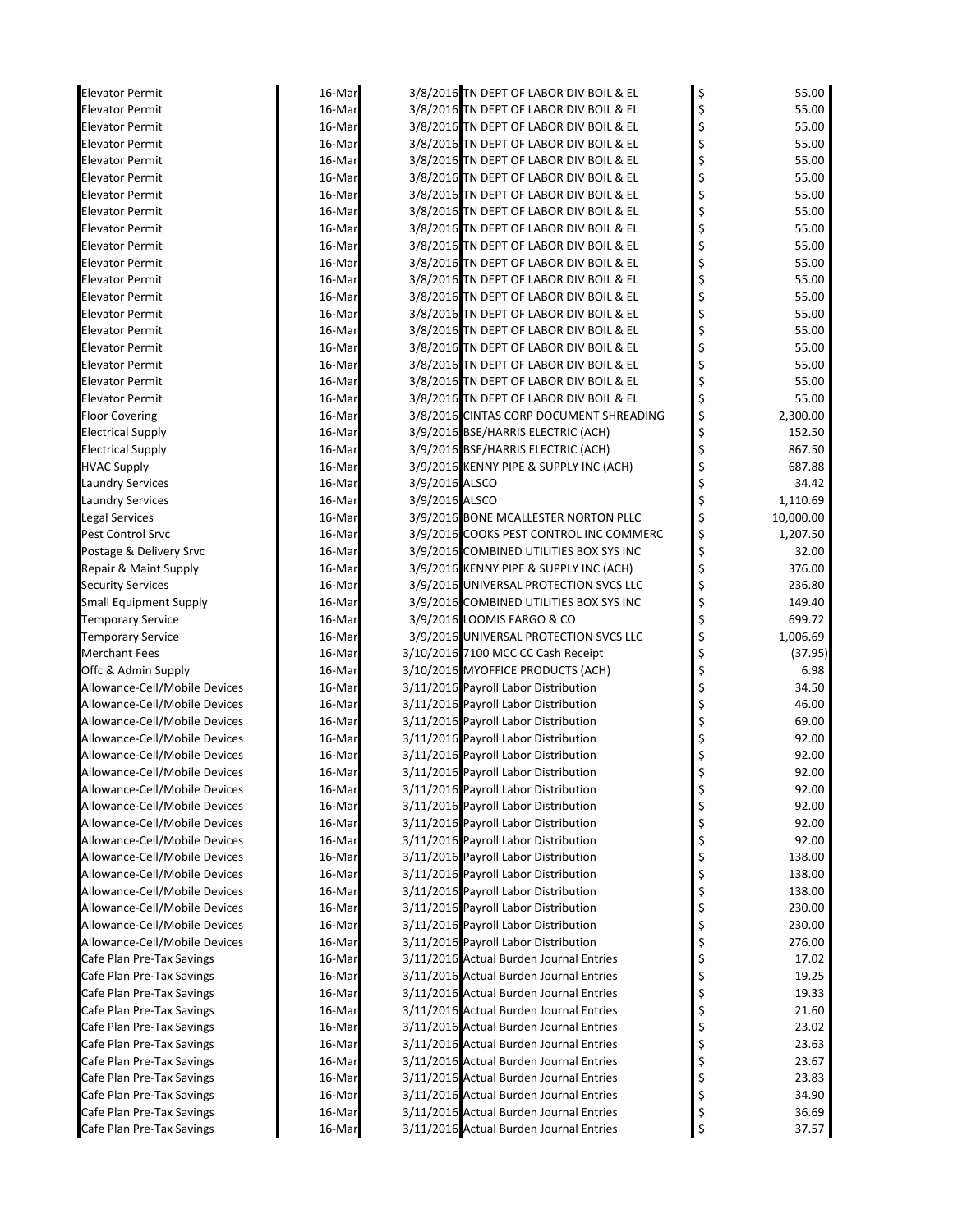| Cafe Plan Pre-Tax Savings               | 16-Mar           | 3/11/2016 Actual Burden Journal Entries                                            | \$       | 39.87            |
|-----------------------------------------|------------------|------------------------------------------------------------------------------------|----------|------------------|
| Cafe Plan Pre-Tax Savings               | 16-Mar           | 3/11/2016 Actual Burden Journal Entries                                            | \$       | 40.69            |
| Cafe Plan Pre-Tax Savings               | 16-Mar           | 3/11/2016 Actual Burden Journal Entries                                            | \$       | 76.83            |
| Cafe Plan Pre-Tax Savings               | 16-Mar           | 3/11/2016 Actual Burden Journal Entries                                            | \$       | 105.02           |
| Cafe Plan Pre-Tax Savings               | 16-Mar           | 3/11/2016 Actual Burden Journal Entries                                            | \$       | 139.30           |
| Cafe Plan Pre-Tax Savings               | 16-Mar           | 3/11/2016 Actual Burden Journal Entries                                            | \$       | 205.62           |
| Cafe Plan Pre-Tax Savings               | 16-Mar           | 3/11/2016 Actual Burden Journal Entries                                            | \$       | 309.58           |
| CCA Employer 401K Plan                  | 16-Mar           | 3/11/2016 Actual Burden Journal Entries                                            | \$       | 51.95            |
| CCA Employer 401K Plan                  | 16-Mar           | 3/11/2016 Actual Burden Journal Entries                                            | \$       | 129.64           |
| CCA Employer 401K Plan                  | 16-Mar           | 3/11/2016 Actual Burden Journal Entries                                            | \$       | 209.40           |
| CCA Employer 401K Plan                  | 16-Mar           | 3/11/2016 Actual Burden Journal Entries                                            | \$       | 281.63           |
| CCA Employer 401K Plan                  | 16-Mar           | 3/11/2016 Actual Burden Journal Entries                                            | \$       | 299.01           |
| CCA Employer 401K Plan                  | 16-Mar           | 3/11/2016 Actual Burden Journal Entries                                            | \$       | 301.38           |
| CCA Employer 401K Plan                  | 16-Mar           | 3/11/2016 Actual Burden Journal Entries                                            | \$       | 470.71           |
| CCA Employer 401K Plan                  | 16-Mar           | 3/11/2016 Actual Burden Journal Entries                                            | \$       | 608.12           |
| CCA Employer 401K Plan                  | 16-Mar           | 3/11/2016 Actual Burden Journal Entries                                            | \$       | 663.22           |
| CCA Employer 401K Plan                  | 16-Mar           | 3/11/2016 Actual Burden Journal Entries                                            | \$       | 791.11           |
| CCA Employer 401K Plan                  | 16-Mar           | 3/11/2016 Actual Burden Journal Entries                                            | \$       | 890.89           |
| <b>Employer Dental Group</b>            | 16-Mar           | 3/11/2016 Actual Burden Journal Entries                                            | \$       | 14.14            |
| <b>Employer Dental Group</b>            | 16-Mar           | 3/11/2016 Actual Burden Journal Entries                                            | \$       | 21.21            |
| <b>Employer Dental Group</b>            | 16-Mar           | 3/11/2016 Actual Burden Journal Entries                                            | \$       | 28.28            |
| <b>Employer Dental Group</b>            | 16-Mar           | 3/11/2016 Actual Burden Journal Entries                                            | \$       | 28.28            |
| <b>Employer Dental Group</b>            | 16-Mar           | 3/11/2016 Actual Burden Journal Entries                                            | \$       | 28.28            |
| <b>Employer Dental Group</b>            | 16-Mar           | 3/11/2016 Actual Burden Journal Entries                                            | \$       | 28.28            |
| Employer Dental Group                   | 16-Mar           | 3/11/2016 Actual Burden Journal Entries                                            | \$       | 35.34            |
| <b>Employer Dental Group</b>            | 16-Mar           | 3/11/2016 Actual Burden Journal Entries                                            | \$       | 42.42            |
| <b>Employer Dental Group</b>            | 16-Mar           | 3/11/2016 Actual Burden Journal Entries                                            | \$       | 42.42            |
| <b>Employer Dental Group</b>            | 16-Mar           | 3/11/2016 Actual Burden Journal Entries                                            |          | 56.56            |
| <b>Employer Dental Group</b>            | 16-Mar           | 3/11/2016 Actual Burden Journal Entries                                            | \$       | 56.56            |
| Employer Dental Group                   | 16-Mar           | 3/11/2016 Actual Burden Journal Entries                                            | \$       | 70.70            |
| Employer Dental Group                   | 16-Mar           | 3/11/2016 Actual Burden Journal Entries                                            | \$       | 84.14            |
| <b>Employer Dental Group</b>            | 16-Mar           | 3/11/2016 Actual Burden Journal Entries                                            | \$       | 127.26           |
| Employer Dental Group                   | 16-Mar           | 3/11/2016 Actual Burden Journal Entries                                            | \$       | 158.37           |
| Employer Dental Group                   | 16-Mar           | 3/11/2016 Actual Burden Journal Entries                                            | \$       | 211.39           |
| <b>Employer Dental Group</b>            | 16-Mar           | 3/11/2016 Actual Burden Journal Entries                                            | \$       | 285.62           |
| <b>Employer Dental Group</b>            | 16-Mar           | 3/11/2016 Actual Burden Journal Entries                                            | \$       | 504.80           |
| <b>Employer Group Health</b>            | 16-Mar           | 3/11/2016 Actual Burden Journal Entries                                            | \$       | 597.00           |
| <b>Employer Group Health</b>            | 16-Mar           | 3/11/2016 Actual Burden Journal Entries                                            | \$       | 744.00           |
| <b>Employer Group Health</b>            | 16-Mar           | 3/11/2016 Actual Burden Journal Entries                                            |          | 745.50           |
| <b>Employer Group Health</b>            | 16-Mar           | 3/11/2016 Actual Burden Journal Entries                                            | \$       | 840.00           |
| <b>Employer Group Health</b>            | 16-Mar           | 3/11/2016 Actual Burden Journal Entries                                            | \$       | 840.00           |
| Employer Group Health                   | 16-Mar           | 3/11/2016 Actual Burden Journal Entries                                            | Ş        | 841.50           |
| <b>Employer Group Health</b>            | 16-Mar           | 3/11/2016 Actual Burden Journal Entries                                            | \$       | 846.00           |
| <b>Employer Group Health</b>            | 16-Mar           | 3/11/2016 Actual Burden Journal Entries                                            | \$       | 892.12           |
| <b>Employer Group Health</b>            | 16-Mar           | 3/11/2016 Actual Burden Journal Entries                                            | \$       | 1,225.87         |
| <b>Employer Group Health</b>            | 16-Mar           | 3/11/2016 Actual Burden Journal Entries                                            | \$       | 1,338.00         |
| <b>Employer Group Health</b>            | 16-Mar           | 3/11/2016 Actual Burden Journal Entries                                            | \$       | 1,341.00         |
| <b>Employer Group Health</b>            | 16-Mar           | 3/11/2016 Actual Burden Journal Entries                                            | \$       | 1,438.50         |
| <b>Employer Group Health</b>            | 16-Mar           | 3/11/2016 Actual Burden Journal Entries                                            | \$       | 2,081.19         |
| <b>Employer Group Health</b>            | 16-Mar           | 3/11/2016 Actual Burden Journal Entries                                            | \$       | 2,773.50         |
| <b>Employer Group Health</b>            | 16-Mar           | 3/11/2016 Actual Burden Journal Entries                                            | \$       | 3,826.81         |
| <b>Employer Group Health</b>            | 16-Mar           | 3/11/2016 Actual Burden Journal Entries                                            | \$       | 5,096.56         |
| <b>Employer Group Health</b>            | 16-Mar           | 3/11/2016 Actual Burden Journal Entries                                            | \$       | 7,780.76         |
| <b>Employer Group Health</b>            | 16-Mar           | 3/11/2016 Actual Burden Journal Entries                                            | \$       | 11,310.27        |
| Employer OASDI                          | 16-Mar           | 3/11/2016 Actual Burden Journal Entries                                            | \$       | 147.10           |
| Employer OASDI                          | 16-Mar           | 3/11/2016 Actual Burden Journal Entries                                            | \$       | 195.05           |
| Employer OASDI                          | 16-Mar           | 3/11/2016 Actual Burden Journal Entries                                            | \$       | 267.28           |
| Employer OASDI                          | 16-Mar           | 3/11/2016 Actual Burden Journal Entries                                            | \$       | 301.95           |
| Employer OASDI                          | 16-Mar           | 3/11/2016 Actual Burden Journal Entries                                            | \$       | 314.55           |
| Employer OASDI<br><b>Employer OASDI</b> | 16-Mar           | 3/11/2016 Actual Burden Journal Entries<br>3/11/2016 Actual Burden Journal Entries | \$       | 376.69<br>425.18 |
| <b>Employer OASDI</b>                   | 16-Mar<br>16-Mar | 3/11/2016 Actual Burden Journal Entries                                            | \$<br>\$ | 444.83           |
|                                         |                  |                                                                                    |          |                  |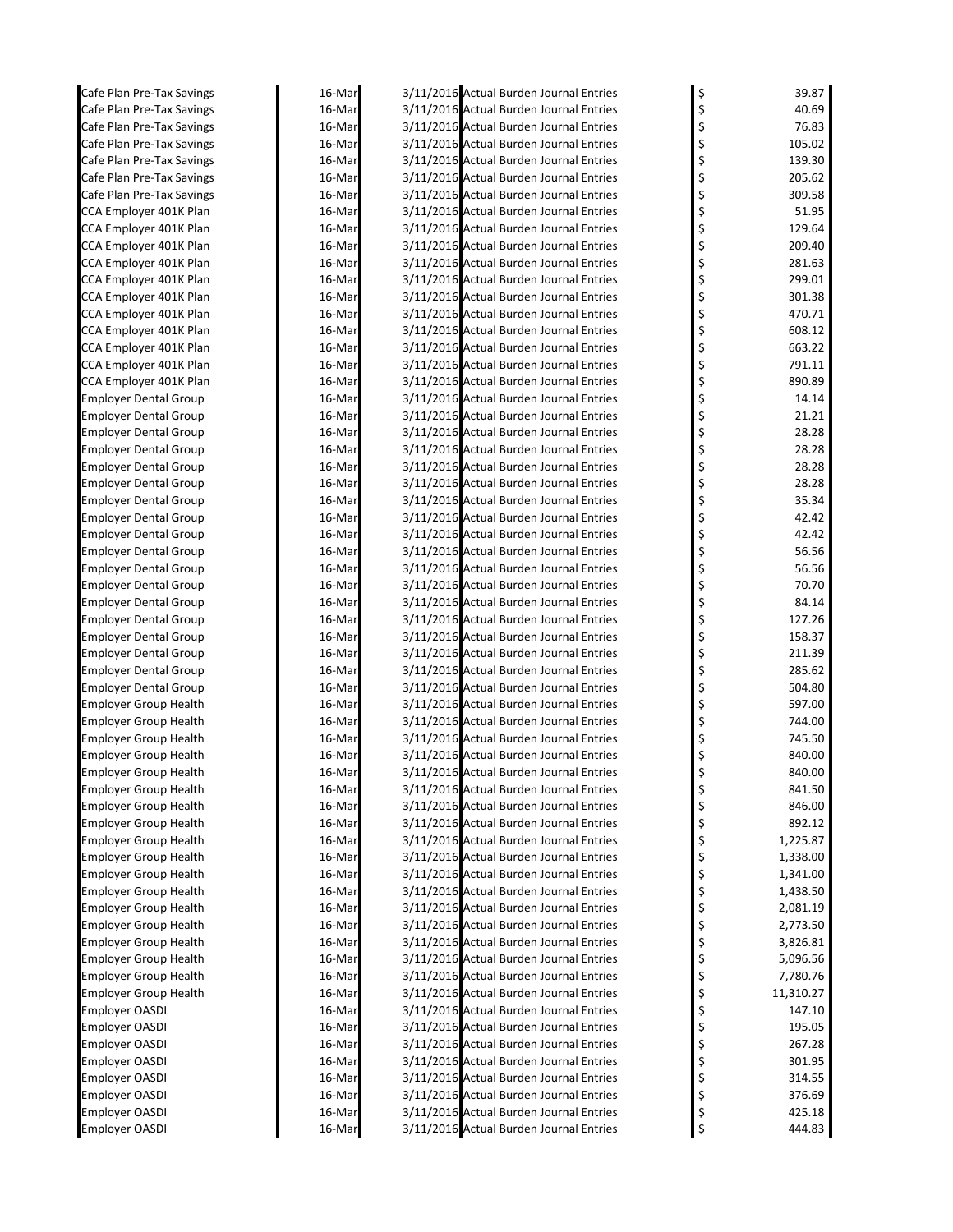| Employer OASDI                                         | 16-Mar           | 3/11/2016 Actual Burden Journal Entries                                            | \$       | 446.11            |
|--------------------------------------------------------|------------------|------------------------------------------------------------------------------------|----------|-------------------|
| <b>Employer OASDI</b>                                  | 16-Mar           | 3/11/2016 Actual Burden Journal Entries                                            | \$       | 565.69            |
| <b>Employer OASDI</b>                                  | 16-Mar           | 3/11/2016 Actual Burden Journal Entries                                            | \$       | 574.86            |
| <b>Employer OASDI</b>                                  | 16-Mar           | 3/11/2016 Actual Burden Journal Entries                                            | \$       | 917.55            |
| <b>Employer OASDI</b>                                  | 16-Mar           | 3/11/2016 Actual Burden Journal Entries                                            | \$       | 1,094.79          |
| <b>Employer OASDI</b>                                  | 16-Mar           | 3/11/2016 Actual Burden Journal Entries                                            |          | 1,345.64          |
| Employer OASDI                                         | 16-Mar           | 3/11/2016 Actual Burden Journal Entries                                            |          | 1,817.69          |
| <b>Employer OASDI</b>                                  | 16-Mar           | 3/11/2016 Actual Burden Journal Entries                                            | \$       | 1,952.72          |
| Employer OASDI                                         | 16-Mar           | 3/11/2016 Actual Burden Journal Entries                                            | \$       | 2,478.74          |
| Employer OASDI                                         | 16-Mar           | 3/11/2016 Actual Burden Journal Entries                                            | \$       | 2,548.51          |
| <b>Employer Pension</b>                                | 16-Mar           | 3/11/2016 Actual Burden Journal Entries                                            | \$       | 214.93            |
| <b>Employer Pension</b>                                | 16-Mar           | 3/11/2016 Actual Burden Journal Entries                                            | \$       | 751.14            |
| <b>Employer Pension</b>                                | 16-Mar           | 3/11/2016 Actual Burden Journal Entries                                            |          | 827.13            |
| <b>Employer Pension</b>                                | 16-Mar           | 3/11/2016 Actual Burden Journal Entries                                            | \$       | 985.70            |
| <b>Employer Pension</b>                                | 16-Mar           | 3/11/2016 Actual Burden Journal Entries                                            | \$       | 1,191.79          |
| <b>Employer Pension</b>                                | 16-Mar           | 3/11/2016 Actual Burden Journal Entries<br>3/11/2016 Actual Burden Journal Entries | \$       | 2,800.17          |
| <b>Employer Pension</b><br><b>Employer SSN Medical</b> | 16-Mar<br>16-Mar | 3/11/2016 Actual Burden Journal Entries                                            | \$       | 6,249.40<br>34.40 |
| <b>Employer SSN Medical</b>                            | 16-Mar           | 3/11/2016 Actual Burden Journal Entries                                            |          | 45.61             |
| <b>Employer SSN Medical</b>                            | 16-Mar           | 3/11/2016 Actual Burden Journal Entries                                            |          | 62.51             |
| <b>Employer SSN Medical</b>                            | 16-Mar           | 3/11/2016 Actual Burden Journal Entries                                            | \$       | 70.61             |
| <b>Employer SSN Medical</b>                            | 16-Mar           | 3/11/2016 Actual Burden Journal Entries                                            | \$       | 73.57             |
| <b>Employer SSN Medical</b>                            | 16-Mar           | 3/11/2016 Actual Burden Journal Entries                                            |          | 88.10             |
| <b>Employer SSN Medical</b>                            | 16-Mar           | 3/11/2016 Actual Burden Journal Entries                                            |          | 99.45             |
| <b>Employer SSN Medical</b>                            | 16-Mar           | 3/11/2016 Actual Burden Journal Entries                                            | \$       | 104.03            |
| <b>Employer SSN Medical</b>                            | 16-Mar           | 3/11/2016 Actual Burden Journal Entries                                            | \$       | 104.33            |
| <b>Employer SSN Medical</b>                            | 16-Mar           | 3/11/2016 Actual Burden Journal Entries                                            | \$       | 132.30            |
| <b>Employer SSN Medical</b>                            | 16-Mar           | 3/11/2016 Actual Burden Journal Entries                                            |          | 134.45            |
| <b>Employer SSN Medical</b>                            | 16-Mar           | 3/11/2016 Actual Burden Journal Entries                                            |          | 214.58            |
| <b>Employer SSN Medical</b>                            | 16-Mar           | 3/11/2016 Actual Burden Journal Entries                                            |          | 256.03            |
| <b>Employer SSN Medical</b>                            | 16-Mar           | 3/11/2016 Actual Burden Journal Entries                                            |          | 314.74            |
| Employer SSN Medical                                   | 16-Mar           | 3/11/2016 Actual Burden Journal Entries                                            | \$       | 425.07            |
| <b>Employer SSN Medical</b>                            | 16-Mar           | 3/11/2016 Actual Burden Journal Entries                                            | \$       | 456.70            |
| <b>Employer SSN Medical</b>                            | 16-Mar           | 3/11/2016 Actual Burden Journal Entries                                            | \$       | 579.70            |
| Employer SSN Medical                                   | 16-Mar           | 3/11/2016 Actual Burden Journal Entries                                            |          | 596.07            |
| <b>FSA Pre-Tax Savings</b>                             | 16-Mar           | 3/11/2016 Actual Burden Journal Entries                                            | \$       | 4.78              |
| FSA Pre-Tax Savings                                    | 16-Mar           | 3/11/2016 Actual Burden Journal Entries                                            | \$       | 5.78              |
| FSA Pre-Tax Savings                                    | 16-Mar           | 3/11/2016 Actual Burden Journal Entries                                            | \$       | 7.97              |
| FSA Pre-Tax Savings                                    | 16-Mar           | 3/11/2016 Actual Burden Journal Entries                                            |          | 10.36             |
| FSA Pre-Tax Savings                                    | 16-Mar           | 3/11/2016 Actual Burden Journal Entries                                            |          | 22.31             |
| Holiday Pay                                            | 16-Mar           | 3/11/2016 Payroll Labor Distribution                                               | \$       | 96.00             |
| <b>Holiday Pay</b>                                     | 16-Mar           | 3/11/2016 Payroll Labor Distribution                                               | \$       | 147.60            |
| Holiday Pay                                            | 16-Mar           | 3/11/2016 Payroll Labor Distribution                                               | \$       | 153.85            |
| Holiday Pay                                            | 16-Mar           | 3/11/2016 Payroll Labor Distribution                                               | \$       | 221.44            |
| Holiday Pay                                            | 16-Mar           | 3/11/2016 Payroll Labor Distribution                                               | \$       | 325.36            |
| Leave Pay                                              | 16-Mar           | 3/11/2016 Payroll Labor Distribution                                               | \$<br>\$ | 60.44             |
| Leave Pay                                              | 16-Mar           | 3/11/2016 Payroll Labor Distribution                                               |          | 73.05             |
| Leave Pay                                              | 16-Mar           | 3/11/2016 Payroll Labor Distribution                                               | \$       | 130.38            |
| Leave Pay                                              | 16-Mar           | 3/11/2016 Payroll Labor Distribution                                               | \$       | 201.90            |
| Leave Pay                                              | 16-Mar           | 3/11/2016 Payroll Labor Distribution                                               | \$<br>\$ | 353.06            |
| Leave Pay                                              | 16-Mar           | 3/11/2016 Payroll Labor Distribution                                               |          | 376.72            |
| Leave Pay                                              | 16-Mar           | 3/11/2016 Payroll Labor Distribution<br>3/11/2016 Payroll Labor Distribution       | \$       | 383.68<br>400.26  |
| Leave Pay<br>Leave Pay                                 | 16-Mar<br>16-Mar | 3/11/2016 Payroll Labor Distribution                                               | \$<br>\$ | 448.12            |
| Leave Pay                                              | 16-Mar           | 3/11/2016 Payroll Labor Distribution                                               | \$       | 532.65            |
| Leave Pay                                              | 16-Mar           | 3/11/2016 Payroll Labor Distribution                                               | \$       | 869.23            |
| Leave Pay                                              | 16-Mar           | 3/11/2016 Payroll Labor Distribution                                               | \$       | 1,750.00          |
| Leave Pay                                              | 16-Mar           | 3/11/2016 Payroll Labor Distribution                                               | \$       | 1,775.30          |
| Leave Pay                                              | 16-Mar           | 3/11/2016 Payroll Labor Distribution                                               | \$       | 2,297.73          |
| Leave Pay                                              | 16-Mar           | 3/11/2016 Payroll Labor Distribution                                               | \$       | 3,487.74          |
| Leave Pay                                              | 16-Mar           | 3/11/2016 Payroll Labor Distribution                                               | \$       | 4,002.57          |
| Other Special Pay                                      | 16-Mar           | 3/11/2016 Payroll Labor Distribution                                               | \$       | 25,000.00         |
|                                                        |                  |                                                                                    |          |                   |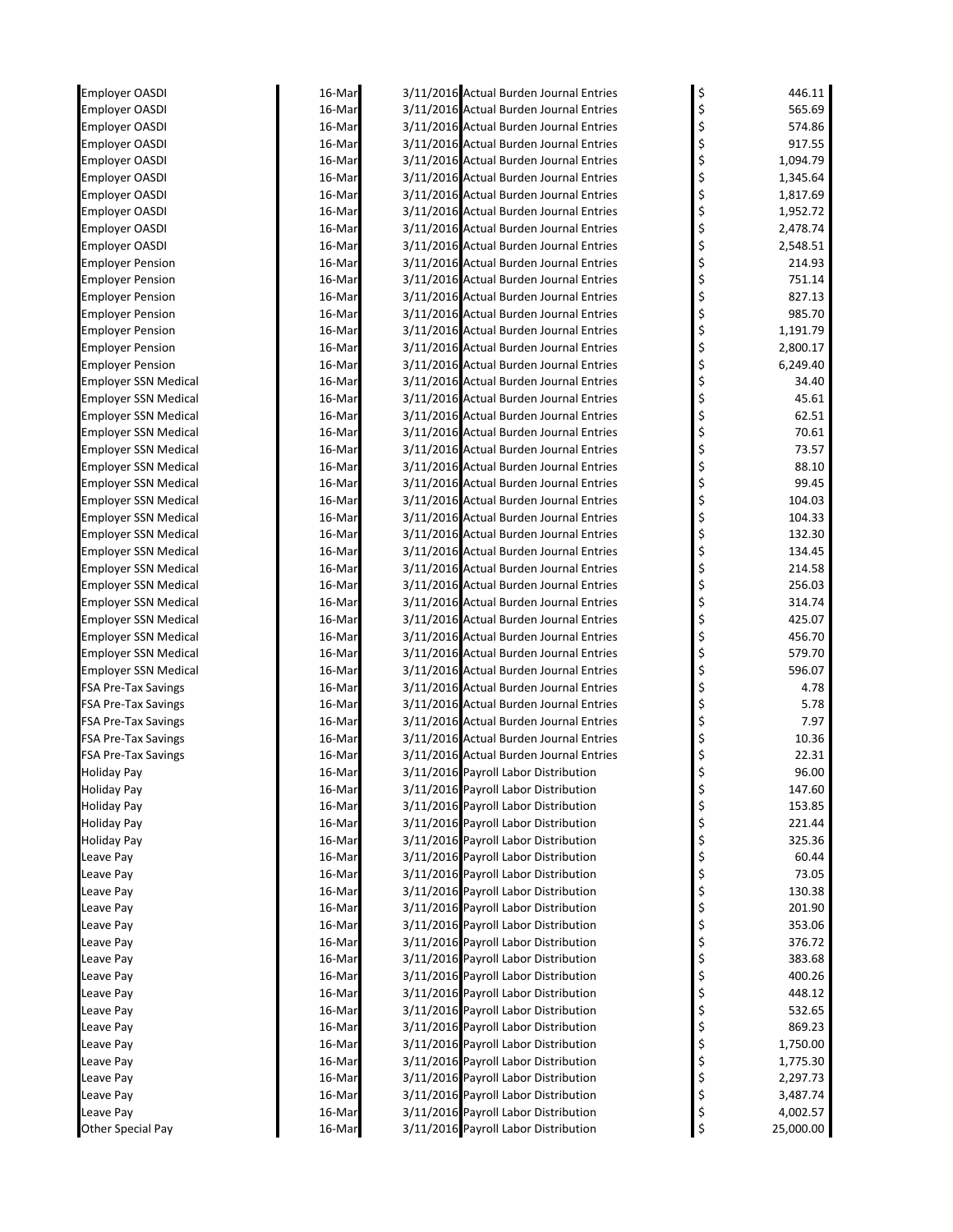| Overtime Pay                    | 16-Mar | 3/11/2016 Payroll Labor Distribution     | \$<br>10.99     |
|---------------------------------|--------|------------------------------------------|-----------------|
| Overtime Pay                    | 16-Mar | 3/11/2016 Payroll Labor Distribution     | \$<br>13.15     |
| Overtime Pay                    | 16-Mar | 3/11/2016 Payroll Labor Distribution     | \$<br>23.84     |
| Overtime Pay                    | 16-Mar | 3/11/2016 Payroll Labor Distribution     | \$<br>27.75     |
| Overtime Pay                    | 16-Mar | 3/11/2016 Payroll Labor Distribution     | \$<br>48.38     |
| Overtime Pay                    | 16-Mar | 3/11/2016 Payroll Labor Distribution     | \$<br>54.76     |
| Overtime Pay                    | 16-Mar | 3/11/2016 Payroll Labor Distribution     | \$<br>110.44    |
| Overtime Pay                    | 16-Mar | 3/11/2016 Payroll Labor Distribution     | \$<br>147.01    |
| Overtime Pay                    | 16-Mar | 3/11/2016 Payroll Labor Distribution     | \$<br>188.42    |
| Overtime Pay                    | 16-Mar | 3/11/2016 Payroll Labor Distribution     | \$<br>210.44    |
| Overtime Pay                    | 16-Mar | 3/11/2016 Payroll Labor Distribution     | \$<br>350.65    |
| Overtime Pay                    | 16-Mar | 3/11/2016 Payroll Labor Distribution     | \$<br>382.94    |
| Overtime Pay                    | 16-Mar | 3/11/2016 Payroll Labor Distribution     | \$<br>1,601.67  |
| Refuse Disposal-Reimb           | 16-Mar | 3/11/2016 REPUBLIC SVCS NASH /ALLIED WAS | \$<br>7,552.63  |
| Regular Pay                     | 16-Mar | 3/11/2016 Payroll Labor Distribution     | \$<br>2,526.14  |
| Regular Pay                     | 16-Mar | 3/11/2016 Payroll Labor Distribution     | \$<br>3,322.40  |
| Regular Pay                     | 16-Mar | 3/11/2016 Payroll Labor Distribution     | \$<br>4,290.46  |
| Regular Pay                     | 16-Mar | 3/11/2016 Payroll Labor Distribution     | \$<br>4,605.23  |
| Regular Pay                     | 16-Mar | 3/11/2016 Payroll Labor Distribution     | \$<br>4,632.88  |
| <b>Regular Pay</b>              | 16-Mar | 3/11/2016 Payroll Labor Distribution     | \$<br>5,246.72  |
| <b>Regular Pay</b>              | 16-Mar | 3/11/2016 Payroll Labor Distribution     | \$<br>6,991.14  |
| Regular Pay                     | 16-Mar | 3/11/2016 Payroll Labor Distribution     | \$<br>6,991.69  |
| Regular Pay                     | 16-Mar | 3/11/2016 Payroll Labor Distribution     | \$<br>7,096.88  |
| <b>Regular Pay</b>              | 16-Mar | 3/11/2016 Payroll Labor Distribution     | \$<br>9,209.29  |
| Regular Pay                     | 16-Mar | 3/11/2016 Payroll Labor Distribution     | \$<br>9,408.80  |
| Regular Pay                     | 16-Mar | 3/11/2016 Payroll Labor Distribution     | \$<br>13,996.63 |
| Regular Pay                     | 16-Mar | 3/11/2016 Payroll Labor Distribution     | \$<br>14,423.48 |
| Regular Pay                     | 16-Mar | 3/11/2016 Payroll Labor Distribution     | \$<br>15,116.25 |
| Regular Pay                     | 16-Mar | 3/11/2016 Payroll Labor Distribution     | \$<br>22,062.07 |
| <b>Regular Pay</b>              | 16-Mar | 3/11/2016 Payroll Labor Distribution     | \$<br>28,365.37 |
| <b>Regular Pay</b>              | 16-Mar | 3/11/2016 Payroll Labor Distribution     | \$<br>30,010.51 |
| Regular Pay                     | 16-Mar | 3/11/2016 Payroll Labor Distribution     | \$<br>41,012.59 |
| Computer Hardware <\$10K        | 16-Mar | 3/14/2016 PIERREMONT MEDIA GROUP INC (AC | \$<br>2,300.00  |
| <b>Employee Award/Gift</b>      | 16-Mar | 3/14/2016 AMBROSIA CATERING TN (ACH)     | \$<br>5,000.00  |
| Employee Out-of-town Travel     | 16-Mar | 3/14/2016 MCALISTER, TERI A              | \$<br>9.95      |
| Employee Out-of-town Travel     | 16-Mar | 3/14/2016 FIELDS, CRYSTAL A              | \$<br>44.00     |
| <b>HHold &amp; Jnitr Supply</b> | 16-Mar | 3/14/2016 AMERICAN PAPER & TWINE CO (ACH | \$<br>(728.60)  |
| Janitorial Srvc                 | 16-Mar | 3/14/2016 SERVICE MANAGEMENT SYSTEMS     | \$<br>42,309.56 |
| Offc & Admin Supply             | 16-Mar | 3/14/2016 ATHENS PAPER CO (ACH)          | \$<br>14.00     |
| Offc & Admin Supply             | 16-Mar | 3/14/2016 ATHENS PAPER CO (ACH)          | 27.00           |
| Offc & Admin Supply             | 16-Mar | 3/14/2016 ATHENS PAPER CO (ACH)          | \$<br>27.00     |
| Offc & Admin Supply             | 16-Mar | 3/14/2016 ATHENS PAPER CO (ACH)          | \$<br>29.00     |
| Offc & Admin Supply             | 16-Mar | 3/14/2016 ATHENS PAPER CO (ACH)          | \$<br>63.00     |
| Offc & Admin Supply             | 16-Mar | 3/14/2016 ATHENS PAPER CO (ACH)          | \$<br>63.00     |
| Offc & Admin Supply             | 16-Mar | 3/14/2016 ATHENS PAPER CO (ACH)          | \$<br>80.00     |
| Offc & Admin Supply             | 16-Mar | 3/14/2016 ATHENS PAPER CO (ACH)          | \$<br>128.00    |
| Offc & Admin Supply             | 16-Mar | 3/14/2016 ATHENS PAPER CO (ACH)          | \$<br>207.00    |
| Offc & Admin Supply             | 16-Mar | 3/14/2016 ATHENS PAPER CO (ACH)          | \$<br>506.00    |
| Other Rpr & Maint Srvc          | 16-Mar | 3/14/2016 PIERREMONT MEDIA GROUP INC (AC | \$<br>944.00    |
| Postage & Delivery Srvc         | 16-Mar | 3/14/2016 PIERREMONT MEDIA GROUP INC (AC | \$<br>51.00     |
| Rent Equipment                  | 16-Mar | 3/14/2016 AT&T MOBILITY II LLC           | \$<br>2,000.00  |
| <b>Security Services</b>        | 16-Mar | 3/14/2016 UNIVERSAL PROTECTION SVCS LLC  | \$<br>855.69    |
| <b>Small Equipment Supply</b>   | 16-Mar | 3/14/2016 MCGANN, AMANO (ACH)            | \$<br>250.00    |
| <b>Temporary Service</b>        | 16-Mar | 3/14/2016 UNIVERSAL PROTECTION SVCS LLC  | \$<br>1,001.27  |
| <b>Temporary Service</b>        | 16-Mar | 3/14/2016 UNIVERSAL PROTECTION SVCS LLC  | \$<br>1,062.40  |
| <b>Temporary Service</b>        | 16-Mar | 3/14/2016 UNIVERSAL PROTECTION SVCS LLC  | \$<br>3,080.86  |
| <b>Uniform Cleaning Service</b> | 16-Mar | 3/14/2016 CINTAS CORP #051 MATS & RUGS(A | \$<br>400.05    |
| Food & Bev-Inhouse              | 16-Mar | 3/15/2016 CENTERPLATE MCC (ACH)          | \$<br>77.51     |
| Food & Bev-Inhouse              | 16-Mar | 3/15/2016 CENTERPLATE MCC (ACH)          | \$<br>456.00    |
| Food & Ice                      | 16-Mar | 3/15/2016 CENTERPLATE MCC (ACH)          | \$<br>57.19     |
| Food & Ice                      | 16-Mar | 3/15/2016 CENTERPLATE MCC (ACH)          | \$<br>118.70    |
| <b>HHold &amp; Jnitr Supply</b> | 16-Mar | 3/15/2016 AMERICAN PAPER & TWINE CO (ACH | \$<br>620.00    |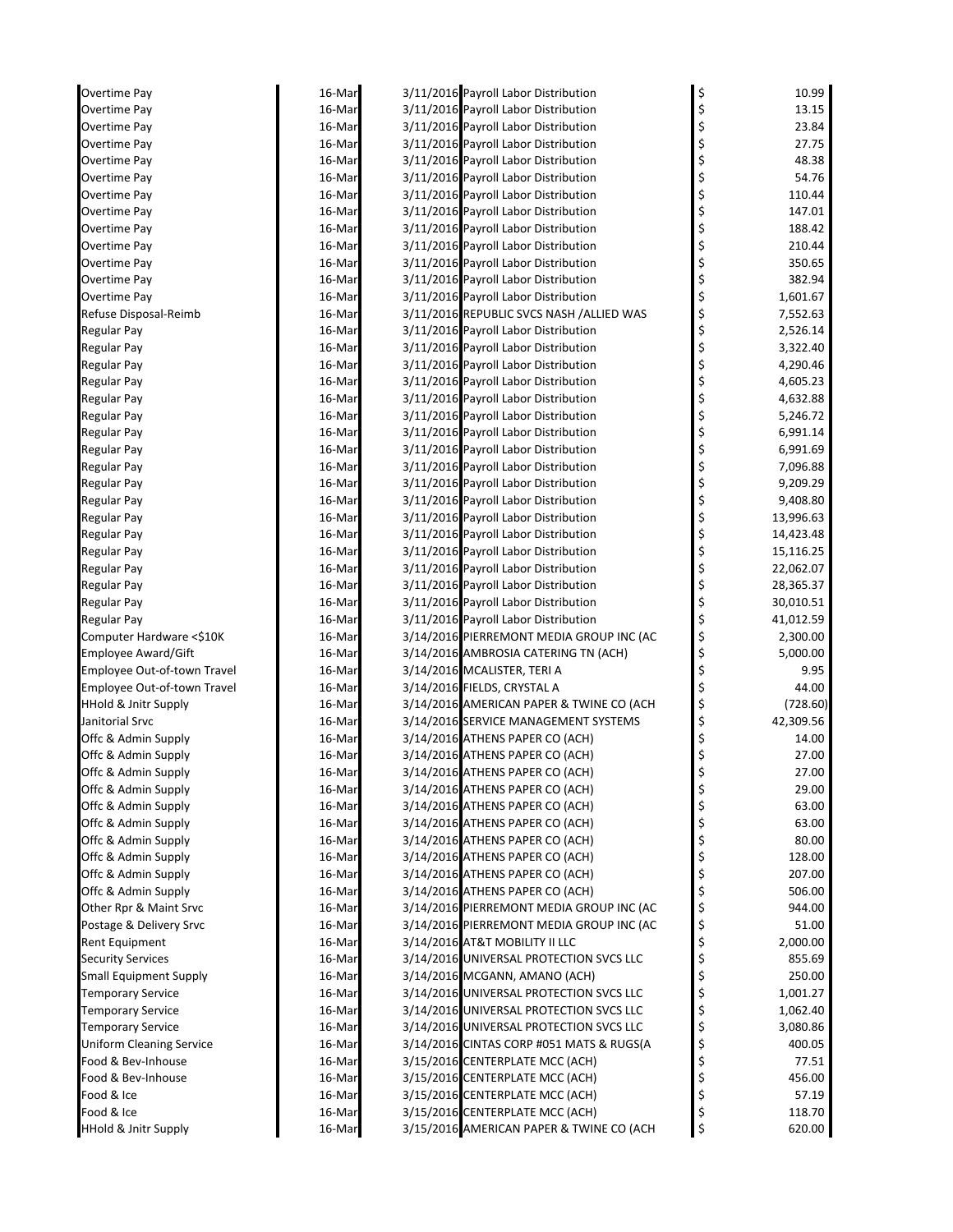| Offc & Admin Supply                              | 16-Mar           |                 | 3/15/2016 MYOFFICE PRODUCTS (ACH)                                              | \$       | 31.50                  |
|--------------------------------------------------|------------------|-----------------|--------------------------------------------------------------------------------|----------|------------------------|
| Repair & Maint Supply                            | 16-Mar           |                 | 3/15/2016 KENNY PIPE & SUPPLY INC (ACH)                                        | \$       | 376.00                 |
| <b>Small Equipment Supply</b>                    | 16-Mar           |                 | 3/15/2016 W W GRAINGER (P#)                                                    | \$       | 266.04                 |
| <b>Merchant Fees</b>                             | 16-Mar           |                 | 3/16/2016 7100 MCC CC Cash Receipt                                             | \$       | (8.28)                 |
| Postage & Delivery Srvc                          | 16-Mar           |                 | 3/16/2016 BLINK MARKETING INC (ACH)                                            | \$       | 47.00                  |
| <b>Promotion-Goods</b>                           | 16-Mar           |                 | 3/16/2016 BLINK MARKETING INC (ACH)                                            | \$       | 15.00                  |
| <b>Promotion-Goods</b>                           | 16-Mar           |                 | 3/16/2016 BLINK MARKETING INC (ACH)                                            |          | 180.00                 |
| <b>Elevator Permit</b>                           | 16-Mar           |                 | 3/17/2016 TN DEPT OF LABOR DIV BOIL & EL                                       | \$       | 55.00                  |
| <b>Elevator Permit</b>                           | 16-Mar           |                 | 3/17/2016 TN DEPT OF LABOR DIV BOIL & EL                                       | \$       | 55.00                  |
| Auto Oil/Lubricants                              | 16-Mar           |                 | 3/18/2016 FERRELLGAS (ACH)                                                     | \$       | 130.56                 |
| <b>Building Maintenance Srvc</b>                 | 16-Mar           |                 | 3/18/2016 BRADFIELD CO LLC, THE (ACH)                                          | \$       | 150.00                 |
| <b>Building Maintenance Srvc</b>                 | 16-Mar           |                 | 3/18/2016 BRADFIELD CO LLC, THE (ACH)<br>3/18/2016 BRADFIELD CO LLC, THE (ACH) | \$<br>\$ | 900.00                 |
| <b>Building Maintenance Srvc</b>                 | 16-Mar<br>16-Mar |                 | 3/18/2016 DES REVENUE / US BANK (ACH)                                          | \$       | 1,650.00<br>180,291.14 |
| District Energy System<br><b>Elevator Permit</b> | 16-Mar           |                 | 3/18/2016 TN DEPT OF LABOR DIV BOIL & EL                                       | \$       | 55.00                  |
| <b>Laundry Services</b>                          | 16-Mar           | 3/18/2016 ALSCO |                                                                                | \$       | 41.01                  |
| <b>Medical Services</b>                          | 16-Mar           |                 | 3/18/2016 MED STAR MEDICAL STAFFING INC                                        | \$       | 1,034.00               |
| <b>Merchant Fees</b>                             | 16-Mar           |                 | 3/18/2016 7100 MCC CC Cash Receipt                                             |          | (25.07)                |
| <b>Merchant Fees</b>                             | 16-Mar           | 3/18/2016 FIS   |                                                                                | \$       | 18,114.39              |
| Mngt Cnsltnt Srvc                                | 16-Mar           |                 | 3/18/2016 INQUIRIES INC (ACH)                                                  | \$       | 368.25                 |
| Other Rpr & Maint Srvc                           | 16-Mar           |                 | 3/18/2016 FORKLIFT SYSTEMS INC (ACH)                                           | \$       | 287.00                 |
| Postage & Delivery Srvc                          | 16-Mar           |                 | 3/18/2016 BLINK MARKETING INC (ACH)                                            | \$       | (6.00)                 |
| Postage & Delivery Srvc                          | 16-Mar           |                 | 3/18/2016 BLINK MARKETING INC (ACH)                                            | \$       | (1.18)                 |
| Promotion-Goods                                  | 16-Mar           |                 | 3/18/2016 BLINK MARKETING INC (ACH)                                            | \$       | (95.00)                |
| Registration                                     | 16-Mar           |                 | 3/18/2016 NASHVILLE CONVENTION & VISITOR                                       | \$       | 5,000.00               |
| Rent Storage/Safety Box                          | 16-Mar           |                 | 3/18/2016 CONTRACT CARPETS SALES CO                                            | \$       | 523.60                 |
| Rent Storage/Safety Box                          | 16-Mar           |                 | 3/18/2016 CONTRACT CARPETS SALES CO                                            | \$       | 523.60                 |
| Rpr & Maint Srvc Elev/Escel                      | 16-Mar           |                 | 3/18/2016 NASHVILLE MACHINE ELEVATOR CO                                        | \$       | 150.00                 |
| Rpr & Maint Srvc Elev/Escel                      | 16-Mar           |                 | 3/18/2016 NASHVILLE MACHINE ELEVATOR CO                                        | \$       | 13,865.25              |
| <b>Security Services</b>                         | 16-Mar           |                 | 3/18/2016 UNIVERSAL PROTECTION SVCS LLC                                        | \$       | 18,933.43              |
| Temporary Service                                | 16-Mar           |                 | 3/18/2016 CONVENTION PROD RIGGING INC (A                                       | \$       | 382.50                 |
| <b>Temporary Service</b>                         | 16-Mar           |                 | 3/18/2016 UNIVERSAL PROTECTION SVCS LLC                                        | \$       | 3,787.04               |
| <b>Uniform Cleaning Service</b>                  | 16-Mar           |                 | 3/18/2016 CINTAS CORP #051 MATS & RUGS(A                                       | \$       | 502.61                 |
| <b>Electrical Supply</b>                         | 16-Mar           |                 | 3/21/2016 WILLIAMS WHOLESALE SUPPLY OF N                                       | \$       | 747.50                 |
| Employee Out-of-town Travel                      | 16-Mar           |                 | 3/21/2016 IVEY, BRIAN                                                          | \$       | 6.43                   |
| Food & Bev-Inhouse                               | 16-Mar           |                 | 3/21/2016 CENTERPLATE MCC (ACH)                                                | \$       | 235.04                 |
| Food & Ice                                       | 16-Mar           |                 | 3/21/2016 CENTERPLATE MCC (ACH)                                                | \$       | 81.07                  |
| <b>Medical Services</b>                          | 16-Mar           |                 | 3/21/2016 MED STAR MEDICAL STAFFING INC                                        | \$       | 1,463.00               |
| <b>Merchant Fees</b>                             | 16-Mar           |                 | 3/21/2016 MCC RC1085115 RCLS                                                   |          | (0.21)                 |
| Offc & Admin Supply                              | 16-Mar           |                 | 3/21/2016 MYOFFICE PRODUCTS (ACH)                                              |          | 1.50                   |
| Offc & Admin Supply                              | 16-Mar           |                 | 3/21/2016 MYOFFICE PRODUCTS (ACH)                                              | \$       | 2.27                   |
| Offc & Admin Supply                              | 16-Mar           |                 | 3/21/2016 MYOFFICE PRODUCTS (ACH)                                              | Ş        | 2.82                   |
| Offc & Admin Supply                              | 16-Mar           |                 | 3/21/2016 MYOFFICE PRODUCTS (ACH)                                              | \$       | 6.28                   |
| Offc & Admin Supply                              | 16-Mar           |                 | 3/21/2016 MYOFFICE PRODUCTS (ACH)                                              | \$       | 402.00                 |
| Other Rpr & Maint Srvc                           | 16-Mar           |                 | 3/21/2016 RICOH USA INC (ACH)                                                  | \$       | 6.22                   |
| Other Rpr & Maint Srvc                           | 16-Mar           |                 | 3/21/2016 RICOH USA INC (ACH)                                                  | \$       | 12.44                  |
| Other Rpr & Maint Srvc                           | 16-Mar           |                 | 3/21/2016 RICOH USA INC (ACH)<br>3/21/2016 RICOH USA INC (ACH)                 | \$<br>\$ | 31.11<br>31.11         |
| Other Rpr & Maint Srvc                           | 16-Mar<br>16-Mar |                 | 3/21/2016 RICOH USA INC (ACH)                                                  | \$       | 56.00                  |
| Other Rpr & Maint Srvc<br>Other Rpr & Maint Srvc | 16-Mar           |                 | 3/21/2016 RICOH USA INC (ACH)                                                  | \$       | 62.22                  |
| Other Rpr & Maint Srvc                           | 16-Mar           |                 | 3/21/2016 RICOH USA INC (ACH)                                                  | \$       | 116.75                 |
| Other Rpr & Maint Srvc                           | 16-Mar           |                 | 3/21/2016 RICOH USA INC (ACH)                                                  | \$       | 135.88                 |
| Other Rpr & Maint Srvc                           | 16-Mar           |                 | 3/21/2016 RICOH USA INC (ACH)                                                  | \$       | 161.77                 |
| Other Rpr & Maint Srvc                           | 16-Mar           |                 | 3/21/2016 RICOH USA INC (ACH)                                                  | \$       | 290.10                 |
| Rpr & Maint Srvc Elev/Escel                      | 16-Mar           |                 | 3/21/2016 NASHVILLE MACHINE ELEVATOR CO                                        | \$       | 708.00                 |
| <b>Security Services</b>                         | 16-Mar           |                 | 3/21/2016 UNIVERSAL PROTECTION SVCS LLC                                        | \$       | 1,564.66               |
| Food & Ice                                       | 16-Mar           |                 | 3/22/2016 CENTERPLATE MCC (ACH)                                                | \$       | 47.48                  |
| Laundry Services                                 | 16-Mar           | 3/22/2016 ALSCO |                                                                                | \$       | 72.41                  |
| Merchant Fees                                    | 16-Mar           |                 | 3/22/2016 7100 MCC CC Cash Receipt                                             | \$       | (69.97)                |
| Offc & Admin Supply                              | 16-Mar           |                 | 3/22/2016 MYOFFICE PRODUCTS (ACH)                                              | \$       | 16.47                  |
| Offc & Admin Supply                              | 16-Mar           |                 | 3/22/2016 MYOFFICE PRODUCTS (ACH)                                              | \$       | 36.07                  |
| Offc & Admin Supply                              | 16-Mar           |                 | 3/22/2016 MYOFFICE PRODUCTS (ACH)                                              | \$       | 84.40                  |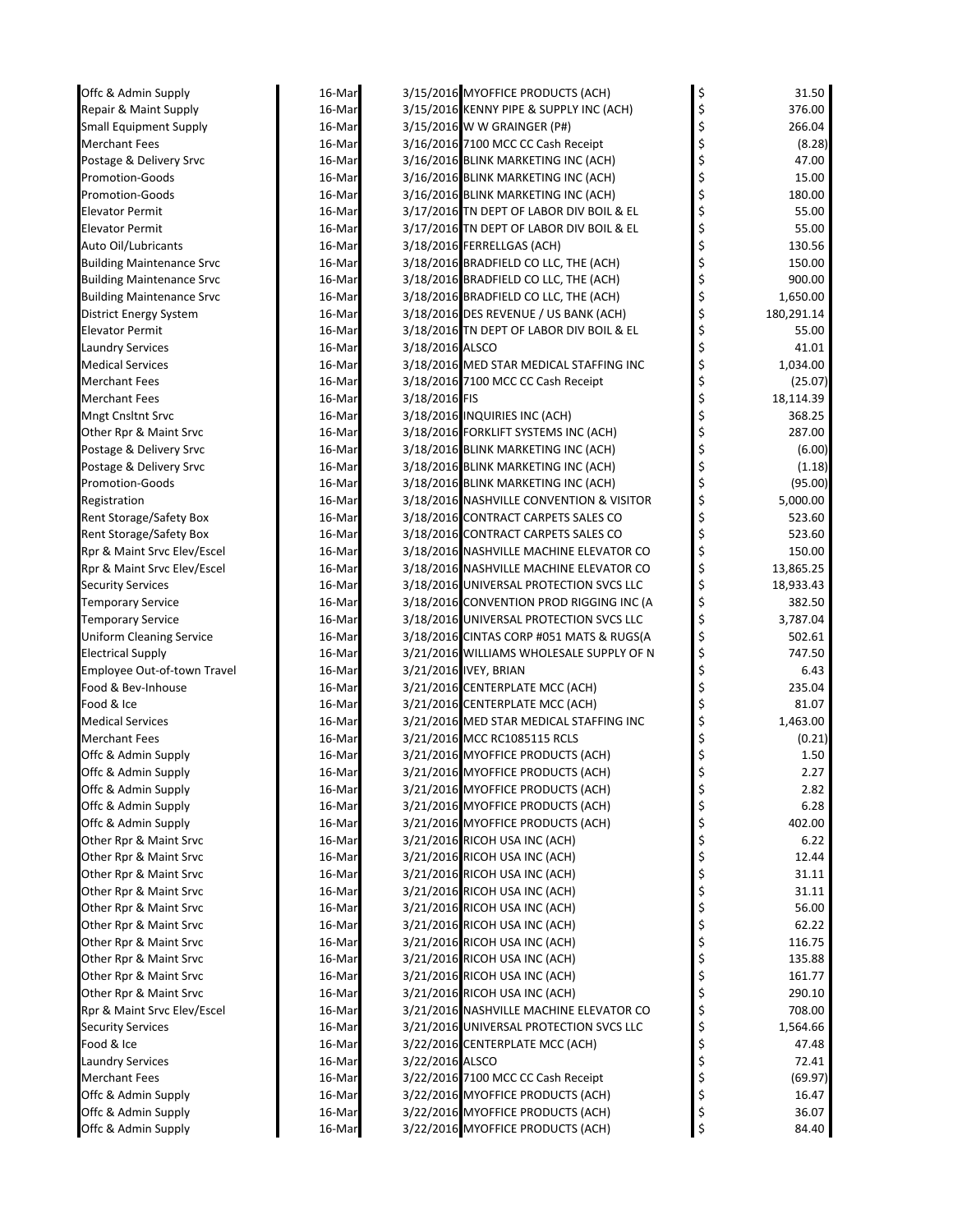| Postage & Delivery Srvc         | 16-Mar | 3/22/2016 MYOFFICE PRODUCTS (ACH)        | \$ | 10.00    |
|---------------------------------|--------|------------------------------------------|----|----------|
| Postage & Delivery Srvc         | 16-Mar | 3/22/2016 BLINK MARKETING INC (ACH)      | \$ | 340.00   |
| <b>Promotion-Goods</b>          | 16-Mar | 3/22/2016 BLINK MARKETING INC (ACH)      | \$ | 68.75    |
| <b>Promotion-Goods</b>          | 16-Mar | 3/22/2016 BLINK MARKETING INC (ACH)      | Ś  | 125.00   |
| <b>Promotion-Goods</b>          | 16-Mar | 3/22/2016 BLINK MARKETING INC (ACH)      | \$ | 3,456.00 |
| Telephone & Telegraph           | 16-Mar | 3/22/2016 AT&T CIRCUITS                  |    | 409.27   |
| Computer Hardware <\$10K        | 16-Mar | 3/23/2016 GUY BROWN INTERIORS LLC (ACH)  |    | 897.60   |
| Computer Hardware <\$10K        | 16-Mar | 3/23/2016 GUY BROWN INTERIORS LLC (ACH)  |    | 1,795.20 |
| Employee Award/Gift             | 16-Mar | 3/23/2016 BLINK MARKETING INC (ACH)      |    | 1,165.50 |
| Employee Award/Gift             | 16-Mar | 3/23/2016 BLINK MARKETING INC (ACH)      | Ś  | 9,240.00 |
| Employee Out-of-town Travel     | 16-Mar | 3/23/2016 HAVILAND, AARON L              | \$ | 402.62   |
| Food & Ice                      | 16-Mar | 3/23/2016 CENTERPLATE MCC (ACH)          |    | 42.32    |
| <b>HHold &amp; Jnitr Supply</b> | 16-Mar | 3/23/2016 AMERICAN PAPER & TWINE CO (ACH |    | 397.20   |
| <b>HHold &amp; Jnitr Supply</b> | 16-Mar | 3/23/2016 AMERICAN PAPER & TWINE CO (ACH | \$ | 562.40   |
| <b>HHold &amp; Jnitr Supply</b> | 16-Mar | 3/23/2016 AMERICAN PAPER & TWINE CO (ACH | \$ | 775.00   |
| Merchant Fees                   | 16-Mar | 3/23/2016 7100 MCC CC Cash Receipt       | \$ | (713.00) |
| <b>Merchant Fees</b>            | 16-Mar | 3/23/2016 7100 MCC CC Cash Receipt       | \$ | (469.20) |
| Postage & Delivery Srvc         | 16-Mar | 3/23/2016 MCGANN, AMANO (ACH)            |    | 8.00     |
| Postage & Delivery Srvc         | 16-Mar | 3/23/2016 BLINK MARKETING INC (ACH)      |    | 116.25   |
| Postage & Delivery Srvc         | 16-Mar | 3/23/2016 BLINK MARKETING INC (ACH)      |    | 320.20   |
| Cable Television                | 16-Mar | 3/24/2016 COMCAST (ACH)                  |    | 408.29   |
| Damages and Small Claims        | 16-Mar | 3/24/2016 SYNERGY BUSINESS ENVIRONMENTS  | \$ | 35.90    |
| Damages and Small Claims        | 16-Mar | 3/24/2016 SYNERGY BUSINESS ENVIRONMENTS  |    | 72.00    |
| Damages and Small Claims        | 16-Mar | 3/24/2016 SYNERGY BUSINESS ENVIRONMENTS  |    | 96.00    |
| Damages and Small Claims        | 16-Mar | 3/24/2016 SYNERGY BUSINESS ENVIRONMENTS  | \$ | 125.00   |
| Damages and Small Claims        | 16-Mar | 3/24/2016 SYNERGY BUSINESS ENVIRONMENTS  | \$ | 248.10   |
| Damages and Small Claims        | 16-Mar | 3/24/2016 SYNERGY BUSINESS ENVIRONMENTS  | \$ | 480.77   |
| Damages and Small Claims        | 16-Mar | 3/24/2016 SYNERGY BUSINESS ENVIRONMENTS  | \$ | 724.62   |
| <b>Electrical Supply-Lamps</b>  | 16-Mar | 3/24/2016 WILLIAMS WHOLESALE SUPPLY OF N |    | 650.00   |
| Employee Out-of-town Travel     | 16-Mar | 3/24/2016 STARKS, CHARLES L              |    | 519.98   |
| Food & Ice                      | 16-Mar | 3/24/2016 CENTERPLATE MCC (ACH)          |    | 387.12   |
| <b>Internet Services</b>        | 16-Mar | 3/24/2016 COMCAST (ACH)                  |    | 254.85   |
| Printing/Binding                | 16-Mar | 3/24/2016 RICOH USA INC (ACH)            | \$ | 46.00    |
| Printing/Binding                | 16-Mar | 3/24/2016 RICOH USA INC (ACH)            |    | 46.00    |
| Printing/Binding                | 16-Mar | 3/24/2016 RICOH USA INC (ACH)            |    | 46.00    |
| Printing/Binding                | 16-Mar | 3/24/2016 RICOH USA INC (ACH)            |    | 46.00    |
| Printing/Binding                | 16-Mar | 3/24/2016 RICOH USA INC (ACH)            |    | 46.00    |
| Printing/Binding                | 16-Mar | 3/24/2016 RICOH USA INC (ACH)            |    | 46.00    |
| Printing/Binding                | 16-Mar | 3/24/2016 RICOH USA INC (ACH)            |    | 46.00    |
| Printing/Binding                | 16-Mar | 3/24/2016 RICOH USA INC (ACH)            |    | 46.00    |
| Printing/Binding                | 16-Mar | 3/24/2016 RICOH USA INC (ACH)            |    | 46.00    |
| Printing/Binding                | 16-Mar | 3/24/2016 RICOH USA INC (ACH)            | \$ | 46.00    |
| Refuse Disposal-Reimb           | 16-Mar | 3/24/2016 COMPOST CO (ACH)               | \$ | 2,040.00 |
| Rent Equipment                  | 16-Mar | 3/24/2016 SUNBELT RENTALS INC (TN/VA) (P | \$ | 634.38   |
| Repair & Maint Supply           | 16-Mar | 3/24/2016 KENNY PIPE & SUPPLY INC (ACH)  | \$ | (376.00) |
| Repair & Maint Supply           | 16-Mar | 3/24/2016 KENNY PIPE & SUPPLY INC (ACH)  | \$ | (376.00) |
| <b>Security Services</b>        | 16-Mar | 3/24/2016 UNIVERSAL PROTECTION SVCS LLC  | \$ | 5,357.37 |
| Small Equipment Supply          | 16-Mar | 3/24/2016 W W GRAINGER (P#)              | \$ | 177.36   |
| <b>Uniform Cleaning Service</b> | 16-Mar | 3/24/2016 CINTAS CORP #051 MATS & RUGS(A | \$ | 573.05   |
| Cafe Plan Pre-Tax Savings       | 16-Mar | 3/25/2016 Actual Burden Journal Entries  | \$ | 17.02    |
| Cafe Plan Pre-Tax Savings       | 16-Mar | 3/25/2016 Actual Burden Journal Entries  |    | 19.25    |
| Cafe Plan Pre-Tax Savings       | 16-Mar | 3/25/2016 Actual Burden Journal Entries  |    | 19.33    |
| Cafe Plan Pre-Tax Savings       | 16-Mar | 3/25/2016 Actual Burden Journal Entries  |    | 21.60    |
| Cafe Plan Pre-Tax Savings       | 16-Mar | 3/25/2016 Actual Burden Journal Entries  |    | 23.02    |
| Cafe Plan Pre-Tax Savings       | 16-Mar | 3/25/2016 Actual Burden Journal Entries  |    | 23.63    |
| Cafe Plan Pre-Tax Savings       | 16-Mar | 3/25/2016 Actual Burden Journal Entries  | \$ | 23.67    |
| Cafe Plan Pre-Tax Savings       | 16-Mar | 3/25/2016 Actual Burden Journal Entries  |    | 23.82    |
| Cafe Plan Pre-Tax Savings       | 16-Mar | 3/25/2016 Actual Burden Journal Entries  |    | 34.90    |
| Cafe Plan Pre-Tax Savings       | 16-Mar | 3/25/2016 Actual Burden Journal Entries  |    | 36.69    |
| Cafe Plan Pre-Tax Savings       | 16-Mar | 3/25/2016 Actual Burden Journal Entries  | \$ | 37.57    |
| Cafe Plan Pre-Tax Savings       | 16-Mar | 3/25/2016 Actual Burden Journal Entries  | Ş  | 39.87    |
| Cafe Plan Pre-Tax Savings       | 16-Mar | 3/25/2016 Actual Burden Journal Entries  |    | 40.69    |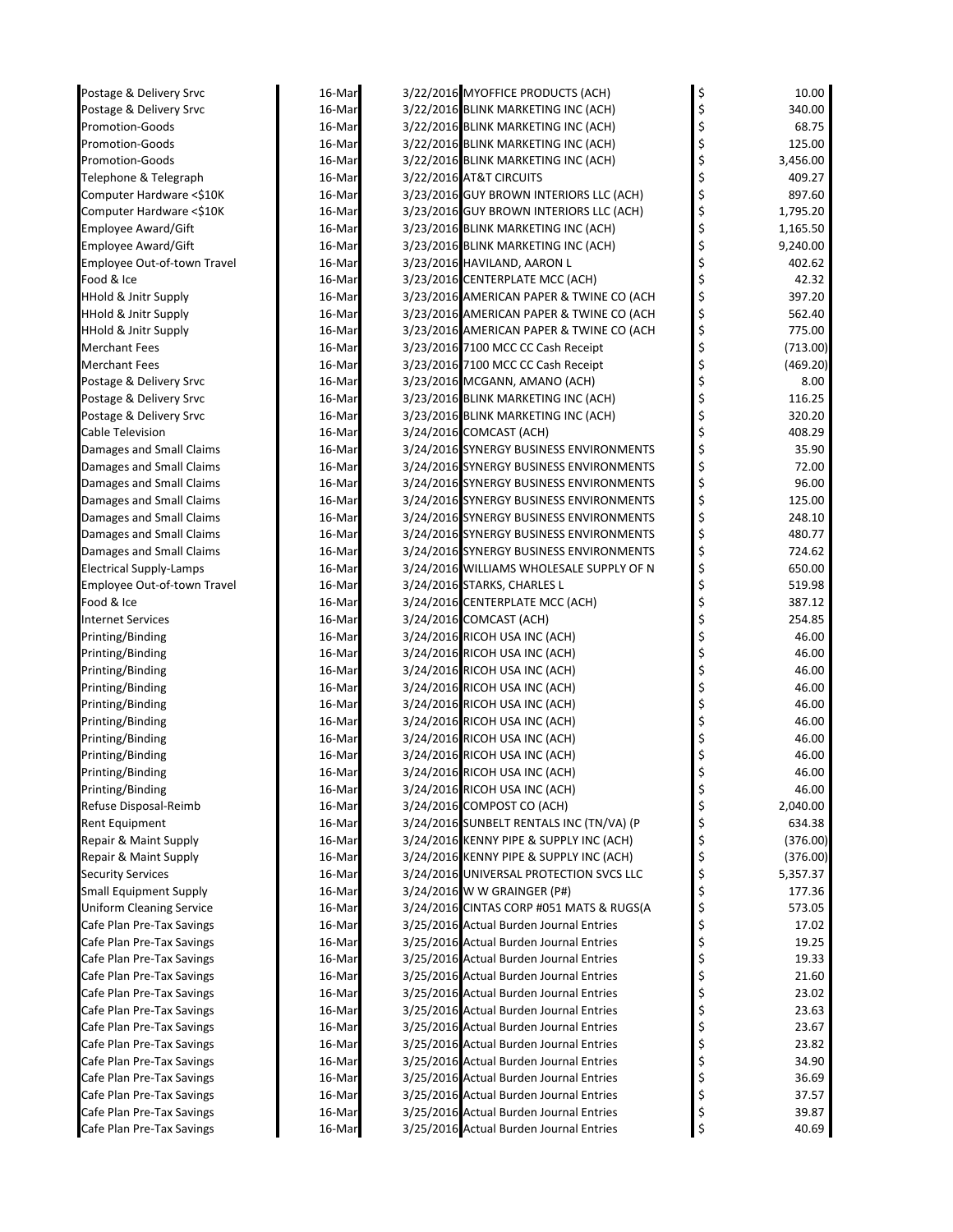| Cafe Plan Pre-Tax Savings    | 16-Mar | 3/25/2016 Actual Burden Journal Entries | \$       | 76.83     |
|------------------------------|--------|-----------------------------------------|----------|-----------|
| Cafe Plan Pre-Tax Savings    | 16-Mar | 3/25/2016 Actual Burden Journal Entries | \$       | 98.49     |
| Cafe Plan Pre-Tax Savings    | 16-Mar | 3/25/2016 Actual Burden Journal Entries | \$       | 139.30    |
| Cafe Plan Pre-Tax Savings    | 16-Mar | 3/25/2016 Actual Burden Journal Entries | \$       | 205.65    |
| Cafe Plan Pre-Tax Savings    | 16-Mar | 3/25/2016 Actual Burden Journal Entries | \$       | 309.57    |
| CCA Employer 401K Plan       | 16-Mar | 3/25/2016 Actual Burden Journal Entries | \$       | 18.91     |
| CCA Employer 401K Plan       | 16-Mar | 3/25/2016 Actual Burden Journal Entries | \$       | 129.96    |
| CCA Employer 401K Plan       | 16-Mar | 3/25/2016 Actual Burden Journal Entries | \$       | 209.40    |
| CCA Employer 401K Plan       | 16-Mar | 3/25/2016 Actual Burden Journal Entries | \$       | 281.12    |
| CCA Employer 401K Plan       | 16-Mar | 3/25/2016 Actual Burden Journal Entries | \$       | 298.41    |
| CCA Employer 401K Plan       | 16-Mar | 3/25/2016 Actual Burden Journal Entries | \$       | 305.53    |
| CCA Employer 401K Plan       | 16-Mar | 3/25/2016 Actual Burden Journal Entries | \$       | 472.00    |
| CCA Employer 401K Plan       | 16-Mar | 3/25/2016 Actual Burden Journal Entries | \$       | 639.74    |
| CCA Employer 401K Plan       | 16-Mar | 3/25/2016 Actual Burden Journal Entries | \$       | 661.21    |
| CCA Employer 401K Plan       | 16-Mar | 3/25/2016 Actual Burden Journal Entries | \$       | 753.79    |
| CCA Employer 401K Plan       | 16-Mar | 3/25/2016 Actual Burden Journal Entries | \$       | 928.11    |
| Employer Dental Group        | 16-Mar | 3/25/2016 Actual Burden Journal Entries | \$       | 14.14     |
| Employer Dental Group        | 16-Mar | 3/25/2016 Actual Burden Journal Entries | \$       | 21.20     |
| <b>Employer Dental Group</b> | 16-Mar | 3/25/2016 Actual Burden Journal Entries | \$       | 28.28     |
| <b>Employer Dental Group</b> | 16-Mar | 3/25/2016 Actual Burden Journal Entries | \$       | 28.28     |
| <b>Employer Dental Group</b> | 16-Mar | 3/25/2016 Actual Burden Journal Entries | \$       | 28.28     |
| <b>Employer Dental Group</b> | 16-Mar | 3/25/2016 Actual Burden Journal Entries | \$       | 28.28     |
| <b>Employer Dental Group</b> | 16-Mar | 3/25/2016 Actual Burden Journal Entries | \$       | 35.34     |
| <b>Employer Dental Group</b> | 16-Mar | 3/25/2016 Actual Burden Journal Entries | \$       | 42.42     |
| Employer Dental Group        | 16-Mar | 3/25/2016 Actual Burden Journal Entries | \$       | 42.42     |
| <b>Employer Dental Group</b> | 16-Mar | 3/25/2016 Actual Burden Journal Entries | \$       | 56.56     |
| <b>Employer Dental Group</b> | 16-Mar | 3/25/2016 Actual Burden Journal Entries | \$       | 56.56     |
| <b>Employer Dental Group</b> | 16-Mar | 3/25/2016 Actual Burden Journal Entries | \$       | 70.70     |
| <b>Employer Dental Group</b> | 16-Mar | 3/25/2016 Actual Burden Journal Entries | \$       | 84.14     |
| <b>Employer Dental Group</b> | 16-Mar | 3/25/2016 Actual Burden Journal Entries | \$       | 127.26    |
| Employer Dental Group        | 16-Mar | 3/25/2016 Actual Burden Journal Entries | \$       | 144.23    |
| Employer Dental Group        | 16-Mar | 3/25/2016 Actual Burden Journal Entries | \$       | 211.40    |
| <b>Employer Dental Group</b> | 16-Mar | 3/25/2016 Actual Burden Journal Entries | \$       | 285.62    |
| <b>Employer Dental Group</b> | 16-Mar | 3/25/2016 Actual Burden Journal Entries | \$       | 504.78    |
| Employer Group Health        | 16-Mar | 3/25/2016 Actual Burden Journal Entries | \$       | 597.00    |
| <b>Employer Group Health</b> | 16-Mar | 3/25/2016 Actual Burden Journal Entries | \$       | 744.00    |
| <b>Employer Group Health</b> | 16-Mar | 3/25/2016 Actual Burden Journal Entries | \$       | 745.50    |
| <b>Employer Group Health</b> | 16-Mar | 3/25/2016 Actual Burden Journal Entries | \$       | 840.00    |
| <b>Employer Group Health</b> | 16-Mar | 3/25/2016 Actual Burden Journal Entries | \$       | 840.00    |
| <b>Employer Group Health</b> | 16-Mar | 3/25/2016 Actual Burden Journal Entries | \$       | 841.50    |
| <b>Employer Group Health</b> | 16-Mar | 3/25/2016 Actual Burden Journal Entries | \$       | 846.00    |
| Employer Group Health        | 16-Mar | 3/25/2016 Actual Burden Journal Entries | Ş        | 892.14    |
| <b>Employer Group Health</b> | 16-Mar | 3/25/2016 Actual Burden Journal Entries | \$       | 1,225.87  |
| <b>Employer Group Health</b> | 16-Mar | 3/25/2016 Actual Burden Journal Entries | \$       | 1,338.00  |
| <b>Employer Group Health</b> | 16-Mar | 3/25/2016 Actual Burden Journal Entries | \$       | 1,341.00  |
| <b>Employer Group Health</b> | 16-Mar | 3/25/2016 Actual Burden Journal Entries | \$       | 1,438.50  |
| <b>Employer Group Health</b> | 16-Mar | 3/25/2016 Actual Burden Journal Entries | \$       | 2,081.20  |
| <b>Employer Group Health</b> | 16-Mar | 3/25/2016 Actual Burden Journal Entries | \$       | 2,773.50  |
| <b>Employer Group Health</b> | 16-Mar | 3/25/2016 Actual Burden Journal Entries | \$       | 3,577.82  |
| <b>Employer Group Health</b> | 16-Mar | 3/25/2016 Actual Burden Journal Entries | \$<br>\$ | 5,096.57  |
| <b>Employer Group Health</b> | 16-Mar | 3/25/2016 Actual Burden Journal Entries |          | 7,780.72  |
| <b>Employer Group Health</b> | 16-Mar | 3/25/2016 Actual Burden Journal Entries | \$       | 11,310.26 |
| <b>Employer Group Life</b>   | 16-Mar | 3/25/2016 Actual Burden Journal Entries | \$       | 14.20     |
| <b>Employer Group Life</b>   | 16-Mar | 3/25/2016 Actual Burden Journal Entries | \$       | 21.30     |
| <b>Employer Group Life</b>   | 16-Mar | 3/25/2016 Actual Burden Journal Entries | \$       | 28.40     |
| <b>Employer Group Life</b>   | 16-Mar | 3/25/2016 Actual Burden Journal Entries | \$       | 28.40     |
| <b>Employer Group Life</b>   | 16-Mar | 3/25/2016 Actual Burden Journal Entries | \$       | 35.50     |
| <b>Employer Group Life</b>   | 16-Mar | 3/25/2016 Actual Burden Journal Entries | \$       | 42.60     |
| <b>Employer Group Life</b>   | 16-Mar | 3/25/2016 Actual Burden Journal Entries | \$       | 42.60     |
| <b>Employer Group Life</b>   | 16-Mar | 3/25/2016 Actual Burden Journal Entries | \$       | 42.60     |
| <b>Employer Group Life</b>   | 16-Mar | 3/25/2016 Actual Burden Journal Entries | \$       | 42.60     |
| Employer Group Life          | 16-Mar | 3/25/2016 Actual Burden Journal Entries | \$       | 56.80     |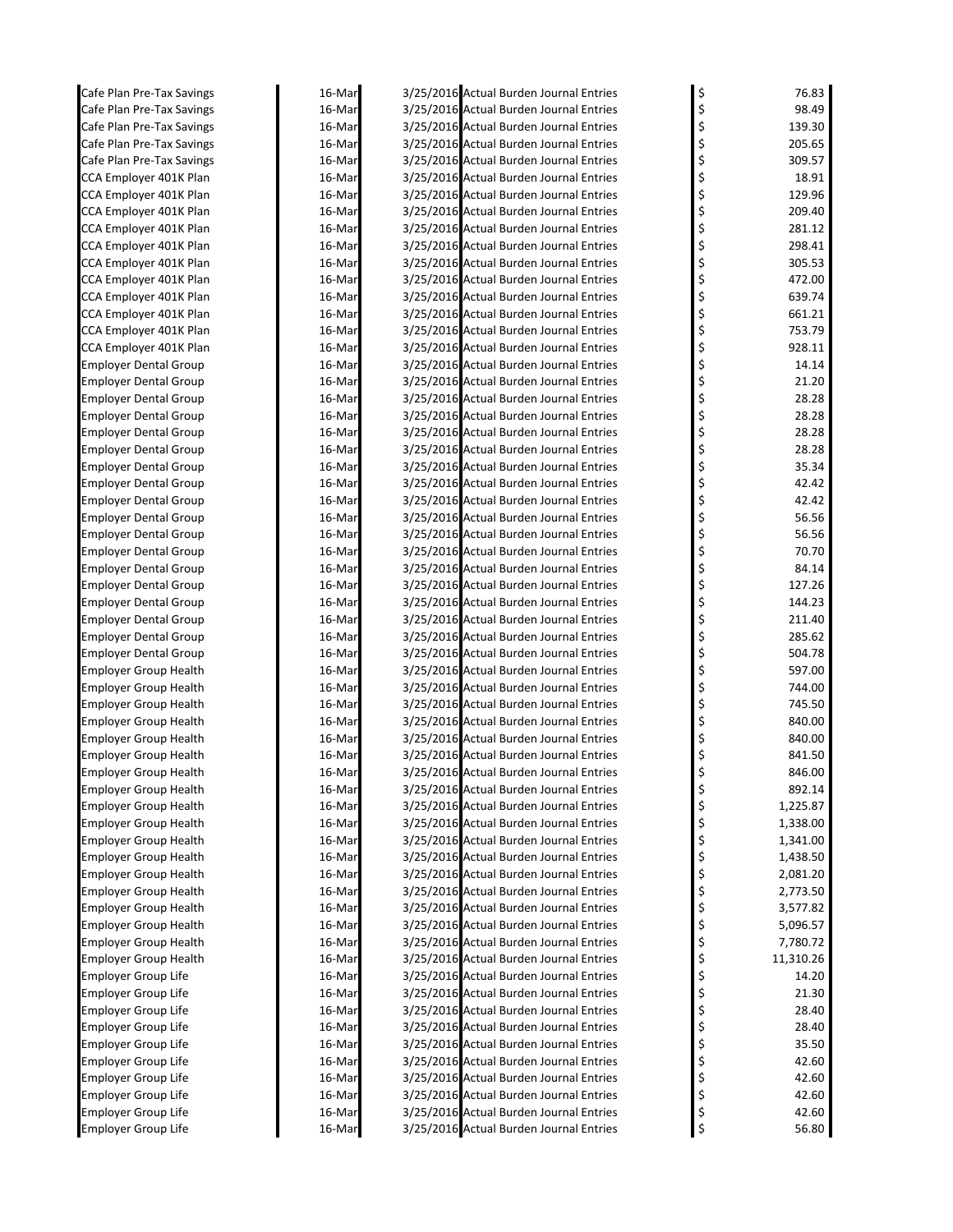| <b>Employer Group Life</b>                          | 16-Mar           | 3/25/2016 Actual Burden Journal Entries                                            | 56.80                  |
|-----------------------------------------------------|------------------|------------------------------------------------------------------------------------|------------------------|
| <b>Employer Group Life</b>                          | 16-Mar           | 3/25/2016 Actual Burden Journal Entries                                            | \$<br>85.20            |
| Employer Group Life                                 | 16-Mar           | 3/25/2016 Actual Burden Journal Entries                                            | \$<br>87.27            |
| Employer Group Life                                 | 16-Mar           | 3/25/2016 Actual Burden Journal Entries                                            | \$<br>127.80           |
| <b>Employer Group Life</b>                          | 16-Mar           | 3/25/2016 Actual Burden Journal Entries                                            | \$<br>162.08           |
| <b>Employer Group Life</b>                          | 16-Mar           | 3/25/2016 Actual Burden Journal Entries                                            | \$<br>243.48           |
| Employer Group Life                                 | 16-Mar           | 3/25/2016 Actual Burden Journal Entries                                            | \$<br>313.06           |
| <b>Employer Group Life</b>                          | 16-Mar           | 3/25/2016 Actual Burden Journal Entries                                            | \$<br>538.12           |
| Employer OASDI                                      | 16-Mar           | 3/25/2016 Actual Burden Journal Entries                                            | \$<br>101.13           |
| Employer OASDI                                      | 16-Mar           | 3/25/2016 Actual Burden Journal Entries                                            | \$<br>192.19           |
| <b>Employer OASDI</b>                               | 16-Mar           | 3/25/2016 Actual Burden Journal Entries                                            | \$<br>260.41           |
| <b>Employer OASDI</b>                               | 16-Mar           | 3/25/2016 Actual Burden Journal Entries                                            | \$<br>296.72           |
| <b>Employer OASDI</b>                               | 16-Mar           | 3/25/2016 Actual Burden Journal Entries                                            | \$<br>306.00           |
| <b>Employer OASDI</b>                               | 16-Mar           | 3/25/2016 Actual Burden Journal Entries                                            | \$<br>371.00           |
| <b>Employer OASDI</b>                               | 16-Mar           | 3/25/2016 Actual Burden Journal Entries                                            | \$<br>417.64           |
| <b>Employer OASDI</b>                               | 16-Mar           | 3/25/2016 Actual Burden Journal Entries<br>3/25/2016 Actual Burden Journal Entries | \$<br>432.98<br>439.36 |
| Employer OASDI<br><b>Employer OASDI</b>             | 16-Mar<br>16-Mar | 3/25/2016 Actual Burden Journal Entries                                            | 555.11                 |
| <b>Employer OASDI</b>                               | 16-Mar           | 3/25/2016 Actual Burden Journal Entries                                            | \$<br>575.58           |
| <b>Employer OASDI</b>                               | 16-Mar           | 3/25/2016 Actual Burden Journal Entries                                            | \$<br>901.34           |
| <b>Employer OASDI</b>                               | 16-Mar           | 3/25/2016 Actual Burden Journal Entries                                            | \$<br>916.77           |
| <b>Employer OASDI</b>                               | 16-Mar           | 3/25/2016 Actual Burden Journal Entries                                            | \$<br>1,078.63         |
| <b>Employer OASDI</b>                               | 16-Mar           | 3/25/2016 Actual Burden Journal Entries                                            | \$<br>1,392.42         |
| <b>Employer OASDI</b>                               | 16-Mar           | 3/25/2016 Actual Burden Journal Entries                                            | \$<br>1,809.90         |
| <b>Employer OASDI</b>                               | 16-Mar           | 3/25/2016 Actual Burden Journal Entries                                            | \$<br>1,832.82         |
| Employer OASDI                                      | 16-Mar           | 3/25/2016 Actual Burden Journal Entries                                            | \$<br>2,611.22         |
| <b>Employer Pension</b>                             | 16-Mar           | 3/25/2016 Actual Burden Journal Entries                                            | \$<br>227.97           |
| <b>Employer Pension</b>                             | 16-Mar           | 3/25/2016 Actual Burden Journal Entries                                            | \$<br>733.93           |
| <b>Employer Pension</b>                             | 16-Mar           | 3/25/2016 Actual Burden Journal Entries                                            | 824.75                 |
| <b>Employer Pension</b>                             | 16-Mar           | 3/25/2016 Actual Burden Journal Entries                                            | 985.70<br>\$           |
| <b>Employer Pension</b>                             | 16-Mar           | 3/25/2016 Actual Burden Journal Entries                                            | \$<br>1,176.35         |
| <b>Employer Pension</b>                             | 16-Mar           | 3/25/2016 Actual Burden Journal Entries                                            | \$<br>2,317.62         |
| <b>Employer Pension</b>                             | 16-Mar           | 3/25/2016 Actual Burden Journal Entries                                            | \$<br>2,795.50         |
| Employer SSN Medical                                | 16-Mar           | 3/25/2016 Actual Burden Journal Entries                                            | \$<br>23.66            |
| Employer SSN Medical                                | 16-Mar           | 3/25/2016 Actual Burden Journal Entries                                            | \$<br>44.95            |
| <b>Employer SSN Medical</b>                         | 16-Mar           | 3/25/2016 Actual Burden Journal Entries                                            | \$<br>60.90            |
| <b>Employer SSN Medical</b>                         | 16-Mar           | 3/25/2016 Actual Burden Journal Entries                                            | \$<br>69.39            |
| <b>Employer SSN Medical</b>                         | 16-Mar           | 3/25/2016 Actual Burden Journal Entries                                            | \$<br>71.56            |
| <b>Employer SSN Medical</b>                         | 16-Mar           | 3/25/2016 Actual Burden Journal Entries                                            | 86.76                  |
| <b>Employer SSN Medical</b>                         | 16-Mar           | 3/25/2016 Actual Burden Journal Entries                                            | 97.67                  |
| <b>Employer SSN Medical</b>                         | 16-Mar           | 3/25/2016 Actual Burden Journal Entries                                            | \$<br>101.27           |
| <b>Employer SSN Medical</b>                         | 16-Mar           | 3/25/2016 Actual Burden Journal Entries                                            | \$<br>102.75           |
| Employer SSN Medical<br><b>Employer SSN Medical</b> | 16-Mar           | 3/25/2016 Actual Burden Journal Entries<br>3/25/2016 Actual Burden Journal Entries | \$<br>129.82<br>134.62 |
| <b>Employer SSN Medical</b>                         | 16-Mar<br>16-Mar | 3/25/2016 Actual Burden Journal Entries                                            | \$<br>\$<br>210.80     |
| <b>Employer SSN Medical</b>                         | 16-Mar           | 3/25/2016 Actual Burden Journal Entries                                            | \$<br>214.40           |
| <b>Employer SSN Medical</b>                         | 16-Mar           | 3/25/2016 Actual Burden Journal Entries                                            | \$<br>252.26           |
| Employer SSN Medical                                | 16-Mar           | 3/25/2016 Actual Burden Journal Entries                                            | \$<br>325.64           |
| Employer SSN Medical                                | 16-Mar           | 3/25/2016 Actual Burden Journal Entries                                            | \$<br>423.31           |
| Employer SSN Medical                                | 16-Mar           | 3/25/2016 Actual Burden Journal Entries                                            | \$<br>428.65           |
| Employer SSN Medical                                | 16-Mar           | 3/25/2016 Actual Burden Journal Entries                                            | \$<br>610.69           |
| <b>FSA Pre-Tax Savings</b>                          | 16-Mar           | 3/25/2016 Actual Burden Journal Entries                                            | \$<br>4.78             |
| <b>FSA Pre-Tax Savings</b>                          | 16-Mar           | 3/25/2016 Actual Burden Journal Entries                                            | \$<br>5.78             |
| <b>FSA Pre-Tax Savings</b>                          | 16-Mar           | 3/25/2016 Actual Burden Journal Entries                                            | \$<br>7.97             |
| <b>FSA Pre-Tax Savings</b>                          | 16-Mar           | 3/25/2016 Actual Burden Journal Entries                                            | \$<br>10.36            |
| <b>FSA Pre-Tax Savings</b>                          | 16-Mar           | 3/25/2016 Actual Burden Journal Entries                                            | \$<br>22.31            |
| Holiday Pay                                         | 16-Mar           | 3/25/2016 Payroll Labor Distribution                                               | \$<br>152.80           |
| Holiday Pay                                         | 16-Mar           | 3/25/2016 Payroll Labor Distribution                                               | \$<br>166.96           |
| Holiday Pay                                         | 16-Mar           | 3/25/2016 Payroll Labor Distribution                                               | \$<br>257.72           |
| Holiday Pay                                         | 16-Mar           | 3/25/2016 Payroll Labor Distribution                                               | \$<br>379.68           |
| <b>Holiday Pay</b>                                  | 16-Mar           | 3/25/2016 Payroll Labor Distribution                                               | \$<br>452.52           |
| Holiday Pay                                         | 16-Mar           | 3/25/2016 Payroll Labor Distribution                                               | \$<br>625.04           |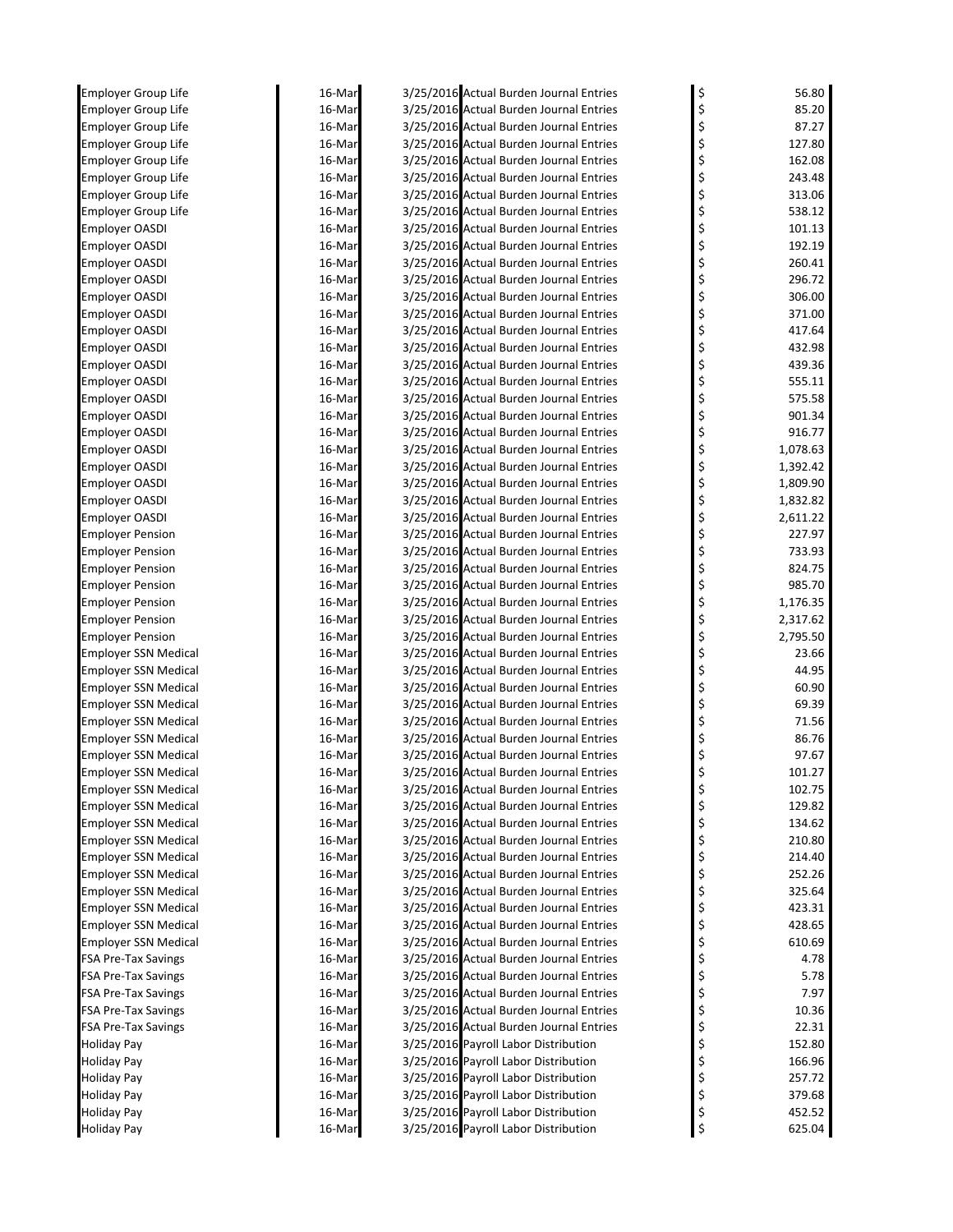| Leave Pay                       | 16-Mar |                 | 3/25/2016 Payroll Labor Distribution     | \$<br>120.88    |
|---------------------------------|--------|-----------------|------------------------------------------|-----------------|
| Leave Pay                       | 16-Mar |                 | 3/25/2016 Payroll Labor Distribution     | \$<br>188.34    |
| Leave Pay                       | 16-Mar |                 | 3/25/2016 Payroll Labor Distribution     | \$<br>332.24    |
| Leave Pay                       | 16-Mar |                 | 3/25/2016 Payroll Labor Distribution     | \$<br>342.25    |
| Leave Pay                       | 16-Mar |                 | 3/25/2016 Payroll Labor Distribution     | \$<br>670.40    |
| Leave Pay                       | 16-Mar |                 | 3/25/2016 Payroll Labor Distribution     | \$<br>927.12    |
| Leave Pay                       | 16-Mar |                 | 3/25/2016 Payroll Labor Distribution     | \$<br>1,094.32  |
| Leave Pay                       | 16-Mar |                 | 3/25/2016 Payroll Labor Distribution     | \$<br>1,180.04  |
| Leave Pay                       | 16-Mar |                 | 3/25/2016 Payroll Labor Distribution     | \$<br>1,616.29  |
| Leave Pay                       | 16-Mar |                 | 3/25/2016 Payroll Labor Distribution     | \$<br>1,768.51  |
| Leave Pay                       | 16-Mar |                 | 3/25/2016 Payroll Labor Distribution     | \$<br>2,024.45  |
| Leave Pay                       | 16-Mar |                 | 3/25/2016 Payroll Labor Distribution     | \$<br>2,714.65  |
| Leave Pay                       | 16-Mar |                 | 3/25/2016 Payroll Labor Distribution     | \$<br>2,805.67  |
| Leave Pay                       | 16-Mar |                 | 3/25/2016 Payroll Labor Distribution     | \$<br>4,624.15  |
| Overtime Pay                    | 16-Mar |                 | 3/25/2016 Payroll Labor Distribution     | \$<br>3.40      |
| Overtime Pay                    | 16-Mar |                 | 3/25/2016 Payroll Labor Distribution     | \$<br>4.07      |
| Overtime Pay                    | 16-Mar |                 | 3/25/2016 Payroll Labor Distribution     | \$<br>7.16      |
| Overtime Pay                    | 16-Mar |                 | 3/25/2016 Payroll Labor Distribution     | 14.77           |
| Overtime Pay                    | 16-Mar |                 | 3/25/2016 Payroll Labor Distribution     | \$<br>38.66     |
| Overtime Pay                    | 16-Mar |                 | 3/25/2016 Payroll Labor Distribution     | \$<br>91.00     |
| Overtime Pay                    | 16-Mar |                 | 3/25/2016 Payroll Labor Distribution     | \$<br>110.87    |
| Overtime Pay                    | 16-Mar |                 | 3/25/2016 Payroll Labor Distribution     | \$<br>143.67    |
| Overtime Pay                    | 16-Mar |                 | 3/25/2016 Payroll Labor Distribution     | \$<br>194.15    |
| Overtime Pay                    | 16-Mar |                 | 3/25/2016 Payroll Labor Distribution     | \$<br>252.54    |
| Overtime Pay                    | 16-Mar |                 | 3/25/2016 Payroll Labor Distribution     | \$<br>303.02    |
| Overtime Pay                    | 16-Mar |                 | 3/25/2016 Payroll Labor Distribution     | \$<br>426.89    |
| Overtime Pay                    | 16-Mar |                 | 3/25/2016 Payroll Labor Distribution     | \$<br>635.95    |
| Overtime Pay                    | 16-Mar |                 | 3/25/2016 Payroll Labor Distribution     | \$<br>673.25    |
| Printing/Binding                | 16-Mar |                 | 3/25/2016 RICOH USA INC (ACH)            | \$<br>46.00     |
| Regular Pay                     | 16-Mar |                 | 3/25/2016 Payroll Labor Distribution     | \$<br>1,509.18  |
| <b>Regular Pay</b>              | 16-Mar |                 | 3/25/2016 Payroll Labor Distribution     | \$<br>2,990.16  |
| Regular Pay                     | 16-Mar |                 | 3/25/2016 Payroll Labor Distribution     | \$<br>3,501.85  |
| <b>Regular Pay</b>              | 16-Mar |                 | 3/25/2016 Payroll Labor Distribution     | \$<br>4,006.95  |
| <b>Regular Pay</b>              | 16-Mar |                 | 3/25/2016 Payroll Labor Distribution     | \$<br>5,146.54  |
| Regular Pay                     | 16-Mar |                 | 3/25/2016 Payroll Labor Distribution     | \$<br>6,355.23  |
| <b>Regular Pay</b>              | 16-Mar |                 | 3/25/2016 Payroll Labor Distribution     | \$<br>6,379.28  |
| <b>Regular Pay</b>              | 16-Mar |                 | 3/25/2016 Payroll Labor Distribution     | \$<br>6,638.87  |
| Regular Pay                     | 16-Mar |                 | 3/25/2016 Payroll Labor Distribution     | \$<br>6,691.30  |
| <b>Regular Pay</b>              | 16-Mar |                 | 3/25/2016 Payroll Labor Distribution     | \$<br>9,013.23  |
| <b>Regular Pay</b>              | 16-Mar |                 | 3/25/2016 Payroll Labor Distribution     | 9,247.70        |
| <b>Regular Pay</b>              | 16-Mar |                 | 3/25/2016 Payroll Labor Distribution     | \$<br>13,384.89 |
| Regular Pay                     | 16-Mar |                 | 3/25/2016 Payroll Labor Distribution     | 13,675.63       |
| <b>Regular Pay</b>              | 16-Mar |                 | 3/25/2016 Payroll Labor Distribution     | \$<br>14,317.67 |
| <b>Regular Pay</b>              | 16-Mar |                 | 3/25/2016 Payroll Labor Distribution     | \$<br>21,468.26 |
| <b>Regular Pay</b>              | 16-Mar |                 | 3/25/2016 Payroll Labor Distribution     | \$<br>28,462.86 |
| <b>Regular Pay</b>              | 16-Mar |                 | 3/25/2016 Payroll Labor Distribution     | \$<br>28,969.54 |
| Regular Pay                     | 16-Mar |                 | 3/25/2016 Payroll Labor Distribution     | \$<br>42,517.61 |
| Auto Oil/Lubricants             | 16-Mar |                 | 3/28/2016 PARMAN ENERGY CORP (ACH)(OFM O | \$<br>218.70    |
| <b>HHold &amp; Jnitr Supply</b> | 16-Mar |                 | 3/28/2016 AMERICAN PAPER & TWINE CO (ACH | \$<br>(775.00)  |
| <b>HHold &amp; Jnitr Supply</b> | 16-Mar |                 | 3/28/2016 AMERICAN PAPER & TWINE CO (ACH | \$<br>(562.40)  |
| <b>HHold &amp; Jnitr Supply</b> | 16-Mar |                 | 3/28/2016 AMERICAN PAPER & TWINE CO (ACH | \$<br>(397.20)  |
| <b>HHold &amp; Jnitr Supply</b> | 16-Mar |                 | 3/28/2016 AMERICAN PAPER & TWINE CO (ACH | \$<br>(387.50)  |
| <b>HHold &amp; Jnitr Supply</b> | 16-Mar |                 | 3/28/2016 AMERICAN PAPER & TWINE CO (ACH | \$<br>387.50    |
| <b>HHold &amp; Jnitr Supply</b> | 16-Mar |                 | 3/28/2016 AMERICAN PAPER & TWINE CO (ACH | \$<br>397.20    |
| <b>HHold &amp; Jnitr Supply</b> | 16-Mar |                 | 3/28/2016 AMERICAN PAPER & TWINE CO (ACH | \$<br>562.40    |
| <b>HHold &amp; Jnitr Supply</b> | 16-Mar |                 | 3/28/2016 AMERICAN PAPER & TWINE CO (ACH | \$<br>1,162.50  |
| <b>HVAC Supply</b>              | 16-Mar |                 | 3/28/2016 TN ELECTRIC MOTOR CO (ACH)     | \$<br>1,172.00  |
| <b>Laundry Services</b>         | 16-Mar | 3/28/2016 ALSCO |                                          | \$<br>69.70     |
| <b>Laundry Services</b>         | 16-Mar | 3/28/2016 ALSCO |                                          | \$<br>923.42    |
| <b>Merchant Fees</b>            | 16-Mar |                 | 3/28/2016 MCC 3/16 CC Cash Receipt       | \$<br>(42.76)   |
| <b>Merchant Fees</b>            | 16-Mar |                 | 3/28/2016 7100 MCC CC Cash Receipt       | \$<br>(5.29)    |
| <b>Merchant Fees</b>            | 16-Mar |                 | 3/28/2016 7100 MCC CC Cash Receipt       | \$<br>(1.81)    |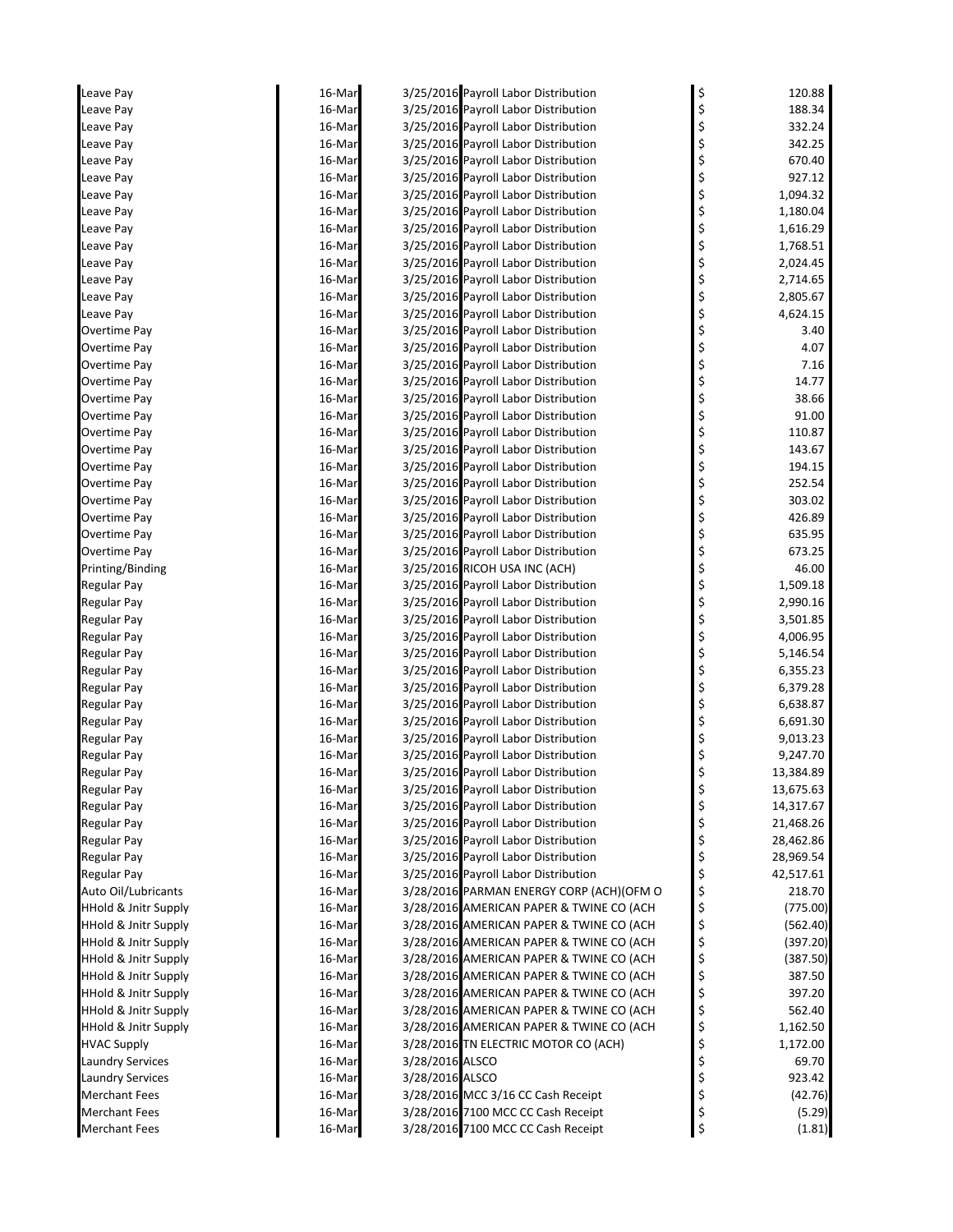| <b>Merchant Fees</b>             | 16-Mar |                 | 3/28/2016 MCC 3/16 CC Cash Receipt       | \$       | 402.50       |
|----------------------------------|--------|-----------------|------------------------------------------|----------|--------------|
| Other Rpr & Maint Srvc           | 16-Mar |                 | 3/28/2016 AMERICAS MOTOR SPORTS (NOLENSV | \$       | 500.16       |
| Other Rpr & Maint Srvc           | 16-Mar |                 | 3/28/2016 WIRELESS PLUS INC (ACH)        | \$       | 1,065.00     |
| Postage & Delivery Srvc          | 16-Mar |                 | 3/28/2016 TN ELECTRIC MOTOR CO (ACH)     | \$       | 100.00       |
| Registration                     | 16-Mar |                 | 3/28/2016 HFTP (HOSPITALITY FIN & TECH P | \$       | 25.00        |
| <b>Small Equipment Supply</b>    | 16-Mar |                 | 3/28/2016 W W GRAINGER (P#)              | \$       | (53.28)      |
| <b>Small Equipment Supply</b>    | 16-Mar |                 | 3/28/2016 BON AQUA SPRINGS APIARIES&WOOD | \$       | 12.00        |
| <b>Small Equipment Supply</b>    | 16-Mar |                 | 3/28/2016 BON AQUA SPRINGS APIARIES&WOOD | \$       | 14.95        |
| <b>Small Equipment Supply</b>    | 16-Mar |                 | 3/28/2016 BON AQUA SPRINGS APIARIES&WOOD | \$       | 17.80        |
| <b>Small Equipment Supply</b>    | 16-Mar |                 | 3/28/2016 BON AQUA SPRINGS APIARIES&WOOD | \$       | 20.50        |
| <b>Small Equipment Supply</b>    | 16-Mar |                 | 3/28/2016 BON AQUA SPRINGS APIARIES&WOOD | \$       | 23.50        |
| <b>Building Maintenance Srvc</b> | 16-Mar |                 | 3/29/2016 CEC ELECTRICAL CONTRACTORS INC | \$       | 5,204.00     |
| <b>Computer Software</b>         | 16-Mar |                 | 3/29/2016 BLINK NETWORK LLC (ACH)        | \$       | 1,944.00     |
| Food & Bev-Inhouse               | 16-Mar |                 | 3/29/2016 CENTERPLATE MCC (ACH)          | \$       | 1,386.10     |
| <b>Laundry Services</b>          | 16-Mar | 3/29/2016 ALSCO |                                          | \$       | 426.50       |
| <b>Medical Services</b>          | 16-Mar |                 | 3/29/2016 MED STAR MEDICAL STAFFING INC  | \$       | 2,530.00     |
| Other Rpr & Maint Srvc           | 16-Mar |                 | 3/29/2016 FORKLIFT SYSTEMS INC (ACH)     | \$       | 340.62       |
| Other Rpr & Maint Srvc           | 16-Mar |                 | 3/29/2016 AVERUS INC (ACH)               | \$       | 2,114.15     |
| Plumbing/HVAC Maintain Srvc      | 16-Mar |                 | 3/29/2016 SM LAWRENCE / DILLINGHAM & SMI | \$       | 195.00       |
| Plumbing/HVAC Maintain Srvc      | 16-Mar |                 | 3/29/2016 ROTO ROOTER (ACH)              | \$       | 250.00       |
| Plumbing/HVAC Maintain Srvc      | 16-Mar |                 | 3/29/2016 SM LAWRENCE / DILLINGHAM & SMI | \$       | 315.00       |
| Plumbing/HVAC Maintain Srvc      | 16-Mar |                 | 3/29/2016 ROTO ROOTER (ACH)              | \$       | 570.00       |
| Plumbing/HVAC Maintain Srvc      | 16-Mar |                 | 3/29/2016 SM LAWRENCE / DILLINGHAM & SMI | \$       | 1,618.25     |
| Plumbing/HVAC Maintain Srvc      | 16-Mar |                 | 3/29/2016 SM LAWRENCE / DILLINGHAM & SMI | \$       | 6,182.95     |
| Postage & Delivery Srvc          | 16-Mar |                 | 3/29/2016 BLINK MARKETING INC (ACH)      | \$       | (9.05)       |
| Postage & Delivery Srvc          | 16-Mar |                 | 3/29/2016 BLINK NETWORK LLC (ACH)        | \$       | 1,167.84     |
| Repair & Maint Supply            | 16-Mar |                 | 3/29/2016 KENNY PIPE & SUPPLY INC (ACH)  | \$       | 752.24       |
| <b>Security Services</b>         | 16-Mar |                 | 3/29/2016 UNIVERSAL PROTECTION SVCS LLC  | \$       | 947.20       |
| <b>Small Equipment Supply</b>    | 16-Mar |                 | 3/29/2016 W W GRAINGER (P#)              | \$       | (35.52)      |
| <b>Small Equipment Supply</b>    | 16-Mar |                 | 3/29/2016 BLINK NETWORK LLC (ACH)        | \$       | 17,091.00    |
| Telephone & Telegraph            | 16-Mar |                 | 3/29/2016 BELLSOUTH (85 ANNEX)           | \$       | 2.58         |
| <b>Temporary Service</b>         | 16-Mar |                 | 3/29/2016 UNIVERSAL PROTECTION SVCS LLC  | \$       | 488.64       |
|                                  |        |                 |                                          | \$       | 532.80       |
| <b>Temporary Service</b>         | 16-Mar |                 | 3/29/2016 UNIVERSAL PROTECTION SVCS LLC  |          | 653.86       |
| <b>Temporary Service</b>         | 16-Mar |                 | 3/29/2016 UNIVERSAL PROTECTION SVCS LLC  | \$<br>\$ |              |
| <b>Temporary Service</b>         | 16-Mar |                 | 3/29/2016 UNIVERSAL PROTECTION SVCS LLC  |          | 1,016.67     |
| Temporary Service                | 16-Mar |                 | 3/29/2016 UNIVERSAL PROTECTION SVCS LLC  | \$       | 1,032.59     |
| <b>Temporary Service</b>         | 16-Mar |                 | 3/29/2016 UNIVERSAL PROTECTION SVCS LLC  | \$       | 1,077.33     |
| <b>Building Maintenance Srvc</b> | 16-Mar |                 | 3/31/2016 BRADFIELD CO LLC, THE (ACH)    | \$       | 150.00       |
| Computer Hardware <\$10K         | 16-Mar |                 | 3/31/2016 ITS 03/16 Mis Revol Fd Reimb   | \$       | 786.28       |
| Damages and Small Claims         | 16-Mar |                 | 3/31/2016 MCC 3/16 IMPREST CHECKING RCLS | \$       | 120.00       |
| Devlop/Framing/Artwork           | 16-Mar |                 | 3/31/2016 MCC PCC MUSIC CITY CENTER      | \$       | 21.83        |
| <b>Employee Air Travel</b>       | 16-Mar |                 | 3/31/2016 Fifth Third CCard March 2016   | \$       | 290.96       |
| Employee Air Travel              | 16-Mar |                 | 3/31/2016 Fifth Third CCard March 2016   | \$       | 509.96       |
| Employee Local Travel/Park       | 16-Mar |                 | 3/31/2016 Fifth Third CCard March 2016   | \$       | 10.00        |
| Employee Out-of-town Travel      | 16-Mar |                 | 3/31/2016 Fifth Third CCard March 2016   | \$       | 10.00        |
| Food & Bev Capital Reserve       | 16-Mar |                 | 3/31/2016 MCC 3/16 F&B MAINT RCLS        | \$       | (45, 177.54) |
| Food & Bev-Inhouse               | 16-Mar |                 | 3/31/2016 CENTERPLATE MCC (ACH)          | \$       | 470.09       |
| Food & Ice                       | 16-Mar |                 | 3/31/2016 CENTERPLATE MCC (ACH)          | \$       | 62.25        |
| Host & Hostess                   | 16-Mar |                 | 3/31/2016 MCC PCC MUSIC CITY CENTER      | \$       | 38.66        |
| Host & Hostess                   | 16-Mar |                 | 3/31/2016 STARKS, CHARLES L              | \$       | 342.99       |
| Host & Hostess                   | 16-Mar |                 | 3/31/2016 Fifth Third CCard March 2016   | \$       | 525.00       |
| <b>Imprest Shortages</b>         | 16-Mar |                 | 3/31/2016 MCC PCC MUSIC CITY CENTER      | \$       | (0.59)       |
| <b>Internet Services</b>         | 16-Mar |                 | 3/31/2016 Fifth Third CCard March 2016   | \$       | 30.00        |
| <b>Internet Services</b>         | 16-Mar |                 | 3/31/2016 MCN INTERACTIVE LLC (ACH)      | \$       | 225.00       |
| Internet Services                | 16-Mar |                 | 3/31/2016 AT&T DATACOMM                  | \$       | 4,891.00     |
| Janitorial Srvc                  | 16-Mar |                 | 3/31/2016 SERVICE MANAGEMENT SYSTEMS     | \$       | (725.45)     |
| Janitorial Srvc                  | 16-Mar |                 | 3/31/2016 SERVICE MANAGEMENT SYSTEMS     | \$       | 16,368.13    |
| Landscaping Srvc                 | 16-Mar |                 | 3/31/2016 REED LANDSCAPING INC (ACH)     | \$       | 2,262.00     |
| <b>Laundry Services</b>          | 16-Mar |                 | 3/31/2016 MCC PCC MUSIC CITY CENTER      | \$       | 103.90       |
| Merchant Fees                    | 16-Mar |                 | 3/31/2016 7100 MCC CC Cash Receipt       | \$       | (733.90)     |
| <b>Merchant Fees</b>             | 16-Mar |                 | 3/31/2016 7100 MCC CC Cash Receipt       | \$       | (204.88)     |
| <b>Mngt Cnsltnt Srvc</b>         | 16-Mar |                 | 3/31/2016 Fifth Third CCard March 2016   | \$       | 49.16        |